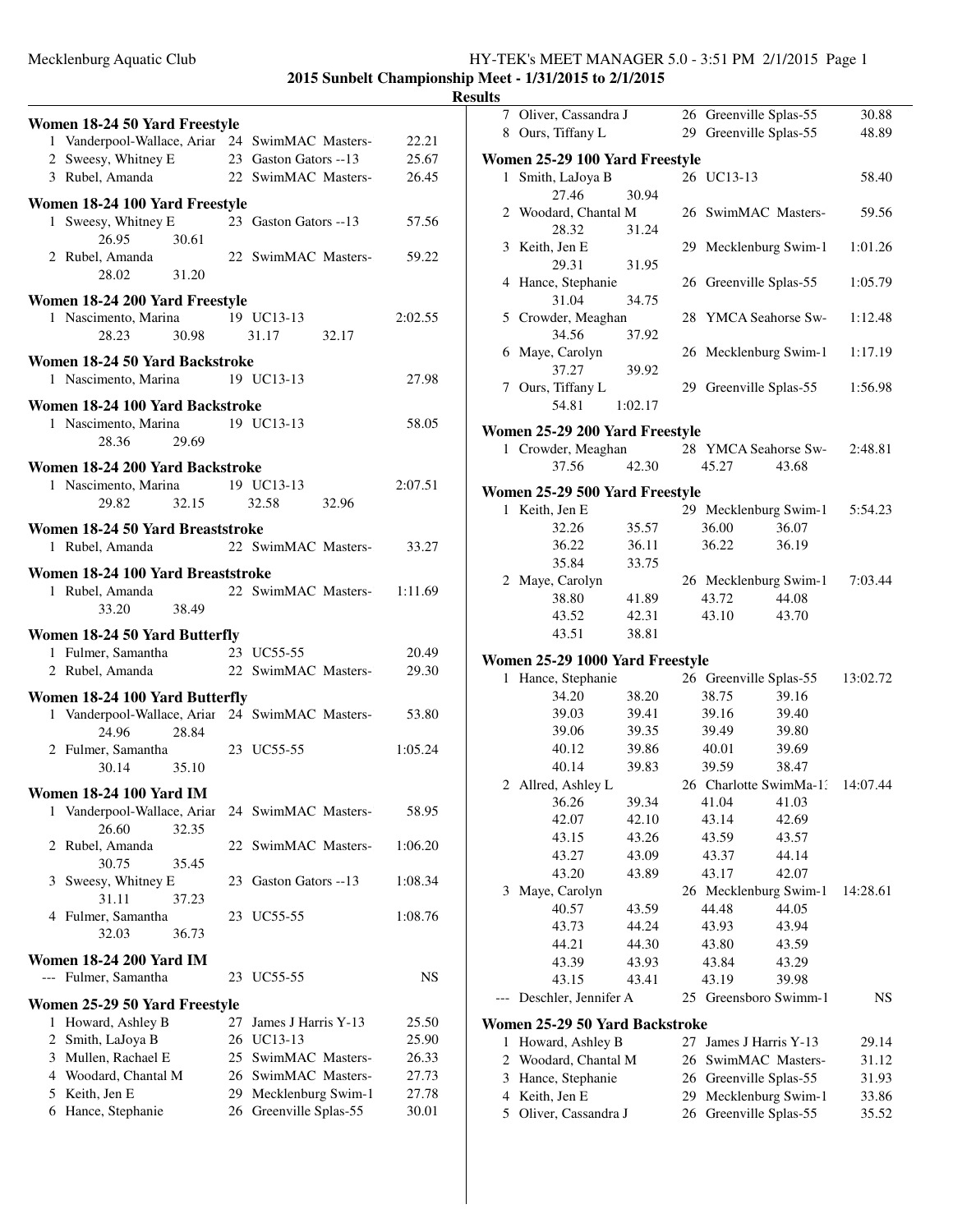|     | (Women 25-29 50 Yard Backstroke)     |         |    |                                                 |                |
|-----|--------------------------------------|---------|----|-------------------------------------------------|----------------|
|     | 6 Crowder, Meaghan                   |         |    | 28 YMCA Seahorse Sw-                            | 41.77          |
|     | --- Ours, Tiffany L                  |         |    | 29 Greenville Splas-55                          | NS             |
|     | --- Deschler, Jennifer A             |         |    | 25 Greensboro Swimm-1                           | NS             |
|     | Women 25-29 100 Yard Backstroke      |         |    |                                                 |                |
|     | 1 Woodard, Chantal M                 |         |    | 26 SwimMAC Masters-                             | 1:07.60        |
|     | 32.32                                | 35.28   |    |                                                 |                |
|     | 2 Hance, Stephanie                   |         |    | 26 Greenville Splas-55                          | 1:07.69        |
|     | 32.74                                | 34.95   |    |                                                 |                |
|     | 3 Oliver, Cassandra J                |         |    | 26 Greenville Splas-55                          | 1:19.44        |
|     | 38.84                                | 40.60   |    |                                                 |                |
|     | 4 Ours, Tiffany L<br>1:13.21         | 1:16.11 |    | 29 Greenville Splas-55                          | 2:29.32        |
|     |                                      |         |    |                                                 |                |
|     | Women 25-29 200 Yard Backstroke      |         |    |                                                 |                |
|     | 1 Hance, Stephanie                   |         |    | 26 Greenville Splas-55                          | 2:27.54        |
|     | 36.10                                | 37.70   |    | 37.42<br>36.32                                  |                |
|     | Women 25-29 50 Yard Breaststroke     |         |    |                                                 |                |
|     | 1 Keith, Jen E                       |         |    | 29 Mecklenburg Swim-1                           | 36.11          |
|     | --- Ours, Tiffany L                  |         |    | 29 Greenville Splas-55                          | DQ             |
|     | Women 25-29 100 Yard Breaststroke    |         |    |                                                 |                |
|     | 1 Keith, Jen E                       |         |    | 29 Mecklenburg Swim-1                           | 1:17.49        |
|     | 36.24                                | 41.25   |    |                                                 |                |
|     | 2 Ours, Tiffany L                    |         |    | 29 Greenville Splas-55                          | 2:12.05        |
|     | 1:02.00                              | 1:10.05 |    |                                                 |                |
|     | Women 25-29 200 Yard Breaststroke    |         |    |                                                 |                |
| 1   | Keith, Jen E                         |         |    | 29 Mecklenburg Swim-1                           | 2:46.78        |
|     | 37.77                                | 43.23   |    | 43.40<br>42.38                                  |                |
|     |                                      |         |    |                                                 |                |
|     | Women 25-29 50 Yard Butterfly        |         |    |                                                 |                |
|     | 1 Woodard, Chantal M                 |         |    | 26 SwimMAC Masters-                             | 30.51<br>31.11 |
|     | 2 Keith, Jen E<br>3 Hance, Stephanie |         |    | 29 Mecklenburg Swim-1<br>26 Greenville Splas-55 | 31.26          |
|     | 4 Crowder, Meaghan                   |         |    | 28 YMCA Seahorse Sw-                            | 38.70          |
|     | 5 Oliver, Cassandra J                |         |    | 26 Greenville Splas-55                          | 39.07          |
|     | --- Smith, LaJoya B                  |         |    | 26 UC13-13                                      | DQ             |
|     |                                      |         |    |                                                 |                |
|     | Women 25-29 100 Yard Butterfly       |         |    |                                                 |                |
| 1   | Mullen, Rachael E                    |         |    | 25 SwimMAC Masters-                             | 1:08.05        |
|     | 31.88<br>--- Keith, Jen E            | 36.17   |    | 29 Mecklenburg Swim-1                           | NS             |
| --- | Hance, Stephanie                     |         |    | 26 Greenville Splas-55                          | NS             |
|     |                                      |         |    |                                                 |                |
|     | <b>Women 25-29 100 Yard IM</b>       |         |    |                                                 |                |
| 1   | Howard, Ashley B                     |         | 27 | James J Harris Y-13                             | 1:06.03        |
|     | 30.36                                | 35.67   |    |                                                 |                |
| 2   | Mullen, Rachael E                    |         |    | 25 SwimMAC Masters-                             | 1:07.16        |
| 3   | 31.15<br>Woodard, Chantal M          | 36.01   |    | 26 SwimMAC Masters-                             | 1:09.44        |
|     | 30.94                                | 38.50   |    |                                                 |                |
| 4   | Keith, Jen E                         |         | 29 | Mecklenburg Swim-1                              | 1:09.86        |
|     | 32.86                                | 37.00   |    |                                                 |                |
| 5   | Smith, LaJoya B                      |         |    | 26 UC13-13                                      | 1:12.81        |
|     | 34.51                                | 38.30   |    |                                                 |                |
| 6   | Oliver, Cassandra J                  |         |    | 26 Greenville Splas-55                          | 1:20.08        |
|     | 36.59                                | 43.49   |    |                                                 |                |
|     |                                      |         |    |                                                 |                |

| ılts |                                 |         |                                 |       |             |
|------|---------------------------------|---------|---------------------------------|-------|-------------|
| 7    | Crowder, Meaghan<br>39.89       | 48.73   | 28 YMCA Seahorse Sw-            |       | 1:28.62     |
|      | 8 Ours, Tiffany L<br>1:09.36    | 1:01.02 | 29 Greenville Splas-55          |       | 2:10.38     |
|      | --- Deschler, Jennifer A        |         | 25 Greensboro Swimm-1           |       | NS          |
|      | Women 25-29 200 Yard IM         |         |                                 |       |             |
| 1.   | Mullen, Rachael E<br>31.74      | 36.95   | 25 SwimMAC Masters-<br>42.69    | 32.87 | 2:24.25     |
|      | 2 Hance, Stephanie<br>35.75     | 38.98   | 26 Greenville Splas-55<br>50.90 | 37.42 | 2:43.05     |
|      | --- Deschler, Jennifer A        |         | 25 Greensboro Swimm-1           |       | <b>NS</b>   |
|      | Women 25-29 400 Yard IM         |         |                                 |       |             |
|      | --- Deschler, Jennifer A        |         | 25 Greensboro Swimm-1           |       | $_{\rm NS}$ |
|      | Women 30-34 50 Yard Freestyle   |         |                                 |       |             |
|      | 1 Coventry, Kirsty              |         | 31 SwimMAC Masters-             |       | 23.98       |
|      | 2 Carney, Jennifer              |         | 33 UC55-55                      |       | 28.67       |
|      | 3 Lentz-Martin, Kathy           |         | 34 James J Harris Y-13          |       | 33.54       |
|      | 4 Gallagher, Alissa             |         | 33 Sailfish Aquatic-13          |       | 36.23       |
|      | Women 30-34 100 Yard Freestyle  |         |                                 |       |             |
| 1    | Odorisio, Melissa P<br>31.11    | 34.08   | 30 Greenville Splas-55          |       | 1:05.19     |
|      | 2 Gallagher, Alissa<br>40.17    | 44.71   | 33 Sailfish Aquatic-13          |       | 1:24.88     |
|      | Women 30-34 200 Yard Freestyle  |         |                                 |       |             |
|      | 1 Odorisio, Melissa P           |         | 30 Greenville Splas-55          |       | 2:28.39     |
|      |                                 |         |                                 |       |             |
|      | 33.40                           | 37.33   | 39.07                           | 38.59 |             |
|      | 2 Lentz-Martin, Kathy           |         | 34 James J Harris Y-13          |       | 2:47.23     |
|      | 36.62                           | 42.68   | 45.06                           | 42.87 |             |
|      | 3 Gallagher, Alissa<br>40.65    | 48.65   | 33 Sailfish Aquatic-13<br>52.26 | 52.49 | 3:14.05     |
|      | Women 30-34 1650 Yard Freestyle |         |                                 |       |             |
|      | 1 Gallagher, Alissa             |         | 33 Sailfish Aquatic-13          |       | 29:53.93    |
|      | 42.52                           | 48.52   | 50.31                           | 52.34 |             |
|      | 52.94                           | 53.74   | 54.50                           | 55.11 |             |
|      | 55.50                           | 56.63   | 55.41                           | 55.21 |             |
|      | 56.22                           | 54.82   | 53.96                           | 56.15 |             |
|      | 55.13                           | 55.20   | 56.43                           |       |             |
|      |                                 |         |                                 | 52.87 |             |
|      | 55.99                           | 56.12   | 55.25                           | 56.27 |             |
|      | 55.90                           | 55.70   | 57.04                           | 56.21 |             |
|      | 56.79                           | 54.83   | 55.71                           | 54.79 | 49.82       |
|      | Women 30-34 50 Yard Backstroke  |         |                                 |       |             |
| 1    | Coventry, Kirsty                |         | 31 SwimMAC Masters-             |       | 25.68       |
| 2    | Odorisio, Melissa P             |         | 30 Greenville Splas-55          |       | 33.32       |
|      | 3 Carney, Jennifer              |         | 33 UC55-55                      |       | 33.84       |
|      | Women 30-34 100 Yard Backstroke |         |                                 |       |             |
| 1    | Odorisio, Melissa P<br>36.49    | 37.96   | 30 Greenville Splas-55          |       | 1:14.45     |
|      |                                 |         |                                 |       |             |
|      | Women 30-34 200 Yard Backstroke |         |                                 |       |             |
|      | 1 Carney, Jennifer              |         | 33 UC55-55                      |       | 2:39.93     |
|      | 37.44                           | 39.78   | 41.21                           | 41.50 |             |
| 2    | Odorisio, Melissa P             |         | 30 Greenville Splas-55          |       | 2:43.23     |
|      | 38.40                           | 41.10   | 42.10                           | 41.63 |             |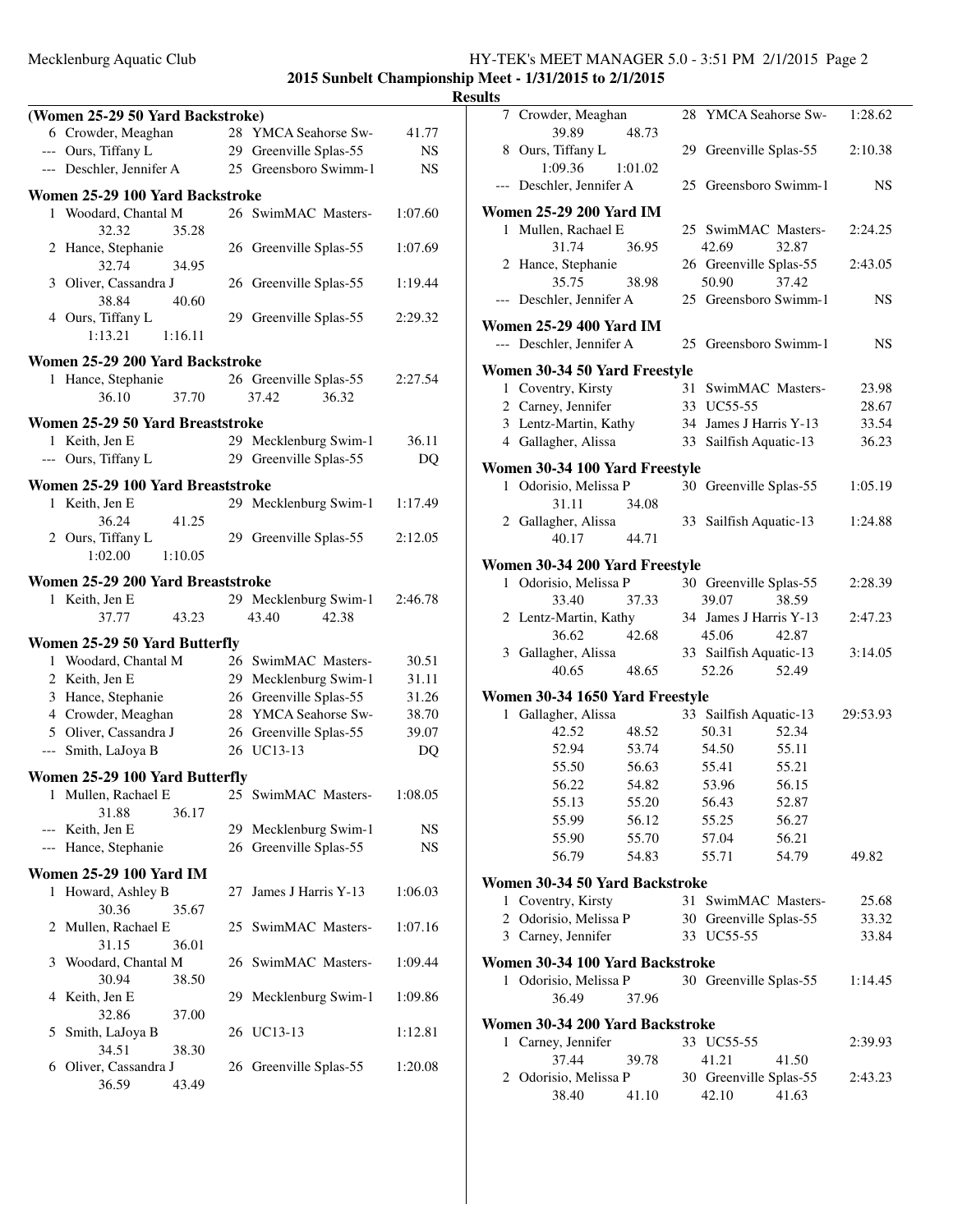|    | Women 30-34 100 Yard Breaststroke                |       |    |                                                  |                |
|----|--------------------------------------------------|-------|----|--------------------------------------------------|----------------|
|    | 1 Carney, Jennifer<br>37.66                      | 40.98 |    | 33 UC55-55                                       | 1:18.64        |
|    | 2 Lentz-Martin, Kathy<br>43.41                   | 47.19 |    | 34 James J Harris Y-13                           | 1:30.60        |
|    | --- Coventry, Kirsty                             |       |    | 31 SwimMAC Masters-                              | NS             |
|    | Women 30-34 200 Yard Breaststroke                |       |    |                                                  |                |
|    | 1 Gallagher, Alissa                              |       |    | 33 Sailfish Aquatic-13                           | 3:55.50        |
|    | 51.74                                            | 58.12 |    | 1:02.25<br>1:03.39                               |                |
|    | Women 30-34 100 Yard Butterfly                   |       |    |                                                  |                |
|    | 1 Coventry, Kirsty                               |       |    | 31 SwimMAC Masters-                              | 57.09          |
|    | 26.50                                            | 30.59 |    |                                                  |                |
|    | <b>Women 30-34 100 Yard IM</b>                   |       |    |                                                  |                |
|    | 1 Carney, Jennifer                               |       |    | 33 UC55-55                                       | 1:12.85        |
|    | 34.58                                            | 38.27 |    |                                                  |                |
|    | 2 Odorisio, Melissa P                            |       |    | 30 Greenville Splas-55                           | 1:13.35        |
|    | 33.47                                            | 39.88 |    |                                                  |                |
|    | 3 Gallagher, Alissa                              |       |    | 33 Sailfish Aquatic-13                           | 1:40.02        |
|    | 48.70                                            | 51.32 |    |                                                  |                |
|    | <b>Women 30-34 200 Yard IM</b>                   |       |    |                                                  |                |
|    | 1 Odorisio, Melissa P                            |       |    | 30 Greenville Splas-55                           | 2:41.03        |
|    | Women 35-39 50 Yard Freestyle                    |       |    |                                                  |                |
|    | 1 Abbott, Amy                                    |       | 39 | SwimMAC Masters-                                 | 25.77          |
|    |                                                  |       |    |                                                  |                |
|    | Women 35-39 50 Yard Freestyle                    |       |    |                                                  |                |
| 1  | Stringer, Jennifer                               |       |    | 38 Raleigh Area Mas-13                           | 25.25          |
|    | 2 Uhl, Alicia K                                  |       |    | 38 Hawk Masters UNC-1                            | 25.81          |
|    | 3 Lindquist, Carrie T                            |       |    | 39 Gaston Gators --13                            | 26.47          |
|    | 4 Lindsey, Elizabeth H<br>5 Quattropani, LeeAnne |       |    | 37 Sailfish Aquatic-13<br>35 Middle Tennessee-15 | 27.34<br>28.44 |
|    | 6 Collins, Esther M                              |       |    | 37 Mecklenburg Swim-1                            | 31.12          |
| 7  | Brinkley, Emily M                                |       |    | 35 Mecklenburg Swim-1                            | 32.07          |
|    | 8 Wilkinson, Alicia K                            |       |    | 39 Mecklenburg Swim-1                            | 34.74          |
| 9. | Abernathy, Carmen M                              |       |    | 38 Mecklenburg Swim-1                            | 38.42          |
|    | 10 Volz, Kristen                                 |       | 37 | Sailfish Aquatic-13                              | 44.48          |
|    | --- Cherry, Tammy H                              |       |    | 37 Gaston Gators --13                            | DQ             |
|    |                                                  |       |    |                                                  |                |
|    | Women 35-39 100 Yard Freestyle                   |       |    |                                                  |                |
|    | 1 Lindquist, Carrie T<br>29.48                   | 32.29 |    | 39 Gaston Gators --13                            | 1:01.77        |
| 2  | De Hart, Jenny E<br>29.62                        | 32.39 | 37 | Stonewall Master-12                              | 1:02.01        |
| 3  | Lindsey, Elizabeth H<br>29.91                    | 32.45 | 37 | Sailfish Aquatic-13                              | 1:02.36        |
| 4  | Brinkley, Emily M<br>35.39                       | 37.57 |    | 35 Mecklenburg Swim-1                            | 1:12.96        |
|    | 5 Collins, Esther M<br>36.40                     | 36.67 | 37 | Mecklenburg Swim-1                               | 1:13.07        |
| 6  | Wilkinson, Alicia K<br>36.09                     | 41.64 | 39 | Mecklenburg Swim-1                               | 1:17.73        |
| 7  | Rankin, Lisa R<br>38.18                          | 45.24 | 39 | Mecklenburg Swim-1                               | 1:23.42        |
| 8  | Abbott, Amy<br>38.28                             | 45.65 | 39 | SwimMAC Masters-                                 | 1:23.93        |
| 9  | Abernathy, Carmen M<br>40.67                     | 43.74 |    | 38 Mecklenburg Swim-1                            | 1:24.41        |
|    |                                                  |       |    |                                                  |                |

| படல   |                                |         |    |                        |       |          |
|-------|--------------------------------|---------|----|------------------------|-------|----------|
| $---$ | Old, Catherine A               |         |    | 37 Triad Masters Sw-13 |       | NS       |
|       | --- Cherry, Tammy H            |         |    | 37 Gaston Gators --13  |       | NS       |
|       | --- Uhl, Alicia K              |         |    | 38 Hawk Masters UNC-1  |       | NS       |
|       | Women 35-39 200 Yard Freestyle |         |    |                        |       |          |
| 1     | Lindsey, Elizabeth H           |         |    | 37 Sailfish Aquatic-13 |       | 2:09.63  |
|       | 29.72                          | 32.49   |    | 33.48                  | 33.94 |          |
|       | 2 Lindquist, Carrie T          |         |    | 39 Gaston Gators --13  |       | 2:12.00  |
|       | 29.13                          | 32.59   |    | 34.37                  | 35.91 |          |
|       | 3 Collins, Esther M            |         |    | 37 Mecklenburg Swim-1  |       | 2:53.15  |
|       | 37.75                          | 43.50   |    | 47.27                  | 44.63 |          |
| ---   | Abernathy, Carmen M            |         |    | 38 Mecklenburg Swim-1  |       | NS       |
|       |                                |         |    |                        |       |          |
|       | Women 35-39 500 Yard Freestyle |         |    |                        |       |          |
| 1     | Bishop, Jessica L              |         |    | 39 North Carolina A-13 |       | 6:20.69  |
|       | 35.45                          | 37.60   |    | 38.80                  | 38.92 |          |
|       | 38.78                          | 38.62   |    | 38.13                  | 38.24 |          |
|       | 38.97                          | 37.18   |    |                        |       |          |
|       | 2 Olender, Lelah               |         |    | 36 James J Harris Y-13 |       | 7:00.47  |
|       | 35.16                          | 40.04   |    | 41.80                  | 42.92 |          |
|       |                                |         |    | 43.60                  | 44.39 |          |
|       | 44.11                          | 43.52   |    | 40.93                  |       |          |
|       | 3 Collins, Esther M            |         |    | 37 Mecklenburg Swim-1  |       | 7:23.12  |
|       | 41.00                          | 45.78   |    | 50.02                  | 50.97 |          |
|       | 52.35                          | 53.45   |    | 53.65                  | 49.76 |          |
|       | 46.14                          |         |    |                        |       |          |
|       | 4 Brinkley, Emily M            |         |    | 35 Mecklenburg Swim-1  |       | 7:42.67  |
|       | 40.80                          | 45.63   |    | 46.72                  | 47.23 |          |
|       | 47.41                          | 47.83   |    | 48.14                  | 47.78 |          |
|       | 47.82                          | 43.31   |    |                        |       |          |
|       | 5 Wilkinson, Alicia K          |         |    | 39 Mecklenburg Swim-1  |       | 7:53.50  |
|       | 39.61                          | 45.77   |    | 48.49                  | 48.43 |          |
|       | 48.21                          | 49.34   |    | 49.23                  | 49.23 |          |
|       | 49.39                          | 45.80   |    |                        |       |          |
|       | 6 Everett, Megan E             |         |    | 37 Mecklenburg Swim-1  |       | 8:03.20  |
|       | 43.34                          | 46.90   |    | 48.78                  | 49.81 |          |
|       |                                |         |    | 49.67                  | 49.78 |          |
|       | 49.57                          | 49.05   |    | 46.80                  |       |          |
| 7     | Rankin, Lisa R                 |         |    | 39 Mecklenburg Swim-1  |       | 8:14.96  |
|       | 41.59                          | 48.18   |    |                        |       |          |
|       | 51.12                          |         |    |                        | 51.04 |          |
|       | 51.23                          |         |    |                        | 51.14 |          |
|       | 49.17                          |         |    |                        |       |          |
| 8     | Abernathy, Carmen M            |         |    | 38 Mecklenburg Swim-1  |       | 8:59.95  |
|       | 46.40                          | 53.44   |    | 54.64                  | 55.53 |          |
|       |                                |         |    | 57.30                  | 55.67 |          |
|       | 54.93                          | 54.83   |    | 51.39                  |       |          |
| 9     | Volz, Kristen                  |         | 37 | Sailfish Aquatic-13    |       | 10:03.65 |
|       | 50.32                          |         |    |                        |       |          |
|       |                                | 1:02.66 |    |                        |       |          |
|       | 54.46                          |         |    |                        |       |          |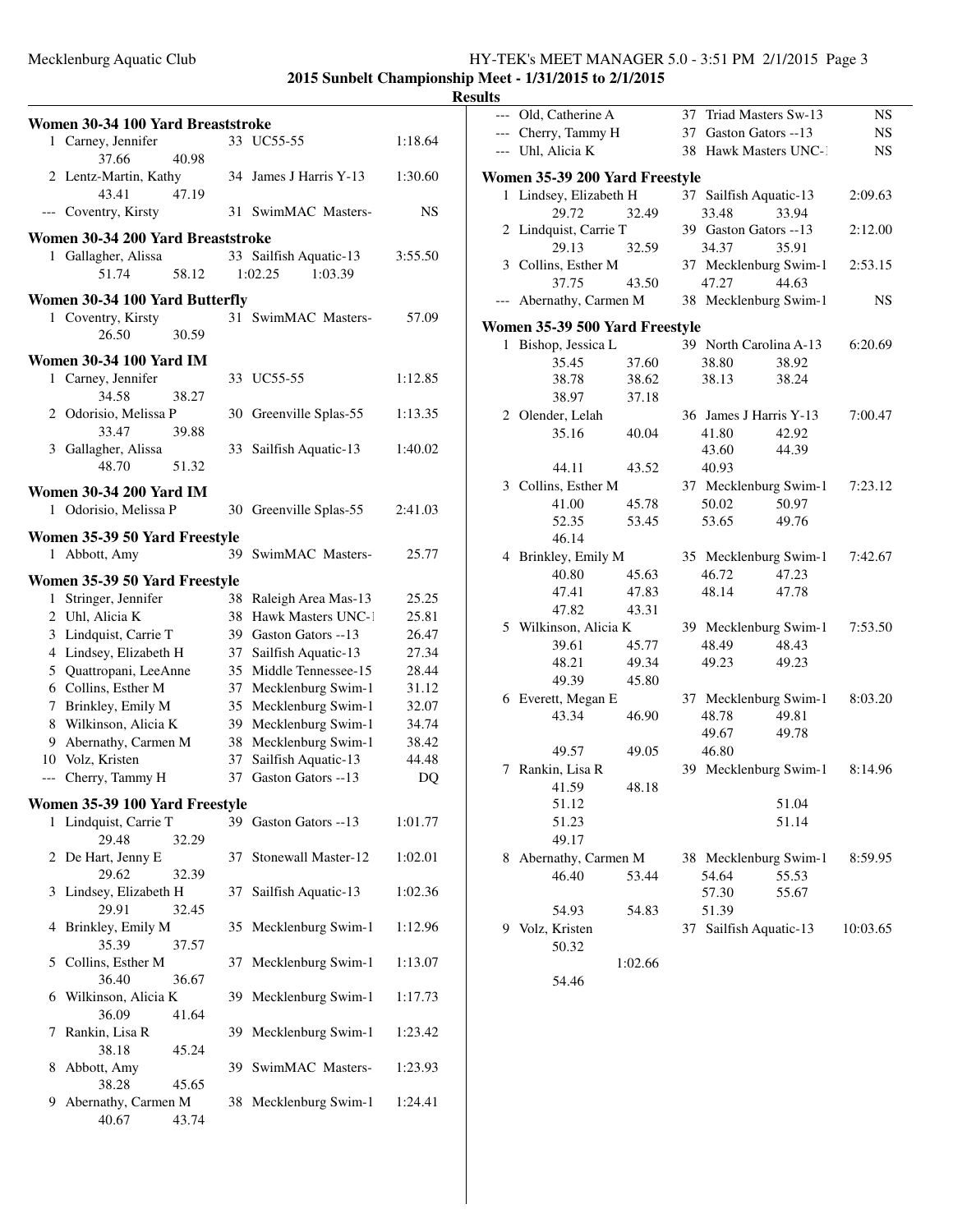|       | Women 35-39 1000 Yard Freestyle |       |    |       |                        |          |
|-------|---------------------------------|-------|----|-------|------------------------|----------|
| 1     | Moosman, Deanne L               |       |    |       | 36 Stonewall Master-12 | 12:03.23 |
|       | 32.60                           | 34.44 |    | 35.69 | 36.24                  |          |
|       | 36.19                           | 36.23 |    | 36.09 | 36.09                  |          |
|       | 36.24                           | 36.70 |    | 36.46 | 37.02                  |          |
|       | 36.75                           | 37.14 |    | 37.01 | 36.61                  |          |
|       | 36.83                           | 36.90 |    | 36.65 | 35.35                  |          |
|       | 2 De Hart, Jenny E              |       |    |       | 37 Stonewall Master-12 | 12:33.31 |
|       | 33.71                           | 37.00 |    | 37.99 | 38.38                  |          |
|       | 38.06                           | 38.85 |    | 38.77 | 38.61                  |          |
|       | 38.43                           | 38.28 |    | 38.19 | 38.05                  |          |
|       | 38.26                           | 38.01 |    | 38.13 | 37.61                  |          |
|       | 37.42                           | 36.82 |    | 36.80 | 35.94                  |          |
|       | Women 35-39 1650 Yard Freestyle |       |    |       |                        |          |
|       | 1 Bishop, Jessica L             |       |    |       | 39 North Carolina A-13 | 21:30.17 |
|       | 35.23                           | 38.36 |    | 39.17 | 39.05                  |          |
|       | 38.99                           | 39.31 |    | 39.68 | 39.33                  |          |
|       | 39.47                           | 39.29 |    | 39.24 | 39.41                  |          |
|       | 39.28                           | 39.60 |    | 39.40 | 38.92                  |          |
|       | 39.18                           | 39.16 |    | 39.09 | 39.25                  |          |
|       | 8:29.76                         |       |    |       |                        |          |
|       | 2 Perrottet, Jennifer K         |       |    |       | 35 Hawk Masters UNC-1  | 21:37.32 |
|       | 34.51                           | 39.42 |    | 39.92 | 39.74                  |          |
|       | 39.44                           | 39.79 |    | 39.82 | 40.17                  |          |
|       | 39.87                           | 40.23 |    | 39.85 | 39.50                  |          |
|       | 39.50                           | 39.74 |    | 39.53 | 39.72                  |          |
|       |                                 |       |    | 39.22 | 39.55                  |          |
|       | 39.62                           | 39.14 |    | 39.46 | 39.11                  |          |
|       | 39.02                           | 39.62 |    | 39.38 | 39.38                  |          |
|       | 39.21                           | 39.28 |    | 39.32 | 39.17                  | 1:16.39  |
| 3     | Olender, Lelah                  |       |    |       | 36 James J Harris Y-13 | 23:48.61 |
|       | 36.83                           | 40.28 |    | 41.72 | 43.69                  |          |
|       | 44.34                           | 43.92 |    | 44.51 | 43.89                  |          |
|       | 43.03                           | 44.12 |    | 43.84 | 43.81                  |          |
|       | 43.64                           | 43.41 |    | 44.16 | 43.99                  |          |
|       |                                 |       |    | 43.07 | 43.95                  |          |
|       | 44.04                           | 43.28 |    | 43.63 | 43.60                  |          |
|       | 43.63                           | 43.74 |    | 43.65 | 43.95                  |          |
|       | 43.63                           | 43.85 |    | 44.08 | 42.34                  | 1:25.49  |
|       |                                 |       |    |       |                        |          |
|       | Women 35-39 50 Yard Backstroke  |       |    |       |                        |          |
| 1     | Moosman, Deanne L               |       |    |       | 36 Stonewall Master-12 | 30.23    |
|       | 2 Uhl, Alicia K                 |       | 38 |       | Hawk Masters UNC-1     | 30.85    |
|       | 3 Quattropani, LeeAnne          |       | 35 |       | Middle Tennessee-15    | 31.00    |
|       | 4 Cherry, Tammy H               |       | 37 |       | Gaston Gators --13     | 33.94    |
|       | 5 Ayers, Koren T                |       | 38 |       | James J Harris Y-13    | 34.55    |
|       | 6 De Hart, Jenny E              |       | 37 |       | Stonewall Master-12    | 36.86    |
|       | 7 Collins, Esther M             |       | 37 |       | Mecklenburg Swim-1     | 38.72    |
|       | 8 Everett, Megan E              |       | 37 |       | Mecklenburg Swim-1     | 40.08    |
| $---$ | Old, Catherine A                |       | 37 |       | Triad Masters Sw-13    | NS       |
|       | Women 35-39 50 Yard Backstroke  |       |    |       |                        |          |
| 1     | Stringer, Jennifer              |       |    |       | 38 Raleigh Area Mas-13 | 29.65    |
|       |                                 |       |    |       |                        |          |
|       | Women 35-39 100 Yard Backstroke |       |    |       |                        |          |
| 1     | Stringer, Jennifer              |       |    |       | 38 Raleigh Area Mas-13 | 1:03.18  |

|   | Women 35-39 100 Yard Backstroke                |    |                        |                |
|---|------------------------------------------------|----|------------------------|----------------|
| 1 | Moosman, Deanne L                              |    | 36 Stonewall Master-12 | 1:05.62        |
|   | 31.31<br>34.31                                 |    |                        |                |
| 2 | Uhl, Alicia K                                  | 38 | Hawk Masters UNC-1     | 1:07.90        |
|   | 32.87<br>35.03                                 |    |                        |                |
| 3 | Quattropani, LeeAnne                           |    | 35 Middle Tennessee-15 | 1:08.57        |
|   | 33.40<br>35.17                                 |    |                        |                |
| 4 | Olender, Lelah                                 | 36 | James J Harris Y-13    | 1:16.05        |
|   | 36.56<br>39.49                                 |    |                        |                |
| 5 | Cherry, Tammy H                                | 37 | Gaston Gators --13     | 1:16.50        |
|   | 36.44<br>40.06                                 |    |                        |                |
| 6 | Everett, Megan E                               | 37 | Mecklenburg Swim-1     | 1:30.07        |
|   | 42.82<br>47.25                                 |    |                        |                |
|   | Old, Catherine A                               |    | 37 Triad Masters Sw-13 | <b>NS</b>      |
|   | Women 35-39 200 Yard Backstroke                |    |                        |                |
| 1 | Moosman, Deanne L                              |    | 36 Stonewall Master-12 | 2:24.79        |
|   | 33.30<br>36.95                                 |    | 37.79<br>36.75         |                |
|   | 2 Perrottet, Jennifer K                        |    | 35 Hawk Masters UNC-1  | 2:25.99        |
|   | 35.27<br>36.88                                 |    | 37.40<br>36.44         |                |
| 3 | De Hart, Jenny E                               |    | 37 Stonewall Master-12 | 2:39.23        |
|   | 38.83<br>40.70                                 |    | 40.51<br>39.19         |                |
|   | 4 Olender, Lelah                               |    | 36 James J Harris Y-13 | 2:47.13        |
|   | 38.70<br>41.81                                 |    | 43.66<br>42.96         |                |
|   | Old, Catherine A                               |    | 37 Triad Masters Sw-13 | NS             |
|   |                                                |    |                        |                |
|   | Women 35-39 50 Yard Breaststroke               |    |                        |                |
| 1 | Collins, Esther M                              |    | 37 Mecklenburg Swim-1  | 40.73          |
|   | 2 Brinkley, Emily M                            |    | 35 Mecklenburg Swim-1  | 41.26          |
|   | 3 Wilkinson, Alicia K                          |    | 39 Mecklenburg Swim-1  | 42.93          |
|   | 4 Abbott, Amy                                  |    | 39 SwimMAC Masters-    | 44.80          |
|   | 5 Everett, Megan E                             | 37 | Mecklenburg Swim-1     | 45.04          |
|   | 6 Rankin, Lisa R                               | 39 | Mecklenburg Swim-1     | 47.42          |
|   | 7 Abernathy, Carmen M                          | 38 | Mecklenburg Swim-1     | 56.87          |
|   | --- Bishop, Jessica L                          |    | 39 North Carolina A-13 | <b>NS</b>      |
|   | Women 35-39 100 Yard Breaststroke              |    |                        |                |
| 1 | De Hart, Jenny E                               | 37 | Stonewall Master-12    | 1:17.23        |
|   | 36.89<br>40.34                                 |    |                        |                |
|   | 2 Ayers, Koren T                               |    | 38 James J Harris Y-13 | 1:19.72        |
|   | 37.59<br>42.13                                 |    |                        |                |
| 3 | Brinkley, Emily M                              |    | 35 Mecklenburg Swim-1  | 1:30.52        |
|   | 42.44<br>48.08                                 |    |                        |                |
|   | 4 Collins, Esther M                            | 37 | Mecklenburg Swim-1     | 1:32.63        |
|   | 43.28<br>49.35                                 |    |                        |                |
| 5 | Wilkinson, Alicia K                            | 39 | Mecklenburg Swim-1     | 1:34.40        |
|   | 44.42<br>49.98                                 |    |                        |                |
| 6 | Abbott, Amy                                    |    | 39 SwimMAC Masters-    | 1:39.44        |
|   | 47.38<br>52.06                                 |    |                        |                |
|   | Women 35-39 200 Yard Breaststroke              |    |                        |                |
|   | 1 De Hart, Jenny E                             |    | 37 Stonewall Master-12 | 2:40.71        |
|   | 36.96<br>41.01                                 |    | 41.43<br>41.31         |                |
|   |                                                |    |                        |                |
| 1 | Women 35-39 50 Yard Butterfly<br>Uhl, Alicia K | 38 | Hawk Masters UNC-1     |                |
|   | 2 Lindquist, Carrie T                          |    | 39 Gaston Gators --13  | 28.74          |
| 3 | Quattropani, LeeAnne                           |    | 35 Middle Tennessee-15 | 30.46<br>31.92 |
|   | 4 Lindsey, Elizabeth H                         |    | Sailfish Aquatic-13    | 32.19          |
|   | 5 Cherry, Tammy H                              | 37 |                        |                |
|   |                                                | 37 | Gaston Gators --13     | 34.19          |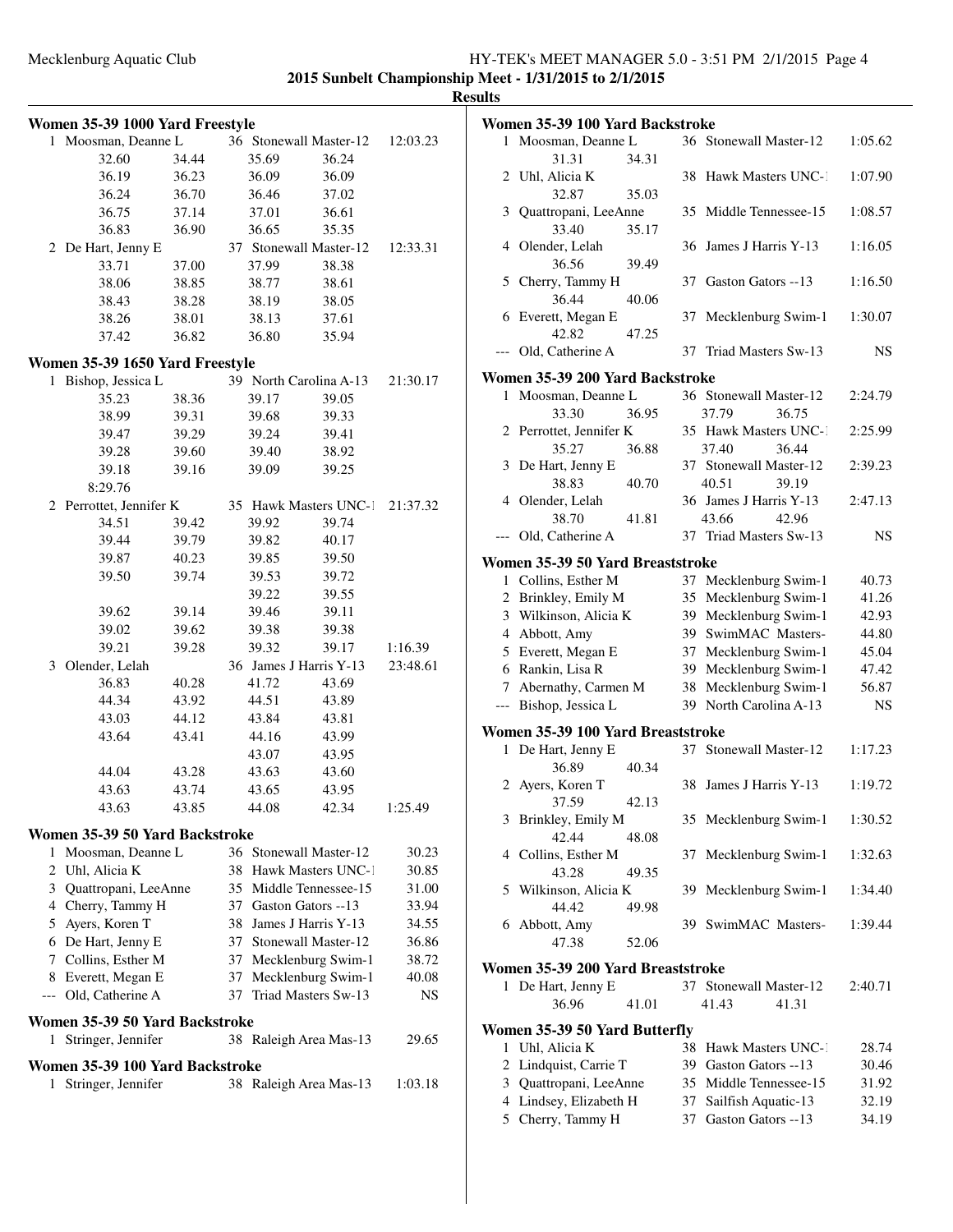|       |                                 |               |                        |       | - 1     |
|-------|---------------------------------|---------------|------------------------|-------|---------|
|       | (Women 35-39 50 Yard Butterfly) |               |                        |       |         |
|       | 6 Abernathy, Carmen M           |               | 38 Mecklenburg Swim-1  |       | 45.85   |
|       | 7 Volz, Kristen                 |               | 37 Sailfish Aquatic-13 |       | 59.10   |
|       | --- Bishop, Jessica L           |               | 39 North Carolina A-13 |       | NS      |
|       | Women 35-39 100 Yard Butterfly  |               |                        |       |         |
| 1     | Perrottet, Jennifer K           |               | 35 Hawk Masters UNC-1  |       | 1:07.55 |
|       | 32.17                           | 35.38         |                        |       |         |
|       | 2 Lindsey, Elizabeth H<br>32.75 | 37<br>36.64   | Sailfish Aquatic-13    |       | 1:09.39 |
| 3     | Volz, Kristen<br>59.54          | 37<br>1:13.59 | Sailfish Aquatic-13    |       | 2:13.13 |
| $---$ | Bishop, Jessica L               |               | 39 North Carolina A-13 |       | NS      |
|       | Women 35-39 200 Yard Butterfly  |               |                        |       |         |
|       | --- De Hart, Jenny E            |               | 37 Stonewall Master-12 |       | NS      |
|       |                                 |               |                        |       |         |
|       | <b>Women 35-39 100 Yard IM</b>  |               |                        |       |         |
|       | 1 Uhl, Alicia K<br>30.49        | 33.29         | 38 Hawk Masters UNC-1  |       | 1:03.78 |
|       | 2 Lindquist, Carrie T<br>32.26  | 35.50         | 39 Gaston Gators --13  |       | 1:07.76 |
| 3     | De Hart, Jenny E                | 37            | Stonewall Master-12    |       | 1:09.07 |
| 4     | 32.57<br>Ayers, Koren T         | 36.50<br>38   | James J Harris Y-13    |       | 1:10.72 |
|       | 34.21                           | 36.51         |                        |       |         |
| 5     | Quattropani, LeeAnne<br>32.71   | 35<br>38.68   | Middle Tennessee-15    |       | 1:11.39 |
| 6     | Cherry, Tammy H<br>35.83        | 37<br>41.84   | Gaston Gators --13     |       | 1:17.67 |
|       | 7 Olender, Lelah                | 36            | James J Harris Y-13    |       | 1:21.39 |
| 8     | 36.83<br>Brinkley, Emily M      | 44.56         | 35 Mecklenburg Swim-1  |       | 1:22.76 |
|       | 38.48                           | 44.28         |                        |       |         |
| 9     | Wilkinson, Alicia K<br>40.50    | 48.90         | 39 Mecklenburg Swim-1  |       | 1:29.40 |
|       | 10 Abernathy, Carmen M          |               | 38 Mecklenburg Swim-1  |       | 1:48.87 |
| 11    | Volz, Kristen                   | 37            | Sailfish Aquatic-13    |       | 2:10.89 |
|       | 1:02.70                         | 1:08.19       |                        |       |         |
|       | Old, Catherine A                | 37            | Triad Masters Sw-13    |       | NS      |
|       | <b>Women 35-39 200 Yard IM</b>  |               |                        |       |         |
| 1     | Moosman, Deanne L               |               | 36 Stonewall Master-12 |       | 2:23.62 |
|       | 31.00                           | 36.73         | 42.56                  | 33.33 |         |
|       | 2 Lindquist, Carrie T           |               | 39 Gaston Gators --13  |       | 2:30.51 |
|       | 31.72                           | 38.87         | 43.92                  | 36.00 |         |
| 3     | De Hart, Jenny E                |               | 37 Stonewall Master-12 |       | 2:31.38 |
|       | 34.53                           | 40.51         | 41.72                  | 34.62 |         |
| 4     | Lindsey, Elizabeth H            |               | 37 Sailfish Aquatic-13 |       | 2:33.80 |
|       | 33.03                           | 40.25         | 46.89                  | 33.63 |         |
|       | 5 Olender, Lelah                |               | 36 James J Harris Y-13 |       | 2:56.34 |
|       | 40.04                           | 42.61         | 54.55                  | 39.14 |         |
|       | <b>Women 35-39 400 Yard IM</b>  |               |                        |       |         |
|       | 1 Bishop, Jessica L             |               | 39 North Carolina A-13 |       | 5:44.31 |
|       | 37.30                           | 40.72         | 43.29                  | 43.73 |         |
|       | 52.13                           | 51.20         | 38.64                  | 37.30 |         |
|       |                                 |               |                        |       |         |
|       | Women 40-44 50 Yard Freestyle   |               |                        |       |         |
| 1     | Lindauer, Kerry                 | 40            | SwimMAC Masters-       |       | 24.50   |

|     | Women 40-44 50 Yard Freestyle               |    |                        |           |
|-----|---------------------------------------------|----|------------------------|-----------|
| 1   | Braun, Erika L                              | 43 | Raleigh Area Mas-13    | 24.02     |
|     | 2 Lindauer, Kerry                           | 40 | SwimMAC Masters-       | 24.60     |
|     | 3 Holland, Amy S                            | 43 | Sailfish Aquatic-13    | 25.75     |
|     | 4 Townes, Maureen M                         | 40 | SwimMAC Masters-       | 25.77     |
|     | 5 Buckley-Kornatz, Jennifer                 |    | 43 Greensboro Swimm-1  | 26.35     |
|     | 6 Diaz, Jennifer C                          | 41 | SwimMAC Masters-       | 28.51     |
|     | 7 Kitzmiller, Karen L                       | 42 | Mecklenburg Swim-1     | 29.24     |
| 8   | Hall, Virginia R                            | 41 | North Carolina A-13    | 29.35     |
| 9.  | Carter, Eddie C                             | 44 | SwimMAC Masters-       | 31.31     |
|     | 10 Hannon, Martina V                        | 44 | Mecklenburg Swim-1     | 31.63     |
| 11  | Kassens, Alice L                            | 40 | Virginia Masters-12    | 32.51     |
| 12  | Neal, Laura                                 | 44 | Fort Bragg Maste-13    | 32.80     |
| 13  | Giesber, Jennifer C                         | 44 | Mecklenburg Swim-1     | 33.60     |
|     | 14 Trapp, Angie                             | 42 | Sailfish Aquatic-13    | 33.72     |
| 15  | Asby, Sarah E                               | 44 | Mecklenburg Swim-1     | 37.83     |
| 16  | Major, Kristin M                            | 43 | Gaston Gators --13     | 40.06     |
|     | 17 Fisher, Reita N                          |    | 40 Mecklenburg Swim-1  | 41.58     |
| 18  | Kjoelen, Janelle L                          |    | 43 Sailfish Aquatic-13 | 43.14     |
|     | 19 Terrill, Kimber                          |    | 44 UC13-13             | 44.41     |
|     | 20 Eggers, Stacey S                         |    | 43 Sailfish Aquatic-13 | 47.66     |
|     | --- Brown, Misty                            |    | 42 Hawk Masters UNC-1  | DQ        |
|     | --- Mervich, Hollie J                       |    | 40 SwimMAC Masters-    | <b>NS</b> |
|     | Women 40-44 100 Yard Freestyle              |    |                        |           |
| 1   | Townes, Maureen M<br>26.79<br>28.91         |    | 40 SwimMAC Masters-    | 55.70     |
| 2   | Holland, Amy S<br>27.13<br>29.37            | 43 | Sailfish Aquatic-13    | 56.50     |
| 3   | Buckley-Kornatz, Jennifer<br>28.33<br>30.95 |    | 43 Greensboro Swimm-1  | 59.28     |
| 4   | Kitzmiller, Karen L<br>30.67<br>34.72       | 42 | Mecklenburg Swim-1     | 1:05.39   |
|     | 5 Dorsel, Margot S<br>33.29<br>36.29        |    | 44 SwimMAC Masters-    | 1:09.58   |
| 6   | Brown, Misty<br>34.34<br>36.31              |    | 42 Hawk Masters UNC-1  | 1:10.65   |
| 7   | Green, Michelle L<br>33.84<br>36.85         |    | 40 Charlotte SwimMa-1. | 1:10.69   |
| 8.  | Kassens, Alice L                            |    | 40 Virginia Masters-12 | 1:12.35   |
|     | 9 Hannon, Martina V                         |    | 44 Mecklenburg Swim-1  | 1:12.38   |
|     | 34.96<br>37.42                              |    |                        |           |
| 10  | Neal, Laura<br>37.08<br>40.73               |    | 44 Fort Bragg Maste-13 | 1:17.81   |
| 11  | Giesber, Jennifer C<br>38.34<br>42.50       |    | 44 Mecklenburg Swim-1  | 1:20.84   |
| 12  | Asby, Sarah E                               |    | 44 Mecklenburg Swim-1  | 1:22.98   |
|     | 40.45<br>42.53                              |    |                        |           |
| 13  | Major, Kristin M<br>42.76                   |    | 43 Gaston Gators --13  | 1:30.56   |
|     | 47.80<br>14 Fisher, Reita N                 |    | 40 Mecklenburg Swim-1  | 1:33.18   |
|     | 43.90<br>49.28                              |    |                        |           |
| --- | Terrill, Kimber                             |    | 44 UC13-13             | NS        |
|     | Women 40-44 200 Yard Freestyle              |    |                        |           |
| 1   | Braun, Erika L                              |    | 43 Raleigh Area Mas-13 | 1:56.87   |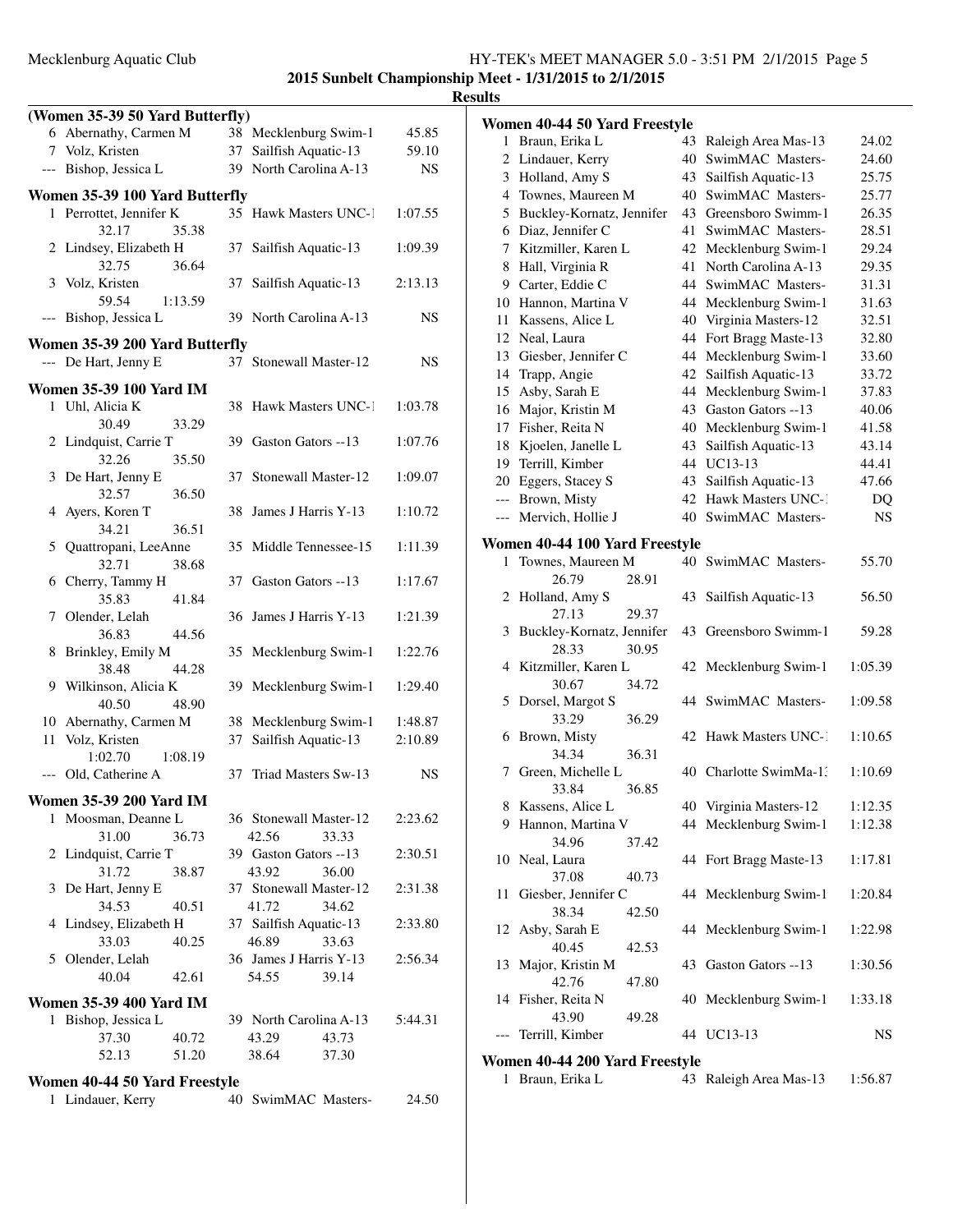### Mecklenburg Aquatic Club HY-TEK's MEET MANAGER 5.0 - 3:51 PM 2/1/2015 Page 6 **2015 Sunbelt Championship Meet - 1/31/2015 to 2/1/2015**

|   |                                 |         |                        |                                |           | <b>Results</b>           |
|---|---------------------------------|---------|------------------------|--------------------------------|-----------|--------------------------|
|   | Women 40-44 200 Yard Freestyle  |         |                        |                                |           |                          |
|   | 1 Hall, Virginia R              |         |                        | 41 North Carolina A-13         | 2:24.80   |                          |
|   | 33.70                           | 36.87   | 37.37                  | 36.86                          |           |                          |
|   | 2 Browning, Amy G               |         | 41 Greenville Splas-55 |                                | 2:36.27   |                          |
|   | 34.95                           | 39.12   | 41.36                  | 40.84                          |           |                          |
|   | 3 Brown, Misty                  |         |                        | 42 Hawk Masters UNC-1          | 2:39.21   |                          |
|   | 35.83                           | 39.79   | 41.67                  | 41.92                          |           | Wo                       |
|   | 4 Kassens, Alice L              |         | 40 Virginia Masters-12 |                                | 2:42.32   |                          |
|   | 5 Trapp, Angie                  |         | 42 Sailfish Aquatic-13 |                                | 2:56.23   |                          |
|   | 41.41                           | 44.89   | 46.19                  | 43.74                          |           |                          |
|   | 6 Asby, Sarah E                 |         |                        | 44 Mecklenburg Swim-1          | 3:09.33   |                          |
|   | 41.92                           | 49.31   | 51.18                  | 46.92                          |           |                          |
|   | 7 Kjoelen, Janelle L            |         | 43 Sailfish Aquatic-13 |                                | 3:34.00   |                          |
|   | 48.00                           | 55.76   | 56.65                  | 53.59                          |           |                          |
|   | 8 Fisher, Reita N               |         |                        | 40 Mecklenburg Swim-1          | 3:34.37   |                          |
|   | 45.88                           | 54.10   | 57.91                  | 56.48                          |           |                          |
|   | --- Mervich, Hollie J           |         |                        | 40 SwimMAC Masters-            | <b>NS</b> |                          |
|   | --- Holland, Amy S              |         | 43 Sailfish Aquatic-13 |                                | NS        | Wo                       |
|   |                                 |         |                        |                                |           |                          |
|   | Women 40-44 500 Yard Freestyle  |         |                        |                                |           |                          |
|   | 1 Brown, Misty                  |         |                        | 42 Hawk Masters UNC-1          | 7:08.46   |                          |
|   | 39.11                           | 42.27   | 43.43                  |                                |           |                          |
|   |                                 | 43.39   | 43.23                  |                                |           |                          |
|   |                                 | 43.69   | 43.59                  | 42.09                          |           |                          |
|   | 2 Fricano, Laura                |         |                        | 43 Mecklenburg Swim-1          | 7:33.60   |                          |
|   | 37.55                           | 42.22   | 46.08                  | 46.01                          |           |                          |
|   | 46.77                           | 47.18   | 47.55                  | 47.55                          |           |                          |
|   | 46.65                           | 46.04   |                        |                                |           | $\mathbf{1}$             |
|   | 3 Kassens, Alice L              |         | 40 Virginia Masters-12 |                                | 7:34.69   | $\mathbf{1}$             |
|   | 4 Asby, Sarah E                 |         |                        | 44 Mecklenburg Swim-1          | 8:21.02   | $\mathbf{1}$             |
|   | 42.82                           | 50.92   | 52.21                  | 51.72                          |           | 1                        |
|   | 52.24                           | 51.95   | 50.68                  | 50.16                          |           |                          |
|   | 50.60                           | 47.72   |                        |                                |           | $\overline{\phantom{a}}$ |
|   | 5 Giesber, Jennifer C           |         |                        | 44 Mecklenburg Swim-1          | 9:03.81   |                          |
|   | 45.54                           | 56.02   |                        |                                |           | Wo                       |
|   | 55.97                           |         |                        | 56.11                          |           |                          |
|   | 57.87                           |         |                        | 55.95                          |           |                          |
|   | 46.80                           |         |                        |                                |           |                          |
|   | 6 Fisher, Reita N               |         |                        | 40 Mecklenburg Swim-1 10:10.31 |           |                          |
|   | 46.74                           | 55.30   | 58.36                  | 1:00.10                        |           |                          |
|   | 1:02.25                         | 1:04.43 | 1:08.10                | 1:07.48                        |           |                          |
|   | 1:05.98                         | 1:01.57 |                        |                                |           |                          |
|   | Women 40-44 1000 Yard Freestyle |         |                        |                                |           |                          |
| 1 | Hall, Virginia R                |         | 41 North Carolina A-13 |                                | 13:14.97  |                          |
|   | 36.79                           | 39.00   | 39.55                  | 39.54                          |           |                          |
|   | 39.58                           | 39.62   | 39.85                  | 39.86                          |           |                          |
|   | 40.21                           | 40.38   | 40.14                  | 40.05                          |           |                          |

40.12 4:40.28

2 Mervich, Hollie J 40 SwimMAC Masters-14:13.02 36.94 40.02 41.60 42.70 43.16 42.86 42.33 42.85 43.30 43.26 43.81 44.09 43.55 43.51 43.50 44.32 43.89 43.56 43.27 40.50

| 3 Brown, Misty                               |       |          | 42 Hawk Masters UNC-1                      |       | 14:47.61       |
|----------------------------------------------|-------|----------|--------------------------------------------|-------|----------------|
| 40.71                                        | 43.30 |          | 44.96                                      | 44.86 |                |
| 45.74                                        | 45.32 |          | 44.88                                      | 45.71 |                |
| 44.63                                        | 45.30 |          | 45.41                                      | 44.75 |                |
| 44.69                                        | 44.44 |          | 44.50                                      | 44.00 |                |
| 44.25                                        | 44.34 |          | 44.03                                      | 41.79 |                |
| Women 40-44 1650 Yard Freestyle              |       |          |                                            |       |                |
| Brown, Misty<br>1                            |       |          | 42 Hawk Masters UNC-1                      |       | 24:44.92       |
| 40.57                                        | 44.04 |          | 45.01                                      | 45.96 |                |
| 45.53                                        | 45.03 |          | 45.40                                      | 45.64 |                |
| 45.20                                        | 44.58 |          | 45.48                                      | 44.87 |                |
| 45.28                                        | 44.75 |          | 45.02                                      | 45.41 |                |
|                                              |       |          | 44.83                                      | 45.07 |                |
| 45.32                                        | 44.82 |          | 45.76                                      | 45.33 |                |
| 45.43                                        | 45.34 |          | 45.85                                      | 45.31 |                |
| 45.75                                        | 45.10 |          | 44.99                                      | 44.80 | 1:27.93        |
|                                              |       |          |                                            |       |                |
| Women 40-44 50 Yard Backstroke               |       |          |                                            |       |                |
| Townes, Maureen M<br>1                       |       |          | 40 SwimMAC Masters-                        |       | 31.69          |
| 2 Kitzmiller, Karen L                        |       |          | 42 Mecklenburg Swim-1                      |       | 34.38          |
| 3 Nelson, Stephanie A                        |       | 43       | Sailfish Aquatic-13                        |       | 34.89          |
| 4 Diaz, Jennifer C                           |       | 41       | SwimMAC Masters-                           |       | 36.18          |
| 5 Hannon, Martina V                          |       |          | 44 Mecklenburg Swim-1                      |       | 37.89          |
| 6 Neal, Laura                                |       |          | 44 Fort Bragg Maste-13                     |       | 39.01          |
| 7 Fricano, Laura                             |       |          | 43 Mecklenburg Swim-1                      |       | 39.63          |
| 8 Trapp, Angie                               |       | 42       | Sailfish Aquatic-13                        |       | 45.83          |
| 9 Kjoelen, Janelle L                         |       | 43       | Sailfish Aquatic-13                        |       | 48.88          |
| 10 Terrill, Kimber                           |       |          | 44 UC13-13                                 |       | 49.75          |
| 11 Fisher, Reita N                           |       | 40       | Mecklenburg Swim-1                         |       | 50.71          |
| 12 Federico, Alyssa A<br>13 Eggers, Stacey S |       | 41<br>43 | Sailfish Aquatic-13<br>Sailfish Aquatic-13 |       | 51.33<br>52.39 |
| --- Hageman, Heather M                       |       |          | 44 Charlotte SwimMa-1:                     |       | NS.            |
| Holland, Amy S<br>$---$                      |       | 43       | Sailfish Aquatic-13                        |       | <b>NS</b>      |
|                                              |       |          |                                            |       |                |
| Women 40-44 100 Yard Backstroke              |       |          |                                            |       |                |
| 1 Braun, Erika L                             |       |          | 43 Raleigh Area Mas-13                     |       | 58.95          |
| 28.20                                        | 30.75 |          |                                            |       |                |
| 2 Nelson, Stephanie A                        |       | 43       | Sailfish Aquatic-13                        |       | 1:16.28        |
| 37.92                                        | 38.36 |          |                                            |       |                |
| Kitzmiller, Karen L<br>3                     |       |          | 42 Mecklenburg Swim-1                      |       | 1:16.55        |
| 37.04<br>4 Hannon, Martina V                 | 39.51 |          |                                            |       | 1:22.45        |
| 41.23                                        | 41.22 |          | 44 Mecklenburg Swim-1                      |       |                |
| 5 Dorsel, Margot S                           |       |          | 44 SwimMAC Masters-                        |       | 1:22.60        |
| 40.61                                        | 41.99 |          |                                            |       |                |
| 6 Brown, Misty                               |       |          | 42 Hawk Masters UNC-1                      |       | 1:34.84        |
| 43.74                                        | 51.10 |          |                                            |       |                |
| 7 Fisher, Reita N                            |       |          | 40 Mecklenburg Swim-1                      |       | 1:52.55        |
| 53.00                                        | 59.55 |          |                                            |       |                |
| --- Holland, Amy S                           |       |          | 43 Sailfish Aquatic-13                     |       | NS             |
| Women 40-44 200 Yard Backstroke              |       |          |                                            |       |                |
| 1 Holland, Amy S                             |       |          | 43 Sailfish Aquatic-13                     |       | 2:27.38        |
| 33.73                                        | 36.99 |          | 38.67                                      | 37.99 |                |
| 2 Hannon, Martina V                          |       |          | 44 Mecklenburg Swim-1                      |       | 2:58.18        |
| 42.68                                        | 43.69 |          | 47.19                                      | 44.62 |                |
|                                              |       |          |                                            |       |                |
| Women 40-44 50 Yard Breaststroke             |       |          |                                            |       |                |
| 1 Lindauer, Kerry                            |       |          | 40 SwimMAC Masters-                        |       | 31.06          |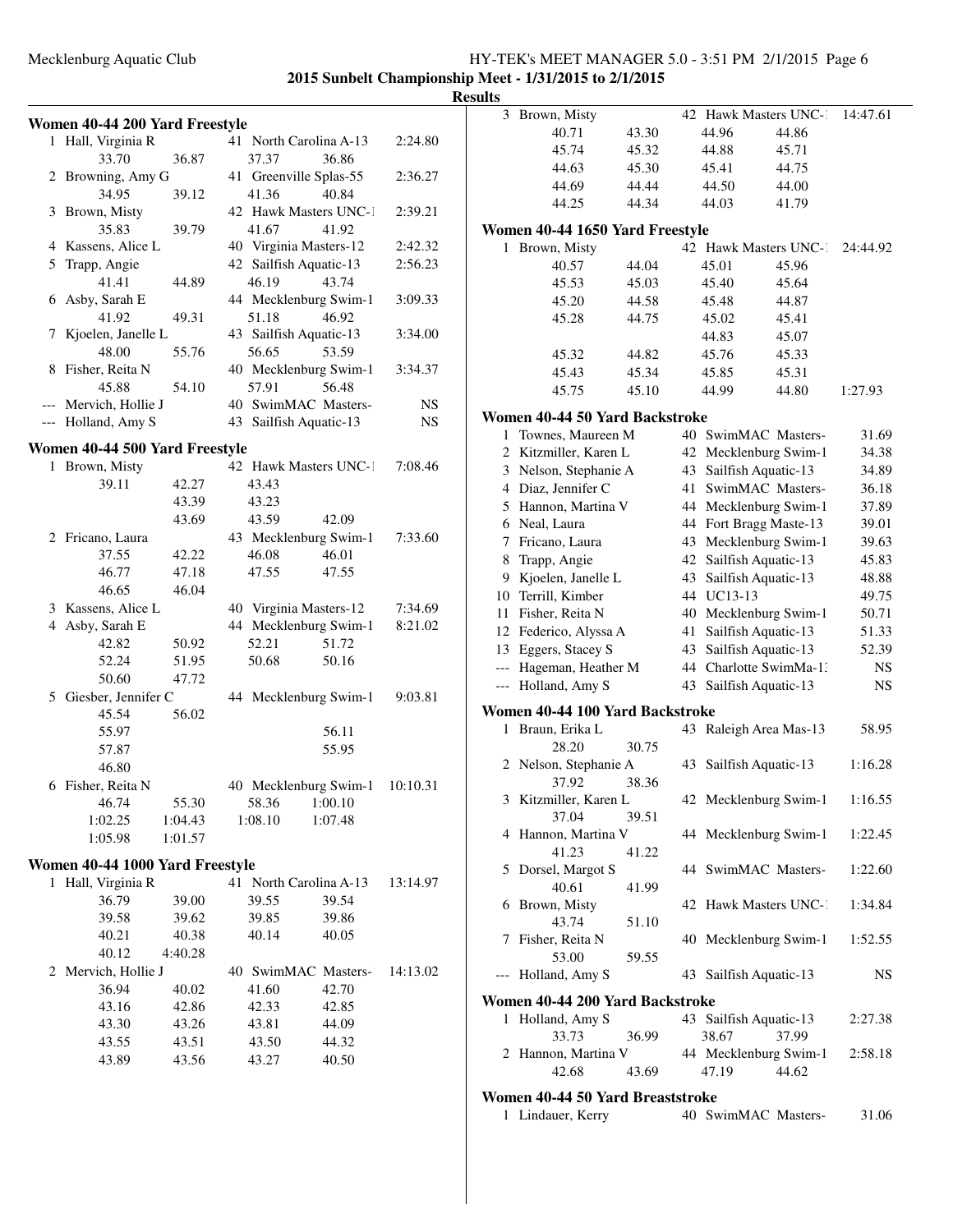### **2015 Sunbelt Championship Meet - 1/31/2015 to 2/1/2015 Results**

### **(Women 40-44 50 Yard Breaststroke)**

|     | wollieli 40-44 50 Taru dreasistroke) |    |                        |           |
|-----|--------------------------------------|----|------------------------|-----------|
|     | 2 Braun, Erika L                     |    | 43 Raleigh Area Mas-13 | 31.17     |
| 3   | Townes, Maureen M                    | 40 | SwimMAC Masters-       | 34.94     |
| 4   | Hageman, Heather M                   |    | 44 Charlotte SwimMa-1. | 37.18     |
| 5.  | Kitzmiller, Karen L                  |    | 42 Mecklenburg Swim-1  | 38.49     |
| 6   | Diaz, Jennifer C                     | 41 | SwimMAC Masters-       | 38.58     |
|     | 7 Keisler, Theresa                   |    | 43 SwimMAC Masters-    | 40.86     |
| 8   | Carter, Eddie C                      |    | 44 SwimMAC Masters-    | 42.67     |
| 9   | Taylor, Donna G                      |    | 42 Gaston Gators --13  | 43.26     |
| 10. | Neal, Laura                          |    | 44 Fort Bragg Maste-13 | 46.38     |
| 11  | Fricano, Laura                       |    | 43 Mecklenburg Swim-1  | 47.45     |
|     | 12 Asby, Sarah E                     |    | 44 Mecklenburg Swim-1  | 48.44     |
|     | 13 Giesber, Jennifer C               |    | 44 Mecklenburg Swim-1  | 48.49     |
|     | 14 Fisher, Reita N                   |    | 40 Mecklenburg Swim-1  | 51.01     |
|     | --- Federico, Alyssa A               | 41 | Sailfish Aquatic-13    | DQ        |
|     | --- Terrill, Kimber                  | 44 | UC13-13                | <b>NS</b> |
|     | --- Browning, Amy G                  |    | 41 Greenville Splas-55 | <b>NS</b> |

#### **Women 40-44 100 Yard Breaststroke**

| $\mathbf{1}$   | Browning, Amy G                   |    | 41 Greenville Splas-55 | 1:25.08   |
|----------------|-----------------------------------|----|------------------------|-----------|
|                | 40.78<br>44.30                    |    |                        |           |
| $\overline{c}$ | Keisler, Theresa                  | 43 | SwimMAC Masters-       | 1:29.13   |
|                | 40.96<br>48.17                    |    |                        |           |
| 3              | Mervich, Hollie J                 |    | 40 SwimMAC Masters-    | 1:29.69   |
|                | 43.34<br>46.35                    |    |                        |           |
| 4              | Carter, Eddie C                   |    | 44 SwimMAC Masters-    | 1:30.83   |
|                | 43.78<br>47.05                    |    |                        |           |
| 5              | Taylor, Donna G                   |    | 42 Gaston Gators --13  | 1:37.10   |
|                | 46.05<br>51.05                    |    |                        |           |
| 6              | Trapp, Angie                      | 42 | Sailfish Aquatic-13    | 1:38.06   |
|                | 46.71<br>51.35                    |    |                        |           |
| 7              | Terrill, Kimber                   |    | 44 UC13-13             | 1:46.06   |
| 8              | 50.37<br>55.69                    |    |                        |           |
|                | Asby, Sarah E<br>50.14<br>56.03   |    | 44 Mecklenburg Swim-1  | 1:46.17   |
| 9              | Fisher, Reita N                   | 40 | Mecklenburg Swim-1     | 1:49.79   |
|                | 52.04<br>57.75                    |    |                        |           |
|                | 10 Giesber, Jennifer C            |    | 44 Mecklenburg Swim-1  | 1:56.91   |
|                | 52.92<br>1:03.99                  |    |                        |           |
|                |                                   |    |                        |           |
|                | Women 40-44 200 Yard Breaststroke |    |                        |           |
| $\mathbf{1}$   | Keisler, Theresa                  |    | 43 SwimMAC Masters-    | 3:19.77   |
|                | 46.13<br>49.25                    |    | 52.37<br>52.02         |           |
| 2              | Taylor, Donna G                   |    | 42 Gaston Gators --13  | 3:41.73   |
|                | 47.16<br>57.26                    |    | 59.21<br>58.10         |           |
| $---$          | Terrill, Kimber                   |    | 44 UC13-13             | NS        |
| $---$          | Browning, Amy G                   | 41 | Greenville Splas-55    | <b>NS</b> |
|                | Women 40-44 50 Yard Butterfly     |    |                        |           |
| $\mathbf{1}$   | Lindauer, Kerry                   | 40 | SwimMAC Masters-       | 27.89     |
| $\overline{2}$ | Holland, Amy S                    | 43 | Sailfish Aquatic-13    | 28.07     |
| 3              | Townes, Maureen M                 |    | 40 SwimMAC Masters-    | 28.26     |
| $*4$           | Buckley-Kornatz, Jennifer         |    | 43 Greensboro Swimm-1  | 30.30     |
|                | *4 Hageman, Heather M             |    | 44 Charlotte SwimMa-1: | 30.30     |
| 6              | Diaz, Jennifer C                  | 41 | SwimMAC Masters-       | 33.19     |
|                | 7 Hannon, Martina V               |    | 44 Mecklenburg Swim-1  | 34.16     |
|                | $0.311 - 0.11$                    |    | $10.01011 + 11.01$     | 2.422     |

8 Nelson, Stephanie A 43 Sailfish Aquatic-13 34.20 9 Carter, Eddie C 44 SwimMAC Masters-135.24

| ults |                                               |    |                                                  |           |
|------|-----------------------------------------------|----|--------------------------------------------------|-----------|
|      | 10 Neal, Laura                                |    | 44 Fort Bragg Maste-13                           | 37.62     |
|      | 11 Green, Michelle L                          |    | 40 Charlotte SwimMa-1:                           | 41.16     |
|      | 12 Brown, Misty                               |    | 42 Hawk Masters UNC-1                            | 42.12     |
|      | --- Browning, Amy G                           | 41 | Greenville Splas-55                              | <b>NS</b> |
|      | Women 40-44 100 Yard Butterfly                |    |                                                  |           |
|      | 1 Buckley-Kornatz, Jennifer<br>30.99<br>36.58 |    | 43 Greensboro Swimm-1                            | 1:07.57   |
|      | 2 Browning, Amy G<br>38.23<br>44.98           |    | 41 Greenville Splas-55                           | 1:23.21   |
|      | 3 Hannon, Martina V<br>36.60<br>46.88         |    | 44 Mecklenburg Swim-1                            | 1:23.48   |
|      | Women 40-44 200 Yard Butterfly                |    |                                                  |           |
|      | 1 Hannon, Martina V                           |    | 44 Mecklenburg Swim-1                            | 3:27.61   |
|      | 43.71<br>53.64                                |    | 55.35<br>54.91                                   |           |
|      | <b>Women 40-44 100 Yard IM</b>                |    |                                                  |           |
|      | 1 Lindauer, Kerry<br>28.51<br>33.94           |    | 40 SwimMAC Masters-                              | 1:02.45   |
|      | 2 Townes, Maureen M<br>30.39<br>35.80         |    | 40 SwimMAC Masters-                              | 1:06.19   |
|      | 3 Holland, Amy S<br>31.13<br>36.75            |    | 43 Sailfish Aquatic-13                           | 1:07.88   |
|      | 4 Buckley-Kornatz, Jennifer<br>31.52<br>36.85 |    | 43 Greensboro Swimm-1                            | 1:08.37   |
|      | 5 Kitzmiller, Karen L                         |    | 42 Mecklenburg Swim-1                            | 1:15.56   |
|      | 34.92<br>40.64<br>6 Diaz, Jennifer C          | 41 | SwimMAC Masters-                                 | 1:15.70   |
|      | 36.01<br>39.69<br>7 Nelson, Stephanie A       |    | 43 Sailfish Aquatic-13                           | 1:17.30   |
|      | 34.57<br>42.73<br>8 Browning, Amy G           | 41 | Greenville Splas-55                              | 1:19.51   |
|      | 39.21<br>40.30<br>9 Carter, Eddie C           |    | 44 SwimMAC Masters-                              | 1:20.53   |
|      | 37.14<br>43.39<br>10 Mervich, Hollie J        |    | 40 SwimMAC Masters-                              | 1:21.67   |
|      | 38.99<br>42.68<br>11 Hannon, Martina V        |    | 44 Mecklenburg Swim-1                            | 1:23.58   |
|      | 37.39<br>46.19                                |    |                                                  |           |
|      | 12 Keisler, Theresa<br>39.90<br>43.87         |    | 43 SwimMAC Masters-                              | 1:23.77   |
|      | 13 Fricano, Laura<br>39.76<br>48.49           |    | 43 Mecklenburg Swim-1                            | 1:28.25   |
|      | 14 Neal, Laura<br>38.80                       |    | 44 Fort Bragg Maste-13                           | 1:28.32   |
| 15   | 49.52<br>Brown, Misty                         |    | 42 Hawk Masters UNC-1                            | 1:30.36   |
| 16   | 43.54<br>46.82<br>Terrill, Kimber             |    | 44 UC13-13                                       | 1:44.67   |
|      | 51.71<br>52.96                                |    |                                                  |           |
|      | Hageman, Heather M<br>--- Braun, Erika L      |    | 44 Charlotte SwimMa-1.<br>43 Raleigh Area Mas-13 | NS<br>NS. |
|      | <b>Women 40-44 200 Yard IM</b>                |    |                                                  |           |
| 1    | Buckley-Kornatz, Jennifer<br>32.77<br>39.03   |    | 43 Greensboro Swimm-1<br>46.79<br>35.94          | 2:34.53   |
|      | 2 Dorsel, Margot S<br>39.84<br>44.99          |    | 44 SwimMAC Masters-<br>53.92<br>43.77            | 3:02.52   |
| 3    | Brown, Misty<br>45.28<br>52.16                |    | 42 Hawk Masters UNC-1<br>58.72<br>41.62          | 3:17.78   |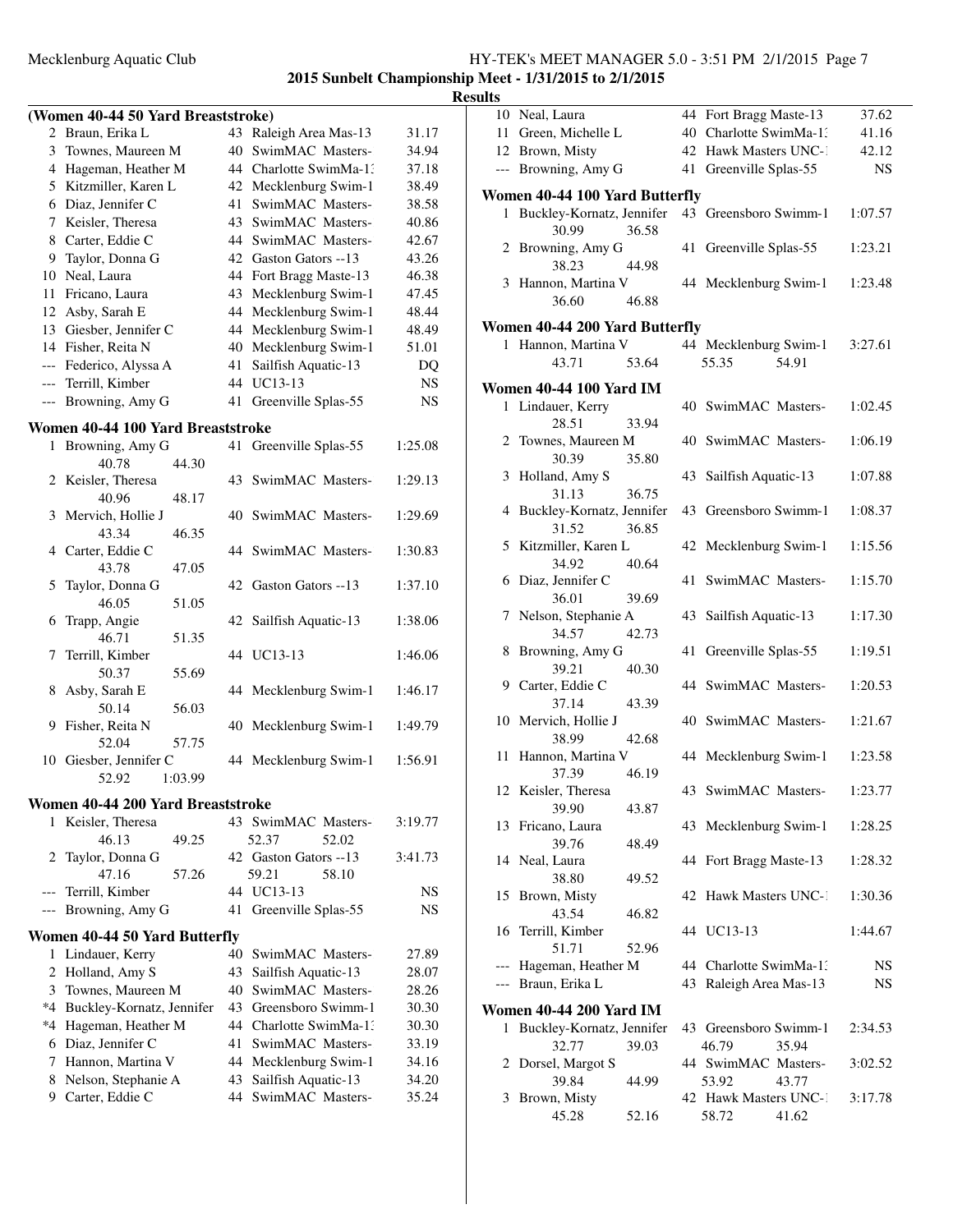### Mecklenburg Aquatic Club HY-TEK's MEET MANAGER 5.0 - 3:51 PM 2/1/2015 Page 8 **2015 Sunbelt Championship Meet - 1/31/2015 to 2/1/2015**

|              | (Women 40-44 200 Yard IM)<br>--- Browning, Amy G             |       |    | 41 Greenville Splas-55                          | NS             | 4 Wo             |
|--------------|--------------------------------------------------------------|-------|----|-------------------------------------------------|----------------|------------------|
|              |                                                              |       |    |                                                 |                | $5 W_8$          |
|              | <b>Women 40-44 400 Yard IM</b><br>1 Carter, Eddie C<br>41.58 | 54.51 |    | 44 SwimMAC Masters-<br>51.65<br>51.78           | 6:27.90        | $6$ By           |
|              | 53.45                                                        | 53.55 |    | 41.93<br>39.45                                  |                | --- Gro          |
|              | Women 45-49 50 Yard Freestyle                                |       |    |                                                 |                |                  |
|              | 1 King, Tracy B                                              |       |    | 49 Greenville Splas-55                          | 28.21          | Women<br>$1$ Gro |
|              | 2 Gass, Melissa                                              |       |    | 46 SwimMAC Masters-                             | 28.39          |                  |
|              | 3 Maycock, Cary W                                            |       |    | 46 Greensboro Swimm-1                           | 28.55          |                  |
|              | 4 Ballenger, Angie                                           |       |    | 45 Gaston Gators --13                           | 28.97          |                  |
|              | 5 Rudisill, Kamie M                                          |       |    | 45 Charlotte SwimMa-13                          | 29.50          | Women            |
|              | 6 Meredith, Sara L                                           |       |    | 46 SwimMAC Masters-                             | 30.10          | 1 Ha             |
|              | 7 Bernard, Heidi                                             |       |    | 45 Sailfish Aquatic-13                          | 30.64          |                  |
|              | 8 Wall, Janet E                                              |       |    | 46 SwimMAC Masters-                             | 30.82          |                  |
|              | 9 Jen, Patricia A<br>10 Riley, Billie                        |       |    | 49 Sailfish Aquatic-13<br>46 Gaston Gators --13 | 32.86<br>33.72 | 2 Ba             |
|              | 11 Clemente, Robyn F                                         |       |    | 46 SwimMAC Masters-                             | 34.09          |                  |
|              | 12 Lambert, Angela                                           |       |    | 46 YMCA Seahorse Sw-                            | 35.16          |                  |
|              | 13 Bynon, Jane M                                             |       |    | 47 YMCA Seahorse Sw-                            | 35.19          |                  |
|              | 14 Mangan, Lynn J                                            |       |    | 46 Sailfish Aquatic-13                          | 37.52          | 3 Jer            |
|              | 15 Kury, Lori S                                              |       |    | 47 Mecklenburg Swim-1                           | 37.75          |                  |
|              | 16 McAlarney, Christine M                                    |       |    | 49 Sailfish Aquatic-13                          | 38.99          |                  |
|              | 17 Reynolds, Kim M                                           |       |    | 47 Sailfish Aquatic-13                          | 48.84          |                  |
|              | --- Greene, Dana M                                           |       |    | 46 UC13-13                                      | NS             | 4 Ho             |
|              | Women 45-49 100 Yard Freestyle                               |       |    |                                                 |                |                  |
| $\mathbf{1}$ | Maycock, Cary W                                              |       |    | 46 Greensboro Swimm-1                           | 1:00.90        |                  |
|              | 29.51                                                        | 31.39 |    |                                                 |                | $5 \text{M}$     |
|              | 2 King, Tracy B                                              |       |    | 49 Greenville Splas-55                          | 1:01.21        |                  |
|              | 29.69                                                        | 31.52 |    |                                                 |                |                  |
|              | 3 Wolff, Celia                                               |       |    | 48 Fort Bragg Maste-13                          | 1:02.29        |                  |
|              | 29.31                                                        | 32.98 |    |                                                 |                | 6 M              |
|              | 4 Ballenger, Angie<br>30.67                                  |       |    | 45 Gaston Gators --13                           | 1:04.39        |                  |
|              | 5 Meredith, Sara L                                           | 33.72 |    | 46 SwimMAC Masters-                             | 1:06.06        |                  |
|              | 32.44                                                        | 33.62 |    |                                                 |                |                  |
|              | 6 Bernard, Heidi                                             |       | 45 | Sailfish Aquatic-13                             | 1:10.12        | Women            |
|              | 33.30                                                        | 36.82 |    |                                                 |                | $1$ Gro          |
|              | 7 Lambert, Angela                                            |       |    | 46 YMCA Seahorse Sw-                            | 1:17.40        |                  |
|              | 36.28                                                        | 41.12 |    |                                                 |                |                  |
| 8            | Riley, Billie                                                |       |    | 46 Gaston Gators --13                           | 1:18.33        |                  |
|              | 37.68                                                        | 40.65 |    |                                                 |                |                  |
|              | 9 Hood, Carol Ann                                            |       |    | 45 Mecklenburg Swim-1                           | 1:22.49        |                  |
|              | 39.60<br>10 Greene, Dana M                                   | 42.89 |    | 46 UC13-13                                      | 1:35.70        |                  |
|              | 42.17                                                        | 53.53 |    |                                                 |                |                  |
|              | 11 Lund, Vivian T                                            |       |    | 49 North Carolina M-13                          | 1:44.26        | Women            |
|              | 49.34                                                        | 54.92 |    |                                                 |                | 1 Ru             |
|              | Women 45-49 200 Yard Freestyle                               |       |    |                                                 |                |                  |
|              | 1 King, Tracy B                                              |       |    | 49 Greenville Splas-55                          | 2:22.17        |                  |
|              | 32.09                                                        | 36.04 |    | 37.61<br>36.43                                  |                |                  |
|              | 2 Ballenger, Angie                                           |       |    | 45 Gaston Gators --13                           | 2:23.46        |                  |
|              | 31.34                                                        | 35.41 |    | 38.24<br>38.47                                  |                |                  |
|              | 3 Meredith, Sara L                                           |       |    | 46 SwimMAC Masters-                             | 2:26.66        |                  |
|              | 33.86                                                        | 37.31 |    | 38.11<br>37.38                                  |                |                  |
|              |                                                              |       |    |                                                 |                |                  |

|   | 4 Wolff, Celia                    |                | 48 Fort Bragg Maste-13          |       | 2:27.87   |
|---|-----------------------------------|----------------|---------------------------------|-------|-----------|
|   | 34.10                             | 37.90          | 37.94                           | 37.93 |           |
|   | 5 Wall, Janet E                   |                | 46 SwimMAC Masters-<br>40.45    | 49.74 | 2:46.26   |
|   | 6 Bynon, Jane M                   |                | 47 YMCA Seahorse Sw-            |       | 2:52.98   |
|   | 39.45                             | 44.13          | 45.88                           | 43.52 |           |
|   | --- Greene, Dana M                |                | 46 UC13-13                      |       | <b>NS</b> |
|   |                                   |                |                                 |       |           |
|   | Women 45-49 500 Yard Freestyle    |                | 46 UC13-13                      |       |           |
|   | 1 Greene, Dana M                  |                |                                 |       | 7:08.25   |
|   |                                   | 54.66<br>55.09 | 54.63                           | 54.79 |           |
|   | 55.08                             |                |                                 |       |           |
|   | Women 45-49 500 Yard Freestyle    |                |                                 |       |           |
| 1 | Harrill, Kiran C                  |                | 48 YMCA Seahorse Sw-            |       | 6:26.60   |
|   | 34.47                             | 38.22          | 38.89                           | 39.49 |           |
|   | 39.26                             | 39.61          | 39.50                           | 39.63 |           |
|   | 39.65                             | 37.88          |                                 |       |           |
|   | 2 Ballenger, Angie                |                | 45 Gaston Gators --13           |       | 6:33.15   |
|   | 33.33                             | 36.51          | 38.72                           | 40.00 |           |
|   | 40.57                             | 40.18          | 40.75                           | 41.42 |           |
|   | 41.67                             | 40.00          |                                 |       |           |
|   | 3 Jen, Patricia A                 |                | 49 Sailfish Aquatic-13          |       | 7:32.49   |
|   | 37.71                             | 42.03          | 43.48                           | 45.99 |           |
|   | 46.35                             | 47.59          | 47.21                           | 47.73 |           |
|   | 47.75                             | 46.65          |                                 |       |           |
|   | 4 Hood, Carol Ann                 |                | 45 Mecklenburg Swim-1           |       | 8:22.14   |
|   | 43.16                             | 49.25          |                                 |       |           |
|   | 50.27                             | 52.61          |                                 |       |           |
|   | 51.26                             | 51.14          | 1:46.16                         |       |           |
|   | 5 Mangan, Lynn J                  |                | 46 Sailfish Aquatic-13          |       | 8:30.34   |
|   | 43.61                             | 50.22          | 51.89                           | 52.06 |           |
|   |                                   |                | 52.49                           | 52.25 |           |
|   | 54.44<br>6 McAlarney, Christine M | 51.94          | 48.83<br>49 Sailfish Aquatic-13 |       | 8:32.77   |
|   | 44.12                             | 50.37          | 51.31                           | 52.26 |           |
|   |                                   |                | 52.49                           | 52.86 |           |
|   | 53.03                             | 52.21          | 51.07                           |       |           |
|   |                                   |                |                                 |       |           |
|   | Women 45-49 1000 Yard Freestyle   |                |                                 |       |           |
|   | 1 Greene, Dana M                  |                | 46 UC13-13                      |       | 16:26.53  |
|   |                                   | 53.86          | 54.63                           | 54.79 |           |
|   | 55.08                             | 55.09          | 55.59                           | 55.21 |           |
|   | 55.05                             | 55.61          | 55.65                           | 55.86 |           |
|   | 55.39                             | 56.65          | 56.95                           | 56.32 |           |
|   | 59.10                             | 55.75          | 57.06                           | 56.99 |           |
|   | 56.92                             | 57.83          | 57.14                           | 57.66 |           |
|   | 58.01                             | 56.77          | 56.43                           | 58.16 |           |
|   | Women 45-49 1000 Yard Freestyle   |                |                                 |       |           |
| 1 | Rudisill, Kamie M                 |                | 45 Charlotte SwimMa-1:          |       | 12:25.94  |
|   | 33.77                             | 36.91          | 38.04                           | 38.08 |           |
|   | 37.78                             | 37.93          | 37.70                           | 37.88 |           |
|   | 37.74                             | 38.06          | 38.14                           | 37.79 |           |
|   | 37.69                             | 37.64          | 37.45                           | 37.44 |           |
|   | 37.67                             | 37.33          | 36.51                           | 34.39 |           |
|   |                                   |                |                                 |       |           |
|   |                                   |                |                                 |       |           |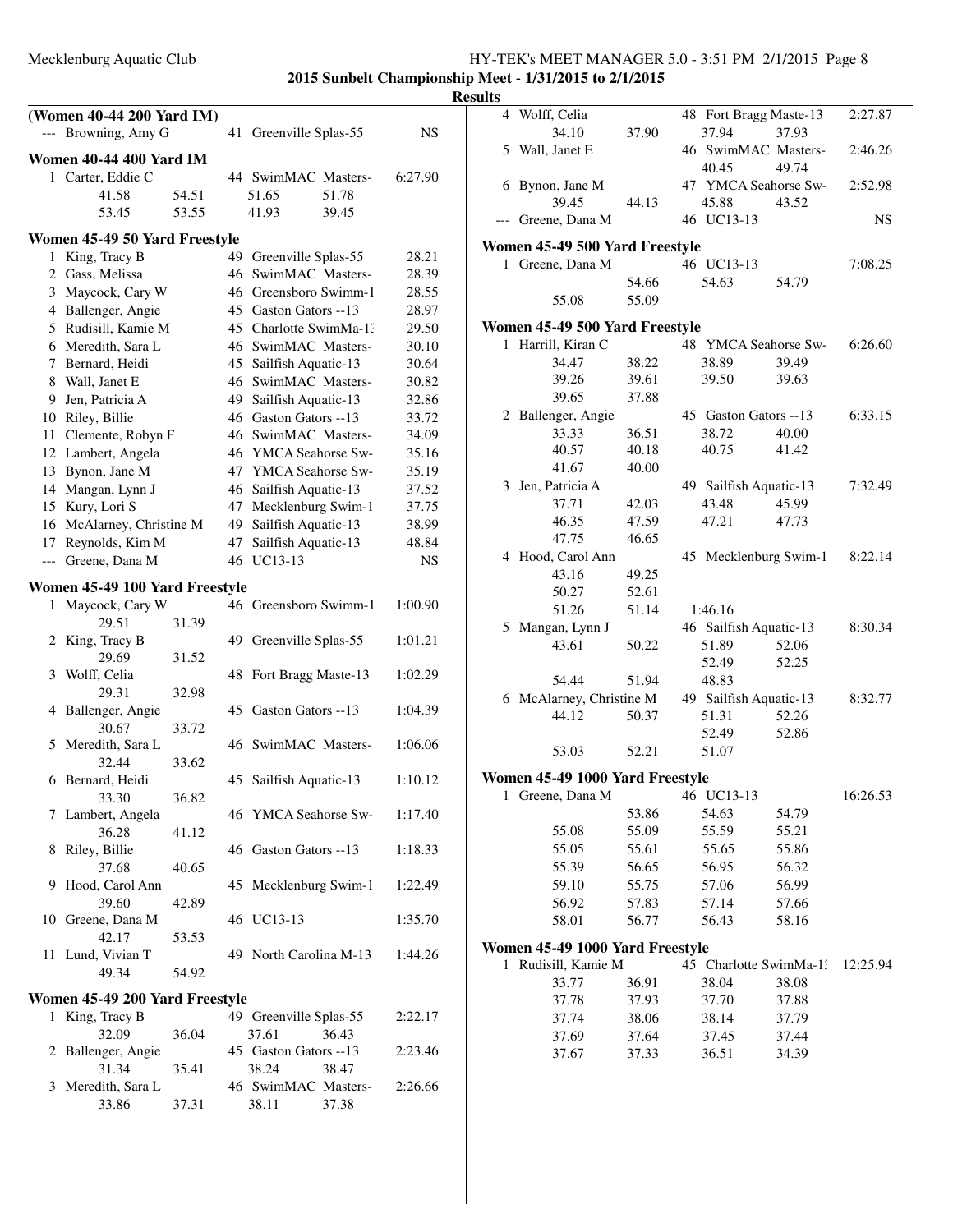|     | (Women 45-49 1000 Yard Freestyle) |       |    |                        |       |          |
|-----|-----------------------------------|-------|----|------------------------|-------|----------|
|     | 2 Dempsey, Michelle               |       |    | 45 SwimMAC Masters-    |       | 14:28.10 |
|     | 39.25                             | 43.00 |    | 43.33                  | 44.23 |          |
|     | 44.71                             | 44.92 |    | 44.40                  | 44.21 |          |
|     | 44.11                             | 43.61 |    | 44.06                  | 43.85 |          |
|     | 44.18                             | 43.95 |    | 44.03                  | 43.67 |          |
|     | 43.33                             | 42.61 |    | 42.31                  | 40.34 |          |
|     | 3 McAlarney, Christine M          |       |    | 49 Sailfish Aquatic-13 |       | 17:02.41 |
|     | 46.23                             | 50.60 |    | 50.36                  | 50.09 |          |
|     | 50.52                             | 50.42 |    | 51.30                  | 51.04 |          |
|     | 51.52                             | 51.74 |    | 51.96                  | 51.94 |          |
|     | 52.01                             | 51.37 |    | 51.65                  | 52.08 |          |
|     | 52.21                             | 53.14 |    | 52.21                  | 50.02 |          |
|     | 4 Mangan, Lynn J                  |       |    | 46 Sailfish Aquatic-13 |       | 17:24.63 |
|     | 44.32                             | 50.02 |    | 52.27                  | 52.82 |          |
|     | 53.22                             | 53.61 |    | 52.81                  | 53.03 |          |
|     | 53.19                             | 52.67 |    | 53.52                  | 53.37 |          |
|     | 53.46                             | 52.60 |    | 52.52                  | 52.63 |          |
|     | 53.19                             | 53.04 |    | 52.79                  | 49.55 |          |
|     | Women 45-49 1650 Yard Freestyle   |       |    |                        |       |          |
|     | 1 Haruta, Deborah Martel          |       |    | 47 Charlotte SwimMa-13 |       | 24:16.10 |
|     | 40.16                             | 44.32 |    | 45.74                  | 45.69 |          |
|     | 45.08                             | 44.95 |    | 44.84                  | 44.30 |          |
|     | 44.38                             | 44.86 |    | 44.80                  | 44.81 |          |
|     | 43.75                             | 43.84 |    | 43.89                  | 43.58 |          |
|     |                                   |       |    | 44.10                  | 42.99 |          |
|     | 43.64                             | 44.05 |    | 43.75                  | 43.67 |          |
|     | 44.11                             | 44.46 |    | 43.93                  | 44.04 |          |
|     | 44.35                             | 44.50 |    | 44.42                  | 44.16 | 1:26.88  |
|     | 2 Greene, Dana M                  |       |    | 46 UC13-13             |       | 30:41.49 |
|     |                                   | 53.86 |    | 54.63                  | 54.79 |          |
|     | 55.08                             | 55.09 |    | 55.59                  | 55.21 |          |
|     | 55.05                             | 55.61 |    | 55.65                  | 55.86 |          |
|     | 55.39                             | 56.65 |    | 56.95                  | 56.32 |          |
|     | 59.10                             | 55.75 |    | 57.06                  | 56.99 |          |
|     | 56.92                             | 57.83 |    | 57.14                  | 57.66 |          |
|     | 58.01                             | 56.77 |    | 56.43                  | 58.16 | 2:47.14  |
|     |                                   |       |    |                        |       |          |
|     | Women 45-49 50 Yard Backstroke    |       |    |                        |       |          |
| 1   | Wolff, Celia                      |       |    | 48 Fort Bragg Maste-13 |       | 31.96    |
| 2   | Ballenger, Angie                  |       | 45 | Gaston Gators --13     |       | 33.28    |
| 3   | King, Tracy B                     |       |    | 49 Greenville Splas-55 |       | 36.08    |
| 4   | Jen, Patricia A                   |       | 49 | Sailfish Aquatic-13    |       | 36.11    |
|     | 5 Bernard, Heidi                  |       |    | 45 Sailfish Aquatic-13 |       | 37.28    |
| 6   | Bynon, Jane M                     |       |    | 47 YMCA Seahorse Sw-   |       | 41.39    |
| 7   | Riley, Billie                     |       |    | 46 Gaston Gators --13  |       | 47.82    |
| 8   | McAlarney, Christine M            |       | 49 | Sailfish Aquatic-13    |       | 48.24    |
| --- | Dempsey, Michelle                 |       |    | 45 SwimMAC Masters-    |       | NS       |
|     | Women 45-49 100 Yard Backstroke   |       |    |                        |       |          |
| 1   | Wolff, Celia                      |       |    | 48 Fort Bragg Maste-13 |       | 1:11.23  |
|     | 34.86                             | 36.37 |    |                        |       |          |
| 2   | Harrill, Kiran C                  |       | 48 | YMCA Seahorse Sw-      |       | 1:18.40  |
|     | 38.50                             | 39.90 |    |                        |       |          |
| 3   | Jen, Patricia A                   |       | 49 | Sailfish Aquatic-13    |       | 1:18.98  |
|     | 38.83                             | 40.15 |    |                        |       |          |
|     |                                   |       |    |                        |       |          |

| ults |                                   |                            |           |
|------|-----------------------------------|----------------------------|-----------|
|      | Women 45-49 200 Yard Backstroke   |                            |           |
| 1    | Rudisill, Kamie M                 | 45 Charlotte SwimMa-1.     | 2:37.16   |
|      | 38.47<br>39.93                    | 40.30<br>38.46             |           |
|      | 2 Wolff, Celia                    | 48 Fort Bragg Maste-13     | 2:46.03   |
|      | 37.90<br>42.49                    | 42.36<br>43.28             |           |
| 3    | Maycock, Cary W                   | 46 Greensboro Swimm-1      | 2:49.68   |
|      | 41.54<br>43.22                    | 44.03<br>40.89             |           |
|      | Women 45-49 50 Yard Breaststroke  |                            |           |
| 1    | Ballenger, Angie                  | 45 Gaston Gators --13      | 36.24     |
|      | 2 Gass, Melissa                   | 46<br>SwimMAC Masters-     | 36.29     |
|      | 3 Holden, Maureen H               | SwimMAC Masters-<br>45     | 36.97     |
|      | 4 King, Tracy B                   | 49 Greenville Splas-55     | 37.05     |
|      | 5 Wholley, Kathy                  | 45 Mecklenburg Swim-1      | 39.19     |
|      | 6 Bernard, Heidi                  | 45 Sailfish Aquatic-13     | 41.56     |
|      | 7 Lambert, Angela                 | 46 YMCA Seahorse Sw-       | 44.76     |
|      | 8 Riley, Billie                   | 46 Gaston Gators --13      | 47.63     |
|      | 9 Mangan, Lynn J                  | 46 Sailfish Aquatic-13     | 48.13     |
|      | 10 Greene, Dana M                 | 46 UC13-13                 | 51.19     |
|      | 11 Hood, Carol Ann                | 45 Mecklenburg Swim-1      | 51.29     |
|      | 12 McAlarney, Christine M         | Sailfish Aquatic-13<br>49  | 52.71     |
|      | 13 Lund, Vivian T                 | North Carolina M-13<br>49  | 52.97     |
|      | --- Kury, Lori S                  | 47 Mecklenburg Swim-1      | <b>NS</b> |
|      | Women 45-49 100 Yard Breaststroke |                            |           |
| 1    | King, Tracy B                     | Greenville Splas-55<br>49. | 1:18.08   |
|      | 37.41<br>40.67                    |                            |           |
|      | 2 Gass, Melissa                   | 46 SwimMAC Masters-        | 1:19.94   |
|      | 37.55<br>42.39                    |                            |           |
| 3    | Ballenger, Angie                  | 45 Gaston Gators --13      | 1:20.88   |
|      | 37.68<br>43.20                    |                            |           |
|      | 4 Maycock, Cary W                 | 46 Greensboro Swimm-1      | 1:26.05   |
|      | 40.37<br>45.68                    |                            |           |
|      | 5 Jones, Rebecca L                | 47 SwimMAC Masters-        | 1:27.65   |
|      | 41.19<br>46.46                    |                            |           |
|      | 6 Kury, Lori S                    | 47 Mecklenburg Swim-1      | 1:46.50   |
|      | 52.75<br>53.75                    |                            |           |
|      | Greene, Dana M                    | 46 UC13-13                 | NS        |
|      | Women 45-49 200 Yard Breaststroke |                            |           |
| 1    | King, Tracy B                     | 49 Greenville Splas-55     | 2:51.07   |
|      | 39.40<br>43.39                    | 44.24<br>44.04             |           |
| 2    | Ballenger, Angie                  | 45 Gaston Gators --13      | 2:57.69   |
|      | 38.91<br>44.41                    | 46.60<br>47.77             |           |
| 3    | Maycock, Cary W                   | 46 Greensboro Swimm-1      | 3:06.46   |
|      | 42.17<br>47.39                    | 48.45<br>48.45             |           |
|      | 4 Greene, Dana M                  | 46 UC13-13                 | 4:11.20   |
|      | 55.71<br>1:05.44                  | 1:06.74<br>1:03.31         |           |
|      | 5 Lund, Vivian T                  | 49 North Carolina M-13     | 4:12.58   |
|      | 58.25<br>1:05.27                  | 1:04.54<br>1:04.52         |           |
|      | Women 45-49 50 Yard Butterfly     |                            |           |
| 1    | Wolff, Celia                      | 48 Fort Bragg Maste-13     | 29.98     |
| 2    | Ballenger, Angie                  | Gaston Gators --13<br>45   | 32.82     |
|      | 3 Wholley, Kathy                  | Mecklenburg Swim-1<br>45   | 33.93     |
|      | 4 Holden, Maureen H               | SwimMAC Masters-<br>45     | 34.78     |
|      | 5 Bernard, Heidi                  | 45<br>Sailfish Aquatic-13  | 35.29     |
|      | 6 Jen, Patricia A                 | Sailfish Aquatic-13<br>49  | 35.39     |
| 7    | McAlarney, Christine M            | Sailfish Aquatic-13<br>49  | 50.38     |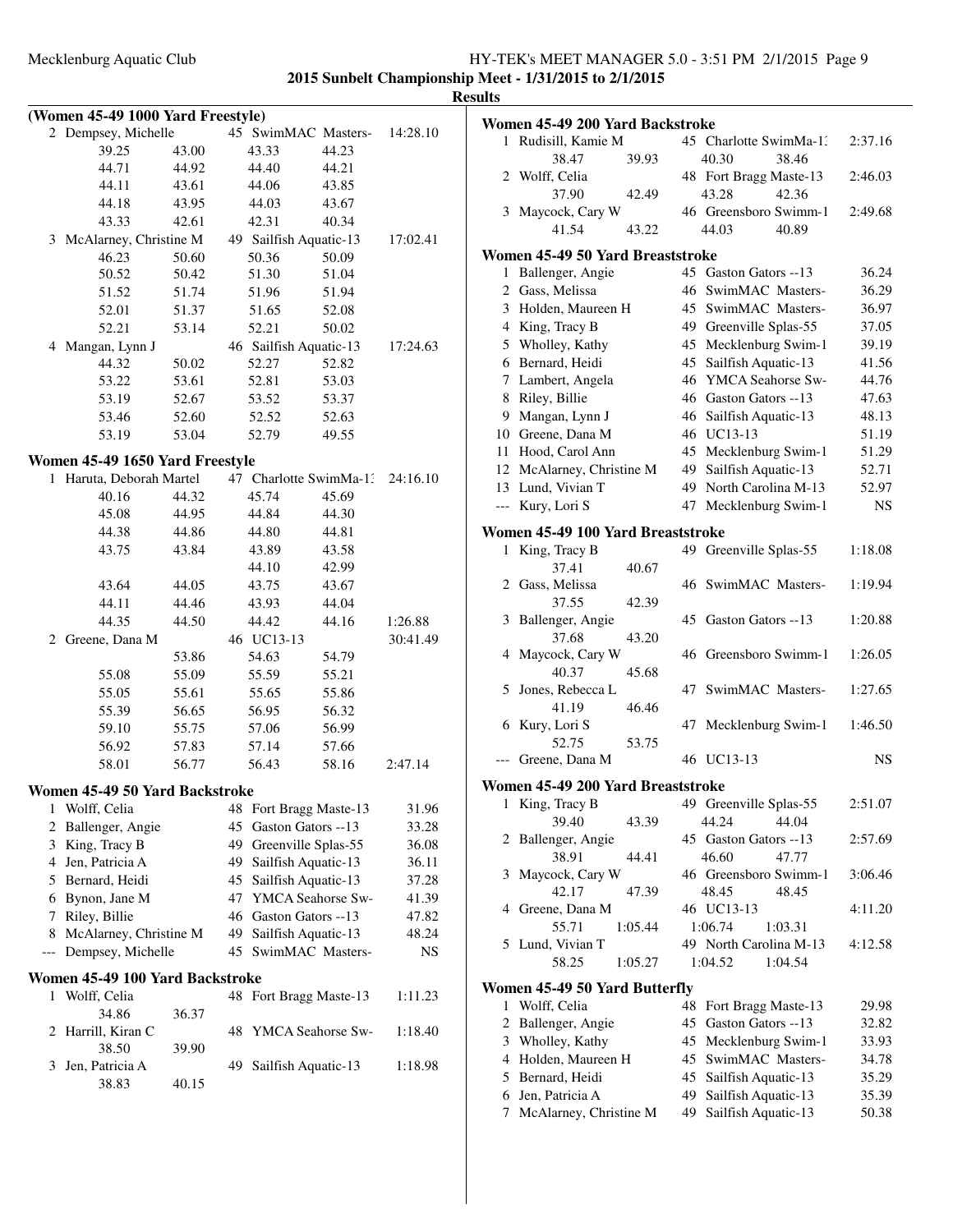**2015 Sunbelt Championship Meet - 1/31/2015 to 2/1/2015**

|       |                                                      |                                          |              | <b>Results</b>      |
|-------|------------------------------------------------------|------------------------------------------|--------------|---------------------|
|       | (Women 45-49 50 Yard Butterfly)<br>--- King, Tracy B | 49 Greenville Splas-55                   | NS.          | --- Wal<br>Women !  |
|       | <b>Women 45-49 100 Yard IM</b>                       |                                          |              | 1 Mo                |
|       | 1 King, Tracy B<br>34.64<br>37.75                    | 49 Greenville Splas-55                   | 1:12.39      | $2$ Do <sub>1</sub> |
|       | 2 Ballenger, Angie<br>33.79<br>38.73                 | 45 Gaston Gators --13                    | 1:12.52      | 3 Wh                |
|       | 3 Gass, Melissa<br>33.53<br>39.29                    | 46 SwimMAC Masters-                      | 1:12.82      | 4 Mc                |
|       | 4 Wolff, Celia<br>33.36<br>40.01                     | 48 Fort Bragg Maste-13                   | 1:13.37      | 5 Stri              |
|       | 5 Meredith, Sara L<br>35.00<br>39.01                 | 46 SwimMAC Masters-                      | 1:14.01      | 6 Qui               |
|       | 6 Maycock, Cary W<br>35.22<br>39.16                  | 46 Greensboro Swimm-1                    | 1:14.38      | 7 Mo                |
| 7     | Jen, Patricia A<br>37.11<br>43.97                    | 49 Sailfish Aquatic-13                   | 1:21.08      | 8 Wal               |
|       | 8 Bernard, Heidi                                     | 45 Sailfish Aquatic-13                   | 1:21.10      |                     |
|       | 9 Jones, Rebecca L<br>39.95<br>42.70                 | SwimMAC Masters-<br>47                   | 1:22.65      | 9 Wal               |
|       | 10 Kury, Lori S<br>43.81<br>42.36                    | 47 Mecklenburg Swim-1                    | 1:26.17      | 10 Bel              |
|       | 11 McAlarney, Christine M<br>54.21<br>48.81          | 49 Sailfish Aquatic-13                   | 1:43.02      | --- Par<br>--- Me   |
|       | --- Wall, Janet E                                    | 46 SwimMAC Masters-                      | NS           | Women !             |
|       | <b>Women 45-49 200 Yard IM</b>                       |                                          |              | $1$ D <sub>o1</sub> |
|       | 1 Meredith, Sara L<br>35.43<br>41.14                 | 46 SwimMAC Masters-<br>46.53<br>37.90    | 2:41.00      | 2 Qui               |
|       | 2 Maycock, Cary W<br>36.43<br>42.84                  | 46 Greensboro Swimm-1<br>48.27<br>35.72  | 2:43.26      | 3 Wh                |
|       | 3 Holden, Maureen H<br>37.31<br>44.26                | 45 SwimMAC Masters-<br>44.03<br>37.87    | 2:43.47      | 4 Qui               |
|       | 4 Harrill, Kiran C<br>37.28<br>42.91                 | 48 YMCA Seahorse Sw-<br>48.04<br>38.25   | 2:46.48      | 5 Bop               |
|       | --- Greene, Dana M                                   | 46 UC13-13                               | NS.          |                     |
|       | --- King, Tracy B                                    | 49 Greenville Splas-55                   | NS           | 6 Mo                |
|       | <b>Women 45-49 400 Yard IM</b>                       |                                          |              | 7 Wal               |
|       | 1 Gass, Melissa                                      | 46 SwimMAC Masters-                      | 5:34.71      |                     |
|       | 36.55<br>42.68<br>47.50<br>48.19                     | 43.34<br>43.51<br>37.24<br>35.70         |              | 8 Bel               |
|       | 2 Rudisill, Kamie M<br>38.69<br>42.43                | 45 Charlotte SwimMa-1:<br>42.83<br>42.51 | 5:40.45      | --- Par             |
|       | 51.99<br>50.10                                       | 37.45<br>34.45                           |              | Women !             |
|       | Women 50-54 50 Yard Freestyle                        |                                          |              | 1 Doi               |
| 1     | Dore, Mary G                                         | Mecklenburg Swim-1<br>51                 | 28.80        |                     |
| 2     | Quinn, Cheryl L                                      | 54 Greenville Splas-55                   | 31.17        |                     |
|       | 3 Whelchel, Nancy L                                  | 54 Raleigh Area Mas-13                   | 31.38        | 2 Wh                |
| 4     | Strickler, Margot                                    | SwimMAC Masters-<br>51                   | 32.36        |                     |
|       | 5 McGee, Carmon                                      | 53 YMCA Seahorse Sw-                     | 33.01        |                     |
|       | 6 Brown, Lesley                                      | 52 YMCA Seahorse Sw-                     | 36.52        |                     |
|       | 7 Evans, Lauren                                      | 51<br>Sailfish Aquatic-13                | 38.08        | $3$ Mc              |
| 8     | Meckler, Deborah R                                   | Mecklenburg Swim-1<br>50                 | 38.10        |                     |
|       | 9 Walton, Laura M                                    | Mecklenburg Swim-1<br>54                 | 43.82        |                     |
| 10    | Bell, Kimberly G                                     | Mecklenburg Swim-1<br>53<br>53           | 50.64<br>NS. |                     |
| $---$ | Parker Palace, Kelly                                 | Virginia Masters-12                      |              |                     |

| ᄖᄖ    |                                |         |    |                        |         |           |
|-------|--------------------------------|---------|----|------------------------|---------|-----------|
|       | --- Waldron, Patricia H        |         |    | 52 Mecklenburg Swim-1  |         | <b>NS</b> |
|       | Women 50-54 100 Yard Freestyle |         |    |                        |         |           |
| 1     | Moore, Carolyn B               |         |    | 53 Greenville Splas-55 |         | 1:00.47   |
|       | 29.41                          | 31.06   |    |                        |         |           |
|       | 2 Dore, Mary G                 |         | 51 | Mecklenburg Swim-1     |         | 1:01.92   |
|       | 30.21                          | 31.71   |    |                        |         |           |
|       | 3 Whelchel, Nancy L            |         |    | 54 Raleigh Area Mas-13 |         | 1:08.61   |
|       | 33.45                          | 35.16   |    |                        |         |           |
|       | 4 McGee, Carmon                |         |    | 53 YMCA Seahorse Sw-   |         | 1:12.25   |
|       | 35.27                          | 36.98   |    |                        |         |           |
| 5     | Strickler, Margot              |         | 51 | SwimMAC Masters-       |         | 1:12.79   |
|       | 33.91                          | 38.88   |    |                        |         |           |
|       | 6 Quinn, Cheryl L              |         |    | 54 Greenville Splas-55 |         | 1:14.42   |
|       | 35.52                          | 38.90   |    |                        |         |           |
| 7     | Molinek, Donna                 |         |    | 54 Sailfish Aquatic-13 |         | 1:16.85   |
|       | 36.61                          | 40.24   |    |                        |         |           |
| 8     | Wakeman, Trudy L               |         |    | 54 Mecklenburg Swim-1  |         | 1:26.29   |
|       | 42.46                          | 43.83   |    |                        |         |           |
|       | 9 Walton, Laura M              |         |    | 54 Mecklenburg Swim-1  |         | 1:32.06   |
|       | 44.10                          | 47.96   |    |                        |         |           |
|       | 10 Bell, Kimberly G            |         |    | 53 Mecklenburg Swim-1  |         | 1:49.90   |
|       | 52.76                          | 57.14   |    |                        |         |           |
|       | --- Parker Palace, Kelly       |         |    | 53 Virginia Masters-12 |         | NS        |
|       | --- Meckler, Deborah R         |         |    | 50 Mecklenburg Swim-1  |         | <b>NS</b> |
|       |                                |         |    |                        |         |           |
|       | Women 50-54 200 Yard Freestyle |         |    |                        |         |           |
|       | 1 Dore, Mary G                 |         |    | 51 Mecklenburg Swim-1  |         | 2:22.14   |
|       | 33.47                          | 35.91   |    | 36.43                  | 36.33   |           |
|       | 2 Quillen, Diane E             |         |    | 51 Greensboro Swimm-1  |         | 2:27.95   |
|       | 34.89                          | 38.04   |    | 38.15                  | 36.87   |           |
|       | 3 Whelchel, Nancy L            |         |    | 54 Raleigh Area Mas-13 |         | 2:28.45   |
|       | 33.95                          | 36.75   |    | 38.87                  | 38.88   |           |
| 4     | Quinn, Cheryl L                |         |    | 54 Greenville Splas-55 |         | 2:46.30   |
|       | 36.11                          | 42.10   |    | 44.73                  | 43.36   |           |
| 5     | Bopp, Sara                     |         |    | 50 Greenville Splas-55 |         | 2:46.63   |
|       | 37.84                          | 42.03   |    | 43.78                  | 42.98   |           |
|       | 6 Molinek, Donna               |         |    | 54 Sailfish Aquatic-13 |         | 2:54.09   |
|       | 37.49                          | 43.82   |    | 47.12                  | 45.66   |           |
|       | 7 Walton, Laura M              |         |    | 54 Mecklenburg Swim-1  |         | 3:24.56   |
|       | 45.81                          | 52.34   |    | 53.63 52.78            |         |           |
| 8     | Bell, Kimberly G               |         |    | 53 Mecklenburg Swim-1  |         | 4:06.88   |
|       | 58.55                          | 1:04.60 |    | 1:03.72                | 1:00.01 | NS        |
| $---$ | Parker Palace, Kelly           |         |    | 53 Virginia Masters-12 |         |           |
|       | Women 50-54 500 Yard Freestyle |         |    |                        |         |           |
| 1     | Dore, Mary G                   |         | 51 | Mecklenburg Swim-1     |         | 6:03.52   |
|       | 33.37                          | 36.41   |    | 37.04                  | 37.07   |           |
|       | 37.11                          | 36.73   |    | 37.04                  | 36.97   |           |
|       | 36.79                          | 34.99   |    |                        |         |           |
|       | 2 Whelchel, Nancy L            |         |    | 54 Raleigh Area Mas-13 |         | 6:37.22   |
|       | 35.54                          | 38.00   |    | 39.89                  | 40.87   |           |
|       |                                |         |    | 40.64                  | 40.86   |           |
|       | 41.16                          | 40.67   |    | 38.54                  |         |           |
| 3     | McGee, Carmon                  |         |    | 53 YMCA Seahorse Sw-   |         | 7:14.31   |
|       | 37.84                          | 41.54   |    | 42.75                  |         |           |
|       |                                | 44.51   |    | 45.16                  |         |           |
|       |                                | 44.84   |    | 45.25                  | 43.16   |           |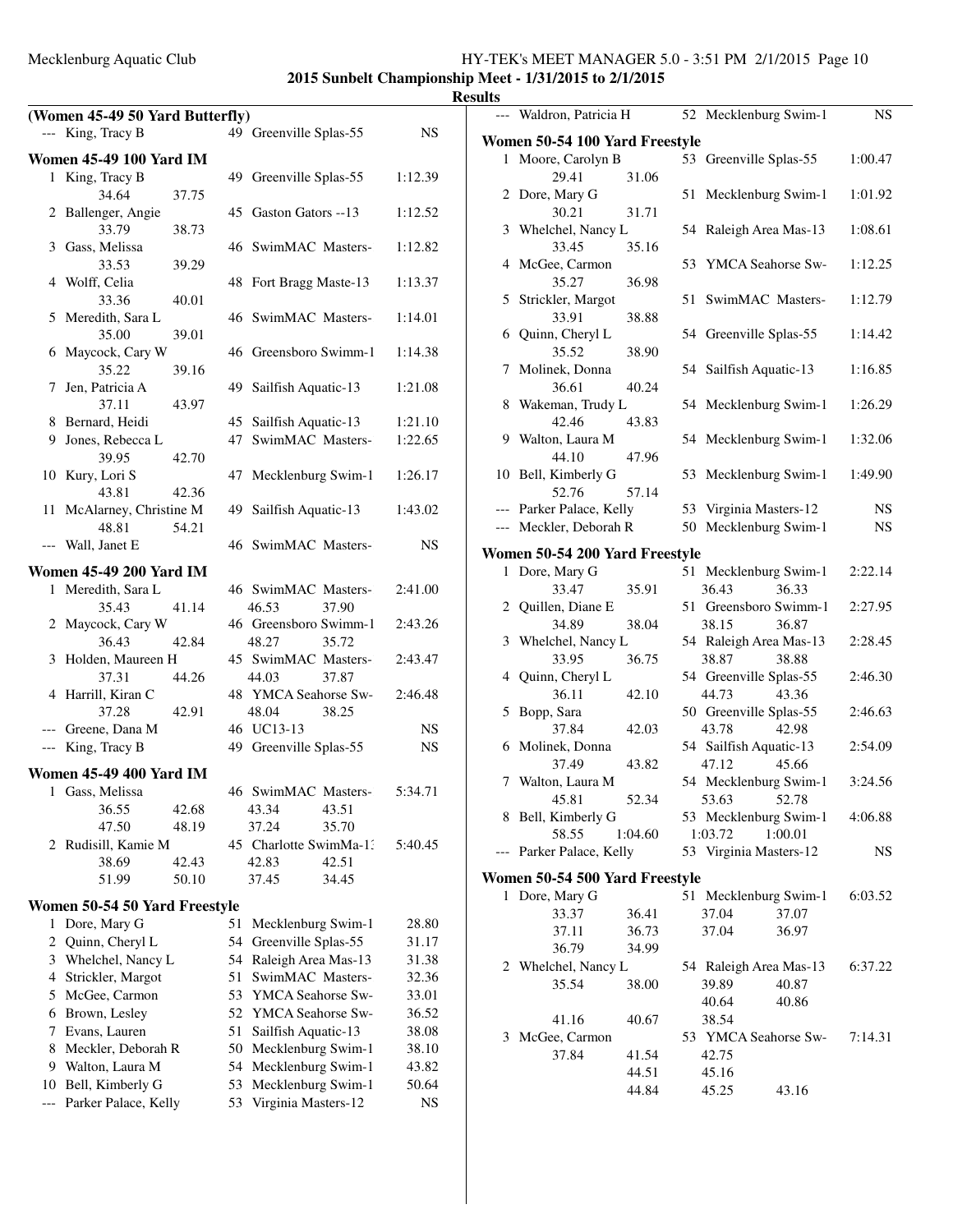|                | (Women 50-54 500 Yard Freestyle) |         |    |                    |                        |          |
|----------------|----------------------------------|---------|----|--------------------|------------------------|----------|
|                | 4 Clark, Lisa D                  |         |    |                    | 52 YMCA Seahorse Sw-   | 7:16.43  |
|                | 38.40                            | 42.96   |    | 44.20              | 44.86                  |          |
|                | 44.80                            | 44.87   |    | 44.48              | 44.87                  |          |
|                | 44.54                            | 42.45   |    |                    |                        |          |
|                | 5 Quinn, Cheryl L                |         |    |                    | 54 Greenville Splas-55 | 7:31.08  |
|                | 39.77                            | 44.12   |    | 45.02              | 45.76                  |          |
|                |                                  |         |    | 47.13              | 46.75                  |          |
|                | 46.49                            | 45.80   |    | 43.36              |                        |          |
|                | 6 Molinek, Donna                 |         |    |                    | 54 Sailfish Aquatic-13 | 7:42.73  |
|                | 38.26                            | 45.08   |    | 48.25              | 47.95                  |          |
|                | 47.54                            | 48.56   |    | 47.36              | 48.80                  |          |
|                | 47.07                            | 43.86   |    |                    |                        |          |
|                | 7 Wakeman, Trudy L               |         |    |                    | 54 Mecklenburg Swim-1  | 8:04.53  |
|                | 44.49                            | 47.32   |    |                    |                        |          |
|                | 48.85                            |         |    |                    | 49.58                  |          |
|                | 49.10                            |         |    |                    | 49.49                  |          |
|                | 47.29                            |         |    |                    |                        |          |
|                |                                  |         |    |                    |                        |          |
|                | 8 Meckler, Deborah R<br>43.68    | 47.80   |    |                    | 50 Mecklenburg Swim-1  | 8:35.81  |
|                | 51.26                            |         |    |                    | 53.28                  |          |
|                | 54.18                            |         |    |                    | 54.96                  |          |
|                | 53.75                            |         |    |                    |                        |          |
|                |                                  |         |    |                    |                        |          |
|                | 9 Walton, Laura M<br>47.86       |         |    |                    | 54 Mecklenburg Swim-1  | 8:46.13  |
|                |                                  | 50.27   |    | 52.11              | 52.80                  |          |
|                | 53.64                            | 53.80   |    | 53.77              | 54.72                  |          |
|                | 54.39                            | 52.77   |    |                    |                        |          |
|                | 10 Bell, Kimberly G              |         |    |                    | 53 Mecklenburg Swim-1  | 10:50.63 |
|                | 59.14<br>1:06.12                 | 1:06.54 |    | 1:06.78<br>1:05.03 | 1:07.27<br>1:06.02     |          |
|                |                                  | 1:05.80 |    |                    |                        |          |
|                | 1:05.14                          | 1:02.79 |    |                    |                        |          |
|                | Women 50-54 1000 Yard Freestyle  |         |    |                    |                        |          |
|                | 1 Dore, Mary G                   |         |    |                    | 51 Mecklenburg Swim-1  | 12:35.69 |
|                | 35.01                            | 38.10   |    | 38.72              | 38.76                  |          |
|                | 38.60                            | 38.63   |    | 38.54              | 38.41                  |          |
|                | 38.14                            | 37.77   |    | 38.07              | 37.56                  |          |
|                | 37.89                            | 38.25   |    | 37.61              | 37.83                  |          |
|                | 37.75                            | 37.48   |    | 36.78              | 35.79                  |          |
|                |                                  |         |    |                    |                        |          |
|                | Women 50-54 1650 Yard Freestyle  |         |    |                    |                        |          |
|                | 1 Dore, Mary G                   |         |    |                    | 51 Mecklenburg Swim-1  | 21:02.95 |
|                | 36.01                            | 38.93   |    | 39.11              | 39.33                  |          |
|                | 39.18                            | 38.82   |    | 38.56              | 38.91                  |          |
|                | 38.80                            | 38.33   |    | 38.67              | 38.65                  |          |
|                | 38.31                            | 38.44   |    | 38.12              | 38.46                  |          |
|                | 38.26                            | 38.17   |    | 37.90              | 28.38                  |          |
|                | 8:23.61                          |         |    |                    |                        |          |
|                | Women 50-54 50 Yard Backstroke   |         |    |                    |                        |          |
| 1              | Whelchel, Nancy L                |         |    |                    | 54 Raleigh Area Mas-13 | 39.34    |
| $\overline{c}$ | Bopp, Sara                       |         | 50 |                    | Greenville Splas-55    | 40.67    |
| 3              | McGee, Carmon                    |         |    |                    | 53 YMCA Seahorse Sw-   | 41.19    |
|                | 4 Molinek, Donna                 |         |    |                    | 54 Sailfish Aquatic-13 | 42.13    |
|                | 5 Evans, Lauren                  |         | 51 |                    | Sailfish Aquatic-13    | 43.63    |
| 6              | Quinn, Cheryl L                  |         |    |                    | 54 Greenville Splas-55 | 44.16    |
| 7              | Meckler, Deborah R               |         |    |                    | 50 Mecklenburg Swim-1  | 44.76    |
| 8              | Bell, Kimberly G                 |         | 53 |                    | Mecklenburg Swim-1     | 1:08.66  |
|                |                                  |         |    |                    |                        |          |
|                |                                  |         |    |                    |                        |          |

|              | --- Parker Palace, Kelly          |       |    | 53 Virginia Masters-12 | NS.     |
|--------------|-----------------------------------|-------|----|------------------------|---------|
|              | --- Waldron, Patricia H           |       |    | 52 Mecklenburg Swim-1  | NS.     |
|              |                                   |       |    |                        |         |
|              | Women 50-54 100 Yard Backstroke   |       |    |                        |         |
| 1            | Bopp, Sara                        |       |    | 50 Greenville Splas-55 | 1:26.57 |
|              | 42.54                             | 44.03 |    |                        |         |
|              | 2 Quinn, Cheryl L                 |       |    | 54 Greenville Splas-55 | 1:41.95 |
|              | 50.99                             | 50.96 |    |                        |         |
|              | 3 Wakeman, Trudy L                |       |    | 54 Mecklenburg Swim-1  | 1:49.70 |
|              | 53.46                             | 56.24 |    |                        |         |
|              | --- Parker Palace, Kelly          |       |    | 53 Virginia Masters-12 | NS      |
|              | Women 50-54 200 Yard Backstroke   |       |    |                        |         |
| 1            | Bopp, Sara                        |       |    | 50 Greenville Splas-55 | 3:05.63 |
|              | 44.93                             | 46.51 |    | 47.56<br>46.63         |         |
|              | --- Parker Palace, Kelly          |       |    | 53 Virginia Masters-12 | NS      |
|              |                                   |       |    |                        |         |
|              | Women 50-54 50 Yard Breaststroke  |       |    |                        |         |
|              | 1 Moore, Carolyn B                |       |    | 53 Greenville Splas-55 | 35.53   |
|              | 2 Quillen, Diane E                |       |    | 51 Greensboro Swimm-1  | 39.00   |
|              | 3 Scott, Leslie                   |       |    | 50 Greenville Splas-55 | 40.98   |
|              | 4 Meckler, Deborah R              |       |    | 50 Mecklenburg Swim-1  | 45.96   |
|              | 5 Walton, Laura M                 |       |    | 54 Mecklenburg Swim-1  | 51.36   |
|              | 6 Bell, Kimberly G                |       |    | 53 Mecklenburg Swim-1  | 1:09.97 |
|              | --- Strickler, Margot             |       | 51 | SwimMAC Masters-       | DQ      |
|              | Double pull / kicks               |       |    |                        |         |
| $---$        | Waldron, Patricia H               |       |    | 52 Mecklenburg Swim-1  | NS      |
|              |                                   |       |    |                        |         |
|              | Women 50-54 100 Yard Breaststroke |       |    |                        |         |
|              | 1 Moore, Carolyn B                |       |    | 53 Greenville Splas-55 | 1:15.46 |
|              | 35.87                             | 39.59 |    |                        |         |
|              | 2 Quillen, Diane E                |       | 51 | Greensboro Swimm-1     | 1:26.21 |
|              | 41.25                             | 44.96 |    |                        |         |
|              | 3 Scott, Leslie                   |       |    | 50 Greenville Splas-55 | 1:26.71 |
|              | 41.29                             | 45.42 |    |                        |         |
|              | 4 Meckler, Deborah R              |       |    | 50 Mecklenburg Swim-1  | 1:39.36 |
|              | 48.74                             | 50.62 |    |                        |         |
|              | Women 50-54 200 Yard Breaststroke |       |    |                        |         |
|              | 1 Moore, Carolyn B                |       |    | 53 Greenville Splas-55 | 2:47.77 |
|              | 38.18                             | 43.03 |    | 43.82<br>42.74         |         |
| $\mathbf{2}$ | Quillen, Diane E                  |       |    | 51 Greensboro Swimm-1  | 3:06.85 |
|              | 42.01                             | 47.28 |    | 49.27<br>48.29         |         |
|              | 3 Scott, Leslie                   |       |    | 50 Greenville Splas-55 | 3:11.74 |
|              | 43.53                             | 49.00 |    | 50.21<br>49.00         |         |
|              |                                   |       |    |                        |         |
|              | Women 50-54 50 Yard Butterfly     |       |    |                        |         |
| 1            | Quillen, Diane E                  |       | 51 | Greensboro Swimm-1     | 32.79   |
|              | 2 Scott, Leslie                   |       |    | 50 Greenville Splas-55 | 35.07   |
| 3            | Bopp, Sara                        |       |    | 50 Greenville Splas-55 | 38.97   |
|              | 4 Strickler, Margot               |       | 51 | SwimMAC Masters-       | 39.67   |
|              | 5 Quinn, Cheryl L                 |       |    | 54 Greenville Splas-55 | 42.37   |
| $---$        | Waldron, Patricia H               |       |    | 52 Mecklenburg Swim-1  | NS      |
|              |                                   |       |    |                        |         |
|              | Women 50-54 100 Yard Butterfly    |       |    |                        |         |
| 1            | Moore, Carolyn B                  |       |    | 53 Greenville Splas-55 | 1:06.86 |
|              | 31.71                             | 35.15 |    |                        |         |
|              | Women 50-54 200 Yard Butterfly    |       |    |                        |         |
| 1            | Dore, Mary G                      |       | 51 | Mecklenburg Swim-1     | 2:48.02 |
|              | 37.68                             | 42.51 |    | 45.16<br>42.67         |         |
|              |                                   |       |    |                        |         |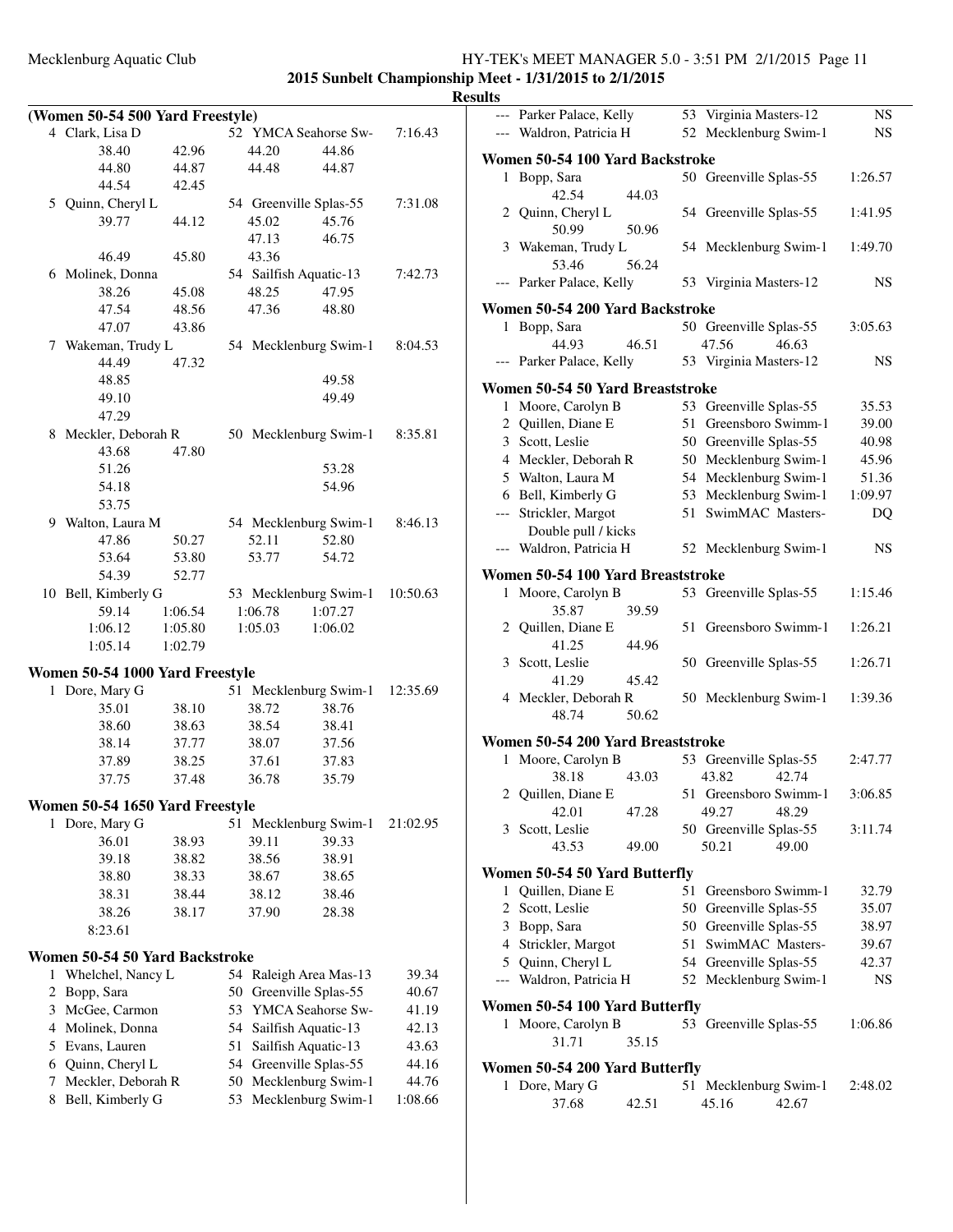# **2015 Sunbelt Championship Meet - 1/31/2015 to 2/1/2015**

| ш<br>sı |
|---------|
|---------|

| <b>Women 50-54 100 Yard IM</b>          |                                          |             | Women 55-59 200 Yard Freestyle      |                                          |          |
|-----------------------------------------|------------------------------------------|-------------|-------------------------------------|------------------------------------------|----------|
| 1 Moore, Carolyn B                      | 53 Greenville Splas-55                   | 1:09.17     | 1 DeMere, Susan D                   | 58 Greenville Splas-55                   | 2:28.11  |
| 36.49<br>32.68                          |                                          |             | 36.94<br>34.60                      | 37.92<br>38.65                           |          |
| 2 Quillen, Diane E<br>40.17<br>35.50    | 51 Greensboro Swimm-1                    | 1:15.67     | 2 Hebel, Janice A<br>38.82<br>35.58 | 55 Greenville Splas-55<br>39.49<br>38.90 | 2:32.79  |
| 3 Whelchel, Nancy L<br>38.29<br>41.21   | 54 Raleigh Area Mas-13                   | 1:19.50     | 3 Gambrell, Carla<br>38.11<br>43.45 | 55 Mecklenburg Swim-1<br>47.33<br>45.46  | 2:54.35  |
| 4 Scott, Leslie                         | 50 Greenville Splas-55                   | 1:20.44     | Women 55-59 500 Yard Freestyle      |                                          |          |
| 37.26<br>43.18                          |                                          |             | 1 Hebel, Janice A                   | 55 Greenville Splas-55                   | 6:52.83  |
| 5 Molinek, Donna                        | 54 Sailfish Aquatic-13                   | 1:29.64     | 37.05<br>40.34                      | 41.60                                    |          |
| 48.05<br>41.59                          |                                          | 1:31.50     | 41.97                               | 42.05                                    |          |
| 6 Quinn, Cheryl L<br>47.95<br>43.55     | 54 Greenville Splas-55                   |             | 42.34                               | 42.36<br>41.05                           |          |
| 7 McGee, Carmon                         | 53 YMCA Seahorse Sw-                     | 1:31.92     | 2 Gambrell, Carla                   | 55 Mecklenburg Swim-1                    | 7:42.52  |
| 47.01<br>44.91                          |                                          |             | 38.71<br>44.85                      |                                          |          |
| 8 Strickler, Margot                     | 51 SwimMAC Masters-                      | 1:31.97     | 47.47                               | 47.91                                    |          |
| 46.94<br>45.03                          |                                          |             | 48.46                               | 47.68                                    |          |
| 9 Evans, Lauren                         | 51 Sailfish Aquatic-13                   | 1:39.29     | 44.60                               |                                          |          |
| 52.84<br>46.45                          |                                          |             | 3 Andersen, Kathy S                 | 59 Mecklenburg Swim-1                    | 8:59.31  |
| 10 Walton, Laura M                      | 54 Mecklenburg Swim-1                    | 1:55.07     | 46.86<br>50.98<br>56.37             | 55.86                                    |          |
| 59.04<br>56.03                          |                                          |             | 55.69                               | 55.32                                    |          |
| --- Waldron, Patricia H                 | 52 Mecklenburg Swim-1                    | $_{\rm NS}$ | 52.77                               |                                          |          |
| <b>Women 50-54 200 Yard IM</b>          |                                          |             |                                     |                                          |          |
| 1 Moore, Carolyn B                      | 53 Greenville Splas-55                   | 2:30.64     | Women 55-59 1000 Yard Freestyle     |                                          |          |
| 33.56<br>39.16                          | 42.90<br>35.02                           |             | 1 Andersen, Kathy S                 | 59 Mecklenburg Swim-1                    | 18:03.96 |
| 2 Whelchel, Nancy L                     | 54 Raleigh Area Mas-13                   | 2:52.65     | 46.45<br>52.46                      | 54.46<br>55.39                           |          |
| 38.73<br>43.67                          | 51.00<br>39.25                           |             | 55.38<br>56.01                      | 55.04<br>55.66                           |          |
| 3 Scott, Leslie                         | 50 Greenville Splas-55                   | 2:58.65     | 55.27<br>54.66                      | 54.34<br>54.30                           |          |
| 39.70<br>48.52                          | 47.58<br>42.85                           |             | 55.01<br>54.54<br>54.61             | 54.26<br>54.24<br>55.13<br>52.24         |          |
| 4 Molinek, Donna                        | 54 Sailfish Aquatic-13                   | 3:16.89     | 54.51                               |                                          |          |
| 44.28<br>49.15                          | 57.99<br>45.47                           | 3:23.72     | Women 55-59 1650 Yard Freestyle     |                                          |          |
| 5 Quinn, Cheryl L<br>56.80<br>45.11     | 54 Greenville Splas-55<br>57.51<br>44.30 |             | 1 Hill, Katy                        | 56 Charlotte SwimMa-1.                   | 29:17.42 |
| --- Parker Palace, Kelly                | 53 Virginia Masters-12                   | <b>NS</b>   | 49.28<br>44.08                      | 51.90<br>52.96                           |          |
|                                         |                                          |             | 53.70<br>53.95                      | 52.91<br>54.66                           |          |
| <b>Women 50-54 400 Yard IM</b>          |                                          |             | 52.57<br>52.56                      | 53.19<br>52.48<br>54.22                  |          |
| 1 Dore, Mary G                          | 51 Mecklenburg Swim-1                    | 5:37.97     | 52.63<br>53.07<br>54.74<br>54.76    | 53.95<br>53.95<br>54.11                  |          |
| 35.80<br>41.38                          | 47.19<br>45.60                           |             | 54.02<br>54.83                      | 55.21<br>53.64                           |          |
| 50.44<br>49.21<br>2<br>Quillen, Diane E | 35.08<br>33.27<br>51 Greensboro Swimm-1  | 5:56.70     | 54.67<br>54.46                      | 54.99<br>53.02                           |          |
| 35.43<br>43.03                          | 48.09<br>49.79                           |             | 53.78<br>54.42                      | 54.04<br>53.28                           | 51.39    |
| 52.25<br>49.78                          | 37.90<br>40.43                           |             | 2 Sanders, Ann M                    | 57 Charlotte SwimMa-1:                   | 31:28.13 |
|                                         |                                          |             | 48.32<br>52.97                      | 56.74<br>56.67                           |          |
| Women 55-59 50 Yard Freestyle           |                                          |             | 56.66<br>57.47                      | 57.22<br>57.95                           |          |
| 1 Gambrell, Carla                       | 55 Mecklenburg Swim-1                    | 34.97       | 57.07<br>1:00.37                    | 58.55<br>58.62                           |          |
| 2 Campbell, Mary Ann M                  | 56 YMCA Seahorse Sw-                     | 38.26       | 58.50<br>58.07                      | 58.20<br>58.14                           |          |
| 3 Ruebel, Deb                           | 58 Enfinity Aquatic-13                   | 38.99       | 58.14<br>58.75                      | 57.25<br>58.08                           |          |
| Women 55-59 100 Yard Freestyle          |                                          |             | 58.26<br>57.67                      | 56.94<br>57.35                           |          |
| 1 DeMere, Susan D<br>33.32<br>35.38     | 58 Greenville Splas-55                   | 1:08.70     | 57.40<br>57.85<br>56.98<br>57.99    | 56.90<br>57.05<br>57.74<br>57.66         | 54.60    |
| 2 Wainwright, Joanne                    | 59 Greensboro Swimm-1                    | 1:13.87     | Women 55-59 50 Yard Backstroke      |                                          |          |
| 35.82<br>38.05                          |                                          |             | 1 DeMere, Susan D                   | 58 Greenville Splas-55                   | 37.37    |
| 3 Gambrell, Carla                       | 55 Mecklenburg Swim-1                    | 1:14.86     | 2 Hefron, Karen                     | 55 SwimMAC Masters-                      | 39.51    |
| 36.07<br>38.79                          |                                          |             | 3 Hebel, Janice A                   | 55 Greenville Splas-55                   | 41.10    |
| --- Ruebel, Deb                         | 58 Enfinity Aquatic-13                   | <b>NS</b>   | Gambrell, Carla<br>4                | 55 Mecklenburg Swim-1                    | 43.18    |
|                                         |                                          |             | Gambon, Deborah G<br>5              | 57 Greenville Splas-55                   | 43.62    |
|                                         |                                          |             | 6 Ruebel, Deb                       | 58 Enfinity Aquatic-13                   | 49.11    |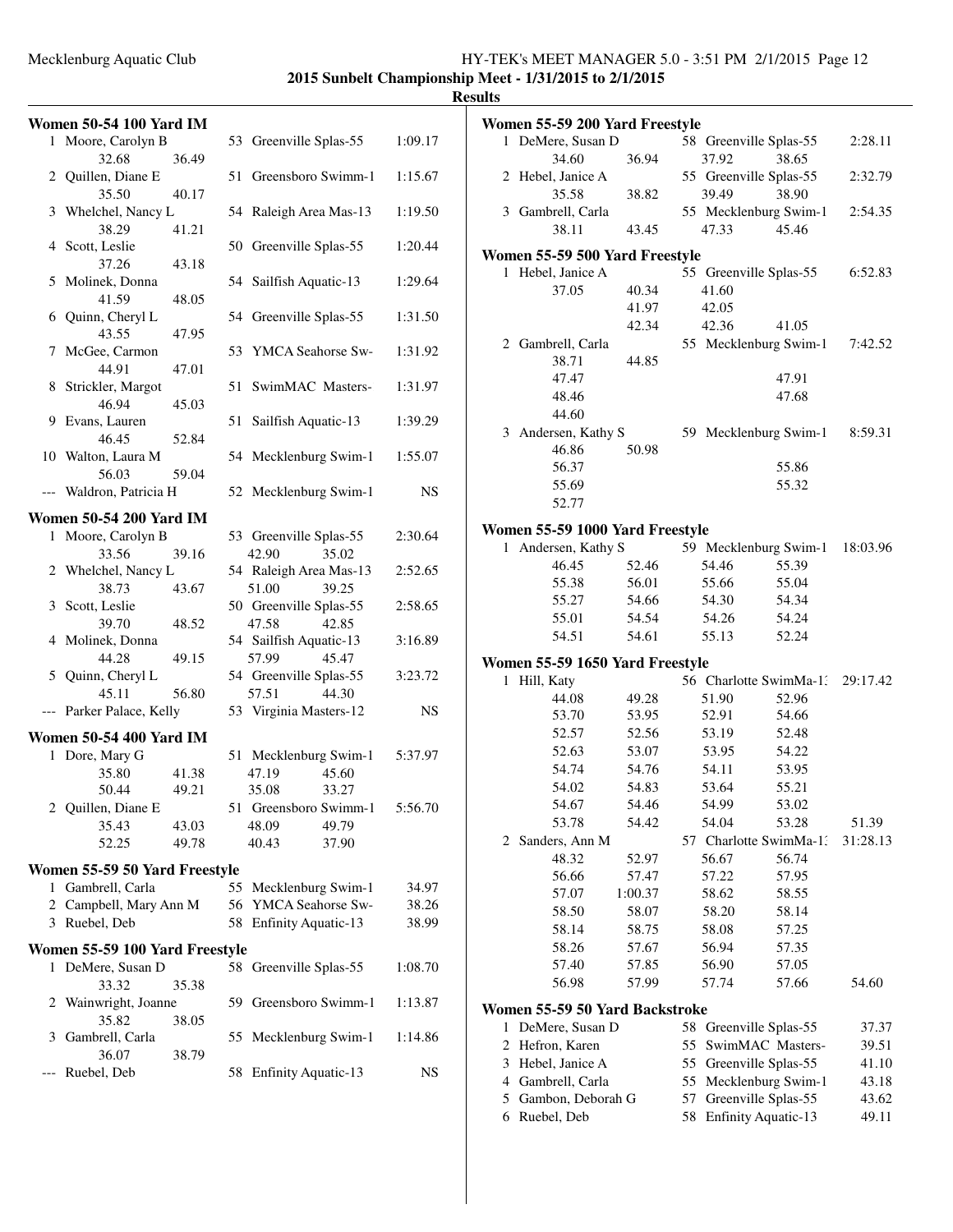**2015 Sunbelt Championship Meet - 1/31/2015 to 2/1/2015**

### **(Women 55-59 50 Yard Backstroke)** 59 Mecklenburg Swim-1 1:03.83 **Women 55-59 100 Yard Backstroke** 1 DeMere, Susan D 58 Greenville Splas-55 1:17.98 38.53 39.45 2 Hefron, Karen 55 SwimMAC Masters-1:24.34 41.47 42.87 3 Wainwright, Joanne 59 Greensboro Swimm-1 1:26.06 41.71 44.35 4 Gambrell, Carla 55 Mecklenburg Swim-1 1:34.92 45.83 49.09 --- Gambon, Deborah G 57 Greenville Splas-55 NS **Women 55-59 200 Yard Backstroke** 1 DeMere, Susan D 58 Greenville Splas-55 2:49.84 41.06 42.77 43.24 42.77 2 Gambon, Deborah G 57 Greenville Splas-55 3:38.92 50.99 56.62 57.41 53.90 **Women 55-59 50 Yard Breaststroke** 1 Hebel, Janice A 55 Greenville Splas-55 42.92 2 Andersen, Kathy S 59 Mecklenburg Swim-1 48.51 --- Ruebel, Deb 58 Enfinity Aquatic-13 NS **Women 55-59 100 Yard Breaststroke** 1 Hebel, Janice A 55 Greenville Splas-55 1:31.86 43.44 48.42 2 Andersen, Kathy S 59 Mecklenburg Swim-1 1:50.41 53.08 57.33 --- Gambon, Deborah G 57 Greenville Splas-55 NS **Women 55-59 200 Yard Breaststroke** 1 Hebel, Janice A 55 Greenville Splas-55 3:20.89 46.60 49.85 51.96 52.48 2 Andersen, Kathy S 59 Mecklenburg Swim-1 3:58.82 55.33 1:00.22 1:03.55 59.72 **Women 55-59 50 Yard Butterfly** 1 Wainwright, Joanne 59 Greensboro Swimm-1 36.69 2 Andersen, Kathy S 59 Mecklenburg Swim-1 50.11 --- Ruebel, Deb 58 Enfinity Aquatic-13 NS **Women 55-59 100 Yard Butterfly** 1 Gillig, Kelly R 56 Greenville Splas-55 1:12.77 34.20 38.57 **Women 55-59 200 Yard Butterfly** 1 Wainwright, Joanne 59 Greensboro Swimm-1 3:06.53 43.60 48.20 49.31 45.42 **Women 55-59 100 Yard IM** 1 Gillig, Kelly R 56 Greenville Splas-55 1:17.02 36.55 40.47 2 Hebel, Janice A 55 Greenville Splas-55 1:25.55 41.61 43.94 3 Ruebel, Deb 58 Enfinity Aquatic-13 1:46.06 47.88 58.18 4 Andersen, Kathy S 59 Mecklenburg Swim-1 1:51.39 55.95 55.44

| 1 Gillig, Kelly R<br>34.48                        | Women 55-59 200 Yard IM<br>39.42                            |    | 56 Greenville Splas-55                                         |                | 2:47.81      |
|---------------------------------------------------|-------------------------------------------------------------|----|----------------------------------------------------------------|----------------|--------------|
| 1 Gillig, Kelly R                                 | Women 55-59 400 Yard IM<br>40.72<br>36.47<br>51.12<br>52.23 |    | 56 Greenville Splas-55<br>48.12<br>40.96                       | 46.51<br>40.57 | 5:56.70      |
| 1 Protzman, Barbara<br>--- Britton, Gloria C      | Women 60-64 50 Yard Freestyle                               |    | 60 Gold Coast Maste-50<br>$62\;\;O*H*I*O$ Masters-18           |                | 31.32<br>NS. |
|                                                   | Women 60-64 100 Yard Freestyle                              |    |                                                                |                |              |
| 1 Amick, Beverly O<br>33.55                       | 35.13                                                       |    | 60 Enfinity Aquatic-13 1:08.68                                 |                |              |
| 2 Protzman, Barbara                               | 34.69<br>37.75                                              |    | 60 Gold Coast Maste-50                                         |                | 1:12.44      |
| --- Parsons, Donna                                |                                                             |    | 64 SwimMAC Masters-                                            |                | <b>NS</b>    |
|                                                   | Women 60-64 200 Yard Freestyle                              |    |                                                                |                |              |
| 1 Protzman, Barbara<br>34.66                      | 39.47                                                       |    | 60 Gold Coast Maste-50<br>40.55                                | 40.48          | 2:35.16      |
| 2 Parsons, Donna<br>46.80<br>--- Amick, Beverly O | 50.48                                                       |    | 64 SwimMAC Masters- 3:19.60<br>51.94<br>60 Enfinity Aquatic-13 | 50.38          | NS           |
|                                                   |                                                             |    |                                                                |                |              |
|                                                   | Women 60-64 500 Yard Freestyle                              |    |                                                                |                |              |
| 1 Murray, Cheryl A                                | 39.20                                                       |    | 62 Charlotte SwimMa-1. 6:33.53                                 |                |              |
|                                                   | 35.80<br>40.11<br>40.62                                     |    | 39.74<br>39.82 40.07                                           | 40.36          |              |
|                                                   | 40.06<br>37.75                                              |    |                                                                |                |              |
| 2 Protzman, Barbara                               |                                                             |    | 60 Gold Coast Maste-50 6:51.78                                 |                |              |
|                                                   | 35.90<br>40.27                                              |    | 41.74                                                          | 42.15          |              |
|                                                   |                                                             |    | 42.24                                                          | 41.95          |              |
|                                                   | 42.36<br>41.65                                              |    | 41.36                                                          |                |              |
|                                                   | Women 60-64 1000 Yard Freestyle                             |    |                                                                |                |              |
| 1 Murray, Cheryl A                                |                                                             |    | 62 Charlotte SwimMa-1. 13:03.05                                |                |              |
| 36.69                                             | 38.66                                                       |    | 38.41                                                          | 39.10          |              |
| 39.03                                             | 39.64                                                       |    | 39.48                                                          | 39.45          |              |
|                                                   | 39.42<br>39.61                                              |    | 39.27                                                          | 39.78          |              |
| 40.01                                             | 4:34.50                                                     |    |                                                                |                |              |
| 2 Gibbs, Chris R                                  |                                                             | 61 | Greenville Splas-55                                            |                | 16:44.98     |
| 44.27                                             | 47.30<br>50.94                                              |    | 49.22                                                          | 51.08          |              |
|                                                   | 49.20<br>50.68<br>51.60                                     |    | 49.97<br>50.20                                                 | 50.42<br>50.54 |              |
|                                                   | 50.55<br>51.14                                              |    | 50.79                                                          | 52.15          |              |
| 51.34                                             | 52.15                                                       |    | 51.19                                                          | 50.25          |              |
| 3 Parsons, Donna                                  |                                                             |    | 64 SwimMAC Masters-                                            |                | 17:18.83     |
| 47.45                                             | 51.44                                                       |    | 52.50                                                          | 52.00          |              |
|                                                   | 52.07<br>51.37                                              |    | 52.69                                                          | 52.76          |              |
|                                                   | 52.58<br>52.52                                              |    | 52.79                                                          | 52.99          |              |
|                                                   | 52.18<br>52.03                                              |    | 52.67                                                          | 53.18          |              |
|                                                   | 52.55<br>51.95                                              |    | 52.56                                                          | 48.55          |              |
|                                                   | Women 60-64 50 Yard Backstroke                              |    |                                                                |                |              |
| $\mathbf{1}$                                      | Amick, Beverly O                                            |    | 60 Enfinity Aquatic-13                                         |                | 34.72        |
|                                                   |                                                             |    | Greenville Splas-55                                            |                | 42.33        |
| 2 Gibbs, Chris R                                  |                                                             | 61 |                                                                |                |              |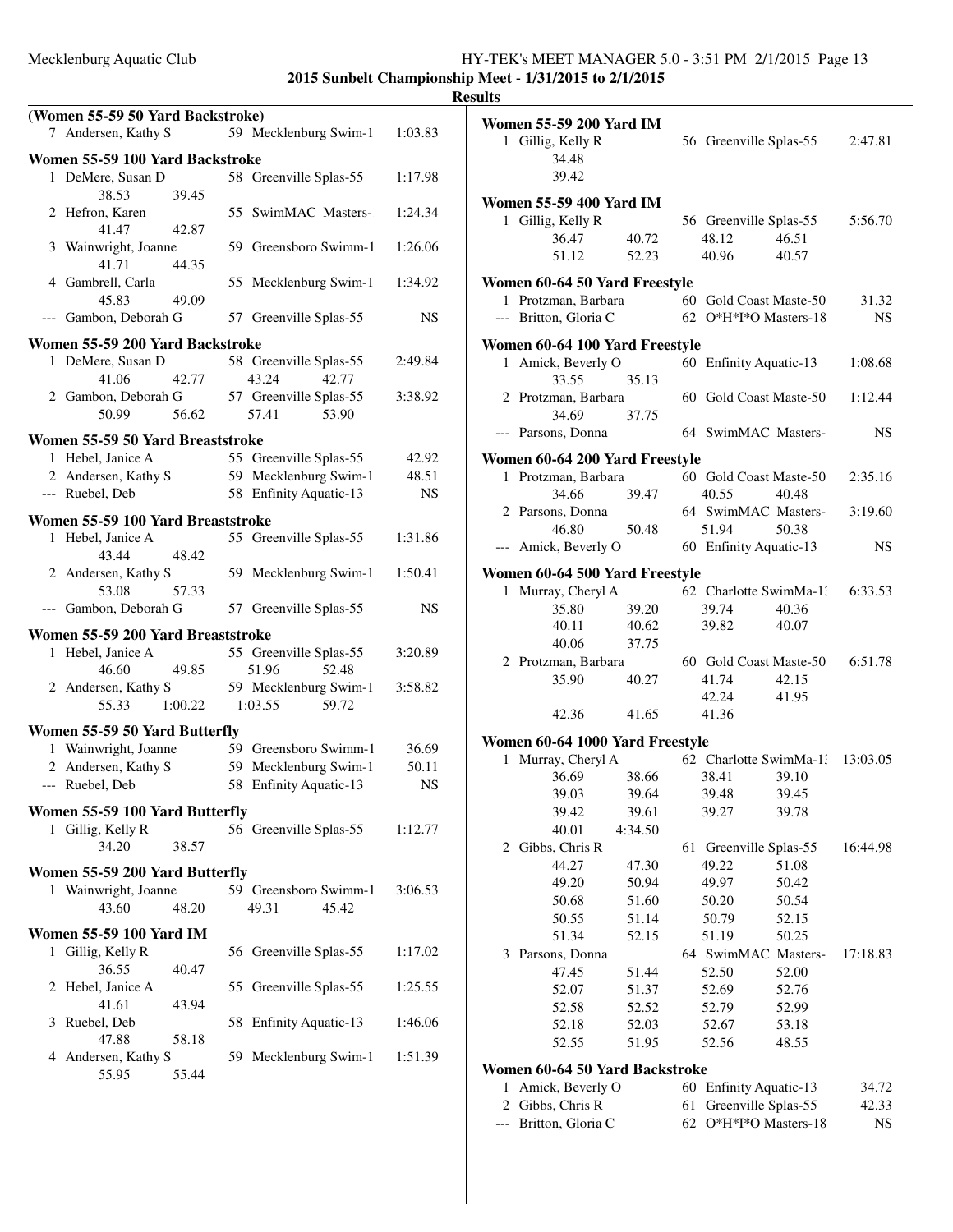|       | Women 60-64 100 Yard Backstroke          |         |                                 |       |           |
|-------|------------------------------------------|---------|---------------------------------|-------|-----------|
|       | 1 Amick, Beverly O                       |         | 60 Enfinity Aquatic-13          |       | 1:18.78   |
|       | 38.38                                    | 40.40   |                                 |       |           |
|       | --- Parsons, Donna                       |         | 64 SwimMAC Masters-             |       | NS        |
|       | Women 60-64 200 Yard Backstroke          |         |                                 |       |           |
|       | 1 Amick, Beverly O                       |         | 60 Enfinity Aquatic-13          |       | 2:53.13   |
|       | 40.69                                    | 42.67   | 44.99                           | 44.78 |           |
|       | 2 Gibbs, Chris R<br>48.43                | 52.88   | 61 Greenville Splas-55<br>51.98 | 51.29 | 3:24.58   |
|       | 3 Parsons, Donna                         |         | 64 SwimMAC Masters-             |       | 3:55.55   |
|       | 55.38                                    | 1:00.35 | 1:00.95                         | 58.87 |           |
|       | Women 60-64 100 Yard Breaststroke        |         |                                 |       |           |
|       | 1 Gibbs, Chris R                         |         | 61 Greenville Splas-55          |       | 1:42.34   |
|       | 49.39                                    | 52.95   |                                 |       |           |
|       | 2 Parsons, Donna                         |         | 64 SwimMAC Masters-             |       | 2:03.17   |
|       | 59.73                                    | 1:03.44 |                                 |       |           |
|       | Women 60-64 200 Yard Breaststroke        |         |                                 |       |           |
|       | --- Parsons, Donna                       |         | 64 SwimMAC Masters-             |       | <b>NS</b> |
|       | Women 60-64 50 Yard Butterfly            |         |                                 |       |           |
|       | 1 Amick, Beverly O                       |         | 60 Enfinity Aquatic-13          |       | 33.55     |
|       | 2 Protzman, Barbara                      |         | 60 Gold Coast Maste-50          |       | 36.49     |
|       | Women 60-64 100 Yard Butterfly           |         |                                 |       |           |
|       | 1 Amick, Beverly O                       |         | 60 Enfinity Aquatic-13          |       | 1:15.31   |
|       | 34.25                                    | 41.06   |                                 |       |           |
|       | 2 Protzman, Barbara                      |         | 60 Gold Coast Maste-50          |       | 1:24.61   |
|       | 37.90                                    | 46.71   |                                 |       |           |
|       | Women 60-64 200 Yard Butterfly           |         |                                 |       |           |
|       | 1 Murray, Cheryl A                       |         | 62 Charlotte SwimMa-13          |       | 3:00.69   |
|       | 40.65                                    | 45.07   | 47.62                           | 47.35 |           |
|       | <b>Women 60-64 100 Yard IM</b>           |         |                                 |       |           |
|       | 1 Protzman, Barbara                      |         | 60 Gold Coast Maste-50          |       | 1:22.13   |
|       | 38.25                                    | 43.88   |                                 |       |           |
|       | 2 Gibbs, Chris R                         | 61      | Greenville Splas-55             |       | 1:28.53   |
|       | 41.21                                    | 47.32   |                                 |       |           |
|       | --- Parsons, Donna<br>False start - Misc |         | 64 SwimMAC Masters-             |       | DQ        |
|       | 55.20                                    | 56.29   |                                 |       |           |
|       | --- Britton, Gloria C                    |         | 62 O*H*I*O Masters-18           |       | NS        |
| $---$ | Amick, Beverly O                         |         | 60 Enfinity Aquatic-13          |       | NS        |
|       | <b>Women 60-64 200 Yard IM</b>           |         |                                 |       |           |
| 1     | Protzman, Barbara                        |         | 60 Gold Coast Maste-50          |       | 3:01.02   |
|       | 39.98                                    | 47.20   | 52.96                           | 40.88 |           |
| $---$ | Amick, Beverly O                         |         | 60 Enfinity Aquatic-13          |       | NS        |
|       | <b>Women 60-64 400 Yard IM</b>           |         |                                 |       |           |
|       | 1 Murray, Cheryl A                       |         | 62 Charlotte SwimMa-1:          |       | 6:00.50   |
|       | 39.51                                    | 45.35   | 48.84                           | 46.51 |           |
|       | 53.66                                    | 51.73   | 38.06                           | 36.84 |           |
|       | 2 Protzman, Barbara                      |         | 60 Gold Coast Maste-50          |       | 6:21.15   |
|       | 40.05                                    | 48.87   | 50.51                           | 51.16 |           |
|       | 52.12                                    | 54.99   | 42.11                           | 41.34 |           |
| $---$ | Amick, Beverly O                         | 60      | <b>Enfinity Aquatic-13</b>      |       | NS        |

| 11 L.S                                                    |         |       |                        |          |
|-----------------------------------------------------------|---------|-------|------------------------|----------|
| Women 65-69 100 Yard Freestyle<br>1 Barry, Marcia L       |         |       | 66 Virginia Masters-12 | 1:12.33  |
| 35.45                                                     | 36.88   |       |                        |          |
| Women 65-69 200 Yard Freestyle                            |         |       |                        |          |
| 1 Barry, Marcia L                                         |         |       | 66 Virginia Masters-12 | 2:33.50  |
| 35.71                                                     | 39.00   | 40.02 | 38.77                  |          |
| Women 65-69 500 Yard Freestyle                            |         |       |                        |          |
| 1 Barry, Marcia L                                         |         |       | 66 Virginia Masters-12 | 6:48.80  |
| 37.97                                                     | 40.95   | 41.81 |                        |          |
|                                                           | 41.41   | 41.87 |                        |          |
|                                                           | 41.54   | 41.16 | 38.57                  |          |
| Women 65-69 1000 Yard Freestyle                           |         |       |                        |          |
| Barry, Marcia L<br>1                                      |         |       | 66 Virginia Masters-12 | 13:48.36 |
| 37.68                                                     | 40.87   | 41.63 | 41.67                  |          |
| 41.47                                                     | 42.02   | 41.92 | 41.78                  |          |
| 41.79                                                     | 41.82   | 42.17 | 42.04                  |          |
| 41.94                                                     | 41.80   | 42.04 | 41.75                  |          |
| 41.66                                                     | 41.91   | 41.28 | 39.12                  |          |
|                                                           |         |       |                        |          |
| Women 65-69 1650 Yard Freestyle<br>1 Panayotoff, Kristi M |         |       | 66 Greenville Splas-55 | 31:23.71 |
| 49.20                                                     | 54.32   | 56.15 | 55.53                  |          |
| 56.06                                                     | 57.29   | 55.57 | 55.37                  |          |
| 58.63                                                     | 55.92   | 57.34 | 57.99                  |          |
| 56.92                                                     | 57.59   | 57.82 | 56.38                  |          |
| 57.02                                                     | 57.68   | 58.50 | 58.97                  |          |
| 58.83                                                     | 56.92   | 59.14 | 57.95                  |          |
| 57.56                                                     | 58.74   | 57.59 | 57.84                  |          |
| 58.53                                                     | 57.97   | 58.31 | 58.59                  | 55.49    |
| Women 65-69 50 Yard Backstroke                            |         |       |                        |          |
| 1 Barry, Marcia L                                         |         |       | 66 Virginia Masters-12 | 38.22    |
|                                                           |         |       |                        |          |
| Women 65-69 100 Yard Backstroke<br>Barry, Marcia L<br>1   |         |       | 66 Virginia Masters-12 | 1:24.62  |
| 41.04                                                     | 43.58   |       |                        |          |
| 2 Panayotoff, Kristi M                                    |         |       | 66 Greenville Splas-55 | 1:43.61  |
| 50.44                                                     | 53.17   |       |                        |          |
|                                                           |         |       |                        |          |
| Women 65-69 200 Yard Backstroke<br>1 Barry, Marcia L      |         |       | 66 Virginia Masters-12 | 2:59.53  |
| 42.45                                                     | 45.30   | 46.65 | 45.13                  |          |
| 2 Panayotoff, Kristi M                                    |         |       | 66 Greenville Splas-55 | 3:43.53  |
| 51.88                                                     | 55.66   | 58.49 | 57.50                  |          |
|                                                           |         |       |                        |          |
| Women 65-69 100 Yard Breaststroke                         |         |       |                        |          |
| 1 Panayotoff, Kristi M<br>54.80                           | 1:00.60 |       | 66 Greenville Splas-55 | 1:55.40  |
| Women 65-69 50 Yard Butterfly                             |         |       |                        |          |
| 1 Panayotoff, Kristi M                                    |         |       | 66 Greenville Splas-55 | 50.96    |
| Women 65-69 100 Yard Butterfly                            |         |       |                        |          |
| 1 Panayotoff, Kristi M<br>52.87                           | 56.42   |       | 66 Greenville Splas-55 | 1:49.29  |
| Women 65-69 200 Yard Butterfly                            |         |       |                        |          |
| --- Panayotoff, Kristi M                                  |         |       | 66 Greenville Splas-55 | NS       |
|                                                           |         |       |                        |          |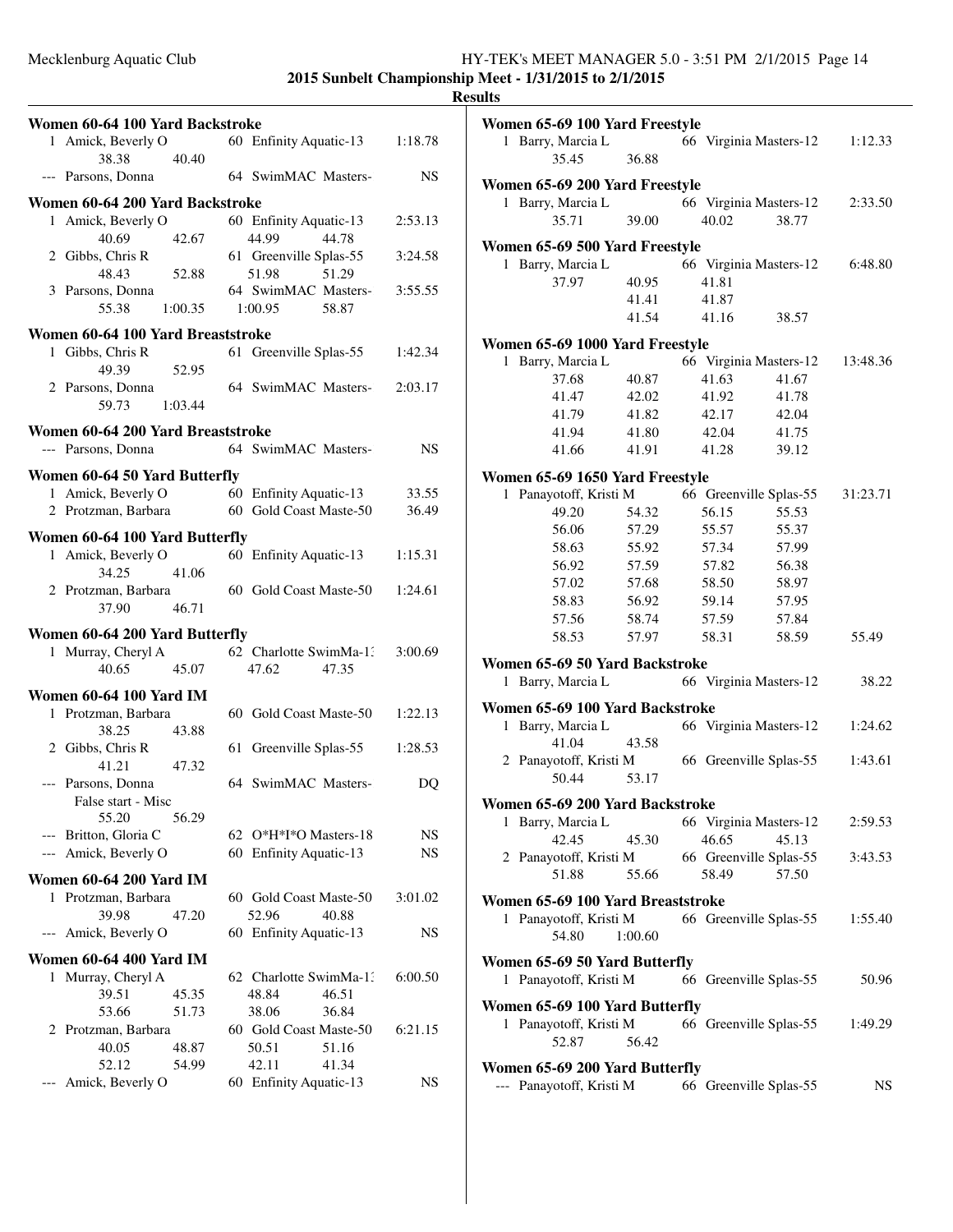**2015 Sunbelt Championship Meet - 1/31/2015 to 2/1/2015**

| <b>Women 65-69 100 Yard IM</b><br>1 Panayotoff, Kristi M<br>52.99                       | 56.19   | 66 Greenville Splas-55                                       | 1:49.18        |
|-----------------------------------------------------------------------------------------|---------|--------------------------------------------------------------|----------------|
| <b>Women 65-69 200 Yard IM</b><br>1 Panayotoff, Kristi M<br>52.60                       | 55.81   | 66 Greenville Splas-55<br>1:07.78<br>54.14                   | 3:50.33        |
| <b>Women 65-69 400 Yard IM</b><br>1 Panayotoff, Kristi M<br>54.76<br>1:12.16<br>1:07.94 | 1:00.18 | 66 Greenville Splas-55<br>1:00.29<br>57.54<br>54.23<br>53.41 | 8:00.51        |
| Women 70-74 50 Yard Freestyle<br>1 Hovey, Mary Anna                                     |         | 71 Durham Area Mast-1.                                       | 42.31          |
| Women 70-74 100 Yard Freestyle<br>1 Hovey, Mary Anna<br>46.26                           | 52.42   | 71 Durham Area Mast-1:                                       | 1:38.68        |
| --- Howe, Judi J                                                                        |         | 72 Sailfish Aquatic-13                                       | NS             |
| Women 70-74 50 Yard Backstroke<br>1 Hovey, Mary Anna                                    |         | 71 Durham Area Mast-13                                       | 51.14          |
| Women 70-74 100 Yard Backstroke<br>1 Howe, Judi J<br>1:36.86                            | 1:39.45 | 72 Sailfish Aquatic-13                                       | 3:16.31        |
| <b>Women 70-74 100 Yard IM</b><br>1 Hovey, Mary Anna<br>56.69                           | 1:04.13 | 71 Durham Area Mast-1.                                       | 2:00.82        |
| <b>Women 70-74 400 Yard IM</b><br>1 Hovey, Mary Anna<br>1:03.53<br>1:08.66              | 1:19.50 | 71 Durham Area Mast-1:<br>1:16.04<br>58.01                   | 9:13.44        |
| 55.25                                                                                   |         |                                                              |                |
| Women 85-89 50 Yard Freestyle<br>--- Derr, Carolyn M                                    |         | 86 Charlotte SwimMa-1:                                       | NS             |
| Women 85-89 50 Yard Backstroke<br>--- Derr, Carolyn M                                   |         | 86 Charlotte SwimMa-1.                                       | NS             |
| Men 18-24 50 Yard Freestyle                                                             |         |                                                              |                |
| Weber, Mark<br>1                                                                        |         | 24 SwimMAC Masters-                                          | 19.89          |
| 2 Fedyna, Rostyslav                                                                     |         | 22 UC13-13                                                   | 21.15          |
| 3 Nascimento, Gustavo<br>4 Pazos, Enzo J                                                |         | 20 UC13-13<br>20 UC13-13                                     | 21.18<br>21.86 |
| 5 Judd, Eric A                                                                          |         | 22 WV Masters Swimm-                                         | 24.72          |
| 6 McAlister, Taylor E                                                                   |         | 19 Greenville Splas-55                                       | 26.27          |
| Men 18-24 100 Yard Freestyle                                                            |         |                                                              |                |
| 1 Nascimento, Gustavo<br>22.50                                                          | 24.01   | 20 UC13-13                                                   | 46.51          |
| 2 McAlister, Taylor E<br>28.57                                                          | 31.54   | 19 Greenville Splas-55                                       | 1:00.11        |
| Judd, Eric A<br>$---$                                                                   |         | 22 WV Masters Swimm-                                         | NS             |
| Men 18-24 200 Yard Freestyle                                                            |         |                                                              |                |
| 1 Dreesens, Dion C                                                                      | 21      | UC13-13                                                      | 1:37.52        |
| 22.94<br>2 Blezveski, Marko                                                             | 24.62   | 25.22<br>24.74<br>22 SwimMAC Masters-                        | 1:41.95        |
| 23.85                                                                                   | 26.02   | 26.27<br>25.81                                               |                |

|       | 3 Nascimento, Gustavo                        |       | 20 UC13-13                  |       | 1:45.70   |
|-------|----------------------------------------------|-------|-----------------------------|-------|-----------|
|       | 23.82                                        | 26.63 | 27.40                       | 27.85 |           |
|       | 4 McAlister, Taylor E                        |       | 19 Greenville Splas-55      |       | 2:31.55   |
|       | 32.59                                        | 37.61 | 41.37                       | 39.98 |           |
|       | --- Judd, Eric A                             |       | 22 WV Masters Swimm-        |       | <b>NS</b> |
|       | Men 18-24 500 Yard Freestyle                 |       |                             |       |           |
|       | 1 McAlister, Taylor E                        |       | 19 Greenville Splas-55      |       | 7:20.98   |
|       | 34.53                                        | 39.16 | 41.86                       |       |           |
|       |                                              |       | 47.15                       |       |           |
|       |                                              |       | 47.98                       | 41.02 |           |
|       | Men 18-24 50 Yard Backstroke                 |       |                             |       |           |
|       | 1 McAlister, Taylor E 19 Greenville Splas-55 |       |                             |       | 35.33     |
|       | Men 18-24 100 Yard Backstroke                |       |                             |       |           |
|       | 1 McAlister, Taylor E 19 Greenville Splas-55 |       |                             |       | 1:24.79   |
|       | 40.17                                        | 44.62 |                             |       |           |
|       | Men 18-24 200 Yard Backstroke                |       |                             |       |           |
|       | 1 Dreesens, Dion C                           |       | 21 UC13-13                  |       | 1:54.78   |
|       | 26.70                                        | 28.91 | 30.03                       | 29.14 |           |
|       |                                              |       |                             |       |           |
|       | Men 18-24 50 Yard Breaststroke               |       |                             |       |           |
|       | 1 Fedyna, Rostyslav                          |       | 22 UC13-13                  |       | 24.53     |
|       | 2 Judd, Eric A                               |       | 22 WV Masters Swimm-        |       | 31.46     |
|       | 3 McAlister, Taylor E 19 Greenville Splas-55 |       |                             |       | 39.88     |
|       | Men 18-24 100 Yard Breaststroke              |       |                             |       |           |
|       | 1 Fedyna, Rostyslav                          |       | 22 UC13-13                  |       | 55.39     |
|       | 25.63                                        | 29.76 |                             |       |           |
|       | 2 Blezveski, Marko                           |       | 22 SwimMAC Masters-         |       | 57.21     |
|       | 27.21                                        | 30.00 |                             |       |           |
|       | 3 Judd, Eric A                               |       | 22 WV Masters Swimm-1:07.68 |       |           |
|       | 31.10                                        | 36.58 |                             |       |           |
|       | Men 18-24 200 Yard Breaststroke              |       |                             |       |           |
|       | 1 Fedyna, Rostyslav                          |       | 22 UC13-13                  |       | 2:04.24   |
|       | 25.90                                        |       |                             |       |           |
|       |                                              | 29.99 | 33.73                       | 34.62 |           |
|       | 2 Judd, Eric A                               |       | 22 WV Masters Swimm-2:35.05 |       |           |
|       | 32.60                                        | 38.31 | 40.73                       | 43.41 |           |
|       | Men 18-24 50 Yard Butterfly                  |       |                             |       |           |
|       | 1 Nascimento, Gustavo 20 UC13-13             |       |                             |       | 22.91     |
|       | 2 Pazos, Enzo J                              |       | 20 UC13-13                  |       | 23.10     |
|       | 3 Judd, Eric A                               |       | 22 WV Masters Swimm-        |       | 27.12     |
|       | 4 McAlister, Taylor E                        |       | 19 Greenville Splas-55      |       | 30.60     |
|       | Men 18-24 100 Yard Butterfly                 |       |                             |       |           |
| 1     | Weber, Mark                                  |       | 24 SwimMAC Masters-         |       | 49.61     |
|       | 22.99                                        | 26.62 |                             |       |           |
| 2     | Blezveski, Marko                             |       | 22 SwimMAC Masters-         |       | 50.69     |
|       | 23.96                                        | 26.73 |                             |       |           |
| 3     | Pazos, Enzo J                                |       | 20 UC13-13                  |       | 50.85     |
|       | 23.84                                        | 27.01 |                             |       |           |
| 4     | Judd, Eric A                                 |       | 22 WV Masters Swimm-        |       | 1:01.89   |
|       | 28.21                                        | 33.68 |                             |       |           |
| $---$ | Nascimento, Gustavo                          |       | 20 UC13-13                  |       | NS.       |
|       |                                              |       |                             |       |           |
|       | Men 18-24 200 Yard Butterfly                 |       |                             |       |           |
| 1     | Pazos, Enzo J                                |       | 20 UC13-13                  |       | 1:56.07   |
|       | 25.91                                        | 29.01 | 30.57                       | 30.58 |           |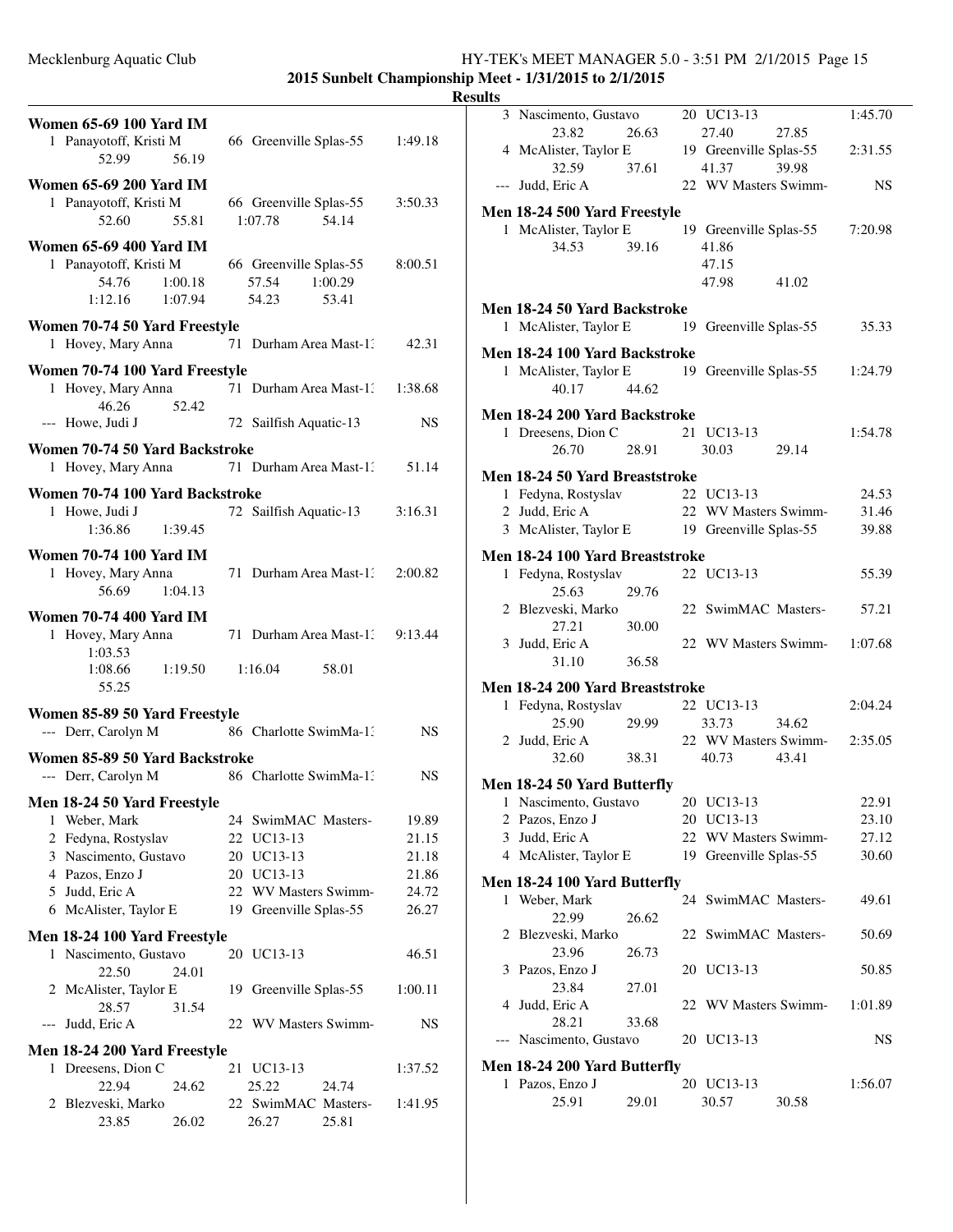**2015 Sunbelt Championship Meet - 1/31/2015 to 2/1/2015**

| 1 Dreesens, Dion C<br>21 UC13-13<br>52.69<br>24.00<br>28.69<br>2 Pazos, Enzo J<br>20 UC13-13<br>54.79<br>23.85<br>30.94<br>22 WV Masters Swimm-<br>3 Judd, Eric A<br>1:03.74<br>30.21<br>33.53<br>4 McAlister, Taylor E<br>19 Greenville Splas-55<br>1:15.62<br>35.72<br>39.90<br><b>Men 18-24 200 Yard IM</b><br>1 Judd, Eric A<br>22 WV Masters Swimm-<br>2:20.54<br>28.37<br>40.63<br>33.79<br>37.75<br>Men 25-29 50 Yard Freestyle<br>1 Long, John S<br>26 North Carolina M-13<br>20.17<br>2 Burch, Roy<br>29 SwimMAC Masters-<br>20.19<br>3 Walton, Jeremy C<br>28 Mecklenburg Swim-1<br>24.66<br>4 Flavin, Daniel J<br>25 Greenville Splas-55<br>25.96<br>25 Fort Bragg Maste-13<br>--- Cello, Gregory J<br><b>NS</b><br>Men 25-29 100 Yard Freestyle<br>1 Long, John S<br>26 North Carolina M-13<br>48.40<br>20.25<br>28.15<br>2 Cello, Gregory J<br>25 Fort Bragg Maste-13<br>53.01<br>25.54<br>27.47<br>3 Walton, Jeremy C<br>28 Mecklenburg Swim-1<br>55.08<br>26.23<br>28.85<br>--- Flavin, Daniel J<br>25 Greenville Splas-55<br>NS<br>Men 25-29 200 Yard Freestyle<br>1 Cello, Gregory J<br>25 Fort Bragg Maste-13<br>2:04.12<br>27.67<br>33.20<br>33.25<br>30.00<br>Men 25-29 500 Yard Freestyle<br>1 Walton, Jeremy C<br>28 Mecklenburg Swim-1<br>6:31.97<br>34.05<br>38.70<br>39.47<br>40.21<br>39.06<br>39.19<br>40.38<br>40.71<br>40.50<br>39.70<br><b>Men 25-29 50 Yard Backstroke</b><br>1 Long, John S<br>26 North Carolina M-13<br>23.96<br>SwimMAC Masters-<br>25.02<br>2 Burch, Roy<br>29.<br>SwimMAC Masters-<br>25.81<br>3<br>Happ, Kevin R<br>26<br>4 Walton, Jeremy C<br>28<br>Mecklenburg Swim-1<br>30.26<br>5 Flavin, Daniel J<br>Greenville Splas-55<br>33.45<br>25<br>Men 25-29 100 Yard Backstroke<br>SwimMAC Masters-<br>Happ, Kevin R<br>26<br>56.44<br>1<br>27.16<br>29.28<br>2 Cello, Gregory J<br>25 Fort Bragg Maste-13<br>59.78<br>28.92<br>30.86<br>Men 25-29 200 Yard Backstroke<br>--- Cello, Gregory J<br>25<br>Fort Bragg Maste-13<br>NS<br>Men 25-29 50 Yard Breaststroke<br>Gregory, Jeremy A<br>26 Charlotte SwimMa-1:<br>1<br>27.89<br>2 Happ, Kevin R<br>26 SwimMAC Masters-<br>31.72<br>3 Walton, Jeremy C<br>28 Mecklenburg Swim-1<br>32.46<br>--- Huffman, Richard L<br>26 YMCA Seahorse Sw-<br>DQ<br>False start | <b>Men 18-24 100 Yard IM</b> |  |  |  |
|------------------------------------------------------------------------------------------------------------------------------------------------------------------------------------------------------------------------------------------------------------------------------------------------------------------------------------------------------------------------------------------------------------------------------------------------------------------------------------------------------------------------------------------------------------------------------------------------------------------------------------------------------------------------------------------------------------------------------------------------------------------------------------------------------------------------------------------------------------------------------------------------------------------------------------------------------------------------------------------------------------------------------------------------------------------------------------------------------------------------------------------------------------------------------------------------------------------------------------------------------------------------------------------------------------------------------------------------------------------------------------------------------------------------------------------------------------------------------------------------------------------------------------------------------------------------------------------------------------------------------------------------------------------------------------------------------------------------------------------------------------------------------------------------------------------------------------------------------------------------------------------------------------------------------------------------------------------------------------------------------------------------------------------------------------------------------------------------------------------------------------------------------------------------------------------------------------------------------------------------------------------------|------------------------------|--|--|--|
|                                                                                                                                                                                                                                                                                                                                                                                                                                                                                                                                                                                                                                                                                                                                                                                                                                                                                                                                                                                                                                                                                                                                                                                                                                                                                                                                                                                                                                                                                                                                                                                                                                                                                                                                                                                                                                                                                                                                                                                                                                                                                                                                                                                                                                                                        |                              |  |  |  |
|                                                                                                                                                                                                                                                                                                                                                                                                                                                                                                                                                                                                                                                                                                                                                                                                                                                                                                                                                                                                                                                                                                                                                                                                                                                                                                                                                                                                                                                                                                                                                                                                                                                                                                                                                                                                                                                                                                                                                                                                                                                                                                                                                                                                                                                                        |                              |  |  |  |
|                                                                                                                                                                                                                                                                                                                                                                                                                                                                                                                                                                                                                                                                                                                                                                                                                                                                                                                                                                                                                                                                                                                                                                                                                                                                                                                                                                                                                                                                                                                                                                                                                                                                                                                                                                                                                                                                                                                                                                                                                                                                                                                                                                                                                                                                        |                              |  |  |  |
|                                                                                                                                                                                                                                                                                                                                                                                                                                                                                                                                                                                                                                                                                                                                                                                                                                                                                                                                                                                                                                                                                                                                                                                                                                                                                                                                                                                                                                                                                                                                                                                                                                                                                                                                                                                                                                                                                                                                                                                                                                                                                                                                                                                                                                                                        |                              |  |  |  |
|                                                                                                                                                                                                                                                                                                                                                                                                                                                                                                                                                                                                                                                                                                                                                                                                                                                                                                                                                                                                                                                                                                                                                                                                                                                                                                                                                                                                                                                                                                                                                                                                                                                                                                                                                                                                                                                                                                                                                                                                                                                                                                                                                                                                                                                                        |                              |  |  |  |
|                                                                                                                                                                                                                                                                                                                                                                                                                                                                                                                                                                                                                                                                                                                                                                                                                                                                                                                                                                                                                                                                                                                                                                                                                                                                                                                                                                                                                                                                                                                                                                                                                                                                                                                                                                                                                                                                                                                                                                                                                                                                                                                                                                                                                                                                        |                              |  |  |  |
|                                                                                                                                                                                                                                                                                                                                                                                                                                                                                                                                                                                                                                                                                                                                                                                                                                                                                                                                                                                                                                                                                                                                                                                                                                                                                                                                                                                                                                                                                                                                                                                                                                                                                                                                                                                                                                                                                                                                                                                                                                                                                                                                                                                                                                                                        |                              |  |  |  |
|                                                                                                                                                                                                                                                                                                                                                                                                                                                                                                                                                                                                                                                                                                                                                                                                                                                                                                                                                                                                                                                                                                                                                                                                                                                                                                                                                                                                                                                                                                                                                                                                                                                                                                                                                                                                                                                                                                                                                                                                                                                                                                                                                                                                                                                                        |                              |  |  |  |
|                                                                                                                                                                                                                                                                                                                                                                                                                                                                                                                                                                                                                                                                                                                                                                                                                                                                                                                                                                                                                                                                                                                                                                                                                                                                                                                                                                                                                                                                                                                                                                                                                                                                                                                                                                                                                                                                                                                                                                                                                                                                                                                                                                                                                                                                        |                              |  |  |  |
|                                                                                                                                                                                                                                                                                                                                                                                                                                                                                                                                                                                                                                                                                                                                                                                                                                                                                                                                                                                                                                                                                                                                                                                                                                                                                                                                                                                                                                                                                                                                                                                                                                                                                                                                                                                                                                                                                                                                                                                                                                                                                                                                                                                                                                                                        |                              |  |  |  |
|                                                                                                                                                                                                                                                                                                                                                                                                                                                                                                                                                                                                                                                                                                                                                                                                                                                                                                                                                                                                                                                                                                                                                                                                                                                                                                                                                                                                                                                                                                                                                                                                                                                                                                                                                                                                                                                                                                                                                                                                                                                                                                                                                                                                                                                                        |                              |  |  |  |
|                                                                                                                                                                                                                                                                                                                                                                                                                                                                                                                                                                                                                                                                                                                                                                                                                                                                                                                                                                                                                                                                                                                                                                                                                                                                                                                                                                                                                                                                                                                                                                                                                                                                                                                                                                                                                                                                                                                                                                                                                                                                                                                                                                                                                                                                        |                              |  |  |  |
|                                                                                                                                                                                                                                                                                                                                                                                                                                                                                                                                                                                                                                                                                                                                                                                                                                                                                                                                                                                                                                                                                                                                                                                                                                                                                                                                                                                                                                                                                                                                                                                                                                                                                                                                                                                                                                                                                                                                                                                                                                                                                                                                                                                                                                                                        |                              |  |  |  |
|                                                                                                                                                                                                                                                                                                                                                                                                                                                                                                                                                                                                                                                                                                                                                                                                                                                                                                                                                                                                                                                                                                                                                                                                                                                                                                                                                                                                                                                                                                                                                                                                                                                                                                                                                                                                                                                                                                                                                                                                                                                                                                                                                                                                                                                                        |                              |  |  |  |
|                                                                                                                                                                                                                                                                                                                                                                                                                                                                                                                                                                                                                                                                                                                                                                                                                                                                                                                                                                                                                                                                                                                                                                                                                                                                                                                                                                                                                                                                                                                                                                                                                                                                                                                                                                                                                                                                                                                                                                                                                                                                                                                                                                                                                                                                        |                              |  |  |  |
|                                                                                                                                                                                                                                                                                                                                                                                                                                                                                                                                                                                                                                                                                                                                                                                                                                                                                                                                                                                                                                                                                                                                                                                                                                                                                                                                                                                                                                                                                                                                                                                                                                                                                                                                                                                                                                                                                                                                                                                                                                                                                                                                                                                                                                                                        |                              |  |  |  |
|                                                                                                                                                                                                                                                                                                                                                                                                                                                                                                                                                                                                                                                                                                                                                                                                                                                                                                                                                                                                                                                                                                                                                                                                                                                                                                                                                                                                                                                                                                                                                                                                                                                                                                                                                                                                                                                                                                                                                                                                                                                                                                                                                                                                                                                                        |                              |  |  |  |
|                                                                                                                                                                                                                                                                                                                                                                                                                                                                                                                                                                                                                                                                                                                                                                                                                                                                                                                                                                                                                                                                                                                                                                                                                                                                                                                                                                                                                                                                                                                                                                                                                                                                                                                                                                                                                                                                                                                                                                                                                                                                                                                                                                                                                                                                        |                              |  |  |  |
|                                                                                                                                                                                                                                                                                                                                                                                                                                                                                                                                                                                                                                                                                                                                                                                                                                                                                                                                                                                                                                                                                                                                                                                                                                                                                                                                                                                                                                                                                                                                                                                                                                                                                                                                                                                                                                                                                                                                                                                                                                                                                                                                                                                                                                                                        |                              |  |  |  |
|                                                                                                                                                                                                                                                                                                                                                                                                                                                                                                                                                                                                                                                                                                                                                                                                                                                                                                                                                                                                                                                                                                                                                                                                                                                                                                                                                                                                                                                                                                                                                                                                                                                                                                                                                                                                                                                                                                                                                                                                                                                                                                                                                                                                                                                                        |                              |  |  |  |
|                                                                                                                                                                                                                                                                                                                                                                                                                                                                                                                                                                                                                                                                                                                                                                                                                                                                                                                                                                                                                                                                                                                                                                                                                                                                                                                                                                                                                                                                                                                                                                                                                                                                                                                                                                                                                                                                                                                                                                                                                                                                                                                                                                                                                                                                        |                              |  |  |  |
|                                                                                                                                                                                                                                                                                                                                                                                                                                                                                                                                                                                                                                                                                                                                                                                                                                                                                                                                                                                                                                                                                                                                                                                                                                                                                                                                                                                                                                                                                                                                                                                                                                                                                                                                                                                                                                                                                                                                                                                                                                                                                                                                                                                                                                                                        |                              |  |  |  |
|                                                                                                                                                                                                                                                                                                                                                                                                                                                                                                                                                                                                                                                                                                                                                                                                                                                                                                                                                                                                                                                                                                                                                                                                                                                                                                                                                                                                                                                                                                                                                                                                                                                                                                                                                                                                                                                                                                                                                                                                                                                                                                                                                                                                                                                                        |                              |  |  |  |
|                                                                                                                                                                                                                                                                                                                                                                                                                                                                                                                                                                                                                                                                                                                                                                                                                                                                                                                                                                                                                                                                                                                                                                                                                                                                                                                                                                                                                                                                                                                                                                                                                                                                                                                                                                                                                                                                                                                                                                                                                                                                                                                                                                                                                                                                        |                              |  |  |  |
|                                                                                                                                                                                                                                                                                                                                                                                                                                                                                                                                                                                                                                                                                                                                                                                                                                                                                                                                                                                                                                                                                                                                                                                                                                                                                                                                                                                                                                                                                                                                                                                                                                                                                                                                                                                                                                                                                                                                                                                                                                                                                                                                                                                                                                                                        |                              |  |  |  |
|                                                                                                                                                                                                                                                                                                                                                                                                                                                                                                                                                                                                                                                                                                                                                                                                                                                                                                                                                                                                                                                                                                                                                                                                                                                                                                                                                                                                                                                                                                                                                                                                                                                                                                                                                                                                                                                                                                                                                                                                                                                                                                                                                                                                                                                                        |                              |  |  |  |
|                                                                                                                                                                                                                                                                                                                                                                                                                                                                                                                                                                                                                                                                                                                                                                                                                                                                                                                                                                                                                                                                                                                                                                                                                                                                                                                                                                                                                                                                                                                                                                                                                                                                                                                                                                                                                                                                                                                                                                                                                                                                                                                                                                                                                                                                        |                              |  |  |  |
|                                                                                                                                                                                                                                                                                                                                                                                                                                                                                                                                                                                                                                                                                                                                                                                                                                                                                                                                                                                                                                                                                                                                                                                                                                                                                                                                                                                                                                                                                                                                                                                                                                                                                                                                                                                                                                                                                                                                                                                                                                                                                                                                                                                                                                                                        |                              |  |  |  |
|                                                                                                                                                                                                                                                                                                                                                                                                                                                                                                                                                                                                                                                                                                                                                                                                                                                                                                                                                                                                                                                                                                                                                                                                                                                                                                                                                                                                                                                                                                                                                                                                                                                                                                                                                                                                                                                                                                                                                                                                                                                                                                                                                                                                                                                                        |                              |  |  |  |
|                                                                                                                                                                                                                                                                                                                                                                                                                                                                                                                                                                                                                                                                                                                                                                                                                                                                                                                                                                                                                                                                                                                                                                                                                                                                                                                                                                                                                                                                                                                                                                                                                                                                                                                                                                                                                                                                                                                                                                                                                                                                                                                                                                                                                                                                        |                              |  |  |  |
|                                                                                                                                                                                                                                                                                                                                                                                                                                                                                                                                                                                                                                                                                                                                                                                                                                                                                                                                                                                                                                                                                                                                                                                                                                                                                                                                                                                                                                                                                                                                                                                                                                                                                                                                                                                                                                                                                                                                                                                                                                                                                                                                                                                                                                                                        |                              |  |  |  |
|                                                                                                                                                                                                                                                                                                                                                                                                                                                                                                                                                                                                                                                                                                                                                                                                                                                                                                                                                                                                                                                                                                                                                                                                                                                                                                                                                                                                                                                                                                                                                                                                                                                                                                                                                                                                                                                                                                                                                                                                                                                                                                                                                                                                                                                                        |                              |  |  |  |
|                                                                                                                                                                                                                                                                                                                                                                                                                                                                                                                                                                                                                                                                                                                                                                                                                                                                                                                                                                                                                                                                                                                                                                                                                                                                                                                                                                                                                                                                                                                                                                                                                                                                                                                                                                                                                                                                                                                                                                                                                                                                                                                                                                                                                                                                        |                              |  |  |  |
|                                                                                                                                                                                                                                                                                                                                                                                                                                                                                                                                                                                                                                                                                                                                                                                                                                                                                                                                                                                                                                                                                                                                                                                                                                                                                                                                                                                                                                                                                                                                                                                                                                                                                                                                                                                                                                                                                                                                                                                                                                                                                                                                                                                                                                                                        |                              |  |  |  |
|                                                                                                                                                                                                                                                                                                                                                                                                                                                                                                                                                                                                                                                                                                                                                                                                                                                                                                                                                                                                                                                                                                                                                                                                                                                                                                                                                                                                                                                                                                                                                                                                                                                                                                                                                                                                                                                                                                                                                                                                                                                                                                                                                                                                                                                                        |                              |  |  |  |
|                                                                                                                                                                                                                                                                                                                                                                                                                                                                                                                                                                                                                                                                                                                                                                                                                                                                                                                                                                                                                                                                                                                                                                                                                                                                                                                                                                                                                                                                                                                                                                                                                                                                                                                                                                                                                                                                                                                                                                                                                                                                                                                                                                                                                                                                        |                              |  |  |  |
|                                                                                                                                                                                                                                                                                                                                                                                                                                                                                                                                                                                                                                                                                                                                                                                                                                                                                                                                                                                                                                                                                                                                                                                                                                                                                                                                                                                                                                                                                                                                                                                                                                                                                                                                                                                                                                                                                                                                                                                                                                                                                                                                                                                                                                                                        |                              |  |  |  |
|                                                                                                                                                                                                                                                                                                                                                                                                                                                                                                                                                                                                                                                                                                                                                                                                                                                                                                                                                                                                                                                                                                                                                                                                                                                                                                                                                                                                                                                                                                                                                                                                                                                                                                                                                                                                                                                                                                                                                                                                                                                                                                                                                                                                                                                                        |                              |  |  |  |
|                                                                                                                                                                                                                                                                                                                                                                                                                                                                                                                                                                                                                                                                                                                                                                                                                                                                                                                                                                                                                                                                                                                                                                                                                                                                                                                                                                                                                                                                                                                                                                                                                                                                                                                                                                                                                                                                                                                                                                                                                                                                                                                                                                                                                                                                        |                              |  |  |  |
|                                                                                                                                                                                                                                                                                                                                                                                                                                                                                                                                                                                                                                                                                                                                                                                                                                                                                                                                                                                                                                                                                                                                                                                                                                                                                                                                                                                                                                                                                                                                                                                                                                                                                                                                                                                                                                                                                                                                                                                                                                                                                                                                                                                                                                                                        |                              |  |  |  |
|                                                                                                                                                                                                                                                                                                                                                                                                                                                                                                                                                                                                                                                                                                                                                                                                                                                                                                                                                                                                                                                                                                                                                                                                                                                                                                                                                                                                                                                                                                                                                                                                                                                                                                                                                                                                                                                                                                                                                                                                                                                                                                                                                                                                                                                                        |                              |  |  |  |
|                                                                                                                                                                                                                                                                                                                                                                                                                                                                                                                                                                                                                                                                                                                                                                                                                                                                                                                                                                                                                                                                                                                                                                                                                                                                                                                                                                                                                                                                                                                                                                                                                                                                                                                                                                                                                                                                                                                                                                                                                                                                                                                                                                                                                                                                        |                              |  |  |  |
|                                                                                                                                                                                                                                                                                                                                                                                                                                                                                                                                                                                                                                                                                                                                                                                                                                                                                                                                                                                                                                                                                                                                                                                                                                                                                                                                                                                                                                                                                                                                                                                                                                                                                                                                                                                                                                                                                                                                                                                                                                                                                                                                                                                                                                                                        |                              |  |  |  |
|                                                                                                                                                                                                                                                                                                                                                                                                                                                                                                                                                                                                                                                                                                                                                                                                                                                                                                                                                                                                                                                                                                                                                                                                                                                                                                                                                                                                                                                                                                                                                                                                                                                                                                                                                                                                                                                                                                                                                                                                                                                                                                                                                                                                                                                                        |                              |  |  |  |
|                                                                                                                                                                                                                                                                                                                                                                                                                                                                                                                                                                                                                                                                                                                                                                                                                                                                                                                                                                                                                                                                                                                                                                                                                                                                                                                                                                                                                                                                                                                                                                                                                                                                                                                                                                                                                                                                                                                                                                                                                                                                                                                                                                                                                                                                        |                              |  |  |  |
|                                                                                                                                                                                                                                                                                                                                                                                                                                                                                                                                                                                                                                                                                                                                                                                                                                                                                                                                                                                                                                                                                                                                                                                                                                                                                                                                                                                                                                                                                                                                                                                                                                                                                                                                                                                                                                                                                                                                                                                                                                                                                                                                                                                                                                                                        |                              |  |  |  |
|                                                                                                                                                                                                                                                                                                                                                                                                                                                                                                                                                                                                                                                                                                                                                                                                                                                                                                                                                                                                                                                                                                                                                                                                                                                                                                                                                                                                                                                                                                                                                                                                                                                                                                                                                                                                                                                                                                                                                                                                                                                                                                                                                                                                                                                                        |                              |  |  |  |
|                                                                                                                                                                                                                                                                                                                                                                                                                                                                                                                                                                                                                                                                                                                                                                                                                                                                                                                                                                                                                                                                                                                                                                                                                                                                                                                                                                                                                                                                                                                                                                                                                                                                                                                                                                                                                                                                                                                                                                                                                                                                                                                                                                                                                                                                        |                              |  |  |  |
|                                                                                                                                                                                                                                                                                                                                                                                                                                                                                                                                                                                                                                                                                                                                                                                                                                                                                                                                                                                                                                                                                                                                                                                                                                                                                                                                                                                                                                                                                                                                                                                                                                                                                                                                                                                                                                                                                                                                                                                                                                                                                                                                                                                                                                                                        |                              |  |  |  |

|   | Men 25-29 100 Yard Breaststroke |       |    |                                          |         |
|---|---------------------------------|-------|----|------------------------------------------|---------|
|   | 1 Gregory, Jeremy A<br>28.72    | 31.88 |    | 26 Charlotte SwimMa-1:                   | 1:00.60 |
|   | 2 Happ, Kevin R<br>32.82        | 37.24 |    | 26 SwimMAC Masters-                      | 1:10.06 |
|   | 3 Walton, Jeremy C<br>34.06     | 38.13 |    | 28 Mecklenburg Swim-1                    | 1:12.19 |
|   | 4 Huffman, Richard L<br>34.68   | 38.34 |    | 26 YMCA Seahorse Sw-                     | 1:13.02 |
|   | 5 Flavin, Daniel J<br>37.19     | 41.05 |    | 25 Greenville Splas-55                   | 1:18.24 |
|   |                                 |       |    |                                          |         |
|   | Men 25-29 200 Yard Breaststroke |       |    |                                          |         |
|   | 1 Huffman, Richard L<br>36.49   | 40.65 |    | 26 YMCA Seahorse Sw-<br>41.28<br>39.84   | 2:38.26 |
|   | Men 25-29 50 Yard Butterfly     |       |    |                                          |         |
|   | 1 Gregory, Jeremy A             |       |    | 26 Charlotte SwimMa-13                   | 24.01   |
|   | 2 Happ, Kevin R                 |       |    | 26 SwimMAC Masters-                      | 25.40   |
|   | 3 Cello, Gregory J              |       |    | 25 Fort Bragg Maste-13                   | 25.99   |
|   | 4 Walton, Jeremy C              |       |    | 28 Mecklenburg Swim-1                    | 28.72   |
|   |                                 |       |    |                                          |         |
|   | Men 25-29 100 Yard Butterfly    |       |    |                                          |         |
|   | 1 Gregory, Jeremy A<br>25.19    | 28.06 |    | 26 Charlotte SwimMa-13                   | 53.25   |
|   | Men 25-29 200 Yard Butterfly    |       |    |                                          |         |
|   | 1 Gregory, Jeremy A<br>26.52    | 29.53 |    | 26 Charlotte SwimMa-13<br>30.27<br>30.59 | 1:56.91 |
|   | Men 25-29 100 Yard IM           |       |    |                                          |         |
|   | 1 Happ, Kevin R<br>27.80        | 31.95 |    | 26 SwimMAC Masters-                      | 59.75   |
|   | 2 Cello, Gregory J<br>27.07     | 35.69 |    | 25 Fort Bragg Maste-13                   | 1:02.76 |
|   | 3 Walton, Jeremy C<br>30.29     | 34.35 |    | 28 Mecklenburg Swim-1                    | 1:04.64 |
|   | 4 Huffman, Richard L<br>33.34   | 35.35 |    | 26 YMCA Seahorse Sw-                     | 1:08.69 |
|   | 5 Flavin, Daniel J<br>33.05     | 37.73 |    | 25 Greenville Splas-55                   | 1:10.78 |
|   | <b>Men 25-29 200 Yard IM</b>    |       |    |                                          |         |
| 1 | Huffman, Richard L<br>32.42     | 39.82 |    | 26 YMCA Seahorse Sw-<br>39.18<br>33.83   | 2:25.25 |
|   |                                 |       |    |                                          |         |
|   | Men 30-34 50 Yard Freestyle     |       |    |                                          |         |
|   | 1 Ritter, Chris                 |       | 31 | North Carolina M-13                      | 23.26   |
|   | 2 McAnelly, Ryan                |       | 31 | Sailfish Aquatic-13                      | 23.32   |
|   | 3 Shue, Billy S                 |       | 31 | Mecklenburg Swim-1                       | 37.18   |
|   | --- Mallet, Greg                |       | 30 | SwimMAC Masters-                         | NS      |
|   | --- Starkey, Michael            |       |    | 34 Mecklenburg Swim-1                    | NS      |
|   | Men 30-34 100 Yard Freestyle    |       |    |                                          |         |
| 1 | Ritter, Chris                   |       | 31 | North Carolina M-13                      | 51.55   |
|   | 24.54                           | 27.01 |    |                                          |         |
| 2 | Gilchrist, James<br>26.43       |       | 33 | SwimMAC Masters-                         | 55.51   |
|   | Starkey, Michael                | 29.08 |    | 34 Mecklenburg Swim-1                    | NS      |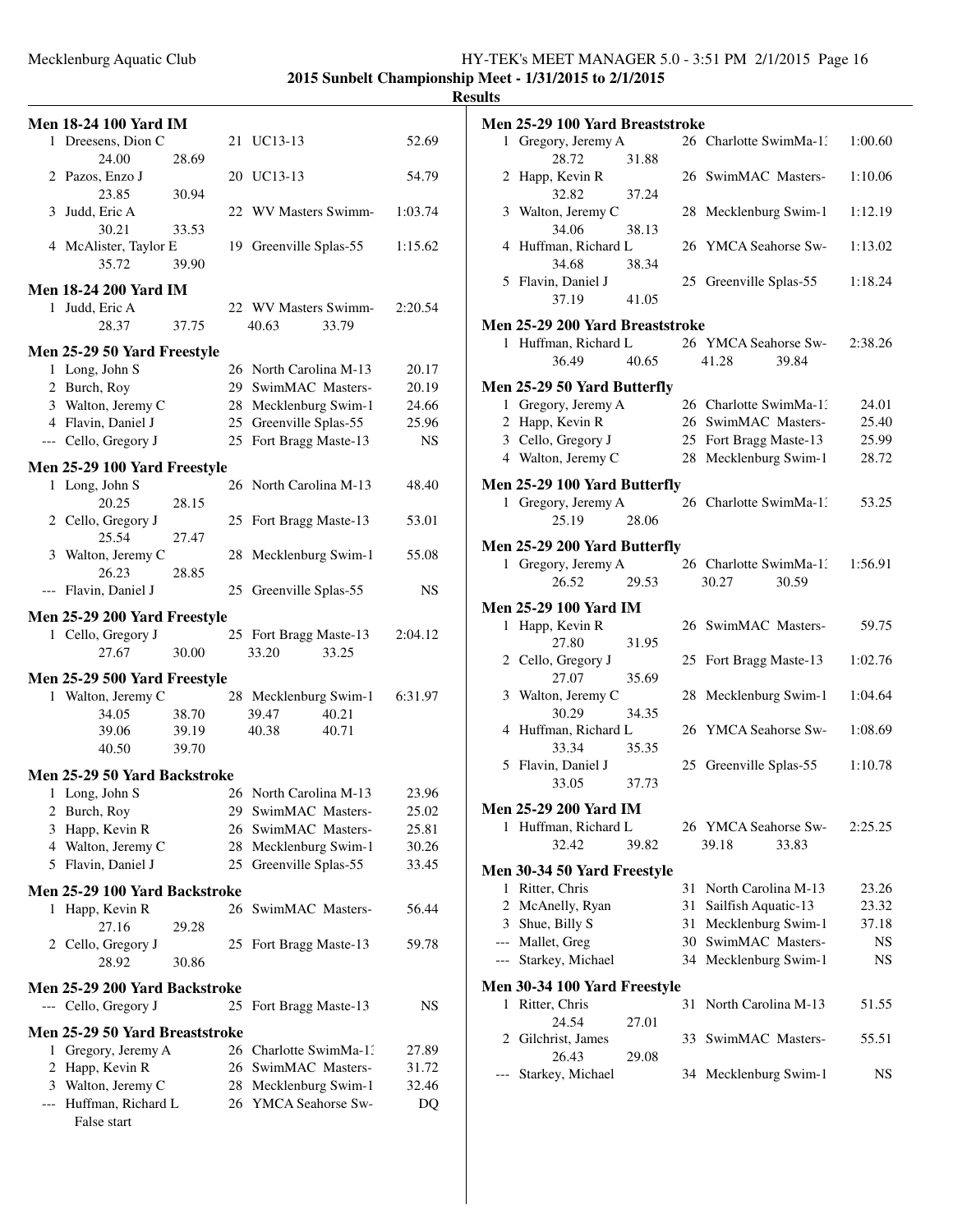| Men 30-34 200 Yard Freestyle                     |       |    |                        |       |           |
|--------------------------------------------------|-------|----|------------------------|-------|-----------|
| 1 Starkey, Michael                               |       |    | 34 Mecklenburg Swim-1  |       | 2:13.02   |
| 31.43                                            | 33.93 |    | 34.59                  | 33.07 |           |
| 2 Shue, Billy S                                  |       |    | 31 Mecklenburg Swim-1  |       | 3:14.59   |
| 39.69                                            | 49.83 |    | 52.72                  | 52.35 |           |
| --- Mallet, Greg                                 |       |    | 30 SwimMAC Masters-    |       | NS        |
| Men 30-34 1000 Yard Freestyle                    |       |    |                        |       |           |
| 1 Starkey, Michael                               |       |    | 34 Mecklenburg Swim-1  |       | 12:21.51  |
| 33.65                                            | 37.42 |    | 36.45                  | 36.91 |           |
| 37.83                                            | 37.44 |    | 37.42                  | 37.49 |           |
| 37.22                                            | 37.16 |    | 36.65                  | 37.29 |           |
| 37.37                                            | 36.97 |    | 37.70                  | 37.64 |           |
| 37.86                                            | 37.67 |    | 37.81                  | 35.56 |           |
| Men 30-34 50 Yard Backstroke                     |       |    |                        |       |           |
| 1 McAnelly, Ryan                                 |       | 31 | Sailfish Aquatic-13    |       | 27.14     |
| 2 Gilchrist, James                               |       |    | 33 SwimMAC Masters-    |       | 28.65     |
| 3 Shue, Billy S                                  |       |    | 31 Mecklenburg Swim-1  |       | 47.39     |
|                                                  |       |    |                        |       |           |
| Men 30-34 200 Yard Backstroke<br>1 Shue, Billy S |       |    | 31 Mecklenburg Swim-1  |       | 3:27.52   |
| 50.19                                            | 53.37 |    | 52.36                  | 51.60 |           |
|                                                  |       |    |                        |       |           |
| Men 30-34 50 Yard Breaststroke                   |       |    |                        |       |           |
| 1 Gilchrist, James                               |       |    | 33 SwimMAC Masters-    |       | 31.85     |
| --- Starkey, Michael                             |       |    | 34 Mecklenburg Swim-1  |       | <b>NS</b> |
| Men 30-34 100 Yard Breaststroke                  |       |    |                        |       |           |
| 1 Gilchrist, James                               |       |    | 33 SwimMAC Masters-    |       | 1:09.05   |
| 32.26                                            | 36.79 |    |                        |       |           |
| 2 Shue, Billy S                                  |       |    | 31 Mecklenburg Swim-1  |       | 1:44.41   |
| 49.76                                            | 54.65 |    |                        |       |           |
| --- Starkey, Michael                             |       |    | 34 Mecklenburg Swim-1  |       | NS        |
| Men 30-34 200 Yard Breaststroke                  |       |    |                        |       |           |
| --- Starkey, Michael                             |       |    | 34 Mecklenburg Swim-1  |       | NS        |
| Men 30-34 100 Yard Butterfly                     |       |    |                        |       |           |
| 1 Mallet, Greg                                   |       |    | 30 SwimMAC Masters-    |       | 53.67     |
| 24.65                                            | 29.02 |    |                        |       |           |
| 2 McAnelly, Ryan                                 |       | 31 | Sailfish Aquatic-13    |       | 58.57     |
| 27.37                                            | 31.20 |    |                        |       |           |
| <b>Men 30-34 100 Yard IM</b>                     |       |    |                        |       |           |
| 1 McAnelly, Ryan                                 |       | 31 | Sailfish Aquatic-13    |       | 59.23     |
| 27.25                                            | 31.98 |    |                        |       |           |
| 2 Ritter, Chris                                  |       |    | 31 North Carolina M-13 |       | 59.31     |
| 26.92                                            | 32.39 |    |                        |       |           |
| 3 Gilchrist, James                               |       |    | 33 SwimMAC Masters-    |       | 1:01.75   |
| 28.61                                            | 33.14 |    |                        |       |           |
| <b>Men 30-34 200 Yard IM</b>                     |       |    |                        |       |           |
| 1 McAnelly, Ryan                                 |       | 31 | Sailfish Aquatic-13    |       | 2:11.19   |
| 26.95                                            | 33.62 |    | 39.65                  | 30.97 |           |
| 2 Gilchrist, James                               |       |    | 33 SwimMAC Masters-    |       | 2:15.90   |
| 29.10                                            | 34.11 |    | 41.05                  | 31.64 |           |
| <b>Men 30-34 400 Yard IM</b>                     |       |    |                        |       |           |
| 1 Gilchrist, James                               |       |    | 33 SwimMAC Masters-    |       | 4:57.88   |
| 30.11                                            | 36.00 |    | 38.59                  | 38.94 |           |
| 42.38                                            | 42.63 |    | 34.92                  | 34.31 |           |

|              | Men 35-39 50 Yard Freestyle         |       |    |                        |       |           |
|--------------|-------------------------------------|-------|----|------------------------|-------|-----------|
| $\mathbf{1}$ | De Hart, Pieter A                   |       |    | 36 Stonewall Master-12 |       | 23.70     |
|              | 2 Dallamura, Scott J                |       |    | 36 Hawk Masters UNC-1  |       | 24.13     |
|              | 3 Carmine, Jay R                    |       | 37 | Hawk Masters UNC-1     |       | 24.31     |
|              | 4 Ayers, Terence                    |       | 37 | Mecklenburg Swim-1     |       | 26.60     |
|              | 5 Smith, Wayne D                    |       | 37 | Charlotte SwimMa-1:    |       | 26.71     |
|              | 6 Stern, Michael J                  |       |    | 38 SwimMAC Masters-    |       | 26.96     |
|              | 7 Covington, Mark                   |       |    | 37 YMCA Seahorse Sw-   |       | 27.26     |
| 8            | McCartan, Christopher               |       | 39 | Sailfish Aquatic-13    |       | 30.36     |
|              | <b>Men 35-39 100 Yard Freestyle</b> |       |    |                        |       |           |
|              | 1 Carmine, Jay R                    |       | 37 | Hawk Masters UNC-1     |       | 53.64     |
|              | 25.23                               | 28.41 |    |                        |       |           |
|              | 2 Green, Marcus E                   |       | 39 | Charlotte SwimMa-1.    |       | 56.61     |
|              | 26.76                               | 29.85 |    |                        |       |           |
|              | 3 Stern, Michael J                  |       |    | 38 SwimMAC Masters-    |       | 59.41     |
|              | 28.92                               | 30.49 |    |                        |       |           |
| 4            | McCartan, Christopher               |       |    | 39 Sailfish Aquatic-13 |       | 1:10.64   |
|              | 34.86                               | 35.78 |    |                        |       |           |
|              | 5 Matasic, Mark C                   |       |    | 39 Mecklenburg Swim-1  |       | 1:11.56   |
|              | 34.88                               | 36.68 |    |                        |       |           |
|              | De Hart, Pieter A                   |       | 36 | Stonewall Master-12    |       | <b>NS</b> |
|              |                                     |       |    |                        |       |           |
|              | Men 35-39 200 Yard Freestyle        |       |    |                        |       |           |
|              | 1 De Hart, Pieter A                 |       |    | 36 Stonewall Master-12 |       | 1:57.24   |
|              | 26.34                               | 29.98 |    | 30.70                  | 30.22 |           |
|              | 2 Stringer, Sean                    |       |    | 39 Raleigh Area Mas-13 |       | 1:58.42   |
|              | 27.83                               | 30.48 |    | 30.30                  | 29.81 |           |
| 3            | Xistris, Christopher                |       |    | 37 Mecklenburg Swim-1  |       | 1:59.09   |
|              | 27.88                               | 29.88 |    | 30.57                  | 30.76 |           |
|              | 4 Stern, Michael J                  |       |    | 38 SwimMAC Masters-    |       | 2:14.64   |
|              | 30.56                               | 33.67 |    | 35.30                  | 35.11 |           |
|              | 5 Smith, Wayne D                    |       |    | 37 Charlotte SwimMa-1: |       | 2:25.43   |
|              | 34.08                               | 37.12 |    | 38.03                  | 36.20 |           |
|              | Men 35-39 500 Yard Freestyle        |       |    |                        |       |           |
|              | 1 Xistris, Christopher              |       |    | 37 Mecklenburg Swim-1  |       | 5:29.73   |
|              | 30.12                               | 33.32 |    | 33.10                  | 33.22 |           |
|              | 33.41                               | 33.63 |    | 33.40                  | 33.47 |           |
|              | 33.49                               | 32.57 |    |                        |       |           |
|              | 2 Nguyen, Sonny                     |       |    | 35 Sailfish Aquatic-13 |       | 7:00.78   |
|              | 34.89                               | 39.77 |    | 42.37                  | 43.13 |           |
|              | 44.44                               | 44.05 |    | 44.26                  | 44.46 |           |
|              | 43.10                               | 40.31 |    |                        |       |           |
| 3            | McCartan, Christopher               |       |    | 39 Sailfish Aquatic-13 |       | 7:55.42   |
|              | 39.30                               | 45.40 |    | 46.76                  | 49.34 |           |
|              | 49.57                               | 50.17 |    | 50.79                  | 50.84 |           |
|              | 49.71                               | 43.54 |    |                        |       |           |
|              | 4 Matasic, Mark C                   |       |    | 39 Mecklenburg Swim-1  |       | 7:56.61   |
|              | 41.36                               | 47.97 |    | 50.33                  | 51.97 |           |
|              | 51.29                               | 49.65 |    | 47.73                  | 47.62 |           |
|              | 47.02                               | 41.67 |    |                        |       |           |
|              |                                     |       |    |                        |       |           |
|              |                                     |       |    |                        |       |           |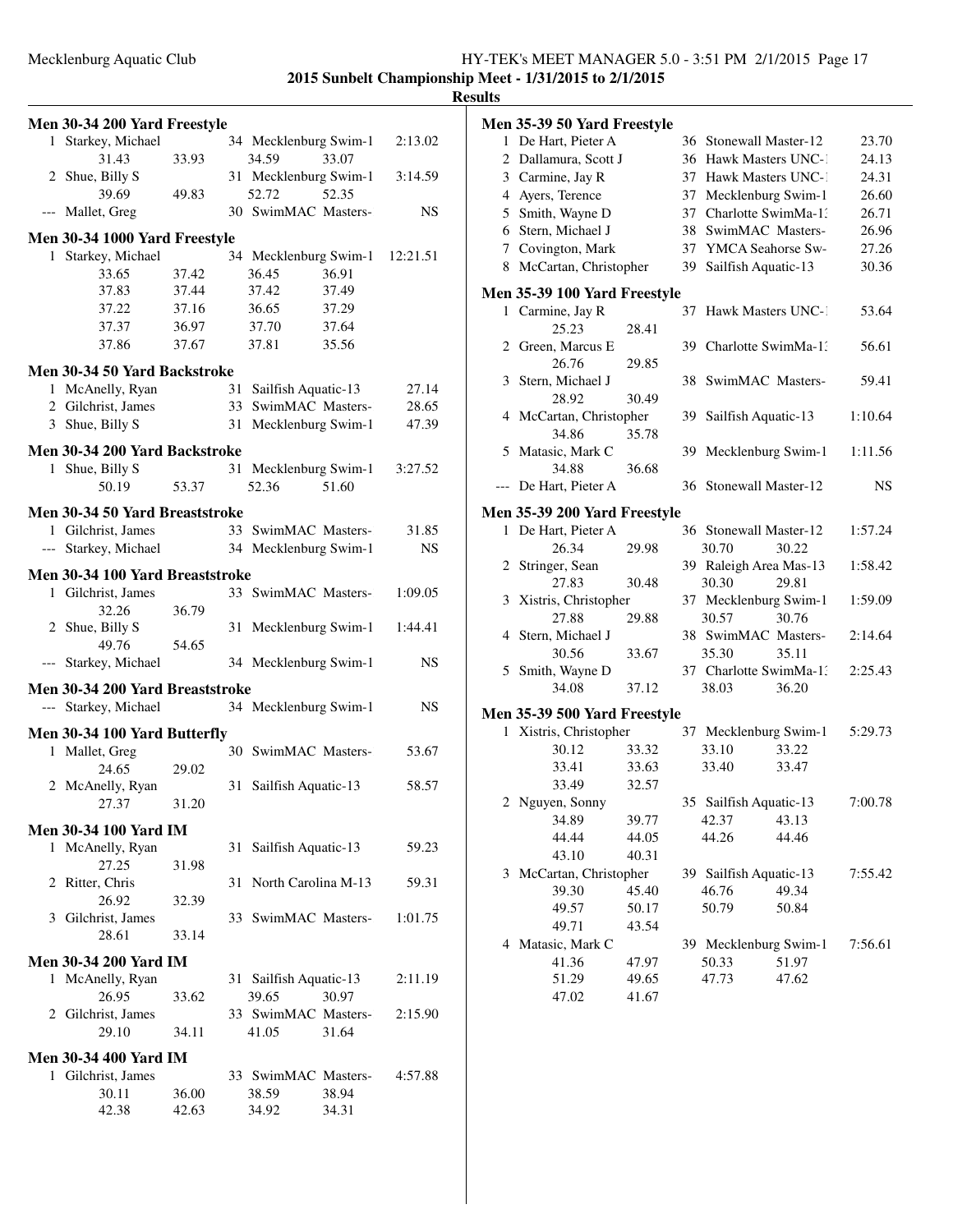**2015 Sunbelt Championship Meet - 1/31/2015 to 2/1/2015**

|   |                                |       |    |                        |                        |          | <b>Results</b> |
|---|--------------------------------|-------|----|------------------------|------------------------|----------|----------------|
|   | Men 35-39 1000 Yard Freestyle  |       |    |                        |                        |          |                |
|   | 1 Nguyen, Sonny                |       |    | 35 Sailfish Aquatic-13 |                        | 14:33.71 | Me             |
|   | 33.53                          | 36.85 |    | 38.53                  | 39.24                  |          |                |
|   | 41.68                          | 42.49 |    | 43.78                  | 44.50                  |          |                |
|   | 45.67                          | 46.07 |    | 47.48                  | 46.62                  |          |                |
|   | 47.04                          | 47.45 |    | 46.85                  | 46.97                  |          |                |
|   | 47.14                          | 45.78 |    | 43.71                  | 42.33                  |          |                |
|   | Men 35-39 1650 Yard Freestyle  |       |    |                        |                        |          |                |
|   | 1 Xistris, Christopher         |       |    |                        | 37 Mecklenburg Swim-1  | 18:39.83 |                |
|   | 30.97                          | 33.69 |    | 34.68                  | 34.96                  |          |                |
|   | 35.75                          | 34.46 |    | 34.72                  | 34.29                  |          |                |
|   | 34.69                          | 34.27 |    | 34.27                  | 34.52                  |          |                |
|   | 32.62                          | 33.34 |    | 33.60                  | 34.07                  |          | Me             |
|   | 33.89                          | 33.69 |    | 33.58                  | 33.47                  |          |                |
|   | 7:20.30                        |       |    |                        |                        |          |                |
|   | 2 De Hart, Pieter A            |       |    | 36 Stonewall Master-12 |                        | 18:41.18 |                |
|   | 28.25                          | 32.00 |    | 32.62                  | 33.14                  |          |                |
|   | 33.44                          | 33.17 |    | 33.17                  | 33.69                  |          |                |
|   | 33.92                          | 33.82 |    | 33.98                  | 34.22                  |          |                |
|   | 34.74                          | 34.63 |    | 34.04                  | 34.39                  |          | Me             |
|   | 34.34                          | 34.81 |    | 34.50                  | 34.68                  |          |                |
|   | 7:29.63                        |       |    |                        |                        |          |                |
|   | 3 Nguyen, Sonny                |       |    | 35 Sailfish Aquatic-13 |                        | 24:21.03 |                |
|   | 36.95                          | 38.64 |    | 39.81                  | 39.80                  |          |                |
|   | 40.53                          | 41.13 |    | 42.05                  | 41.80                  |          | ∗              |
|   | 43.29                          | 43.77 |    | 45.96                  | 45.90                  |          | $\ast$         |
|   | 46.14                          | 46.30 |    | 46.09                  | 45.61                  |          |                |
|   |                                |       |    | 46.08                  | 44.62                  |          |                |
|   | 45.21                          | 45.64 |    | 46.62                  | 47.00                  |          |                |
|   | 45.70                          | 46.55 |    | 45.25                  | 46.65                  |          |                |
|   | 46.03                          | 46.50 |    | 46.58                  | 45.27                  | 1:27.24  | Me             |
|   | Men 35-39 50 Yard Backstroke   |       |    |                        |                        |          |                |
|   | 1 De Hart, Pieter A            |       |    | 36 Stonewall Master-12 |                        | 29.06    |                |
|   | 2 Ayers, Terence               |       |    |                        | 37 Mecklenburg Swim-1  | 30.02    |                |
|   | 3 Carmine, Jay R               |       |    |                        | 37 Hawk Masters UNC-1  | 30.53    |                |
|   | 4 Covington, Mark              |       |    |                        | 37 YMCA Seahorse Sw-   | 30.70    |                |
|   | 5 Nguyen, Sonny                |       |    | 35 Sailfish Aquatic-13 |                        | 32.40    | Me             |
|   | Men 35-39 100 Yard Backstroke  |       |    |                        |                        |          |                |
| 1 | Stringer, Sean                 |       |    |                        | 39 Raleigh Area Mas-13 | 59.09    |                |
|   | 28.28                          | 30.81 |    |                        |                        |          |                |
|   | 2 De Hart, Pieter A            |       |    | 36 Stonewall Master-12 |                        | 1:02.36  |                |
|   | 30.29                          | 32.07 |    |                        |                        |          |                |
|   | 3 Ayers, Terence               |       |    |                        | 37 Mecklenburg Swim-1  | 1:06.31  |                |
|   | 32.62                          | 33.69 |    |                        |                        |          |                |
|   | Men 35-39 200 Yard Backstroke  |       |    |                        |                        |          |                |
| 1 | Stringer, Sean                 |       |    |                        | 39 Raleigh Area Mas-13 | 2:06.10  |                |
|   | 29.63                          | 31.89 |    | 32.04                  | 32.54                  |          |                |
|   | 2 De Hart, Pieter A            |       |    | 36 Stonewall Master-12 |                        | 2:10.91  |                |
|   | 31.12                          | 32.87 |    | 33.52                  | 33.40                  |          | Me             |
|   | Men 35-39 50 Yard Breaststroke |       |    |                        |                        |          |                |
|   | 1 Carmine, Jay R               |       |    |                        | 37 Hawk Masters UNC-1  | 30.96    |                |
|   | 2 Green, Marcus E              |       |    |                        | 39 Charlotte SwimMa-1: | 31.99    |                |
|   | 3 Nguyen, Sonny                |       |    | 35 Sailfish Aquatic-13 |                        | 32.28    |                |
|   | 4 Ayers, Terence               |       | 37 |                        | Mecklenburg Swim-1     | 32.78    |                |
|   | 5 McCartan, Christopher        |       | 39 | Sailfish Aquatic-13    |                        | 37.53    |                |
|   |                                |       |    |                        |                        |          |                |

| uits  |                                 |       |    |                           |         |
|-------|---------------------------------|-------|----|---------------------------|---------|
| $---$ | Stern. Michael J                |       |    | 38 SwimMAC Masters-       | NS      |
|       | Men 35-39 100 Yard Breaststroke |       |    |                           |         |
|       | 1 Carmine, Jay R                |       |    | 37 Hawk Masters UNC-1     | 1:07.02 |
|       | 31.80                           | 35.22 |    |                           |         |
|       | 2 Ayers, Terence                |       | 37 | Mecklenburg Swim-1        | 1:12.42 |
|       | 34.81                           | 37.61 |    |                           |         |
|       | 3 Nguyen, Sonny                 |       | 35 | Sailfish Aquatic-13       | 1:12.86 |
|       | 34.56                           | 38.30 |    |                           |         |
|       | 4 Stern, Michael J              |       |    | 38 SwimMAC Masters-       | 1:20.62 |
|       | 39.04                           | 41.58 |    |                           |         |
|       | 5 McCartan, Christopher         |       |    |                           | 1:25.93 |
|       |                                 |       |    | 39 Sailfish Aquatic-13    |         |
|       | 40.21                           | 45.72 |    |                           |         |
|       | Men 35-39 200 Yard Breaststroke |       |    |                           |         |
|       | 1 Carmine, Jay R                |       |    | 37 Hawk Masters UNC-1     | 2:26.28 |
|       | 32.83                           | 37.38 |    | 37.91<br>38.16            |         |
|       | 2 Nguyen, Sonny                 |       |    | 35 Sailfish Aquatic-13    | 2:47.95 |
|       | 37.95                           | 42.30 |    | 44.19<br>43.51            |         |
|       | 3 McCartan, Christopher         |       |    | 39 Sailfish Aquatic-13    | 3:13.64 |
|       | 43.91                           | 46.97 |    | 51.14<br>51.62            |         |
|       |                                 |       |    |                           |         |
|       | Men 35-39 50 Yard Butterfly     |       |    |                           |         |
| 1     | Dallamura, Scott J              |       | 36 | <b>Hawk Masters UNC-1</b> | 24.82   |
|       | 2 Stringer, Sean                |       | 39 | Raleigh Area Mas-13       | 25.86   |
|       | 3 De Hart, Pieter A             |       | 36 | Stonewall Master-12       | 26.03   |
|       | 4 Carmine, Jay R                |       | 37 | Hawk Masters UNC-1        | 27.70   |
|       | *5 Green, Marcus E              |       |    | 39 Charlotte SwimMa-1.    | 28.01   |
|       | *5 Smith, Wayne D               |       |    | 37 Charlotte SwimMa-1.    | 28.01   |
|       | 7 Ayers, Terence                |       | 37 | Mecklenburg Swim-1        | 28.26   |
|       | 8 Nguyen, Sonny                 |       | 35 | Sailfish Aquatic-13       | 28.72   |
|       | 9 Stern, Michael J              |       | 38 | SwimMAC Masters-          | 30.56   |
|       |                                 |       |    |                           |         |
|       | Men 35-39 100 Yard Butterfly    |       |    |                           |         |
|       | 1 Dallamura, Scott J            |       |    | 36 Hawk Masters UNC-1     | 56.65   |
|       | 26.13                           | 30.52 |    |                           |         |
|       | 2 Smith, Wayne D                |       | 37 | Charlotte SwimMa-1.       | 1:03.22 |
|       | 30.21                           | 33.01 |    |                           |         |
| 3     | Ayers, Terence                  |       | 37 | Mecklenburg Swim-1        | 1:06.51 |
|       | 31.22                           | 35.29 |    |                           |         |
|       | Men 35-39 100 Yard IM           |       |    |                           |         |
|       |                                 |       |    |                           |         |
|       | 1 Carmine, Jay R<br>28.53       |       | 37 | <b>Hawk Masters UNC-1</b> | 1:00.29 |
|       |                                 | 31.76 |    |                           |         |
| 2     | Ayers, Terence                  |       | 37 | Mecklenburg Swim-1        | 1:04.51 |
|       | 29.87                           | 34.64 |    |                           |         |
| 3     | Nguyen, Sonny                   |       |    | 35 Sailfish Aquatic-13    | 1:08.24 |
|       | 32.44                           | 35.80 |    |                           |         |
|       | 4 Stern, Michael J              |       | 38 | SwimMAC Masters-          | 1:10.23 |
|       | 33.37                           | 36.86 |    |                           |         |
| ---   | Smith, Wayne D                  |       |    | 37 Charlotte SwimMa-1.    | DQ      |
|       | 31.76                           | 37.02 |    |                           |         |
|       | Covington, Mark                 |       |    | 37 YMCA Seahorse Sw-      | NS      |
|       | <b>Men 35-39 200 Yard IM</b>    |       |    |                           |         |
| 1     | De Hart, Pieter A               |       |    | 36 Stonewall Master-12    | 2:09.83 |
|       | 27.24                           | 34.03 |    | 38.71<br>29.85            |         |
|       | 2 Xistris, Christopher          |       |    | 37 Mecklenburg Swim-1     | 2:15.75 |
|       | 28.83                           | 35.84 |    | 40.35<br>30.73            |         |
| 3     | Ayers, Terence                  |       |    | 37 Mecklenburg Swim-1     | 2:24.45 |
|       | 30.75                           | 35.06 |    | 43.00<br>35.64            |         |
|       |                                 |       |    |                           |         |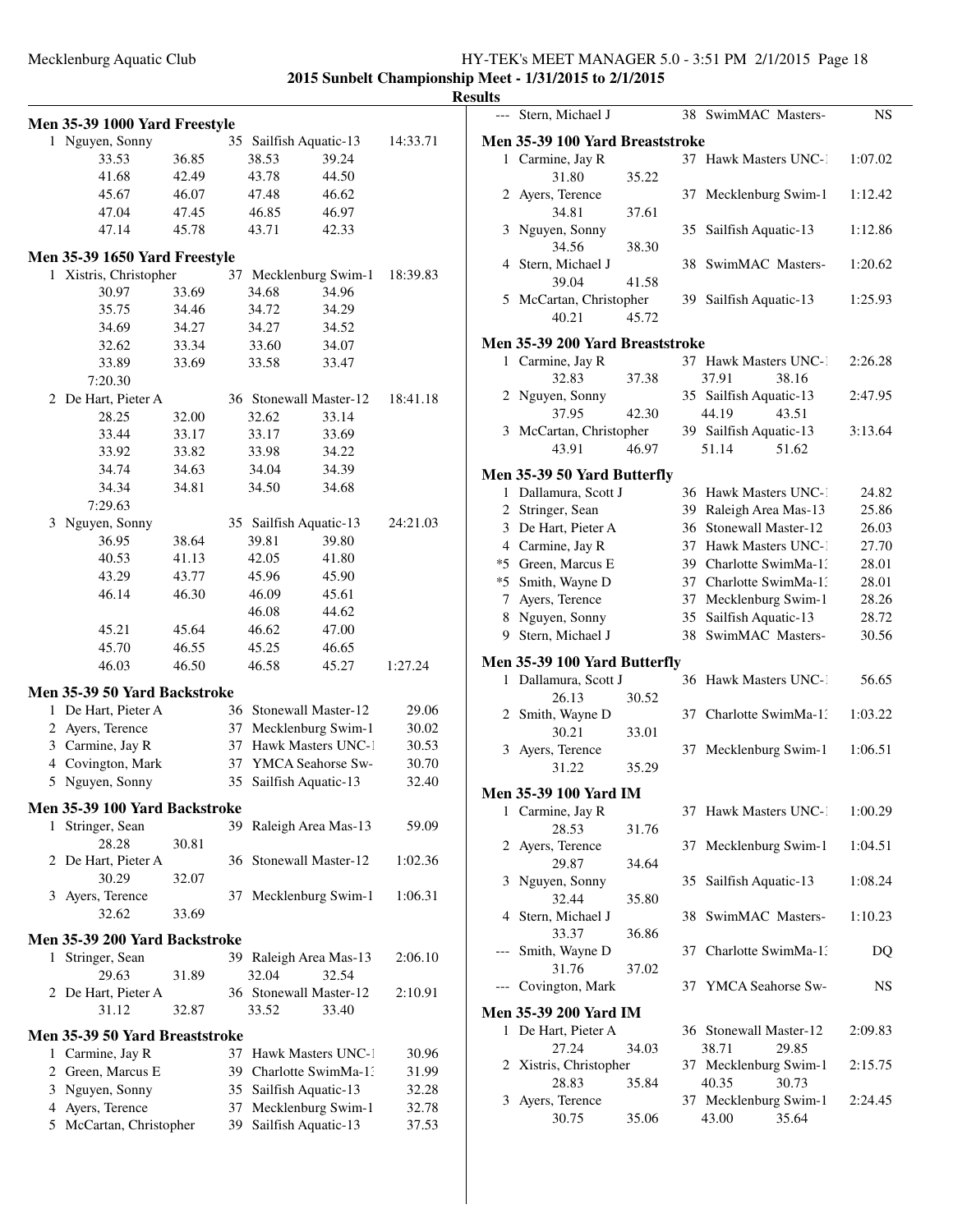|              | (Men 35-39 200 Yard IM)      |       |    |                        |       |         |
|--------------|------------------------------|-------|----|------------------------|-------|---------|
|              | 4 Stern, Michael J           |       | 38 | SwimMAC Masters-       |       | 2:35.59 |
|              | 34.63                        | 41.24 |    | 46.01                  | 33.71 |         |
|              | 5 Smith, Wayne D             |       |    | 37 Charlotte SwimMa-1: |       | 2:36.25 |
|              | 31.52                        | 42.23 |    | 46.11                  | 36.39 |         |
|              |                              |       |    |                        |       |         |
|              | Men 35-39 400 Yard IM        |       |    |                        |       |         |
|              | 1 Xistris, Christopher       |       |    | 37 Mecklenburg Swim-1  |       | 4:53.47 |
|              | 30.40                        | 35.04 |    | 40.07                  | 39.12 |         |
|              | 41.77                        | 42.29 |    | 33.16                  | 31.62 |         |
| $\mathbf{2}$ | Ayers, Terence               |       |    | 37 Mecklenburg Swim-1  |       | 5:26.21 |
|              | 32.92                        | 37.99 |    | 40.34                  | 40.92 |         |
|              | 47.44                        | 46.72 |    | 41.88                  | 38.00 |         |
| 3            | Smith, Wayne D               |       |    | 37 Charlotte SwimMa-1: |       | 5:33.67 |
|              | 33.25                        | 37.02 |    |                        |       |         |
|              |                              | 48.73 |    | 48.42                  | 39.22 |         |
|              | 36.05                        |       |    |                        |       |         |
|              | 4 Nguyen, Sonny              |       |    | 35 Sailfish Aquatic-13 |       | 6:04.88 |
|              | 36.94                        | 42.98 |    | 50.49                  | 52.63 |         |
|              | 48.60                        | 49.23 |    | 42.84                  | 41.17 |         |
|              |                              |       |    |                        |       |         |
|              | Men 40-44 50 Yard Freestyle  |       |    |                        |       |         |
| 1            | Gonzalez, Jesus F            |       |    | 40 Charlotte SwimMa-13 |       | 21.92   |
|              | 2 Harrison, Steve W          |       |    | 42 UC13-13             |       | 24.39   |
|              | 3 Major, David A             |       |    | 44 Gaston Gators --13  |       | 24.56   |
|              | 4 Robling, Steve W           |       |    | 44 SwimMAC Masters-    |       | 24.99   |
|              |                              |       |    | 44 SwimMAC Masters-    |       |         |
|              | 5 Lyons, Jeff                |       |    |                        |       | 25.10   |
|              | 6 Catterson, William H       |       |    | 42 Raleigh Area Mas-13 |       | 25.18   |
| 7            | Burk, Bradley T              |       | 40 | SwimMAC Masters-       |       | 25.93   |
| 8            | Wang, David M                |       | 43 | Twin Rivers YMCA-1     |       | 27.36   |
| 9            | Powers, Chris                |       |    | 42 UC55-55             |       | 27.42   |
| 10           | Shotts, Steven J             |       | 44 | Sailfish Aquatic-13    |       | 27.73   |
| 11           | Sturgis, Jason               |       | 42 | SwimMAC Masters-       |       | 27.79   |
| 12           | Bynon, Mark J                |       |    | 43 YMCA Seahorse Sw-   |       | 30.83   |
|              | 13 Ellis, Brad               |       | 42 | Mecklenburg Swim-1     |       | 31.71   |
| ---          | Sadosky, Daniel M            |       | 40 | Raleigh Area Mas-13    |       | DQ      |
|              | False start                  |       |    |                        |       |         |
|              |                              |       |    |                        |       |         |
|              | Men 40-44 100 Yard Freestyle |       |    |                        |       |         |
| $\mathbf{1}$ | McCormick, Bill T            |       |    | 42 Mecklenburg Swim-1  |       | 54.06   |
|              | 25.72                        | 28.34 |    |                        |       |         |
| 2            | Sadosky, Daniel M            |       |    | 40 Raleigh Area Mas-13 |       | 54.14   |
|              | 25.26                        | 28.88 |    |                        |       |         |
| 3            | Major, David A               |       |    | 44 Gaston Gators --13  |       | 54.71   |
|              | 26.04                        | 28.67 |    |                        |       |         |
| 4            | Robling, Steve W             |       |    | 44 SwimMAC Masters-    |       | 55.07   |
|              | 26.93                        | 28.14 |    |                        |       |         |
| 5            | Lyons, Jeff                  |       |    | 44 SwimMAC Masters-    |       | 55.50   |
|              | 26.94                        | 28.56 |    |                        |       |         |
|              | Challis, John                |       |    | Mecklenburg Swim-1     |       |         |
| 6            |                              |       | 41 |                        |       | 58.08   |
|              | 27.90                        | 30.18 |    |                        |       |         |
| 7            | Wang, David M                |       |    | 43 Twin Rivers YMCA-1  |       | 1:00.07 |
|              | 28.83                        | 31.24 |    |                        |       |         |
| 8            | Holden, Dan                  |       |    | 42 Mecklenburg Swim-1  |       | 1:02.70 |
|              | 29.73                        | 32.97 |    |                        |       |         |
| 9            | Powers, Chris                |       |    | 42 UC55-55             |       | 1:05.71 |
|              | 29.79                        | 35.92 |    |                        |       |         |

| ılts |                                     |       |                        |         |           |
|------|-------------------------------------|-------|------------------------|---------|-----------|
|      | 10 Ellis, Brad                      |       | 42 Mecklenburg Swim-1  |         | 1:12.30   |
|      | 34.03                               | 38.27 |                        |         |           |
|      | --- Catterson, William H            |       | 42 Raleigh Area Mas-13 |         | NS.       |
|      | --- Burk, Bradley T                 |       | 40 SwimMAC Masters-    |         | <b>NS</b> |
|      | <b>Men 40-44 200 Yard Freestyle</b> |       |                        |         |           |
|      | 1 Andersen, Morten                  |       | 44 SwimMAC Masters-    |         | 1:54.34   |
|      | 26.55                               | 29.44 | 29.23                  | 29.12   |           |
|      | 2 Major, David A                    |       | 44 Gaston Gators --13  |         | 2:01.95   |
|      | 28.35                               | 31.58 | 31.50                  | 30.52   |           |
|      | 3 Butcher, Rob                      |       | 42 Sarasota YMCA Sh-1  |         | 2:03.94   |
|      | 26.98                               | 30.42 | 32.32                  | 34.22   |           |
|      | 4 Sadosky, Daniel M                 |       | 40 Raleigh Area Mas-13 |         | 2:07.68   |
|      | 28.61                               | 32.49 | 33.63                  | 32.95   |           |
| 5    | Shotts, Steven J                    |       | 44 Sailfish Aquatic-13 |         | 2:10.55   |
|      | 30.38                               | 33.50 | 33.20                  | 33.47   |           |
| 6    | Wang, David M                       |       | 43 Twin Rivers YMCA-1  |         | 2:19.64   |
|      | 30.70                               | 34.36 | 37.11                  | 37.47   |           |
|      | 7 Ellis, Brad                       |       | 42 Mecklenburg Swim-1  |         | 3:46.58   |
|      | 37.78                               | 43.55 | 48.25                  | 1:37.00 |           |
|      | --- Forsyth, Mark A                 |       | 43 North Carolina A-13 |         | NS        |
|      | --- Catterson, William H            |       | 42 Raleigh Area Mas-13 |         | <b>NS</b> |
|      | <b>Men 40-44 500 Yard Freestyle</b> |       |                        |         |           |
|      | 1 Forsyth, Mark A                   |       | 43 North Carolina A-13 |         | 5:20.09   |
|      | 29.87                               | 32.15 | 32.58                  | 32.36   |           |
|      | 32.31                               | 32.20 | 32.16                  | 32.56   |           |
|      | 32.37                               | 31.53 |                        |         |           |
|      | 2 Lyons, Jeff                       |       | 44 SwimMAC Masters-    |         | 5:45.25   |
|      | 30.48                               | 33.40 | 34.42                  | 35.02   |           |
|      | 35.37                               | 35.28 | 35.40                  | 35.76   |           |
|      | 35.80                               | 34.32 |                        |         |           |
|      | 3 Holden, Dan                       |       | 42 Mecklenburg Swim-1  |         | 6:58.98   |
|      | 37.21                               | 40.88 |                        |         |           |
|      |                                     | 43.61 | 42.17                  |         |           |
|      |                                     |       | 42.63                  | 41.76   |           |
|      | 4 Wang, David M                     |       | 43 Twin Rivers YMCA-1  |         | 7:04.25   |
|      |                                     |       |                        | 41.06   |           |
|      | 43.09                               | 43.74 | 45.22                  |         |           |
|      |                                     | 44.56 | 45.81                  | 41.84   |           |
|      | Men 40-44 1000 Yard Freestyle       |       |                        |         |           |
|      | 1 Forsyth, Mark A                   |       | 43 North Carolina A-13 |         | 11:07.12  |
|      | 31.03                               | 33.86 | 33.79                  | 34.22   |           |
|      | 33.69                               | 33.80 | 33.67                  | 33.60   |           |
|      | 33.64                               | 33.59 | 33.39                  | 33.76   |           |
|      | 33.08                               | 33.29 | 33.29                  | 33.62   |           |
|      | 33.37                               | 34.11 | 32.65                  | 31.67   |           |
|      | 2 Ellis, Brad                       |       | 42 Mecklenburg Swim-1  |         | 15:45.63  |
|      | 39.50                               | 44.99 | 46.27                  | 47.03   |           |
|      | 46.74                               | 47.87 | 47.76                  | 47.89   |           |
|      | 48.28                               | 48.03 | 47.64                  | 48.51   |           |
|      | 48.83                               | 49.34 | 48.61                  | 48.51   |           |
|      | 48.78                               | 48.12 | 48.43                  | 44.50   |           |
|      | Men 40-44 1650 Yard Freestyle       |       |                        |         |           |
| 1    | Sturgis, Jason                      |       | 42 SwimMAC Masters-    |         | 21:16.22  |
|      | Men 40-44 50 Yard Backstroke        |       |                        |         |           |
| 1    | Gonzalez, Jesus F                   |       | 40 Charlotte SwimMa-1. |         | 25.55     |
|      |                                     |       |                        |         |           |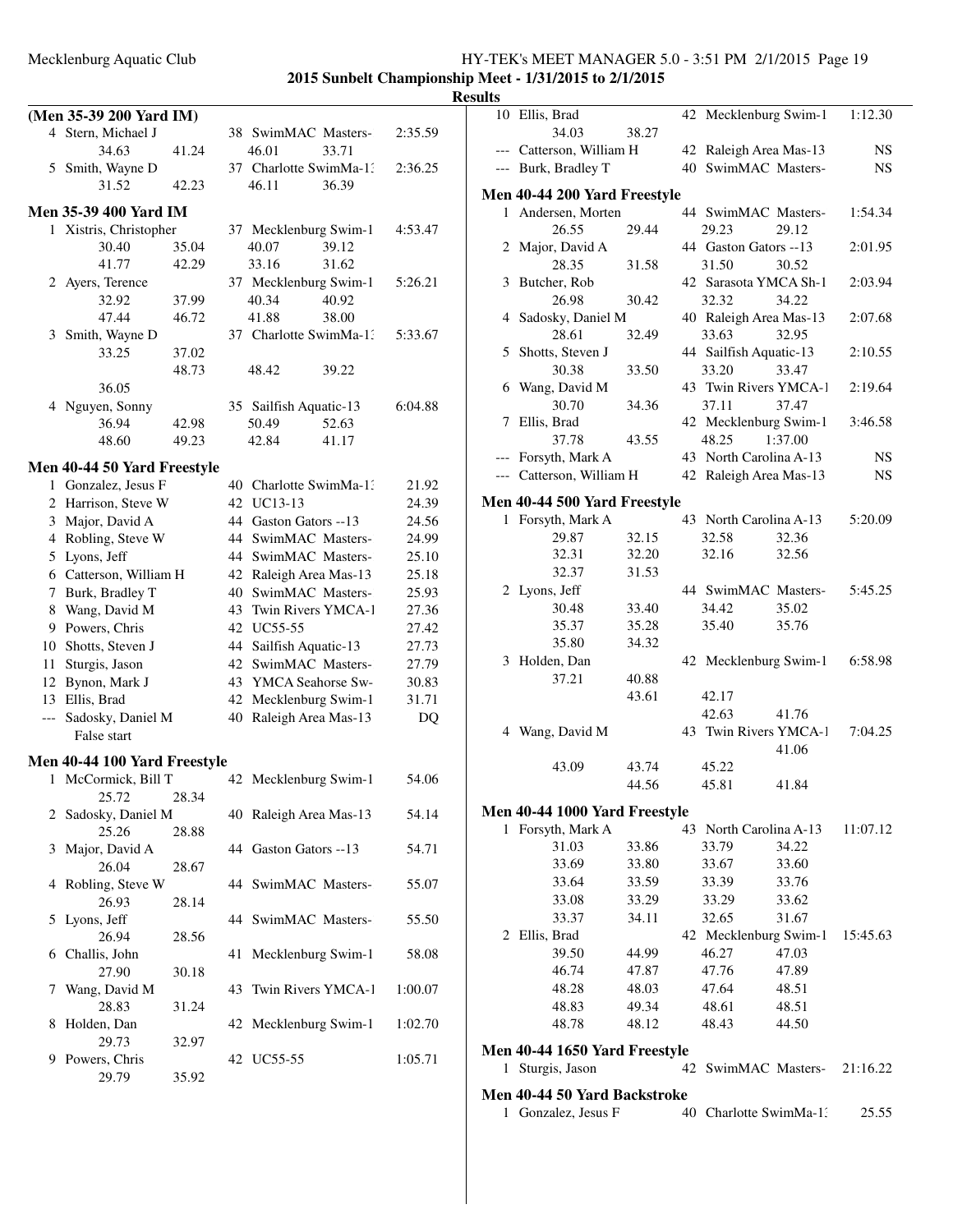### Mecklenburg Aquatic Club HY-TEK's MEET MANAGER 5.0 - 3:51 PM 2/1/2015 Page 20 **2015 Sunbelt Championship Meet - 1/31/2015 to 2/1/2015**

|                          |                                 |       |                        |         | <u>ແບບແມເວ</u> |
|--------------------------|---------------------------------|-------|------------------------|---------|----------------|
|                          | (Men 40-44 50 Yard Backstroke)  |       |                        |         |                |
|                          | 2 McCormick, Bill T             |       | 42 Mecklenburg Swim-1  | 29.49   |                |
|                          | 3 Harrison, Steve W             |       | 42 UC13-13             | 30.04   |                |
|                          | 4 Challis, John                 |       | 41 Mecklenburg Swim-1  | 30.47   |                |
|                          | Men 40-44 100 Yard Backstroke   |       |                        |         | Me             |
|                          | 1 Challis, John                 |       | 41 Mecklenburg Swim-1  | 1:06.27 |                |
|                          | 32.56                           | 33.71 |                        |         |                |
|                          | 2 Wang, David M                 |       | 43 Twin Rivers YMCA-1  | 1:18.06 |                |
|                          | 37.74                           | 40.32 |                        |         | Me             |
|                          | Men 40-44 50 Yard Breaststroke  |       |                        |         |                |
|                          | 1 Butcher, Rob                  |       | 42 Sarasota YMCA Sh-1  | 29.08   |                |
|                          | 2 McCormick, Bill T             |       | 42 Mecklenburg Swim-1  | 29.79   |                |
|                          | 3 Burk, Bradley T               |       | 40 SwimMAC Masters-    | 31.73   |                |
|                          |                                 |       |                        |         |                |
|                          | 4 Robling, Steve W              |       | 44 SwimMAC Masters-    | 34.01   |                |
|                          | 5 Powers, Chris                 |       | 42 UC55-55             | 41.39   |                |
|                          | 6 Holden, Dan                   |       | 42 Mecklenburg Swim-1  | 42.36   |                |
|                          | Men 40-44 100 Yard Breaststroke |       |                        |         |                |
|                          | 1 Butcher, Rob                  |       | 42 Sarasota YMCA Sh-1  | 1:02.92 |                |
|                          | 28.83                           | 34.09 |                        |         |                |
|                          | 2 McCormick, Bill T             |       | 42 Mecklenburg Swim-1  | 1:05.10 |                |
|                          | 30.34                           | 34.76 |                        |         |                |
|                          | 3 Andersen, Morten              |       | 44 SwimMAC Masters-    | 1:05.22 |                |
|                          | 31.02                           | 34.20 |                        |         |                |
|                          |                                 |       | 40 SwimMAC Masters-    |         |                |
|                          | 4 Burk, Bradley T               |       |                        | 1:11.73 |                |
|                          | 34.26                           | 37.47 |                        |         | Me             |
|                          | 5 Wang, David M                 |       | 43 Twin Rivers YMCA-1  | 1:24.84 |                |
|                          | 40.17                           | 44.67 |                        |         |                |
|                          | Men 40-44 200 Yard Breaststroke |       |                        |         |                |
|                          | 1 Burk, Bradley T               |       | 40 SwimMAC Masters-    | 2:37.27 |                |
|                          | 35.15                           | 38.98 | 41.23<br>41.91         |         |                |
|                          | --- McCormick, Bill T           |       | 42 Mecklenburg Swim-1  | DQ      |                |
|                          | False start                     |       |                        |         |                |
|                          |                                 |       |                        |         |                |
|                          | 33.62                           | 37.88 | 39.86<br>40.02         |         |                |
|                          | --- Butcher, Rob                |       | 42 Sarasota YMCA Sh-1  | NS.     |                |
|                          | Men 40-44 50 Yard Butterfly     |       |                        |         |                |
|                          | 1 Gonzalez, Jesus F             |       | 40 Charlotte SwimMa-1: | 23.14   | Me             |
|                          | 2 Lyons, Jeff                   |       | 44 SwimMAC Masters-    | 27.17   |                |
|                          | 3 McCormick, Bill T             |       | 42 Mecklenburg Swim-1  | 27.47   |                |
|                          | 4 Catterson, William H          |       | 42 Raleigh Area Mas-13 | 27.60   |                |
|                          | 5 Robling, Steve W              |       | 44 SwimMAC Masters-    | 27.65   |                |
|                          |                                 |       |                        |         | Me             |
|                          | *6 Burk, Bradley T              |       | 40 SwimMAC Masters-    | 28.55   |                |
|                          | *6 Challis, John                |       | 41 Mecklenburg Swim-1  | 28.55   |                |
|                          | 8 Holden, Dan                   |       | 42 Mecklenburg Swim-1  | 30.87   |                |
| $\overline{\phantom{a}}$ | Powers, Chris                   |       | 42 UC55-55             | DQ      |                |
|                          | Men 40-44 100 Yard Butterfly    |       |                        |         |                |
|                          | 1 Gonzalez, Jesus F             |       | 40 Charlotte SwimMa-1: | 52.59   |                |
|                          | 24.39                           | 28.20 |                        |         |                |
|                          |                                 |       |                        |         |                |
| 2                        | Andersen, Morten                |       | 44 SwimMAC Masters-    | 55.93   |                |
|                          | 25.89                           | 30.04 |                        |         |                |
| 3                        | Lyons, Jeff                     |       | 44 SwimMAC Masters-    | 1:02.51 | 1              |
|                          | 27.79                           | 34.72 |                        |         | 1              |
| 4                        | Burk, Bradley T                 |       | 40 SwimMAC Masters-    | 1:07.55 | 1              |
|                          | 43.11                           | 24.44 |                        |         | 1              |
|                          |                                 |       |                        |         | 1              |
|                          |                                 |       |                        |         |                |

| 11 L.S       |                                     |                |          |                                      |                |                |
|--------------|-------------------------------------|----------------|----------|--------------------------------------|----------------|----------------|
|              | 5 Challis, John                     |                | 41       | Mecklenburg Swim-1                   |                | 1:08.32        |
|              | 31.52                               | 36.80          |          |                                      |                |                |
|              | 6 Wang, David M                     |                |          | 43 Twin Rivers YMCA-1                |                | 1:12.11        |
|              | 33.64                               | 38.47          |          |                                      |                |                |
|              | Men 40-44 200 Yard Butterfly        |                |          |                                      |                |                |
| 1            | Andersen, Morten                    |                |          | 44 SwimMAC Masters-                  |                | 2:07.90        |
|              | 28.10                               | 31.85          |          | 33.72                                | 34.23          |                |
|              | <b>Men 40-44 100 Yard IM</b>        |                |          |                                      |                |                |
|              | 1 McCormick, Bill T                 |                |          | 42 Mecklenburg Swim-1                |                | 1:01.38        |
|              | 29.24                               | 32.14          |          |                                      |                |                |
|              | 2 Butcher, Rob                      |                |          | 42 Sarasota YMCA Sh-1                |                | 1:01.87        |
|              | 29.62                               | 32.25          |          |                                      |                |                |
|              | 3 Lyons, Jeff<br>30.06              | 34.44          |          | 44 SwimMAC Masters-                  |                | 1:04.50        |
|              | 4 Robling, Steve W                  |                |          | 44 SwimMAC Masters-                  |                | 1:05.35        |
|              | 30.29                               | 35.06          |          |                                      |                |                |
|              | 5 Catterson, William H              |                | 42       | Raleigh Area Mas-13                  |                | 1:05.62        |
|              | 30.36                               | 35.26          |          |                                      |                |                |
|              | 6 Challis, John                     |                | 41       | Mecklenburg Swim-1                   |                | 1:06.15        |
|              | 30.34                               | 35.81          |          |                                      |                |                |
|              | 7 Harrison, Steve W                 |                |          | 42 UC13-13                           |                | 1:06.87        |
|              | 30.68                               | 36.19          |          | 42 SwimMAC Masters-                  |                |                |
|              | 8 Sturgis, Jason<br>37.96           | 42.30          |          |                                      |                | 1:20.26        |
| ---          | Burk, Bradley T                     |                |          | 40 SwimMAC Masters-                  |                | NS.            |
|              |                                     |                |          |                                      |                |                |
|              | <b>Men 40-44 200 Yard IM</b>        |                |          |                                      |                |                |
| $\mathbf{1}$ | Andersen, Morten<br>26.03           | 33.46          |          | 44 SwimMAC Masters-<br>36.49         | 29.91          | 2:05.89        |
|              | 2 Forsyth, Mark A                   |                |          | 43 North Carolina A-13               |                | 2:16.65        |
|              | 28.81                               | 36.52          |          | 40.70                                | 30.62          |                |
|              | 3 Butcher, Rob                      |                |          | 42 Sarasota YMCA Sh-1                |                | 2:18.47        |
|              | 27.94                               | 37.67          |          | 38.99                                | 33.87          |                |
|              | 4 Challis, John                     |                |          | 41 Mecklenburg Swim-1                |                | 2:31.41        |
|              | 33.03                               | 36.58          |          | 46.03                                | 35.77          |                |
|              | 5 Wang, David M                     |                |          | 43 Twin Rivers YMCA-1                |                | 3:00.55        |
|              | 32.92                               | 46.90          |          | 57.14                                | 43.59          |                |
|              | <b>Men 40-44 400 Yard IM</b>        |                |          |                                      |                |                |
|              | 1 Andersen, Morten                  |                |          | 44 SwimMAC Masters-                  |                | 4:40.54        |
|              | 28.94<br>39.11                      | 33.99<br>40.55 |          | 36.98<br>32.95                       | 37.15<br>30.87 |                |
|              |                                     |                |          |                                      |                |                |
|              | Men 45-49 50 Yard Freestyle         |                |          |                                      |                |                |
| 1            | Kothe, Mark                         |                | 48       | Greenville Splas-55                  |                | 23.43          |
| 2            | Schultz, Norman E                   |                | 49       | SwimMAC Masters-                     |                | 23.63          |
| 3            | Cornell, Eric C<br>4 Pistorio, Tyge |                | 45<br>49 | SwimMAC Masters-<br>SwimMAC Masters- |                | 24.26<br>24.42 |
| 5            | Miller, Doug                        |                | 45       | James J Harris Y-13                  |                | 24.74          |
| 6            | Anguiano, Jerry M                   |                | 49       | Greenville Splas-55                  |                | 26.78          |
| 7            | Clark, Andy                         |                | 46       | James J Harris Y-13                  |                | 27.06          |
| 8            | McGrath, Jim G                      |                | 46       | Gaston Gators --13                   |                | 27.31          |
| 9            | Kern, Paul E                        |                | 46       | Triad Masters Sw-13                  |                | 28.68          |
| 10           | Ensey, James K                      |                | 45       | Mecklenburg Swim-1                   |                | 28.95          |
| 11           | O'Neale, Trey                       |                | 47       | Sailfish Aquatic-13                  |                | 29.12          |
| 12           | Williams, Mike                      |                | 47       | Mecklenburg Swim-1                   |                | 29.16          |
| 13           | Drummond, James                     |                | 49       | Mecklenburg Swim-1                   |                | 29.45          |
| 14           | Neuman, Chris                       |                | 48       | Mecklenburg Swim-1                   |                | 30.74          |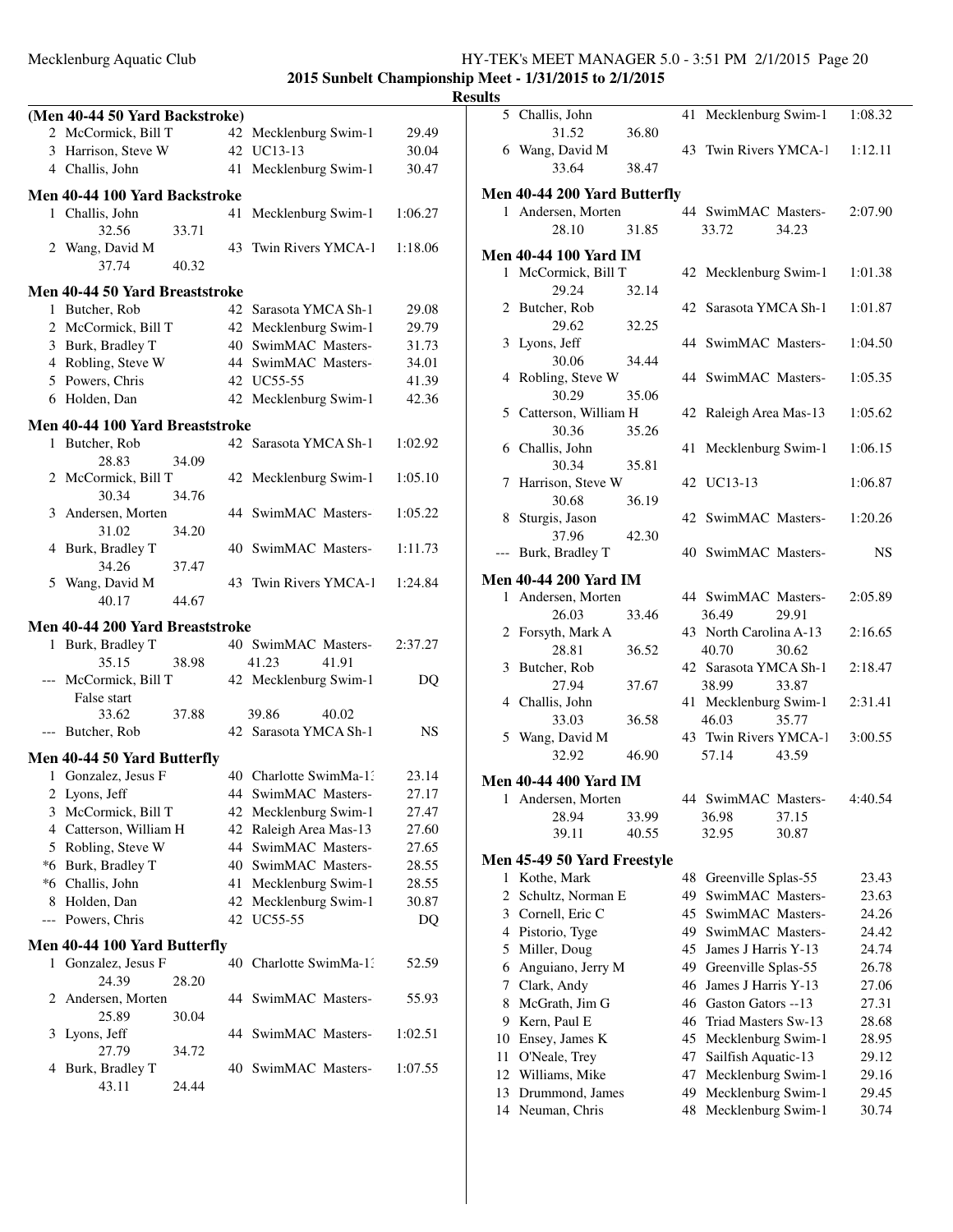| (Men 45-49 50 Yard Freestyle) |       |                        |             | --- Murray, Jeff L            |         | 45 SwimMAC Masters-             |       | $_{\rm NS}$ |
|-------------------------------|-------|------------------------|-------------|-------------------------------|---------|---------------------------------|-------|-------------|
| --- Davis, William A          |       | 47 SwimMAC Masters-    | <b>NS</b>   | --- Pistorio, Tyge            |         | 49 SwimMAC Masters-             |       | $_{\rm NS}$ |
| --- Murray, Jeff L            |       | 45 SwimMAC Masters-    | <b>NS</b>   | Men 45-49 500 Yard Freestyle  |         |                                 |       |             |
| Men 45-49 100 Yard Freestyle  |       |                        |             | 1 Rubacky, Mark S             |         | 45 Raleigh Area Mas-13          |       | 5:36.28     |
| 1 Lee, Lawrence B             |       | 46 SwimMAC Masters-    | 50.27       | 30.56                         | 33.36   | 34.32                           | 34.40 |             |
| 24.14                         | 26.13 |                        |             | 34.49                         | 34.38   | 34.02                           | 34.41 |             |
| 2 Kothe, Mark                 |       | 48 Greenville Splas-55 | 51.25       | 33.77                         | 32.57   |                                 |       |             |
| 24.81                         | 26.44 |                        |             | 2 Pegram, Steve               |         | 45 SwimMAC Masters-             |       | 5:56.41     |
| 3 Cornell, Eric C             |       | 45 SwimMAC Masters-    | 53.28       | 30.83                         | 33.86   | 34.87                           | 35.56 |             |
| 25.63                         | 27.65 |                        |             | 36.10                         | 36.52   | 37.18                           | 36.98 |             |
| 4 Pegram, Steve               |       | 45 SwimMAC Masters-    | 55.25       | 37.55                         | 36.96   |                                 |       |             |
| 26.40                         | 28.85 |                        |             | 3 Hall, Steve                 |         | 45 Mecklenburg Swim-1           |       | 6:23.42     |
| 5 Anguiano, Jerry M           |       | 49 Greenville Splas-55 | 58.83       | 33.62                         | 37.80   | 38.05                           | 38.85 |             |
| 28.79                         | 30.04 |                        |             |                               |         | 39.81                           | 39.82 |             |
| 6 Rubacky, Mark S             |       | 45 Raleigh Area Mas-13 | 59.25       | 39.65                         | 39.04   | 36.85                           |       |             |
| 28.79                         | 30.46 |                        |             | 4 Drummond, James             |         | 49 Mecklenburg Swim-1           |       | 6:58.86     |
| 7 Hall, Steve                 |       | 45 Mecklenburg Swim-1  | 59.70       | 37.77                         | 40.66   | 42.32                           |       |             |
| 28.99                         | 30.71 |                        |             |                               | 42.89   | 42.65                           |       |             |
| 8 Casey, Kevin M              |       | 45 Mecklenburg Swim-1  | 1:05.08     |                               |         | 43.29                           | 39.95 |             |
| 31.80                         | 33.28 |                        |             |                               | 43.11   |                                 |       |             |
| 9 Drummond, James             |       | 49 Mecklenburg Swim-1  | 1:05.12     | 5 Neuman, Chris               |         | 48 Mecklenburg Swim-1           |       | 7:20.43     |
| 32.00                         | 33.12 |                        |             | 39.52                         | 41.10   | 43.56                           |       |             |
|                               |       |                        |             |                               | 44.39   | 44.89                           |       |             |
| 10 Ensey, James K<br>31.28    |       | 45 Mecklenburg Swim-1  | 1:05.49     |                               | 46.57   | 46.31                           | 44.04 |             |
|                               | 34.21 |                        |             | 6 Casey, Kevin M              |         | 45 Mecklenburg Swim-1           |       | 7:30.69     |
| 11 Neuman, Chris              |       | 48 Mecklenburg Swim-1  | 1:05.88     |                               |         |                                 | 46.63 |             |
| 31.91                         | 33.97 |                        |             | 46.76                         | 46.59   | 46.03                           |       |             |
| --- Murray, Jeff L            |       | 45 SwimMAC Masters-    | <b>NS</b>   |                               |         | 41.38                           |       |             |
| Men 45-49 200 Yard Freestyle  |       |                        |             | 7 Ensey, James K              |         | 45 Mecklenburg Swim-1           |       | 7:33.87     |
| 1 Kothe, Mark                 |       | 48 Greenville Splas-55 | 1:53.45     | 39.61                         | 43.37   | 46.47                           | 46.59 |             |
| 26.38                         | 28.12 | 28.96<br>29.99         |             | 47.68                         | 47.20   | 46.18                           | 46.43 |             |
| 2 Lee, Lawrence B             |       | 46 SwimMAC Masters-    | 1:54.74     | 46.07                         | 44.27   |                                 |       |             |
| 26.57                         | 29.58 | 29.30<br>29.29         |             | Men 45-49 500 Yard Freestyle  |         |                                 |       |             |
| 3 Cornell, Eric C             |       | 45 SwimMAC Masters-    | 2:00.05     | 1 Rubacky, Mark S             |         |                                 |       | 5:42.19     |
| 27.46                         | 30.18 | 30.86<br>31.55         |             |                               |         | 45 Raleigh Area Mas-13          |       |             |
| 4 Schultz, Norman E           |       | 49 SwimMAC Masters-    | 2:02.05     | Men 45-49 1000 Yard Freestyle |         |                                 |       |             |
| 29.33                         | 31.02 | 31.60<br>30.10         |             | 1 Rubacky, Mark S             |         | 45 Raleigh Area Mas-13          |       | 11:25.47    |
| 5 Pegram, Steve               |       | 45 SwimMAC Masters-    | 2:05.59     |                               |         |                                 |       |             |
| 28.75                         | 31.19 | 32.37<br>33.28         |             | Men 45-49 1000 Yard Freestyle |         |                                 |       |             |
| 6 Rubacky, Mark S             |       | 45 Raleigh Area Mas-13 | 2:06.82     | 1 Rubacky, Mark S             |         | 45 Raleigh Area Mas-13 11:24.91 |       |             |
| 29.26                         | 32.14 | 32.93<br>32.49         |             | 31.14                         | 33.84   | 34.65                           | 35.27 |             |
| 7 Anguiano, Jerry M           |       | 49 Greenville Splas-55 | 2:09.23     | 35.01                         | 34.84   | 34.74                           | 34.94 |             |
| 29.31                         | 32.22 | 34.25<br>33.45         |             | 34.60                         | 34.34   | 34.36                           | 33.66 |             |
| 8 Clark, Andy                 |       | 46 James J Harris Y-13 | 2:19.08     | 34.10                         | 34.51   | 34.19                           | 34.42 |             |
| 31.83                         | 34.22 | 36.38<br>36.65         |             | 34.68                         | 34.43   | 34.28                           | 32.91 |             |
| 9 Hall, Steve                 |       | 45 Mecklenburg Swim-1  | 2:19.36     | 2 Schultz, Norman E           |         | 49 SwimMAC Masters-             |       | 11:29.08    |
|                               |       | 36.80                  |             | 31.93                         | 34.62   | 35.36                           | 34.99 |             |
| 33.93                         |       |                        |             | 35.22                         | 35.17   | 35.29                           | 35.21 |             |
| 10 Drummond, James            |       | 49 Mecklenburg Swim-1  | 2:29.88     | 35.21                         | 35.19   | 34.86                           | 35.16 |             |
|                               |       |                        |             | 34.57                         | 3:56.30 |                                 |       |             |
| 34.35                         | 37.36 | 39.51<br>38.66         |             | 3 Davis, William A            |         | 47 SwimMAC Masters-             |       | 11:47.76    |
| 11 Williams, Mike             |       | 47 Mecklenburg Swim-1  | 2:31.70     | 32.12                         | 34.34   | 35.11                           | 35.70 |             |
| 34.14                         | 37.42 | 40.09<br>40.05         |             | 35.40                         | 35.32   | 35.47                           | 35.89 |             |
| 12 Neuman, Chris              |       | 48 Mecklenburg Swim-1  | 2:35.52     | 35.52                         | 35.74   | 34.98                           | 35.07 |             |
| 35.30                         | 38.91 | 40.89<br>40.42         |             | 35.78                         | 36.08   | 36.13                           | 35.98 |             |
| 13 Ensey, James K             |       | 45 Mecklenburg Swim-1  | 2:39.15     | 35.53                         | 36.29   | 35.81                           | 35.50 |             |
| 34.93                         | 39.01 | 42.22<br>42.99         |             |                               |         |                                 |       |             |
| --- Kern, Paul E              |       | 46 Triad Masters Sw-13 | $_{\rm NS}$ |                               |         |                                 |       |             |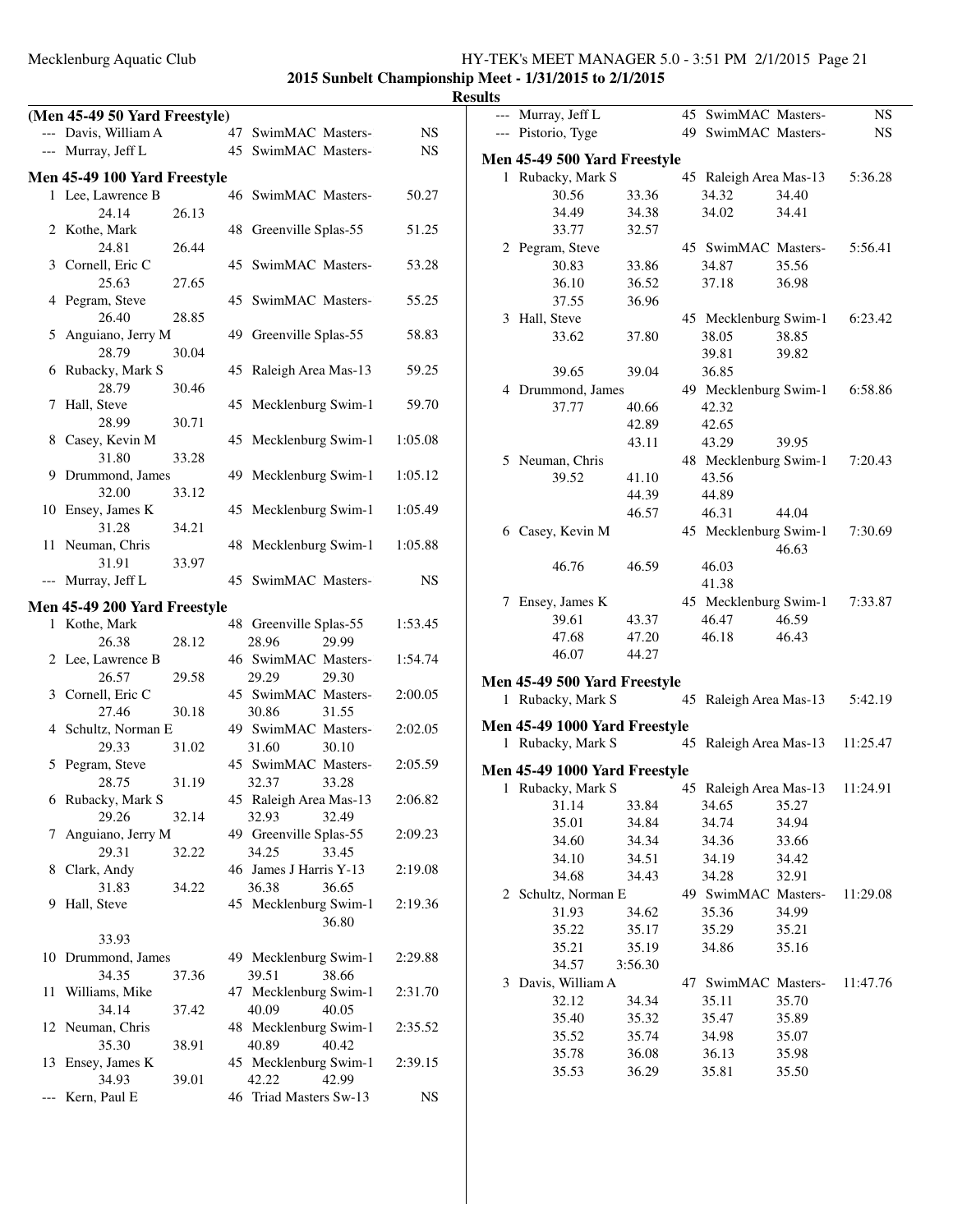|   | Men 45-49 1650 Yard Freestyle   |       |    |                        |       |          |
|---|---------------------------------|-------|----|------------------------|-------|----------|
|   | 1 Rubacky, Mark S               |       |    | 45 Raleigh Area Mas-13 |       | 18:55.81 |
|   | 31.87                           | 34.53 |    | 33.77                  | 34.49 |          |
|   | 34.88                           | 34.74 |    | 34.63                  | 34.35 |          |
|   | 34.68                           | 34.25 |    | 34.19                  | 34.02 |          |
|   | 34.53                           | 34.28 |    | 34.45                  | 34.07 |          |
|   | 34.52                           | 34.34 |    | 34.50                  | 34.38 |          |
|   | 7:30.34                         |       |    |                        |       |          |
| 2 | Davis, William A                |       |    | 47 SwimMAC Masters-    |       | 19:19.56 |
|   | 31.70                           | 32.83 |    | 34.24                  | 34.89 |          |
|   | 35.50                           | 35.27 |    | 34.79                  | 34.62 |          |
|   | 34.67                           | 34.65 |    | 35.06                  | 35.30 |          |
|   | 35.41                           | 35.54 |    | 35.70                  | 36.43 |          |
|   | 35.66                           | 35.74 |    | 35.99                  | 35.64 |          |
|   | 7:39.93                         |       |    |                        |       |          |
| 3 | Schultz, Norman E               |       |    | 49 SwimMAC Masters-    |       | 19:26.95 |
|   | 32.71                           | 35.50 |    | 36.08                  | 35.92 |          |
|   | 35.96                           | 36.07 |    | 36.24                  | 36.41 |          |
|   | 36.17                           | 36.27 |    | 35.29                  | 35.86 |          |
|   | 35.67                           | 35.46 |    | 35.53                  | 35.59 |          |
|   | 35.56                           | 35.32 |    | 35.40                  | 35.38 |          |
|   | 35.86                           | 35.95 |    | 35.78                  | 35.50 |          |
|   |                                 |       |    |                        |       |          |
|   | 35.50<br>35.50                  | 35.04 |    | 35.25                  | 35.46 |          |
|   |                                 | 35.04 |    | 34.44                  | 33.11 | 32.13    |
|   | Men 45-49 50 Yard Backstroke    |       |    |                        |       |          |
|   | 1 Kothe, Mark                   |       | 48 | Greenville Splas-55    |       | 28.84    |
|   | 2 Miller, Doug                  |       | 45 | James J Harris Y-13    |       | 29.04    |
|   | 3 Neuman, Chris                 |       | 48 | Mecklenburg Swim-1     |       | 38.79    |
|   | Men 45-49 100 Yard Backstroke   |       |    |                        |       |          |
|   | 1 Lee, Lawrence B               |       |    | 46 SwimMAC Masters-    |       | 58.63    |
|   | 29.07                           | 29.56 |    |                        |       |          |
|   | 2 Kothe, Mark                   |       | 48 | Greenville Splas-55    |       | 1:04.54  |
|   | 31.55                           | 32.99 |    |                        |       |          |
| 3 | Neuman, Chris                   |       | 48 | Mecklenburg Swim-1     |       | 1:31.64  |
|   | 43.07                           | 48.57 |    |                        |       |          |
|   | --- Knox, Giles A               |       | 47 | North Carolina M-13    |       | NS       |
|   |                                 |       |    |                        |       |          |
|   | Men 45-49 200 Yard Backstroke   |       |    |                        |       |          |
| 1 | Lee, Lawrence B                 |       |    | 46 SwimMAC Masters-    |       | 2:07.75  |
|   | 30.41                           | 32.52 |    | 32.66                  | 32.16 |          |
|   | 2 Pistorio, Tyge                |       |    | 49 SwimMAC Masters-    |       | 2:21.09  |
|   | 34.31                           | 35.08 |    | 36.05                  | 35.65 |          |
|   | Men 45-49 50 Yard Breaststroke  |       |    |                        |       |          |
|   | 1 O'Neale, Trey                 |       | 47 | Sailfish Aquatic-13    |       | 34.57    |
|   | 2 Schultz, Norman E             |       | 49 | SwimMAC Masters-       |       | 34.87    |
|   | 3 Ensey, James K                |       | 45 | Mecklenburg Swim-1     |       | 37.09    |
|   | 4 Casey, Kevin M                |       | 45 | Mecklenburg Swim-1     |       | 38.63    |
|   | 5 Drummond, James               |       |    | 49 Mecklenburg Swim-1  |       | 41.05    |
|   | Men 45-49 100 Yard Breaststroke |       |    |                        |       |          |
| 1 | Knox, Giles A                   |       |    | 47 North Carolina M-13 |       | 1:11.58  |
|   | 34.41                           | 37.17 |    |                        |       |          |
| 2 | McGrath, Jim G                  |       |    | 46 Gaston Gators --13  |       | 1:12.37  |
|   | 33.68                           | 38.69 |    |                        |       |          |
| 3 | O'Neale, Trey                   |       | 47 | Sailfish Aquatic-13    |       | 1:18.10  |
|   | 37.06                           | 41.04 |    |                        |       |          |
|   |                                 |       |    |                        |       |          |

| ults |                                                     |       |    |                        |       |           |
|------|-----------------------------------------------------|-------|----|------------------------|-------|-----------|
|      | 4 Kern, Paul E<br>38.47                             | 42.82 |    | 46 Triad Masters Sw-13 |       | 1:21.29   |
|      | 5 Ensey, James K                                    |       |    | 45 Mecklenburg Swim-1  |       | 1:25.17   |
|      | 39.36<br>6 Drummond, James                          | 45.81 |    | 49 Mecklenburg Swim-1  |       | 1:31.68   |
|      | 45.37                                               | 46.31 |    |                        |       |           |
|      | Men 45-49 200 Yard Breaststroke                     |       |    |                        |       |           |
|      | 1 Schultz, Norman E                                 |       |    | 49 SwimMAC Masters-    |       | 2:45.71   |
|      | 38.50                                               | 42.54 |    | 42.28                  | 42.39 |           |
|      | Men 45-49 50 Yard Butterfly                         |       |    |                        |       |           |
|      | 1 Kothe, Mark                                       |       | 48 | Greenville Splas-55    |       | 25.64     |
|      | 2 Cornell, Eric C                                   |       |    | 45 SwimMAC Masters-    |       | 26.03     |
|      | 3 Pegram, Steve                                     |       |    | 45 SwimMAC Masters-    |       | 26.33     |
|      | 4 Schultz, Norman E                                 |       |    | 49 SwimMAC Masters-    |       | 29.55     |
|      | --- Miller, Doug                                    |       |    | 45 James J Harris Y-13 |       | <b>NS</b> |
|      | --- Murray, Jeff L                                  |       |    | 45 SwimMAC Masters-    |       | NS        |
|      |                                                     |       |    |                        |       |           |
|      | Men 45-49 100 Yard Butterfly                        |       |    |                        |       |           |
|      | 1 Kothe, Mark<br>26.14                              | 29.77 |    | 48 Greenville Splas-55 |       | 55.91     |
|      | 2 Lee, Lawrence B                                   |       |    | 46 SwimMAC Masters-    |       | 56.41     |
|      | 26.13                                               | 30.28 |    |                        |       |           |
|      | 3 Pegram, Steve                                     |       |    | 45 SwimMAC Masters-    |       | 1:00.16   |
|      | 28.23                                               | 31.93 |    |                        |       |           |
|      | 4 Pistorio, Tyge                                    |       |    | 49 SwimMAC Masters-    |       | 1:00.39   |
|      | 28.63                                               | 31.76 |    |                        |       |           |
|      | 5 Cornell, Eric C                                   |       |    | 45 SwimMAC Masters-    |       | 1:01.59   |
|      | 27.46                                               | 34.13 |    |                        |       |           |
|      | 6 Knox, Giles A                                     |       |    | 47 North Carolina M-13 |       | 1:03.31   |
|      | 29.05                                               | 34.26 |    |                        |       |           |
|      | 7 Kern, Paul E                                      |       |    | 46 Triad Masters Sw-13 |       | 1:16.10   |
|      | 35.23                                               | 40.87 |    |                        |       |           |
|      |                                                     |       |    |                        |       |           |
|      | Men 45-49 200 Yard Butterfly<br>1 Schultz, Norman E |       |    | 49 SwimMAC Masters-    |       |           |
|      | 36.08                                               | 40.72 |    |                        | 42.28 | 2:42.70   |
|      |                                                     |       |    | 43.62                  |       |           |
|      | <b>Men 45-49 100 Yard IM</b>                        |       |    |                        |       |           |
|      | 1 Lee, Lawrence B                                   |       |    | 46 SwimMAC Masters-    |       | 58.04     |
|      | 26.45                                               | 31.59 |    |                        |       |           |
|      | 2 Pistorio, Tyge                                    |       |    | 49 SwimMAC Masters-    |       | 1:00.94   |
|      | 28.93                                               | 32.01 |    |                        |       |           |
| 3    | Miller, Doug                                        |       | 45 | James J Harris Y-13    |       | 1:02.19   |
|      | 28.59                                               | 33.60 |    | 49 SwimMAC Masters-    |       |           |
|      | 4 Schultz, Norman E                                 |       |    |                        |       | 1:03.75   |
|      | 29.79                                               | 33.96 |    | 45 SwimMAC Masters-    |       |           |
| 5    | Pegram, Steve<br>29.48                              |       |    |                        |       | 1:03.89   |
|      | 6 O'Neale, Trey                                     | 34.41 | 47 | Sailfish Aquatic-13    |       | 1:14.01   |
|      | 36.04                                               |       |    |                        |       |           |
| 7    | Kern, Paul E                                        | 37.97 | 46 | Triad Masters Sw-13    |       | 1:14.62   |
|      |                                                     |       |    |                        |       |           |
|      | 34.72<br>Ensey, James K                             | 39.90 | 45 |                        |       |           |
|      | Alternating Kick - fly                              |       |    | Mecklenburg Swim-1     |       | DQ        |
|      | 38.10                                               | 40.15 |    |                        |       |           |
|      | Sheafor, Doug                                       |       |    | 49 Sailfish Aquatic-13 |       | NS        |
|      |                                                     |       |    |                        |       |           |
|      |                                                     |       |    |                        |       |           |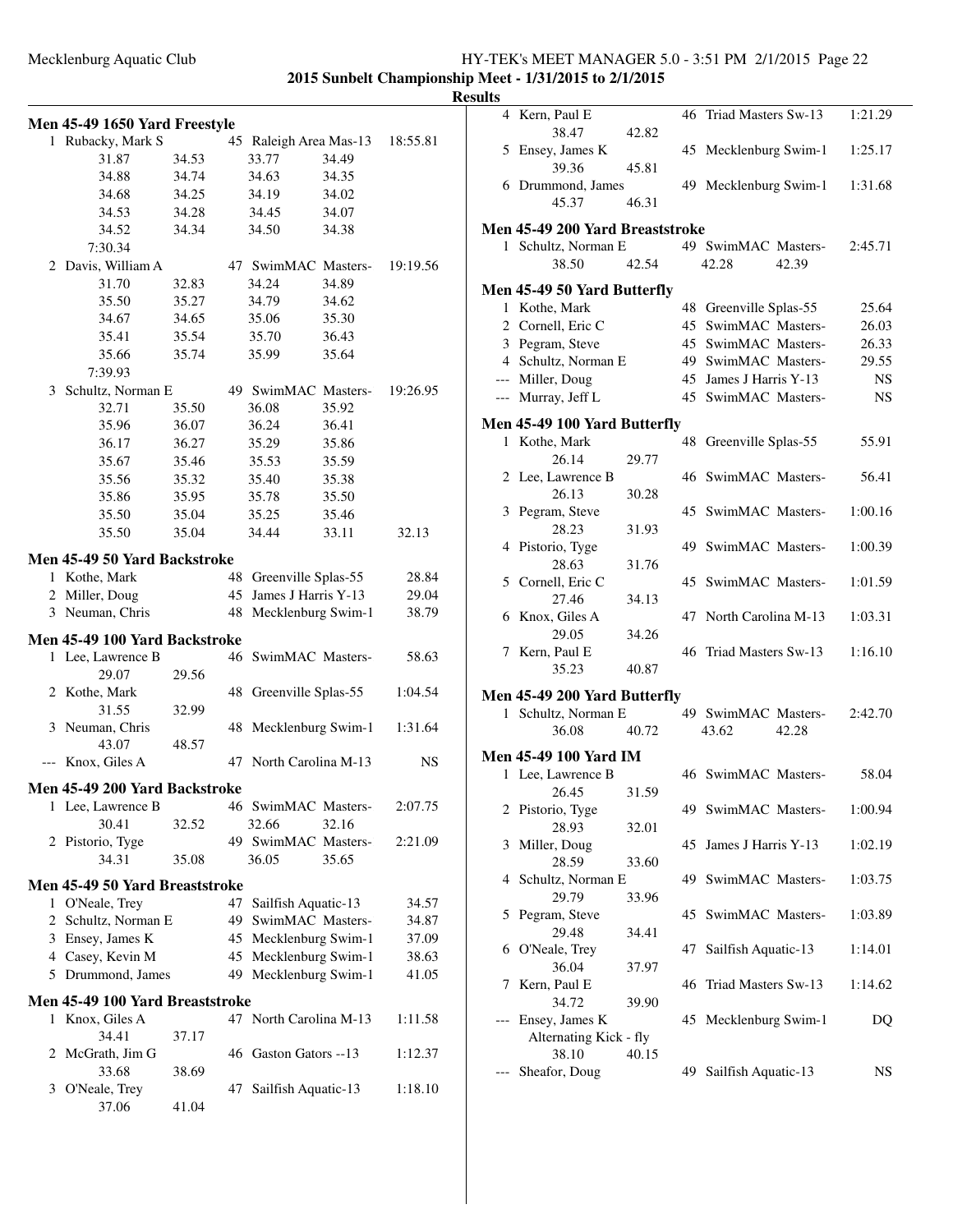### Mecklenburg Aquatic Club HY-TEK's MEET MANAGER 5.0 - 3:51 PM 2/1/2015 Page 23 **2015 Sunbelt Championship Meet - 1/31/2015 to 2/1/2015**

#### **Results Men 45-49 200 Yard IM** 1 Lee, Lawrence B 46 SwimMAC Masters-2:07.77 26.45 32.06 38.75 30.51 2 Schultz, Norman E 49 SwimMAC Masters-2:20.43 30.21 37.53 41.46 31.23 3 Anguiano, Jerry M 49 Greenville Splas-55 2:26.03 29.97 39.19 43.16 33.71 4 Rubacky, Mark S 45 Raleigh Area Mas-13 2:26.75 32.28 37.55 42.82 34.10 --- Davis, William A 47 SwimMAC Masters-13 NS **Men 45-49 400 Yard IM** --- Davis, William A 47 SwimMAC Masters- NS **Men 50-54 50 Yard Freestyle** 1 Stewart, Henry D 51 Raleigh Area Mas-13 23.38 2 Smith, Jeffrey H 51 Charlotte SwimMa-13 24.97 3 Clark, Nelson 54 UC13-13 25.10 4 Singletary, Henry P 54 Hawk Masters UNC-1 25.89 5 Reading, Robert T 53 James J Harris Y-13 26.20 6 Fawcett, Frank G 50 North Carolina M-13 26.62 7 Williams, Ned S 54 Charlotte SwimMa-13 27.00 8 Biondi, Gino F 53 Sailfish Aquatic-13 27.13 9 McAlister, Troy F 51 Greenville Splas-55 27.45 10 Rogers, Todd R 53 Sailfish Aquatic-13 27.90 11 Newcombe, Artie 51 Gaston Gators --13 28.93 12 Arnold, Matthew J 54 Mecklenburg Swim-1 28.96 13 Clipp, Randy C 50 Virginia Masters-12 29.23 14 Wilson, Wayne D 50 Southern Iredell-13 30.47 15 Stahl, Jim S 50 Sailfish Aquatic-13 30.94 16 Souther, James R 51 SwimMAC Masters- 32.43 17 Scott, Tyler A 52 Greenville Splas-55 32.57 18 Jones, Milt 50 SwimMAC Masters-133.30 19 Haines, Grant 53 Mecklenburg Swim-1 34.91 20 Mignardi, Stefano 50 SwimMAC Masters-138.39 21 Lazarini, Jorge 51 Mecklenburg Swim-1 40.90 **Men 50-54 100 Yard Freestyle** 1 Stewart, Henry D 51 Raleigh Area Mas-13 52.01 25.04 26.97 2 Procton, Bruce 53 E3AQ 56.60 27.26 29.34 3 Clark, Nelson 54 UC13-13 56.84 26.36 30.48 4 Singletary, Henry P 54 Hawk Masters UNC-1 57.01 27.30 29.71 5 Fawcett, Frank G 50 North Carolina M-13 58.50 28.10 30.40 6 McAlister, Troy F 51 Greenville Splas-55 1:03.63 30.52 33.11 7 Newcombe, Artie 51 Gaston Gators --13 1:03.80 30.51 33.29 8 Wilson, Wayne D 50 Southern Iredell-13 1:08.68 34.26 34.42 9 Haines, Grant 53 Mecklenburg Swim-1 1:19.04 38.32 40.72 10 Parrella, Kevin M 50 Mecklenburg Swim-1 1:22.05 39.67 42.38 11 Lazarini, Jorge 51 Mecklenburg Swim-1 1:32.07 42.06 50.01 --- Williams, Ned S 54 Charlotte SwimMa-1: NS --- Smith, Jeffrey H 51 Charlotte SwimMa-1: NS --- Arnold, Matthew J 54 Mecklenburg Swim-1 NS Scott, Tyler A 52 Greenville Splas-55 NS **Men 50-54 200 Yard Freestyle** 1 Smith, Stratton 50 SwimMAC Masters-2:05.68 **Men 50-54 200 Yard Freestyle** 1 Biondi, Gino F 53 Sailfish Aquatic-13 2:10.07 30.17 32.91 33.83 33.16 2 Singletary, Henry P 54 Hawk Masters UNC-1 2:11.95 31.80 33.43 34.05 32.67 3 Reading, Robert T 53 James J Harris Y-13 2:15.18 30.91 34.04 35.68 34.55 4 Arnold, Matthew J 54 Mecklenburg Swim-1 2:33.02 34.67 39.64 40.67 38.04 5 McAlister, Troy F 51 Greenville Splas-55 2:33.60 34.02 38.35 41.62 39.61 6 Scott, Tyler A 52 Greenville Splas-55 2:58.53 40.42 45.30 46.13 46.68 7 Haines, Grant 53 Mecklenburg Swim-1 3:07.20 39.61 46.36 53.07 48.16 8 Mignardi, Stefano 50 SwimMAC Masters-3:07.85 43.27 47.09 50.24 47.25 9 Lazarini, Jorge 51 Mecklenburg Swim-1 3:33.48 44.23 50.58 55.72 1:02.95 --- Smith, Stratton 50 SwimMAC Masters- NS **Men 50-54 500 Yard Freestyle** 1 Smith, Stratton 50 SwimMAC Masters-5:42.16 31.30 33.78 34.29 34.75 35.20 34.71 34.92 34.91 34.62 33.68 2 McAlister, Troy F 51 Greenville Splas-55 7:03.41 35.09 40.04 43.21 44.25 44.56 43.47 44.45 39.38 3 Anastasi, Joe S 51 Mecklenburg Swim-1 8:18.56 42.42 48.15 51.31 52.67 51.82 44.72 4 Haines, Grant 53 Mecklenburg Swim-1 8:45.16 39.67 46.51 49.18 51.99 54.34 56.77 59.02 56.88 56.43 54.37 5 Lazarini, Jorge 51 Mecklenburg Swim-1 9:48.30 48.62 1:01.72 59.23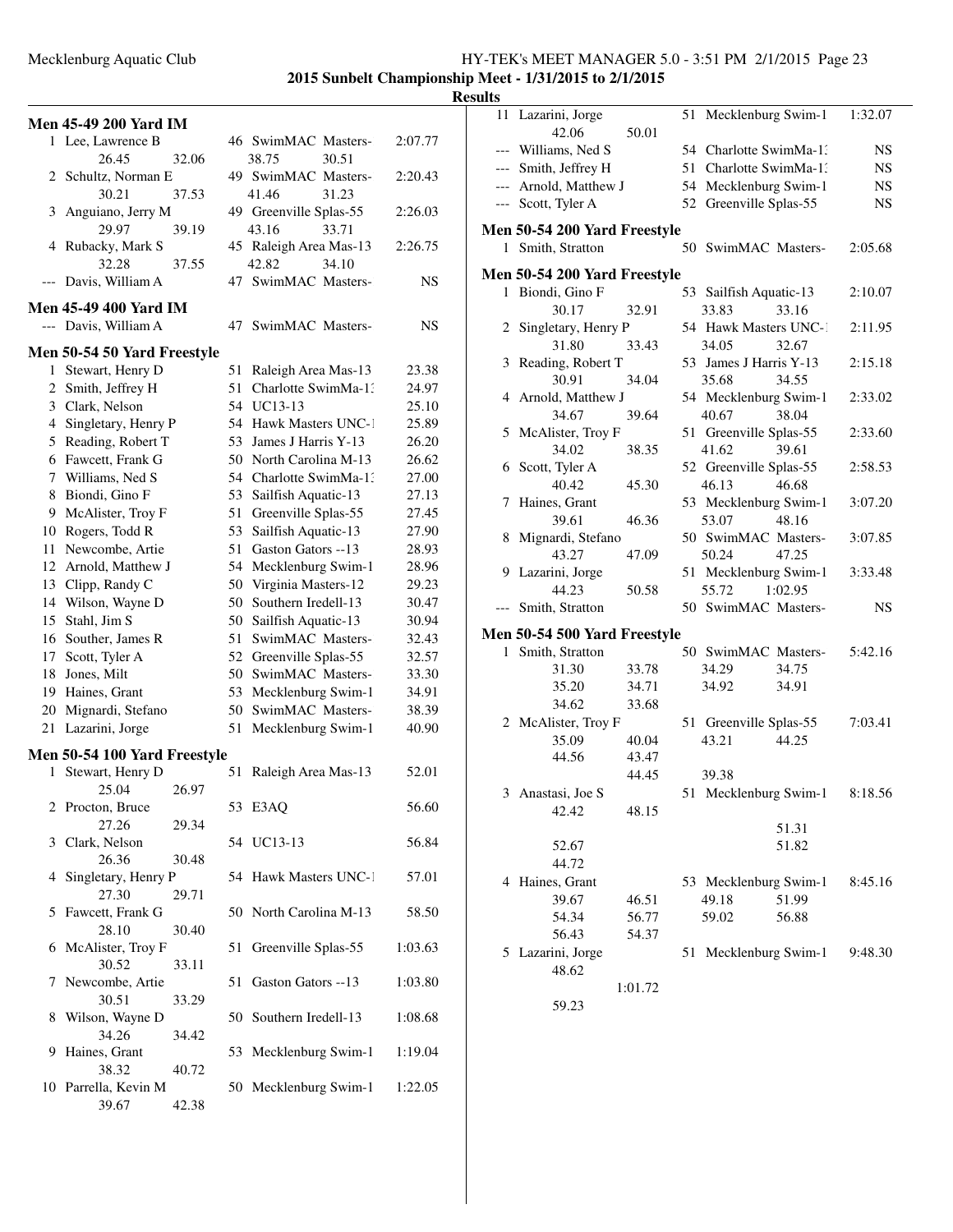| 2015 Sunbelt Championship Meet - 1/31/2015 to 2/1/2015 |  |  |  |  |  |  |
|--------------------------------------------------------|--|--|--|--|--|--|
| <b>Results</b>                                         |  |  |  |  |  |  |

|              | Men 50-54 1000 Yard Freestyle        |       |          |                                               |       |                |
|--------------|--------------------------------------|-------|----------|-----------------------------------------------|-------|----------------|
| $\mathbf{1}$ | Smith, Stratton                      |       | 50       | SwimMAC Masters-                              |       | 11:32.51       |
|              | 32.22                                | 33.92 |          | 34.00                                         | 34.31 |                |
|              | 34.22                                | 34.35 |          | 34.65                                         | 34.64 |                |
|              | 34.80                                | 35.15 |          | 34.93                                         | 35.29 |                |
|              | 35.49                                | 35.39 |          | 35.06                                         | 34.79 |                |
|              | 35.35                                | 35.34 |          | 34.96                                         | 33.65 |                |
| 2            | Singletary, Henry P                  |       |          | 54 Hawk Masters UNC-1                         |       | 12:40.47       |
|              | 35.24                                | 38.18 |          | 37.74                                         | 39.00 |                |
|              | 38.86                                |       |          |                                               |       |                |
|              | 38.54                                | 38.16 |          | 38.00                                         | 38.35 |                |
|              | 38.49                                | 38.24 |          | 37.72                                         | 38.21 |                |
|              | 37.63                                | 37.65 |          | 38.10                                         | 37.34 |                |
|              | 36.78                                |       |          |                                               |       |                |
|              | 3 Scott, Tyler A                     |       |          | 52 Greenville Splas-55                        |       | 15:14.98       |
|              | 40.76                                | 45.17 |          | 46.80                                         | 47.53 |                |
|              | 47.86                                | 47.21 |          | 47.43                                         | 47.24 |                |
|              | 46.50                                | 46.47 |          | 46.65                                         | 46.90 |                |
|              | 46.04                                | 46.28 |          | 46.05                                         | 44.81 |                |
|              | 45.30                                | 45.38 |          | 43.36                                         | 41.24 |                |
|              | 4 Anastasi, Joe S                    |       |          | 51 Mecklenburg Swim-1                         |       | 16:41.58       |
|              | 41.73                                | 46.07 |          | 48.06                                         | 49.34 |                |
|              | 49.02                                | 50.89 |          | 49.13                                         | 50.96 |                |
|              | 50.90                                | 52.08 |          | 50.49                                         | 51.64 |                |
|              | 51.56                                | 53.44 |          | 53.53                                         | 52.86 |                |
|              | 51.06                                | 52.03 |          | 50.28                                         | 46.51 |                |
|              |                                      |       |          |                                               |       |                |
| 1            | Men 50-54 50 Yard Backstroke         |       | 51       |                                               |       | 26.55          |
| 2            | Stewart, Henry D<br>Smith, Jeffrey H |       | 51       | Raleigh Area Mas-13<br>Charlotte SwimMa-13    |       | 28.76          |
| 3            | Reading, Robert T                    |       | 53       | James J Harris Y-13                           |       |                |
|              | 4 Williams, Ned S                    |       |          | 54 Charlotte SwimMa-1.                        |       | 30.16          |
|              | 5 Smith, Stratton                    |       |          | 50 SwimMAC Masters-                           |       | 30.44<br>30.89 |
|              | 6 McAlister, Troy F                  |       |          |                                               |       |                |
| 7            | Newcombe, Artie                      |       | 51<br>51 | Greenville Splas-55<br>Gaston Gators --13     |       | 33.51          |
|              | Mc Donald, Matt J                    |       |          | 53 Central Florida-14                         |       | 33.88          |
| 8            |                                      |       |          |                                               |       | 34.71          |
| 9            | Clipp, Randy C<br>Wilson, Wayne D    |       | 50       | 50 Virginia Masters-12<br>Southern Iredell-13 |       | 36.24          |
| 10           |                                      |       |          |                                               |       | 37.47          |
|              | 11 Arnold, Matthew J                 |       |          | 54 Mecklenburg Swim-1                         |       | 39.01          |
|              | 12 Souther, James R                  |       | 51       | SwimMAC Masters-                              |       | 43.00          |
| 13           | Jones, Milt                          |       | 50       | SwimMAC Masters-                              |       | 46.10          |
|              | 14 Scott, Tyler A                    |       | 52       | Greenville Splas-55                           |       | 47.04          |
|              | Men 50-54 100 Yard Backstroke        |       |          |                                               |       |                |
| 1            | Stewart, Henry D                     |       | 51       | Raleigh Area Mas-13                           |       | 1:00.06        |
|              | 29.13                                | 30.93 |          |                                               |       |                |
|              | 2 Smith, Stratton                    |       | 50       | SwimMAC Masters-                              |       | 1:03.60        |
|              | 31.24                                | 32.36 |          |                                               |       |                |
| 3            | McAlister, Troy F                    |       | 51       | Greenville Splas-55                           |       | 1:17.79        |
|              | 38.32                                | 39.47 |          |                                               |       |                |
| $---$        | Smith, Jeffrey H                     |       | 51       | Charlotte SwimMa-1.                           |       | NS             |
|              | Men 50-54 200 Yard Backstroke        |       |          |                                               |       |                |
| 1            | Stewart, Henry D                     |       | 51       | Raleigh Area Mas-13                           |       | 2:15.10        |
|              | 31.69                                | 35.03 |          | 35.22                                         | 33.16 |                |
| 2            | Smith, Stratton                      |       |          | 50 SwimMAC Masters-                           |       | 2:19.12        |
|              | 33.68                                | 34.87 |          | 35.47                                         | 35.10 |                |
| 3            | McAlister, Troy F                    |       |          | 51 Greenville Splas-55                        |       | 2:54.15        |
|              | 39.70                                | 43.30 |          | 45.78                                         | 45.37 |                |

|              | Men 50-54 50 Yard Breaststroke  |       |    |                        |         |
|--------------|---------------------------------|-------|----|------------------------|---------|
| 1.           | Mc Donald, Matt J               |       |    | 53 Central Florida-14  | 31.13   |
|              | 2 Clark, Nelson                 |       |    | 54 UC13-13             | 33.44   |
|              | 3 Newcombe, Artie               |       |    | 51 Gaston Gators --13  | 36.91   |
|              | 4 Stahl, Jim S                  |       |    | 50 Sailfish Aquatic-13 | 37.01   |
|              | 5 McAlister, Troy F             |       | 51 | Greenville Splas-55    | 37.51   |
|              | 6 Wilson, Wayne D               |       |    | 50 Southern Iredell-13 | 39.57   |
|              | 7 Haines, Grant                 |       |    | 53 Mecklenburg Swim-1  | 39.94   |
|              | 8 Lazarini, Jorge               |       | 51 | Mecklenburg Swim-1     | 46.30   |
|              | --- Procton, Bruce              |       | 53 | E3AQ                   | DO      |
|              | <b>Butterfly kick</b>           |       |    |                        |         |
|              | --- Anastasi, Joe S             |       | 51 | Mecklenburg Swim-1     | NS.     |
|              | --- Smith, Jeffrey H            |       |    | 51 Charlotte SwimMa-1. | NS.     |
|              | --- Arnold, Matthew J           |       |    | 54 Mecklenburg Swim-1  | NS      |
|              | Men 50-54 100 Yard Breaststroke |       |    |                        |         |
| $\mathbf{1}$ | Mc Donald, Matt J               |       |    | 53 Central Florida-14  | 1:10.17 |
|              | 32.40                           | 37.77 |    |                        |         |
| 2            | Smith, Jeffrey H                |       | 51 | Charlotte SwimMa-1.    | 1:13.18 |
|              | 34.96                           | 38.22 |    |                        |         |
|              | 3 Haines, Grant                 |       |    | 53 Mecklenburg Swim-1  | 1:31.72 |
|              | 41.75                           | 49.97 |    |                        |         |
|              | Men 50-54 50 Yard Butterfly     |       |    |                        |         |
| $\mathbf{1}$ | Stewart, Henry D                |       | 51 | Raleigh Area Mas-13    | 25.46   |
|              | 2 Singletary, Henry P           |       |    | 54 Hawk Masters UNC-1  | 28.32   |
|              | 3 Fawcett, Frank G              |       |    | 50 North Carolina M-13 | 28.56   |
|              | 4 Clark, Nelson                 |       |    | 54 UC13-13             | 28.85   |
|              | 5 Procton, Bruce                |       |    | 53 E3AQ                | 28.89   |
|              | 6 Williams, Ned S               |       |    | 54 Charlotte SwimMa-13 | 28.96   |
|              | 7 Rogers, Todd R                |       |    | 53 Sailfish Aquatic-13 | 29.46   |
|              | 8 Mc Donald, Matt J             |       |    | 53 Central Florida-14  | 29.66   |
|              | 9 McAlister, Troy F             |       |    | 51 Greenville Splas-55 | 30.02   |
|              | 10 Newcombe, Artie              |       | 51 | Gaston Gators --13     | 31.44   |
|              | --- Smith, Jeffrey H            |       | 51 | Charlotte SwimMa-1.    | NS.     |
|              | --- Scott, Tyler A              |       |    | 52 Greenville Splas-55 | NS      |
|              |                                 |       |    |                        |         |
|              | Men 50-54 100 Yard Butterfly    |       |    |                        |         |
| 1            | Smith, Jeffrey H                |       | 51 | Charlotte SwimMa-1.    | 1:03.66 |
|              | 29.52                           | 34.14 |    |                        |         |
|              | 2 Singletary, Henry P           |       |    | 54 Hawk Masters UNC-1  | 1:05.55 |
|              | 31.47                           | 34.08 |    |                        |         |
|              | <b>Men 50-54 100 Yard IM</b>    |       |    |                        |         |
|              | 1 Stewart, Henry D              |       | 51 | Raleigh Area Mas-13    | 59.41   |
|              | 27.81                           | 31.60 |    |                        |         |
|              | 2 Smith, Jeffrey H              |       | 51 | Charlotte SwimMa-1.    | 1:03.27 |
|              | 30.19                           | 33.08 |    |                        |         |
|              | 3 Smith, Stratton               |       |    | 50 SwimMAC Masters-    | 1:03.96 |
|              | 29.24                           | 34.72 |    |                        |         |
|              | 4 Mc Donald, Matt J             |       |    | 53 Central Florida-14  | 1:06.88 |
|              | 31.88                           | 35.00 |    |                        |         |
| 5            | Williams, Ned S                 |       |    | 54 Charlotte SwimMa-1. | 1:07.60 |
|              | 31.51                           | 36.09 |    |                        |         |
| 6.           | Clark, Nelson                   |       |    | 54 UC13-13             | 1:09.24 |
|              | 32.02                           | 37.22 |    |                        |         |
| 7            | Singletary, Henry P             |       |    | 54 Hawk Masters UNC-1  | 1:09.65 |
|              | 33.83                           | 35.82 |    |                        |         |
|              |                                 |       |    |                        |         |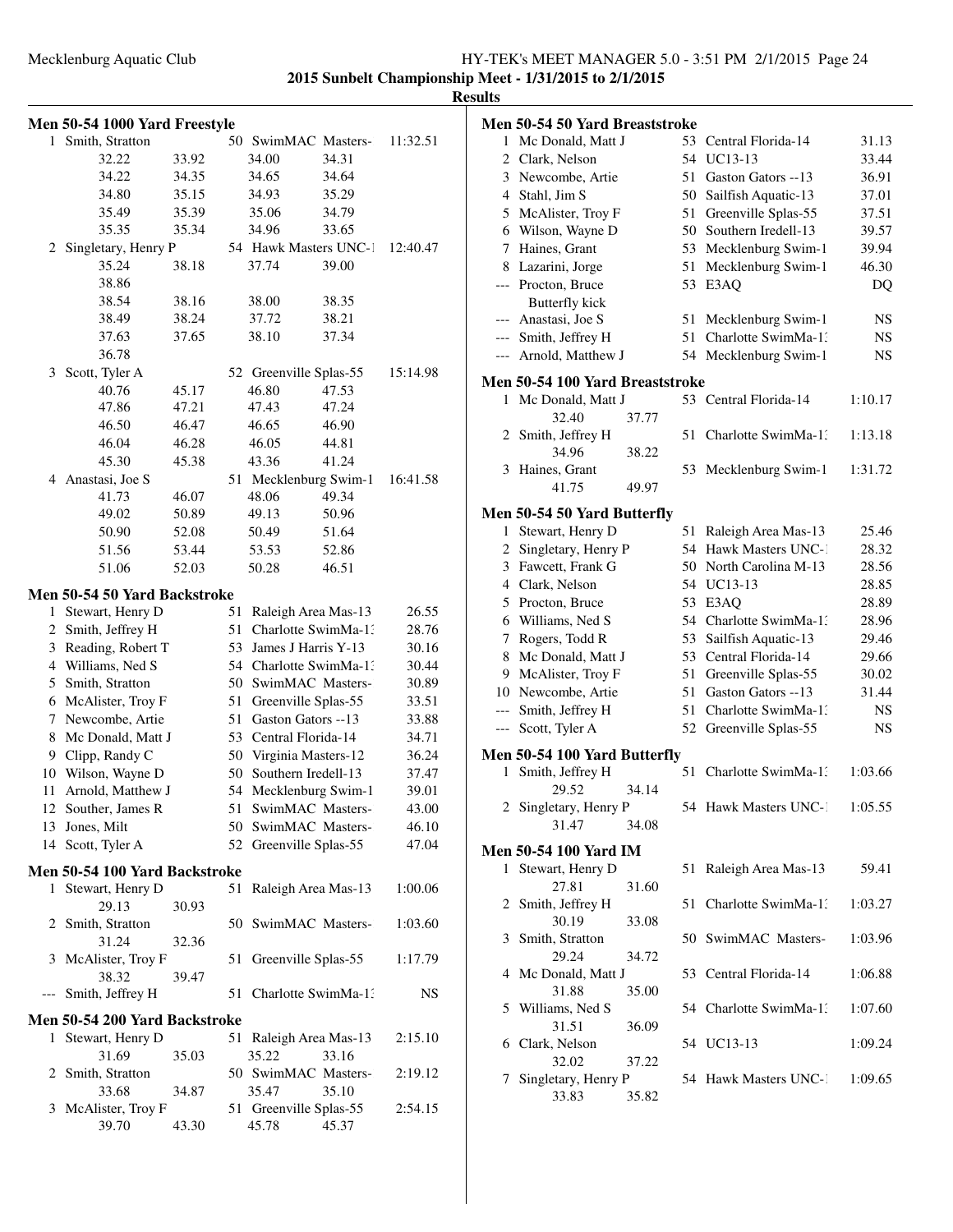### Mecklenburg Aquatic Club HY-TEK's MEET MANAGER 5.0 - 3:51 PM 2/1/2015 Page 25 **2015 Sunbelt Championship Meet - 1/31/2015 to 2/1/2015**

|              | (Men 50-54 100 Yard IM)                      |       |    |                        |       |           |
|--------------|----------------------------------------------|-------|----|------------------------|-------|-----------|
|              | 8 Newcombe, Artie                            |       |    | 51 Gaston Gators --13  |       | 1:13.35   |
|              | 34.25                                        | 39.10 |    |                        |       |           |
|              | 9 Clipp, Randy C                             |       |    | 50 Virginia Masters-12 |       | 1:13.43   |
|              | 33.82                                        | 39.61 |    |                        |       |           |
| 10           | Rogers, Todd R                               |       |    | 53 Sailfish Aquatic-13 |       | 1:13.89   |
|              | 33.91                                        | 39.98 |    |                        |       |           |
| 11           | McAlister, Troy F                            |       | 51 | Greenville Splas-55    |       | 1:14.09   |
|              | 34.19                                        | 39.90 |    |                        |       |           |
|              | 12 Wilson, Wayne D                           |       |    | 50 Southern Iredell-13 |       | 1:19.05   |
|              | 37.22                                        | 41.83 |    |                        |       |           |
| 13           | Stahl, Jim S                                 |       |    | 50 Sailfish Aquatic-13 |       | 1:22.02   |
|              | 40.55                                        | 41.47 |    |                        |       |           |
| $---$        | Fawcett, Frank G                             |       |    | 50 North Carolina M-13 |       | DQ        |
|              | Not on back off wall - back                  |       |    |                        |       |           |
|              | 30.96                                        | 37.31 |    |                        |       |           |
| ---          | Scott, Tyler A                               |       |    | 52 Greenville Splas-55 |       | DQ        |
|              | Shoulders past vertical toward breast - back |       |    |                        |       |           |
|              | 43.98                                        | 52.47 |    |                        |       |           |
|              | Men 50-54 200 Yard IM                        |       |    |                        |       |           |
|              | --- Scott, Tyler A                           |       |    | 52 Greenville Splas-55 |       | NS        |
|              | <b>Men 50-54 400 Yard IM</b>                 |       |    |                        |       |           |
| $\mathbf{1}$ | Smith, Stratton                              |       |    | 50 SwimMAC Masters-    |       | 5:03.85   |
|              | 32.63                                        | 36.00 |    | 38.18                  | 38.97 |           |
|              | 44.16                                        | 45.57 |    | 34.28                  | 34.06 |           |
|              |                                              |       |    |                        |       |           |
|              | <b>Men 55-59 50 Yard Freestyle</b>           |       |    |                        |       |           |
|              | 1 Klein, Jonathan E                          |       |    | 57 Duke Aquatics-13    |       | 24.62     |
|              | 2 Kennedy, Gene                              |       |    | 55 Charlotte SwimMa-1: |       | 25.68     |
|              | 3 Phillips, John M                           |       |    | 56 Charlotte SwimMa-1: |       | 25.78     |
|              | 4 Law, David F                               |       |    | 55 Mecklenburg Swim-1  |       | 28.97     |
|              | 5 Bailie, Chuck                              |       |    | 56 Woodlands Master-25 |       | 29.44     |
|              | 6 DeLuca, Robert J                           |       |    | 56 Charlotte SwimMa-1. |       | 31.40     |
|              | 7 Treman, Michael C                          |       |    | 58 Hawk Masters UNC-1  |       | 31.64     |
|              | 8 Fisher, Randy                              |       |    | 55 YMCA Seahorse Sw-   |       | 31.95     |
|              | --- Gray, Chris A                            |       |    | 55 UC15-15             |       | <b>NS</b> |
|              | --- Acheson, Scott A                         |       |    | 56 James J Harris Y-13 |       | NS        |
|              | Men 55-59 100 Yard Freestyle                 |       |    |                        |       |           |
|              | 1 Klein, Jonathan E                          |       |    | 57 Duke Aquatics-13    |       | 54.11     |
|              | 26.06                                        | 28.05 |    |                        |       |           |
| 2            | Kennedy, Gene                                |       | 55 | Charlotte SwimMa-1:    |       | 56.85     |
|              | 28.00                                        | 28.85 |    |                        |       |           |
| 3            | Bailie, Chuck                                |       | 56 | Woodlands Master-25    |       | 1:03.64   |
|              | 30.67                                        | 32.97 |    |                        |       |           |
| 4            | Treman, Michael C                            |       | 58 | Hawk Masters UNC-1     |       | 1:10.66   |
|              | 34.63                                        | 36.03 |    |                        |       |           |
| 5            | Fisher, Randy                                |       | 55 | YMCA Seahorse Sw-      |       | 1:14.53   |
|              | 35.97                                        | 38.56 |    |                        |       |           |
| 6            | Acheson, Scott A                             |       | 56 | James J Harris Y-13    |       | 1:16.92   |
|              | 37.94                                        | 38.98 |    |                        |       |           |
| ---          | Gray, Chris A                                |       |    | 55 UC15-15             |       | NS        |
|              | Greve, Ted A                                 |       |    | 57 Charlotte SwimMa-1: |       | NS        |
|              | Dyer, Andy                                   |       |    | 56 Atlanta Water Jo-45 |       | NS        |
|              | White, Tim                                   |       |    | 59 Charlotte SwimMa-1: |       | NS        |
|              | Heil, Jack A                                 |       | 59 | Mecklenburg Swim-1     |       | NS        |
|              |                                              |       |    |                        |       |           |

|   | <b>Men 55-59 200 Yard Freestyle</b>               |       |    |                        |                |          |
|---|---------------------------------------------------|-------|----|------------------------|----------------|----------|
|   | 1 Dyer, Andy                                      |       |    | 56 Atlanta Water Jo-45 |                | 2:00.83  |
|   | 27.63                                             | 30.30 |    | 31.35                  | 31.55          |          |
|   | 2 Hollett, Peter G                                |       |    | 55 North Carolina M-13 |                | 2:02.41  |
|   | 29.58                                             | 30.97 |    | 31.47                  | 30.39          |          |
|   | 3 Kennedy, Gene                                   |       |    | 55 Charlotte SwimMa-1: |                | 2:05.04  |
|   | 28.48                                             | 31.50 |    | 32.85                  | 32.21          |          |
|   | 4 Gray, Chris A                                   |       |    | 55 UC15-15             |                | 2:12.54  |
|   | 29.91                                             | 33.44 |    | 34.97                  | 34.22          |          |
| 5 | White, Tim                                        |       |    | 59 Charlotte SwimMa-1. |                | 2:23.79  |
|   | 33.57                                             | 36.83 |    | 37.43                  | 35.96          |          |
| 6 | Bailie, Chuck                                     |       |    | 56 Woodlands Master-25 |                | 2:27.45  |
|   | 33.35                                             | 36.41 |    | 39.16                  | 38.53          |          |
| 7 | Treman, Michael C                                 |       |    | 58 Hawk Masters UNC-1  |                | 2:36.72  |
|   | 36.42                                             | 40.46 |    | 41.79                  | 38.05          |          |
| 8 | Law, David F                                      |       |    | 55 Mecklenburg Swim-1  |                | 2:45.85  |
|   | 37.34                                             | 42.79 |    | 43.66                  | 42.06          |          |
|   | 9 McWhorter, Will W                               |       |    | 58 Greenville Splas-55 |                | 2:52.77  |
|   | 38.87                                             | 43.75 |    | 46.13                  | 44.02          |          |
|   | Klein, Jonathan E                                 |       |    | 57 Duke Aquatics-13    |                | NS.      |
|   | <b>Men 55-59 500 Yard Freestyle</b>               |       |    |                        |                |          |
|   | 1 Hollett, Peter G                                |       |    | 55 North Carolina M-13 |                | 5:28.42  |
|   | 31.18                                             | 32.81 |    | 33.14                  | 33.25          |          |
|   |                                                   |       |    | 33.12                  | 32.99          |          |
|   | 33.10                                             | 33.55 |    | 32.08                  |                |          |
|   | 2 Kennedy, Gene                                   |       |    | 55 Charlotte SwimMa-1: |                | 5:48.79  |
|   | 33.59                                             | 35.29 |    | 35.38                  | 35.55          |          |
|   | 35.58                                             | 35.25 |    | 34.87                  | 35.42          |          |
|   | 33.89                                             | 33.97 |    |                        |                |          |
|   | 3 White, Tim                                      |       |    | 59 Charlotte SwimMa-1: |                | 6:08.65  |
|   | 33.68                                             | 36.46 |    | 36.79                  | 37.23          |          |
|   | 36.89                                             | 37.73 |    | 36.95                  | 37.33          |          |
|   | 37.84                                             | 37.75 |    |                        |                |          |
|   | 4 Treman, Michael C                               |       |    | 58 Hawk Masters UNC-1  |                | 7:12.00  |
|   | 38.22                                             | 41.84 |    | 44.12<br>44.78         | 44.79<br>44.62 |          |
|   | 44.14                                             | 43.63 |    | 41.28                  |                |          |
| 5 | Acheson, Scott A                                  |       |    | 56 James J Harris Y-13 |                | 7:56.96  |
|   | 42.30                                             | 46.20 |    | 48.37                  | 47.72          |          |
|   | 50.53                                             | 48.66 |    | 51.82                  | 49.04          |          |
|   | 48.13                                             | 44.19 |    |                        |                |          |
|   | 6 McWhorter, Will W                               |       |    | 58 Greenville Splas-55 |                | 8:08.59  |
|   | 44.02                                             | 48.65 |    | 49.97                  | 49.27          |          |
|   | 50.74                                             | 50.22 |    | 49.87                  | 49.81          |          |
|   | 48.91                                             | 47.13 |    |                        |                |          |
| 7 | Mann, Bruce E                                     |       |    | 56 Mecklenburg Swim-1  |                | 8:47.82  |
|   | 49.66                                             | 52.11 |    | 52.63                  | 52.03          |          |
|   |                                                   |       |    | 53.45                  | 52.07          |          |
|   | 54.88                                             | 54.94 |    | 53.35                  |                |          |
|   |                                                   |       |    |                        |                |          |
| 1 | Men 55-59 1000 Yard Freestyle<br>Hollett, Peter G |       | 55 | North Carolina M-13    |                | 11:42.79 |
|   | 32.01                                             | 34.27 |    | 34.53                  | 34.41          |          |
|   | 34.59                                             | 34.38 |    | 34.38                  | 34.53          |          |
|   | 34.51                                             | 35.10 |    | 35.07                  | 35.48          |          |
|   | 35.75                                             | 35.89 |    | 35.96                  | 35.77          |          |
|   | 36.05                                             | 36.52 |    | 37.74                  | 35.85          |          |
|   |                                                   |       |    |                        |                |          |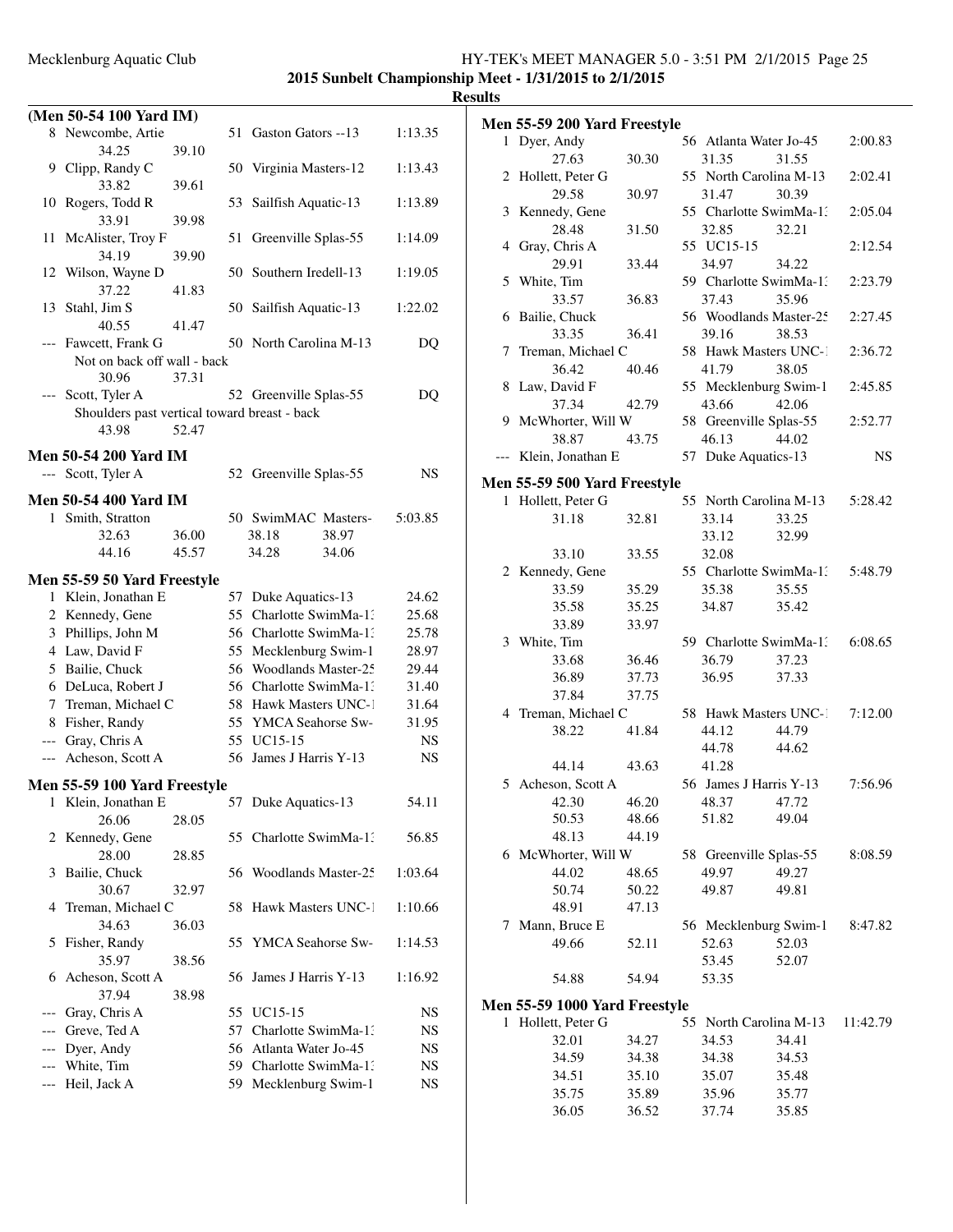|   | (Men 55-59 1000 Yard Freestyle)         |       |    |                        |       |          |
|---|-----------------------------------------|-------|----|------------------------|-------|----------|
| 2 | Treman, Michael C                       |       |    | 58 Hawk Masters UNC-1  |       | 14:35.13 |
|   | 39.44                                   | 42.58 |    | 44.30                  | 44.71 |          |
|   | 44.59                                   | 44.72 |    | 44.89                  | 45.51 |          |
|   | 44.74                                   | 44.05 |    | 44.45                  | 43.91 |          |
|   | 44.30                                   | 44.85 |    | 44.80                  | 44.26 |          |
|   | 43.44                                   | 43.08 |    | 43.14                  | 39.37 |          |
|   | 3 Acheson, Scott A                      |       |    | 56 James J Harris Y-13 |       | 16:16.18 |
|   | 45.66                                   | 46.00 |    | 46.47                  | 47.40 |          |
|   | 48.38                                   | 49.30 |    | 49.67                  | 50.64 |          |
|   | 47.92                                   | 48.81 |    | 49.38                  | 50.19 |          |
|   |                                         |       |    |                        |       |          |
|   | 52.47                                   | 53.03 |    | 50.26                  | 50.24 |          |
|   | 48.06                                   | 49.43 |    | 48.09                  | 44.78 |          |
|   | Men 55-59 1650 Yard Freestyle           |       |    |                        |       |          |
| 1 | White, Tim                              |       |    | 59 Charlotte SwimMa-13 |       | 20:21.12 |
|   | 35.90                                   | 39.52 |    | 39.77                  | 39.87 |          |
|   | 39.40                                   | 39.43 |    | 39.04                  | 39.18 |          |
|   | 39.39                                   | 39.37 |    | 39.51                  | 39.48 |          |
|   | 39.05                                   | 39.14 |    | 39.31                  |       |          |
|   |                                         | 39.71 |    | 39.45                  | 39.92 |          |
|   |                                         |       |    |                        |       |          |
|   | 39.11                                   | 39.40 |    | 39.28                  | 39.44 |          |
|   | 39.51                                   | 40.29 |    | 39.44                  | 40.15 |          |
|   | 39.93                                   | 39.50 |    | 39.79                  | 39.05 |          |
|   | Men 55-59 50 Yard Backstroke            |       |    |                        |       |          |
|   | 1 Klein, Jonathan E                     |       |    | 57 Duke Aquatics-13    |       | 28.51    |
|   | 2 Dyer, Andy                            |       |    | 56 Atlanta Water Jo-45 |       | 30.77    |
|   | 3 Gray, Chris A                         |       |    | 55 UC15-15             |       | 31.82    |
|   | 4 Lee, Doug                             |       |    | 58 Charlotte SwimMa-1: |       | 34.91    |
|   | 5 DeLuca, Robert J                      |       |    | 56 Charlotte SwimMa-1: |       | 35.56    |
|   |                                         |       |    |                        |       |          |
|   | Men 55-59 100 Yard Backstroke           |       |    |                        |       |          |
| 1 | Klein, Jonathan E                       |       | 57 | Duke Aquatics-13       |       | 1:00.68  |
|   | 29.26                                   | 31.42 |    |                        |       |          |
|   | 2 Kennedy, Gene                         |       |    | 55 Charlotte SwimMa-1: |       | 1:15.14  |
|   | 36.15                                   | 38.99 |    |                        |       |          |
|   | Gray, Chris A                           |       | 55 | UC15-15                |       | NS       |
|   |                                         |       |    |                        |       |          |
|   | Men 55-59 200 Yard Backstroke           |       |    |                        |       |          |
|   | 1 Klein, Jonathan E 57 Duke Aquatics-13 |       |    |                        |       | 2:13.69  |
|   | 31.58                                   | 34.04 |    | 34.36                  | 33.71 |          |
|   | 2 McWhorter, Will W                     |       |    | 58 Greenville Splas-55 |       | 3:39.05  |
|   | 50.90                                   | 55.33 |    | 57.57                  | 55.25 |          |
|   | Men 55-59 50 Yard Breaststroke          |       |    |                        |       |          |
|   | 1 Lee, Doug                             |       |    | 58 Charlotte SwimMa-1: |       | 35.79    |
|   | 2 Treman, Michael C                     |       |    | 58 Hawk Masters UNC-1  |       | 40.57    |
|   | 3 Heil, Jack A                          |       |    | 59 Mecklenburg Swim-1  |       | 43.72    |
|   | 4 Fisher, Randy                         |       |    | 55 YMCA Seahorse Sw-   |       | 43.78    |
|   | --- Dyer, Andy                          |       |    | 56 Atlanta Water Jo-45 |       | NS       |
|   |                                         |       |    |                        |       |          |
|   | Men 55-59 100 Yard Breaststroke         |       |    |                        |       |          |
| 1 | Dyer, Andy                              |       |    | 56 Atlanta Water Jo-45 |       | 1:07.18  |
|   | 31.11                                   | 36.07 |    |                        |       |          |
|   | 2 Lee, Doug                             |       |    | 58 Charlotte SwimMa-1: |       | 1:17.15  |
|   | 36.65                                   | 40.50 |    |                        |       |          |
| 3 | Treman, Michael C                       |       | 58 | Hawk Masters UNC-1     |       | 1:31.71  |
|   | 43.10                                   | 48.61 |    |                        |       |          |
|   |                                         |       |    |                        |       |          |

| யக    |                                      |         |                                         |           |
|-------|--------------------------------------|---------|-----------------------------------------|-----------|
|       | 4 Fisher, Randy<br>46.74             | 47.90   | 55 YMCA Seahorse Sw-                    | 1:34.64   |
|       | Men 55-59 200 Yard Breaststroke      |         |                                         |           |
|       | 1 Lee, Doug                          |         | 58 Charlotte SwimMa-1.                  | 2:49.67   |
|       | 39.53                                | 43.08   | 43.49<br>43.57<br>58 Hawk Masters UNC-1 | 3:27.44   |
|       | 2 Treman, Michael C<br>44.81         | 52.98   | 56.52<br>53.13                          |           |
|       | 3 Acheson, Scott A                   |         | 56 James J Harris Y-13                  | 3:44.47   |
|       | 50.65                                | 57.85   | 58.15<br>57.82                          |           |
|       | --- Dyer, Andy                       |         | 56 Atlanta Water Jo-45                  | NS        |
|       | Men 55-59 50 Yard Butterfly          |         |                                         |           |
|       | 1 Greve, Ted A                       |         | 57 Charlotte SwimMa-1.                  | 26.34     |
|       | 2 Klein, Jonathan E                  |         | 57 Duke Aquatics-13                     | 26.78     |
|       | 3 Lee, Doug                          |         | 58 Charlotte SwimMa-1:                  | 31.62     |
|       | 4 Bailie, Chuck                      |         | 56 Woodlands Master-25                  | 34.19     |
|       | --- Gray, Chris A                    |         | 55 UC15-15                              | NS        |
|       | --- Phillips, John M                 |         | 56 Charlotte SwimMa-1.                  | <b>NS</b> |
|       | --- Dyer, Andy                       |         | 56 Atlanta Water Jo-45                  | <b>NS</b> |
|       | --- White, Tim                       |         | 59 Charlotte SwimMa-1.                  | NS.       |
|       | Men 55-59 100 Yard Butterfly         |         |                                         |           |
|       | 1 Hollett, Peter G                   |         | 55 North Carolina M-13                  | 1:03.17   |
|       | 28.96                                | 34.21   |                                         |           |
|       | --- Acheson, Scott A                 |         | 56 James J Harris Y-13                  | DQ        |
|       | One hand touch                       |         |                                         |           |
|       | --- White, Tim                       |         | 59 Charlotte SwimMa-1.                  | NS        |
|       | --- Greve, Ted A                     |         | 57 Charlotte SwimMa-1.                  | NS        |
|       | <b>Men 55-59 100 Yard IM</b>         |         |                                         |           |
|       | 1 Dyer, Andy                         |         | 56 Atlanta Water Jo-45                  | 1:01.28   |
|       | 29.11                                | 32.17   |                                         |           |
|       | 2 Phillips, John M                   |         | 56 Charlotte SwimMa-1.                  | 1:08.25   |
|       | 31.25                                | 37.00   |                                         |           |
|       | 3 Lee, Doug                          | 58      | Charlotte SwimMa-1.                     | 1:11.22   |
|       | 33.92                                | 37.30   |                                         |           |
|       | 4 McWhorter, Will W                  | 58      | Greenville Splas-55                     | 1:42.11   |
|       | 47.60                                | 54.51   |                                         |           |
|       | Acheson, Scott A                     |         | 56 James J Harris Y-13                  | DQ        |
|       | Not on back off wall - back<br>47.70 | 47.40   |                                         |           |
|       | Greve, Ted A                         |         | 57 Charlotte SwimMa-1.                  | NS        |
|       |                                      |         |                                         |           |
|       | <b>Men 55-59 200 Yard IM</b>         |         |                                         |           |
| 1     | Acheson, Scott A                     |         | 56 James J Harris Y-13                  | 3:31.97   |
|       | 45.63                                | 57.89   | 1:02.69<br>45.76                        |           |
|       | 2 McWhorter, Will W                  |         | 58 Greenville Splas-55                  | 3:40.79   |
|       | 42.88                                | 1:05.01 | 1:07.37<br>45.53                        |           |
| $---$ | Hollett, Peter G                     |         | 55 North Carolina M-13                  | NS        |
|       | Men 55-59 400 Yard IM                |         |                                         |           |
|       | 1 McWhorter, Will W                  |         | 58 Greenville Splas-55                  | 8:01.62   |
|       | 48.34                                | 53.02   | 1:13.41<br>1:07.80                      |           |
|       | 1:12.50                              | 1:10.79 | 48.79<br>46.97                          |           |
|       | Men 60-64 50 Yard Freestyle          |         |                                         |           |
| 1     | Trevisan, Paul T                     |         | 63 Raleigh Area Mas-13                  | 23.57     |
|       | 2 Meyers, Peter B                    |         | 62 UC13-13                              | 27.42     |
|       | 3 White, Warren A                    | 60      | Greenville Splas-55                     | 29.25     |
|       | 4 Rhyne, Paul C                      | 61      | North Carolina M-13                     | 30.86     |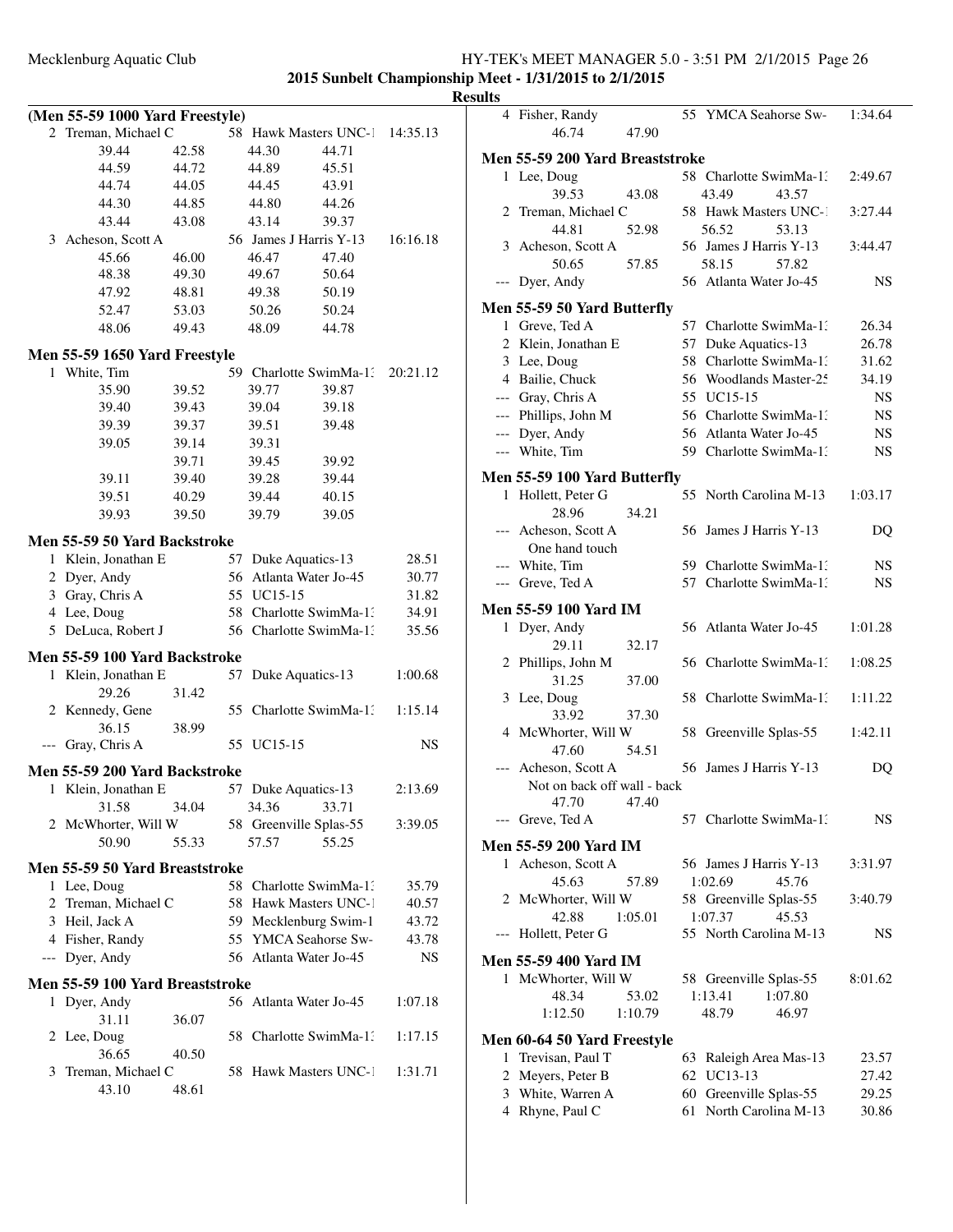# **2015 Sunbelt Championship Meet - 1/31/2015 to 2/1/2015**

|   | (Men 60-64 50 Yard Freestyle) |         |    |                        |         |          |
|---|-------------------------------|---------|----|------------------------|---------|----------|
|   | 5 Drumm, Thomas J             |         | 62 | UC55-55                |         | 36.08    |
|   | 6 Byer, Allan F               |         | 61 | Greenville Splas-55    |         | 44.25    |
|   |                               |         |    |                        |         |          |
|   | Men 60-64 100 Yard Freestyle  |         |    |                        |         |          |
| 1 | Trevisan, Paul T              |         | 63 | Raleigh Area Mas-13    |         | 54.43    |
|   | 25.56                         | 28.87   |    |                        |         |          |
|   | 2 Gilchrist, Donald B         |         |    | 60 Greensboro Swimm-1  |         | 56.17    |
|   | 27.08                         | 29.09   |    |                        |         |          |
|   | 3 Vestal, Neal L<br>28.05     |         |    | 60 Raleigh Area Mas-13 |         | 59.01    |
|   | 4 Seifart, Curt               | 30.96   | 63 | Charlotte SwimMa-1:    |         |          |
|   | 33.27                         | 37.89   |    |                        |         | 1:11.16  |
| 5 | Byer, Allan F                 |         | 61 | Greenville Splas-55    |         | 1:45.83  |
|   | 47.84                         | 57.99   |    |                        |         |          |
|   | --- Drumm, Thomas J           |         |    | 62 UC55-55             |         | NS       |
|   | --- White, Warren A           |         |    | 60 Greenville Splas-55 |         | NS       |
|   | --- Starkey, Dean             |         | 60 | SwimMAC Masters-       |         | NS       |
|   |                               |         |    |                        |         |          |
|   | Men 60-64 200 Yard Freestyle  |         |    |                        |         |          |
|   | 1 Gilchrist, Donald B         |         |    | 60 Greensboro Swimm-1  |         | 2:05.33  |
|   | 29.53                         | 31.80   |    | 31.96                  | 32.04   |          |
|   | 2 Starkey, Dean               |         |    | 60 SwimMAC Masters-    |         | 3:43.84  |
|   | 37.36                         | 43.73   |    | 45.34                  | 1:37.41 |          |
|   | 3 Byer, Allan F               |         |    | 61 Greenville Splas-55 |         | 4:00.96  |
|   | 51.78                         | 1:02.18 |    | 1:04.85                | 1:02.15 |          |
|   | Men 60-64 500 Yard Freestyle  |         |    |                        |         |          |
|   | 1 Starkey, Dean               |         |    | 60 SwimMAC Masters-    |         | 7:53.19  |
|   | 41.03                         |         |    |                        |         |          |
|   |                               | 48.90   |    |                        |         |          |
|   | 48.18                         |         |    |                        |         |          |
|   | 2 Miller, Jamie A             |         |    | 60 Triad Masters Sw-13 |         | 9:36.65  |
|   | 49.91                         | 56.92   |    |                        |         |          |
|   |                               | 53.26   |    |                        |         |          |
|   | Men 60-64 1650 Yard Freestyle |         |    |                        |         |          |
| 1 | Seifart, Curt                 |         |    | 63 Charlotte SwimMa-1. |         | 23:52.43 |
|   | 37.00                         | 42.55   |    | 44.20                  | 44.07   |          |
|   | 44.12                         | 44.64   |    | 44.14                  | -44.00  |          |
|   | 44.11                         | 44.08   |    | 43.29                  | 43.72   |          |
|   | 43.93                         | 43.50   |    | 43.96                  | 43.88   |          |
|   |                               |         |    | 43.90                  | 44.16   |          |
|   | 43.71                         | 43.87   |    | 43.20                  | 43.35   |          |
|   | 44.05                         | 43.55   |    | 43.47                  | 43.78   |          |
|   | 42.92                         | 43.04   |    | 43.17                  | 43.36   | 1:23.97  |
|   | 2 Miller, Jamie A             |         |    | 60 Triad Masters Sw-13 |         | 32:17.38 |
|   | 58.22                         |         |    |                        | 58.45   |          |
|   |                               |         |    |                        |         | 12:34.96 |
|   |                               |         |    |                        |         |          |

|              | Men 60-64 50 Yard Backstroke    |         |                        |         |
|--------------|---------------------------------|---------|------------------------|---------|
|              | 1 White, Warren A               | 60      | Greenville Splas-55    | 32.58   |
|              | 2 Rhyne, Paul C                 | 61      | North Carolina M-13    | 40.33   |
|              |                                 |         |                        |         |
|              | Men 60-64 100 Yard Backstroke   |         |                        |         |
| $\mathbf{1}$ | Gilchrist, Donald B             | 60      | Greensboro Swimm-1     | 1:07.36 |
|              | 32.70                           | 34.66   |                        |         |
|              | 2 White, Warren A<br>34.72      |         | 60 Greenville Splas-55 | 1:13.25 |
|              |                                 | 38.53   |                        |         |
|              | Men 60-64 200 Yard Backstroke   |         |                        |         |
|              | --- White, Warren A             | 60      | Greenville Splas-55    | NS      |
|              | Men 60-64 50 Yard Breaststroke  |         |                        |         |
|              | 1 Vestal, Neal L                |         | 60 Raleigh Area Mas-13 | 30.90   |
|              | 2 Trevisan, Paul T              |         | 63 Raleigh Area Mas-13 | 33.26   |
|              | 3 Inglefield, Joseph T          |         | 60 YMCA Seahorse Sw-   | 34.38   |
|              | 4 Seifart, Curt                 |         | 63 Charlotte SwimMa-13 | 41.74   |
|              | 5 Drumm, Thomas J               |         | 62 UC55-55             | 46.88   |
|              | 6 Byer, Allan F                 | 61      | Greenville Splas-55    | 1:04.04 |
|              |                                 |         |                        |         |
|              | Men 60-64 100 Yard Breaststroke |         |                        |         |
|              | 1 Drumm, Thomas J               |         | 62 UC55-55             | 1:37.72 |
|              | 47.25                           | 50.47   |                        |         |
|              | 2 Miller, Jamie A               |         | 60 Triad Masters Sw-13 | 1:46.08 |
|              | 49.79                           | 56.29   |                        |         |
|              | 3 Byer, Allan F                 |         | 61 Greenville Splas-55 | 2:29.08 |
|              | 1:09.29                         | 1:19.79 |                        |         |
| $---$        | Gilchrist, Donald B             |         | 60 Greensboro Swimm-1  | NS      |
|              | --- Vestal, Neal L              |         | 60 Raleigh Area Mas-13 | NS      |
|              | Men 60-64 200 Yard Breaststroke |         |                        |         |
|              |                                 |         |                        |         |
| $\mathbf{1}$ | Gilchrist, Donald B             |         | 60 Greensboro Swimm-1  | 2:35.38 |
|              | 34.95                           | 38.55   | 40.43<br>41.45         |         |
|              | 2 Vestal, Neal L                |         | 60 Raleigh Area Mas-13 | 2:36.43 |
|              | 36.17                           | 40.86   | 40.59<br>38.81         |         |
|              | 3 Inglefield, Joseph T          |         | 60 YMCA Seahorse Sw-   | 2:57.95 |
|              | 40.06                           | 44.01   | 47.41<br>46.47         |         |
|              |                                 |         |                        |         |
| 1            | Men 60-64 50 Yard Butterfly     |         |                        |         |
|              | Trevisan, Paul T                | 63      | Raleigh Area Mas-13    | 27.98   |
|              | 2 Vestal, Neal L                |         | 60 Raleigh Area Mas-13 | 28.51   |
|              | 3 Inglefield, Joseph T          | 60-     | YMCA Seahorse Sw-      | 32.03   |
| 4            | Seifart, Curt                   | 63      | Charlotte SwimMa-1:    | 37.78   |
|              | 5 Rhyne, Paul C                 | 61      | North Carolina M-13    | 38.24   |
|              | 6 Drumm, Thomas J               |         | 62 UC55-55             | 38.30   |
| ---          | Gilchrist, Donald B             |         | 60 Greensboro Swimm-1  | NS      |
|              | Men 60-64 100 Yard Butterfly    |         |                        |         |
|              | 1 Gilchrist, Donald B           |         | 60 Greensboro Swimm-1  | 1:02.25 |
|              | 28.98                           | 33.27   |                        |         |
|              | 2 Drumm, Thomas J               |         | 62 UC55-55             | 1:26.34 |
|              | 39.13                           | 47.21   |                        |         |
| 3            | Miller, Jamie A                 |         | 60 Triad Masters Sw-13 | 1:51.23 |
|              | 49.20                           | 1:02.03 |                        |         |
|              | Vestal, Neal L                  |         | 60 Raleigh Area Mas-13 | NS      |
|              | Men 60-64 200 Yard Butterfly    |         |                        |         |
|              | 1 Miller, Jamie A               |         | 60 Triad Masters Sw-13 | 5:02.08 |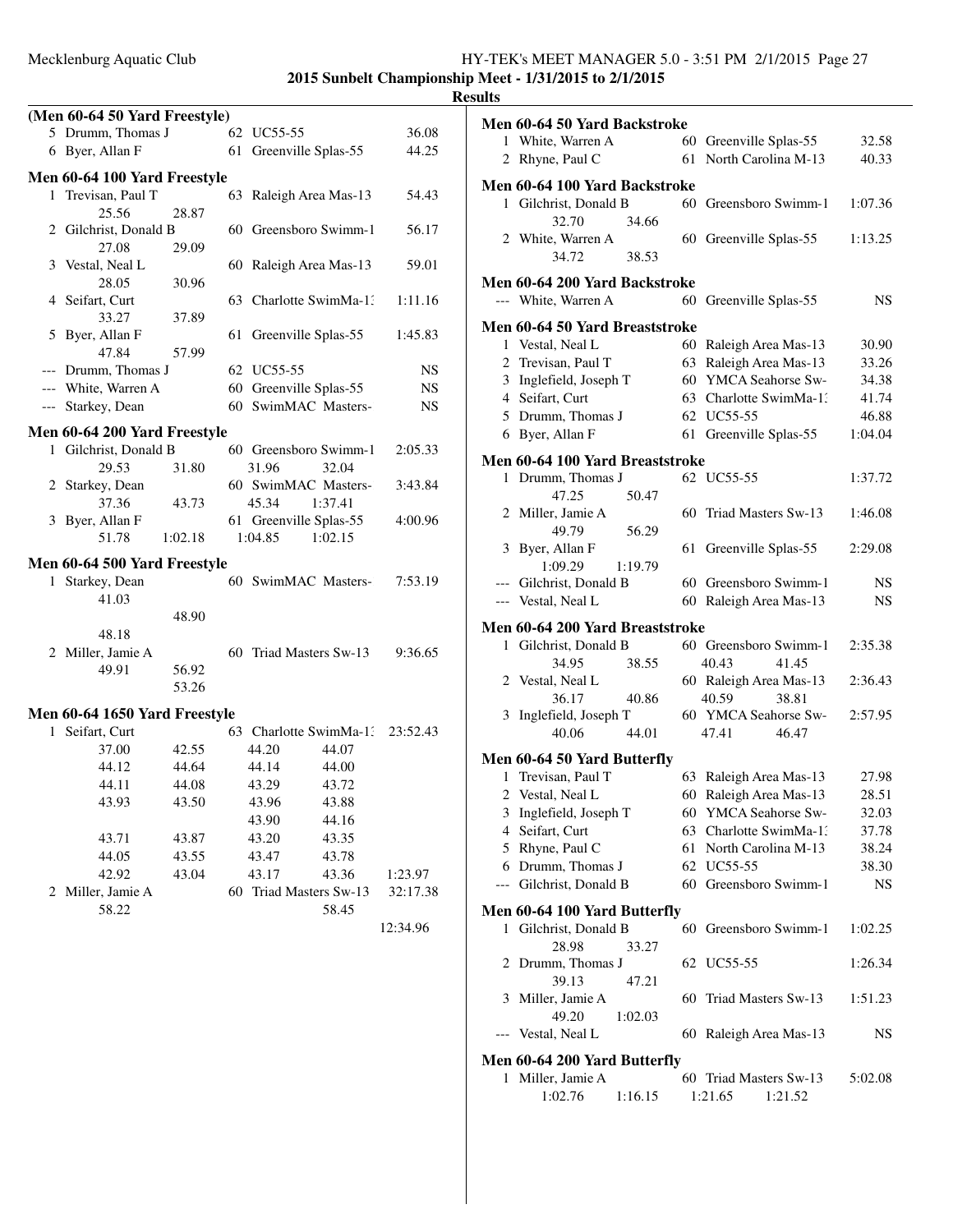### Mecklenburg Aquatic Club HY-TEK's MEET MANAGER 5.0 - 3:51 PM 2/1/2015 Page 28 **2015 Sunbelt Championship Meet - 1/31/2015 to 2/1/2015**

|   | <b>Men 60-64 100 Yard IM</b>  |                    |    |                               |         |
|---|-------------------------------|--------------------|----|-------------------------------|---------|
|   | 1 Gilchrist, Donald B         |                    |    | 60 Greensboro Swimm-1         | 1:04.47 |
|   | 30.38                         | 34.09              |    |                               |         |
|   | 2 Drumm, Thomas J             |                    |    | 62 UC55-55                    | 1:35.82 |
|   | 46.82                         | 49.00              |    |                               |         |
|   | 3 Miller, Jamie A             |                    |    | 60 Triad Masters Sw-13        | 1:46.26 |
|   | 51.35                         | 54.91              |    |                               |         |
|   | --- Trevisan, Paul T          |                    |    | 63 Raleigh Area Mas-13        | NS      |
|   | --- Vestal, Neal L            |                    |    | 60 Raleigh Area Mas-13        | NS      |
|   | <b>Men 60-64 200 Yard IM</b>  |                    |    |                               |         |
|   | 1 Gilchrist, Donald B         |                    |    | 60 Greensboro Swimm-1         | 2:21.74 |
|   | 29.20                         | 37.08              |    | 41.43<br>34.03                |         |
|   | 2 Inglefield, Joseph T        |                    |    | 60 YMCA Seahorse Sw-          | 2:41.83 |
|   | 34.22                         | 43.40              |    | 47.13<br>37.08                |         |
|   | 3 Miller, Jamie A             |                    |    | 60 Triad Masters Sw-13        | 4:03.63 |
|   | 48.73                         | 1:10.33            |    | 1:14.86<br>49.71              |         |
|   | <b>Men 60-64 400 Yard IM</b>  |                    |    |                               |         |
|   | 1 Vestal, Neal L              |                    |    | 60 Raleigh Area Mas-13        | 5:18.41 |
|   | 33.63                         | 40.44              |    | 44.11<br>42.57                |         |
|   | 42.78                         | 43.20              |    | 36.62<br>35.06                |         |
|   | 2 Inglefield, Joseph T        |                    |    | 60 YMCA Seahorse Sw-          | 5:59.64 |
|   | 36.44                         | 45.00              |    | 47.16<br>46.96                |         |
|   | 50.95                         | 50.32              |    | 41.99<br>40.82                |         |
|   | 3 Miller, Jamie A             |                    |    | 60 Triad Masters Sw-13        | 8:52.75 |
|   | 1:01.46<br>1:10.78            | 1:11.57<br>1:12.33 |    | 1:18.05<br>1:11.45<br>1:47.11 |         |
|   |                               |                    |    |                               |         |
|   | Men 65-69 50 Yard Freestyle   |                    |    |                               |         |
|   | 1 Glass, Ernie                |                    |    | 65 Charlotte SwimMa-1.        | 27.09   |
|   | 2 Mullen, Chris               |                    |    | 66 SwimMAC Masters-           | 32.27   |
|   | 3 Purdie, John A              |                    |    | 65 SwimMAC Masters-           | 36.60   |
|   | Men 65-69 100 Yard Freestyle  |                    |    |                               |         |
| 1 | Glass, Ernie                  |                    |    | 65 Charlotte SwimMa-1:        | 1:00.80 |
|   | 29.43                         | 31.37              |    |                               |         |
|   | 2 Mullen, Chris               |                    |    | 66 SwimMAC Masters-           | 1:08.70 |
|   | 33.79                         | 34.91              |    |                               |         |
|   | 3 Brown, Bill<br>33.73        | 35.59              |    | 69 ECAM                       | 1:09.32 |
|   |                               |                    |    |                               |         |
|   | Men 65-69 200 Yard Freestyle  |                    |    |                               |         |
| 1 | Glass, Ernie                  |                    |    | 65 Charlotte SwimMa-1.        | 2:23.32 |
|   | 32.68                         | 36.72              |    | 37.12<br>36.80                |         |
|   | 2 Mullen, Chris               |                    |    | 66 SwimMAC Masters-           | 2:28.79 |
|   | 36.49<br>--- Brown, Bill      | 37.65              |    | 38.20<br>36.45<br>69 ECAM     | NS      |
|   | --- Cothren, Jack             |                    |    | 65 Binghamton Univ-4          | NS      |
|   |                               |                    |    |                               |         |
|   | Men 65-69 500 Yard Freestyle  |                    |    |                               |         |
| 1 | Mullen, Chris                 |                    |    | 66 SwimMAC Masters-           | 7:08.06 |
|   | 40.70                         | 43.88              |    | 44.48<br>44.12                |         |
|   | 44.25<br>41.80                | 43.62<br>38.65     |    | 43.27<br>43.29                |         |
|   |                               |                    |    |                               |         |
|   | Men 65-69 1000 Yard Freestyle |                    |    |                               |         |
|   | --- Cothren, Jack             |                    | 65 | Binghamton Univ-4             | NS      |
|   |                               |                    |    |                               |         |

|       | Men 65-69 1650 Yard Freestyle   |       |    |                          |       |           |
|-------|---------------------------------|-------|----|--------------------------|-------|-----------|
|       | 1 Scott, Robert M               |       |    | 68 YMCA Seahorse Sw-     |       | 22:43.49  |
|       | 36.95                           | 39.88 |    | 40.54                    | 41.18 |           |
|       | 41.50                           | 41.54 |    | 41.57                    | 42.00 |           |
|       | 41.87                           | 41.29 |    | 41.45                    | 41.55 |           |
|       | 42.27                           | 41.77 |    | 41.47                    | 41.74 |           |
|       |                                 |       |    | 41.36                    | 41.97 |           |
|       | 41.60                           | 41.66 |    | 42.14                    | 41.62 |           |
|       | 41.34                           | 41.78 |    | 41.94                    | 42.04 |           |
|       | 41.77                           | 41.67 |    | 41.65                    | 40.83 | 1:19.69   |
|       |                                 |       |    |                          |       |           |
|       | Men 65-69 50 Yard Backstroke    |       |    |                          |       |           |
|       | 1 Glass, Ernie                  |       |    | 65 Charlotte SwimMa-1.   |       | 35.37     |
|       | 2 Mullen, Chris                 |       |    | 66 SwimMAC Masters-      |       | 41.58     |
|       | 3 Purdie, John A                |       |    | 65 SwimMAC Masters-      |       | 52.91     |
|       | --- Brown, Bill                 |       |    | 69 ECAM                  |       | <b>NS</b> |
|       | Men 65-69 100 Yard Backstroke   |       |    |                          |       |           |
|       | 1 Brown, Bill                   |       |    | 69 ECAM                  |       | 1:27.46   |
|       | 43.30                           | 44.16 |    |                          |       |           |
|       | --- Scott, Robert M             |       |    | 68 YMCA Seahorse Sw-     |       | NS.       |
|       | --- Cothren, Jack               |       | 65 | <b>Binghamton Univ-4</b> |       | NS.       |
|       | Men 65-69 200 Yard Backstroke   |       |    |                          |       |           |
|       | 1 Cothren, Jack                 |       |    | 65 Binghamton Univ-4     |       | 2:44.45   |
|       | 38.74                           | 42.44 |    | 43.01                    | 40.26 |           |
| $---$ | Brown, Bill                     |       |    | 69 ECAM                  |       | NS        |
|       |                                 |       |    |                          |       |           |
|       | Men 65-69 50 Yard Breaststroke  |       |    |                          |       |           |
|       | 1 Glass, Ernie                  |       |    | 65 Charlotte SwimMa-1.   |       | 39.15     |
|       | --- Mullen, Chris               |       |    | 66 SwimMAC Masters-      |       | <b>NS</b> |
|       | Men 65-69 100 Yard Breaststroke |       |    |                          |       |           |
|       | 1 Preuninger, David             |       |    | 68 Greenville Splas-55   |       | 1:31.02   |
|       | 43.39                           | 47.63 |    |                          |       |           |
|       | --- Scott, Robert M             |       |    | 68 YMCA Seahorse Sw-     |       | NS        |
|       |                                 |       |    |                          |       |           |
|       | Men 65-69 50 Yard Butterfly     |       |    |                          |       |           |
|       | 1 Cothren, Jack                 |       |    | 65 Binghamton Univ-4     |       | 30.79     |
|       | 2 Glass, Ernie                  |       |    | 65 Charlotte SwimMa-1:   |       | 32.07     |
|       | Men 65-69 100 Yard Butterfly    |       |    |                          |       |           |
|       | 1 Cothren, Jack                 |       |    | 65 Binghamton Univ-4     |       | 1:14.57   |
|       | 34.78                           | 39.79 |    |                          |       |           |
|       | --- Hughes, Bill W              |       |    | 68 Mecklenburg Swim-1    |       | NS.       |
|       | --- Preuninger, David           |       | 68 | Greenville Splas-55      |       | NS.       |
|       | Men 65-69 200 Yard Butterfly    |       |    |                          |       |           |
|       | --- Hughes, Bill W              |       |    | 68 Mecklenburg Swim-1    |       | NS        |
|       |                                 |       |    |                          |       |           |
|       | Men 65-69 100 Yard IM           |       |    |                          |       |           |
| 1     | Cothren, Jack                   |       | 65 | Binghamton Univ-4        |       | 1:16.34   |
|       | 34.25                           | 42.09 |    |                          |       |           |
|       | 2 Preuninger, David             |       | 68 | Greenville Splas-55      |       | 1:31.94   |
|       | 43.70                           | 48.24 |    |                          |       |           |
| 3     | Purdie, John A                  |       |    | 65 SwimMAC Masters-      |       | 1:37.56   |
|       | 45.44                           | 52.12 |    |                          |       |           |
| ---   | Scott, Robert M                 |       | 68 | <b>YMCA Seahorse Sw-</b> |       | NS.       |
|       | Hughes, Bill W                  |       | 68 | Mecklenburg Swim-1       |       | NS        |
|       |                                 |       |    |                          |       |           |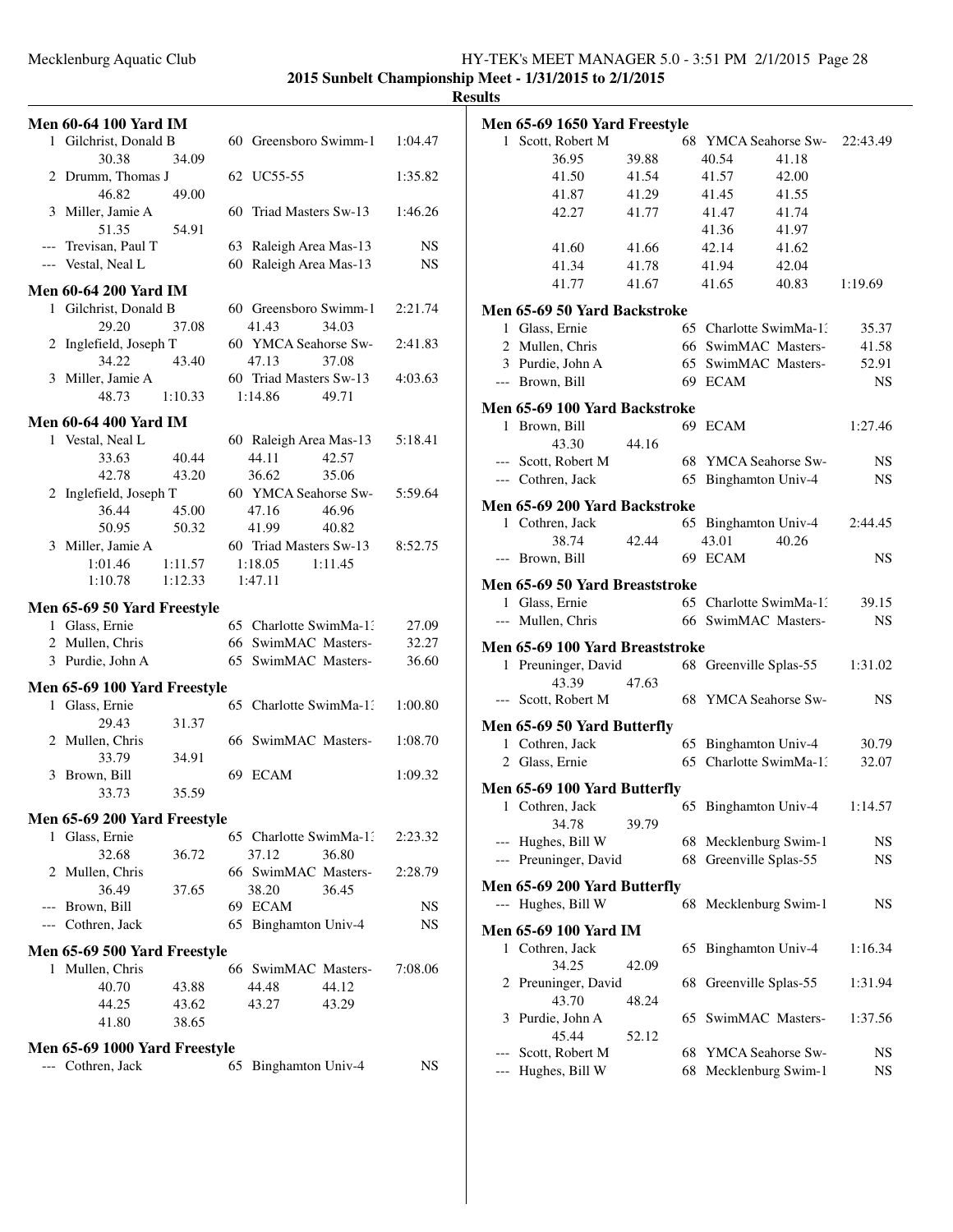### Mecklenburg Aquatic Club HY-TEK's MEET MANAGER 5.0 - 3:51 PM 2/1/2015 Page 29 **2015 Sunbelt Championship Meet - 1/31/2015 to 2/1/2015**

| <b>Men 65-69 200 Yard IM</b>                       |         |     |                                              |          |
|----------------------------------------------------|---------|-----|----------------------------------------------|----------|
| 1 Cothren, Jack                                    |         |     | 65 Binghamton Univ-4                         | 2:51.40  |
| 35.61                                              | 43.66   |     | 54.65<br>37.48                               |          |
| --- Hughes, Bill W                                 |         |     | 68 Mecklenburg Swim-1                        | NS       |
| <b>Men 65-69 400 Yard IM</b>                       |         |     |                                              |          |
| 1 Cothren, Jack                                    |         |     | 65 Binghamton Univ-4                         | 6:13.81  |
| 36.55                                              | 43.67   |     | 50.68<br>47.46                               |          |
| 58.51                                              | 56.88   |     | 41.25<br>38.81                               |          |
|                                                    |         |     |                                              |          |
| Men 70-74 50 Yard Freestyle                        |         |     |                                              |          |
| 1 White, Bernard T                                 |         | 71  | Charlotte SwimMa-1:                          | 29.67    |
| 2 Whitley, John K                                  |         | 71  | Wind-n-Sea Maste-44                          | 29.75    |
| 3 Culp, William G                                  |         |     | 70 Greenville Splas-55                       | 32.40    |
| 4 Gadol, Louis C                                   |         | 73  | Asheville Master-13                          | 33.47    |
| 5 Keeney, Russ B                                   |         | 71  | Asheville Master-13                          | 34.54    |
| Men 70-74 100 Yard Freestyle                       |         |     |                                              |          |
| 1 Poiletman, Robert M                              |         | 71  | Columbia Masters-55                          | 1:01.29  |
| 29.92                                              | 31.37   |     |                                              |          |
| 2 Keeney, Russ B                                   |         |     | 71 Asheville Master-13                       | 1:19.18  |
| 36.58                                              | 42.60   |     |                                              |          |
| Men 70-74 200 Yard Freestyle                       |         |     |                                              |          |
| 1 Frogley, Chris S                                 |         |     | 71 Virginia Masters-12                       | 3:24.39  |
| 45.96                                              | 51.82   |     | 53.93<br>52.68                               |          |
| --- Gadol, Louis C                                 |         |     | 73 Asheville Master-13                       | NS       |
| --- Culp, William G                                |         |     | 70 Greenville Splas-55                       | NS       |
|                                                    |         |     |                                              |          |
| Men 70-74 500 Yard Freestyle<br>1 Frogley, Chris S |         |     |                                              |          |
| 49.39                                              | 57.15   |     | 71 Virginia Masters-12<br>1:00.87<br>1:01.17 | 9:52.50  |
| 1:02.61                                            | 1:03.46 |     | 1:01.21<br>1:00.91                           |          |
| 59.47                                              | 56.26   |     |                                              |          |
|                                                    |         |     |                                              |          |
| Men 70-74 1000 Yard Freestyle                      |         |     |                                              |          |
| 1 Culp, William G                                  |         |     | 70 Greenville Splas-55                       | 17:46.94 |
|                                                    |         |     | 52.01                                        |          |
| 54.80                                              |         |     |                                              |          |
|                                                    | 7:15.65 |     |                                              |          |
| Men 70-74 50 Yard Backstroke                       |         |     |                                              |          |
| Whitley, John K<br>1                               |         | 71  | Wind-n-Sea Maste-44                          | 34.87    |
| Gadol, Louis C<br>2                                |         | 73  | Asheville Master-13                          | 44.16    |
| 3 Keeney, Russ B                                   |         | 71  | Asheville Master-13                          | 52.43    |
| Men 70-74 100 Yard Backstroke                      |         |     |                                              |          |
| 1 Whitley, John K                                  |         | 71  | Wind-n-Sea Maste-44                          | 1:21.84  |
| 40.04                                              | 41.80   |     |                                              |          |
|                                                    |         |     |                                              |          |
| Men 70-74 50 Yard Breaststroke                     |         |     |                                              |          |
| 1 Whitley, John K                                  |         | 71  | Wind-n-Sea Maste-44                          | 38.77    |
| 2 White, Bernard T                                 |         | 71  | Charlotte SwimMa-1:                          | 41.60    |
| 3 Keeney, Russ B                                   |         | 71  | Asheville Master-13                          | 46.75    |
| 4 Frogley, Chris S                                 |         |     | 71 Virginia Masters-12                       | 51.91    |
| Men 70-74 100 Yard Breaststroke                    |         |     |                                              |          |
| Gadol, Louis C<br>1                                |         |     | 73 Asheville Master-13                       | 1:39.29  |
| 46.34                                              | 52.95   |     |                                              |          |
| 2 Keeney, Russ B                                   |         | 71. | Asheville Master-13                          | 1:43.01  |
| 50.54                                              | 52.47   |     |                                              |          |
|                                                    |         |     |                                              |          |
|                                                    |         |     |                                              |          |

|   | 3 Frogley, Chris S<br>53.43             | 58.55 |    | 71 Virginia Masters-12                        | 1:51.98        |
|---|-----------------------------------------|-------|----|-----------------------------------------------|----------------|
|   |                                         |       |    |                                               |                |
|   | Men 70-74 50 Yard Butterfly             |       | 71 |                                               |                |
|   | 1 White, Bernard T<br>2 Whitley, John K |       |    | Charlotte SwimMa-1.<br>71 Wind-n-Sea Maste-44 | 32.50<br>33.39 |
|   | 3 Keeney, Russ B                        |       |    | 71 Asheville Master-13                        | 43.10          |
|   |                                         |       |    |                                               |                |
|   | Men 70-74 100 Yard Butterfly            |       |    |                                               |                |
|   | 1 Poiletman, Robert M                   |       |    | 71 Columbia Masters-55                        | 1:04.31        |
|   | 30.36<br>2 Keeney, Russ B               | 33.95 |    | 71 Asheville Master-13                        | 1:42.95        |
|   | 48.85                                   | 54.10 |    |                                               |                |
|   |                                         |       |    |                                               |                |
|   | Men 70-74 200 Yard Butterfly            |       |    |                                               |                |
|   | 1 Poiletman, Robert M<br>35.69          | 42.68 |    | 71 Columbia Masters-55<br>1:20.41             | 2:38.78        |
|   | --- Keeney, Russ B                      |       |    | 71 Asheville Master-13                        | NS             |
|   |                                         |       |    |                                               |                |
|   | <b>Men 70-74 100 Yard IM</b>            |       |    |                                               |                |
|   | 1 Whitley, John K                       |       |    | 71 Wind-n-Sea Maste-44                        | 1:17.53        |
|   | 35.63<br>2 White, Bernard T             | 41.90 | 71 | Charlotte SwimMa-13                           | 1:22.47        |
|   | 37.59                                   | 44.88 |    |                                               |                |
|   | 3 Keeney, Russ B                        |       |    | 71 Asheville Master-13                        | 1:28.78        |
|   | 40.07                                   | 48.71 |    |                                               |                |
|   | 4 Gadol, Louis C                        |       |    | 73 Asheville Master-13                        | 1:31.47        |
|   | 41.47                                   | 50.00 |    |                                               |                |
|   | <b>Men 70-74 200 Yard IM</b>            |       |    |                                               |                |
|   | 1 Keeney, Russ B                        |       |    | 71 Asheville Master-13                        | 3:31.26        |
|   | 50.24                                   | 55.63 |    | 57.65<br>47.74                                |                |
|   | Men 75-79 50 Yard Freestyle             |       |    |                                               |                |
|   | --- Clark, Jerry                        |       |    | 77 Charlotte SwimMa-1.                        | NS             |
|   |                                         |       |    |                                               |                |
|   | Men 75-79 100 Yard Freestyle            |       |    |                                               |                |
|   | --- Clark, Jerry                        |       |    | 77 Charlotte SwimMa-1.                        | NS             |
|   | Men 75-79 200 Yard Freestyle            |       |    |                                               |                |
|   | --- Clark, Jerry                        |       |    | 77 Charlotte SwimMa-13                        | NS             |
|   | Men 75-79 50 Yard Breaststroke          |       |    |                                               |                |
|   | --- Clark, Jerry                        |       |    | 77 Charlotte SwimMa-1.                        | NS             |
|   | Men 80-84 50 Yard Freestyle             |       |    |                                               |                |
| 1 | Mitchell, Clarke E                      |       |    | 82 Georgia Masters-45                         | 32.29          |
| 2 | Depaul, Don                             |       |    | 80 James J Harris Y-13                        | 1:27.74        |
|   |                                         |       |    |                                               |                |
|   | Men 80-84 100 Yard Freestyle            |       |    |                                               |                |
|   | 1 Stolz, Hal F                          |       |    | 80 Georgia Masters-45                         | 1:26.90        |
|   | 39.01<br>2 Depaul, Don                  | 47.89 | 80 | James J Harris Y-13                           | 3:53.12        |
|   |                                         |       |    |                                               |                |
|   | Men 80-84 200 Yard Freestyle            |       |    |                                               |                |
| 1 | Stolz, Hal F                            |       |    | 80 Georgia Masters-45                         | 3:15.32        |
|   | 44.73                                   | 49.47 |    | 52.18<br>48.94                                |                |
|   | Men 80-84 500 Yard Freestyle            |       |    |                                               |                |
|   | 1 Depaul, Don                           |       | 80 | James J Harris Y-13                           | 19:34.62       |
|   |                                         |       |    | 11:20.77                                      |                |
|   | Men 80-84 50 Yard Backstroke            |       |    |                                               |                |
| 1 | Mitchell, Clarke E                      |       | 82 | Georgia Masters-45                            | 35.87          |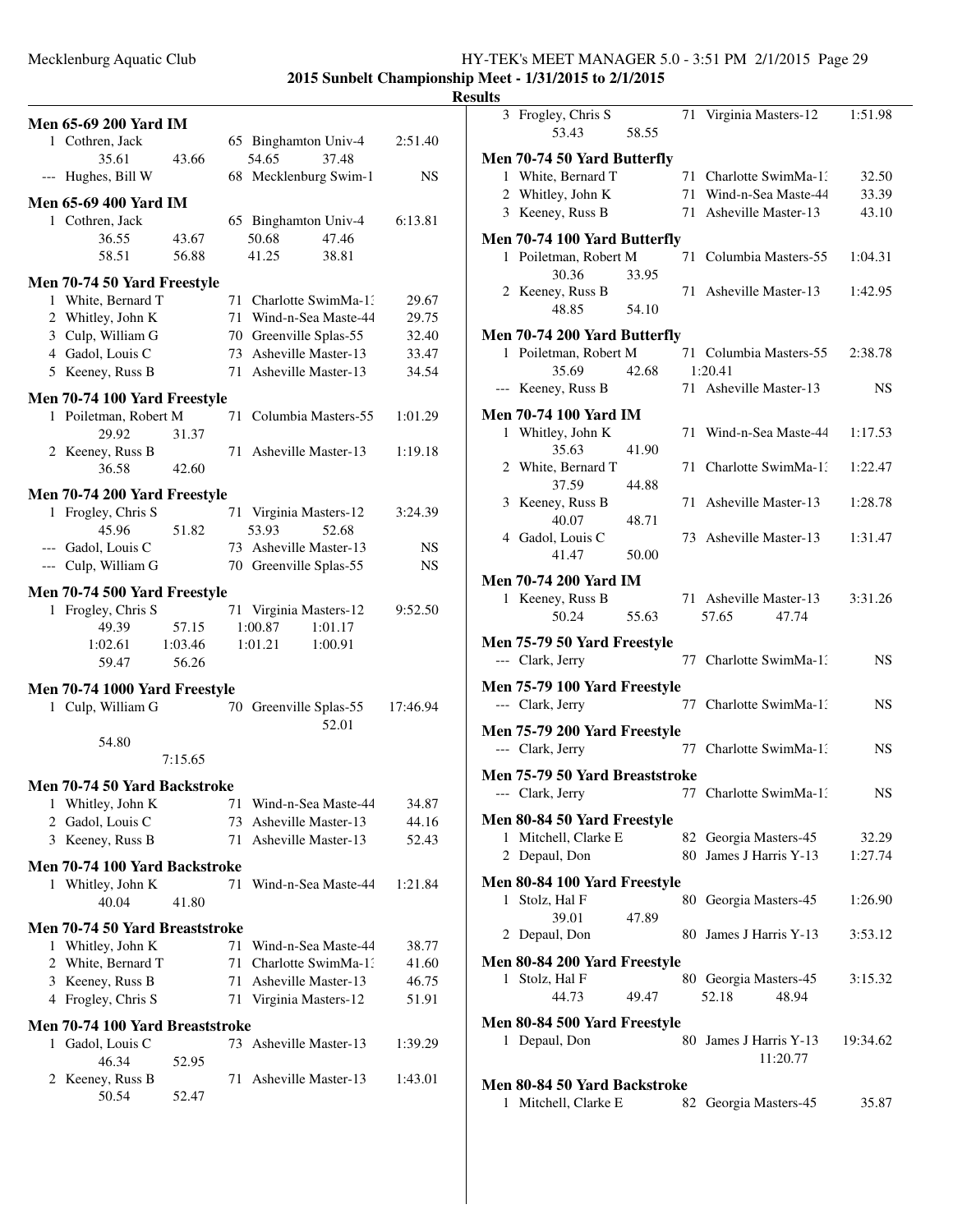|   | (Men 80-84 50 Yard Backstroke)                        |         |     |       |                        |          |
|---|-------------------------------------------------------|---------|-----|-------|------------------------|----------|
|   | 2 Depaul, Don                                         |         | 80  |       | James J Harris Y-13    | 1:48.66  |
|   |                                                       |         |     |       |                        |          |
|   | Men 80-84 100 Yard Backstroke<br>1 Mitchell, Clarke E |         |     |       |                        |          |
|   | 42.04                                                 | 43.95   |     |       | 82 Georgia Masters-45  | 1:25.99  |
|   |                                                       |         |     |       |                        |          |
|   | Men 80-84 50 Yard Breaststroke                        |         |     |       |                        |          |
|   | 1 Stolz, Hal F                                        |         |     |       | 80 Georgia Masters-45  | 41.52    |
|   | 2 Mitchell, Clarke E                                  |         |     |       | 82 Georgia Masters-45  | 42.75    |
|   | 3 Depaul, Don                                         |         | 80- |       | James J Harris Y-13    | 3:16.91  |
|   | Men 80-84 100 Yard Breaststroke                       |         |     |       |                        |          |
|   | 1 Stolz, Hal F                                        |         |     |       | 80 Georgia Masters-45  | 1:30.76  |
|   | 42.39                                                 | 48.37   |     |       |                        |          |
|   |                                                       |         |     |       |                        |          |
|   | Men 80-84 200 Yard Breaststroke                       |         |     |       |                        |          |
|   | 1 Stolz, Hal F                                        |         |     |       | 80 Georgia Masters-45  | 3:28.00  |
|   | 46.41                                                 | 52.83   |     | 55.32 | 53.44                  |          |
|   | Men 80-84 50 Yard Butterfly                           |         |     |       |                        |          |
|   | 1 Mitchell, Clarke E                                  |         |     |       | 82 Georgia Masters-45  | 36.47    |
|   | --- Stolz, Hal F                                      |         |     |       | 80 Georgia Masters-45  | NS       |
|   | <b>Men 80-84 100 Yard IM</b>                          |         |     |       |                        |          |
|   | 1 Stolz, Hal F                                        |         |     |       | 80 Georgia Masters-45  | 1:32.69  |
|   | 43.70                                                 | 48.99   |     |       |                        |          |
|   | 2 Depaul, Don                                         |         |     |       | 80 James J Harris Y-13 | 4:18.25  |
|   | --- Mitchell, Clarke E                                |         |     |       | 82 Georgia Masters-45  | NS       |
|   |                                                       |         |     |       |                        |          |
|   | Men 85-89 50 Yard Freestyle                           |         |     |       |                        |          |
|   | 1 Stolz, Irwin W                                      |         |     |       | 85 Georgia Masters-45  | 44.11    |
|   | Men 85-89 100 Yard Freestyle                          |         |     |       |                        |          |
|   | 1 Stolz, Irwin W                                      |         |     |       | 85 Georgia Masters-45  | 1:38.95  |
|   | 47.10                                                 | 51.85   |     |       |                        |          |
|   | Men 85-89 200 Yard Freestyle                          |         |     |       |                        |          |
|   | 1 Stolz, Irwin W                                      |         |     |       | 85 Georgia Masters-45  | 3:47.97  |
|   | 54.70                                                 | 58.06   |     | 58.16 | 57.05                  |          |
|   |                                                       |         |     |       |                        |          |
|   | Men 85-89 500 Yard Freestyle                          |         |     |       |                        |          |
| 1 | Stolz, Irwin W                                        |         |     |       | 85 Georgia Masters-45  | 9:20.24  |
|   | 50.67                                                 | 56.05   |     | 56.41 | 56.70                  |          |
|   | 56.40                                                 | 57.01   |     | 56.93 | 55.84                  |          |
|   | 57.10                                                 | 57.13   |     |       |                        |          |
|   | Men 85-89 1650 Yard Freestyle                         |         |     |       |                        |          |
| 1 | Stolz, Irwin W                                        |         | 85  |       | Georgia Masters-45     | 32:45.81 |
|   | 53.46                                                 | 58.19   |     | 58.51 | 58.58                  |          |
|   | 58.34                                                 | 58.70   |     | 59.51 | 58.80                  |          |
|   | 59.77                                                 | 59.32   |     | 59.21 | 59.58                  |          |
|   | 59.86                                                 | 59.26   |     | 59.20 | 59.42                  |          |
|   | 59.89                                                 | 59.92   |     | 59.91 | 59.15                  |          |
|   | 1:00.48                                               | 1:01.53 |     | 59.49 | 1:01.35                |          |
|   | 59.74                                                 | 1:01.50 |     | 59.82 | 1:01.84                |          |
|   | 59.50                                                 | 1:01.99 |     | 59.87 | 1:02.33                | 57.79    |
|   | Men 90-94 200 Yard Freestyle                          |         |     |       |                        |          |
|   | 1 Larson, E Ole                                       |         | 93  |       | North Carolina M-13    | 6:18.08  |
|   |                                                       |         |     |       |                        |          |

|   | <b>Men 90-94 500 Yard Freestyle</b>                                                                                                                                                                                                 |                                                                                                                                                                        |                    |
|---|-------------------------------------------------------------------------------------------------------------------------------------------------------------------------------------------------------------------------------------|------------------------------------------------------------------------------------------------------------------------------------------------------------------------|--------------------|
|   | 1 Larson, E Ole<br>8:07.37                                                                                                                                                                                                          | 93 North Carolina M-13                                                                                                                                                 | 16:36.71           |
|   | Men 90-94 1000 Yard Freestyle<br>1 Larson, E Ole                                                                                                                                                                                    | 93 North Carolina M-13                                                                                                                                                 | 32:16.56           |
|   | Men 90-94 50 Yard Breaststroke<br>1 Larson, E Ole                                                                                                                                                                                   | 93 North Carolina M-13                                                                                                                                                 | 1:20.01            |
|   | Men 90-94 100 Yard Breaststroke<br>1 Larson, E Ole<br>1:24.74<br>1:33.99                                                                                                                                                            | 93 North Carolina M-13                                                                                                                                                 | 2:58.73            |
|   | Men 90-94 200 Yard Breaststroke<br>1 Larson, E Ole                                                                                                                                                                                  | 93 North Carolina M-13                                                                                                                                                 | 6:48.70            |
|   | Women 18+ 200 Yard Freestyle Relay<br>1 Gaston Gators --13<br>1) Ballenger, Angie W45<br>3) Lindquist, Carrie T W39<br>29.02<br>30.62                                                                                               | A<br>2) Cherry, Tammy H W37<br>4) Sweesy, Whitney E W23<br>27.10<br>25.87                                                                                              | 1:52.61            |
|   | Women 18+200 Yard Medley Relay<br>1 SwimMAC Masters-13<br>1) Woodard, Chantal M W26<br>3) Mullen, Rachael E W25<br>31.47<br>32.27<br>2 Gaston Gators --13<br>1) Cherry, Tammy H W37<br>3) Lindquist, Carrie T W39<br>34.56<br>35.82 | A<br>2) Rubel, Amanda W22<br>4) Vanderpool-Wallace, Arianna<br>23.91<br>25.70<br>$\mathsf{A}$<br>2) Ballenger, Angie W45<br>4) Sweesy, Whitney E W23<br>30.29<br>25.21 | 1:53.35<br>2:05.88 |
| 1 | Women 25+ 200 Yard Freestyle Relay<br>Mecklenburg Swim-13<br>1) Keith, Jen E W29                                                                                                                                                    | A<br>2) Kitzmiller, Karen L W42                                                                                                                                        | 1:58.21            |
|   | 3) Dore, Mary G W51<br>33.15<br>28.93<br>2 Sailfish Aquatic-13<br>1) Jen, Patricia A W49<br>3) Gallagher, Alissa W33<br>33.15<br>34.93                                                                                              | 29.05<br>27.08<br>B<br>2) Molinek, Donna W54<br>4) McAlarney, Christine M W4<br>36.91<br>37.85                                                                         | 2:22.84            |
|   | 3 Greenville Splas-55<br>1) Ours, Tiffany L W29<br>3) Quinn, Cheryl L W54<br>52.60<br>29.28                                                                                                                                         | А<br>2) Odorisio, Melissa P W30<br>4) Hance, Stephanie W26<br>29.69<br>32.99                                                                                           | 2:24.56            |
| 1 | Women 25+ 400 Yard Freestyle Relay<br>YMCA Seahorse Sw-13<br>1) Crowder, Meaghan W28<br>3) Lambert, Angela W46<br>34.22<br>1:12.57                                                                                                  | А<br>2) Campbell, Mary Ann M W56<br>4) Brown, Lesley W52                                                                                                               | 5:20.80            |
|   | Greenville Splas-55<br>1) Oliver, Cassandra J W26<br>3) Panayotoff, Kristi M W66                                                                                                                                                    | 41.15<br>2:02.45<br>B<br>2) Bopp, Sara W50<br>4) Browning, Amy G W41                                                                                                   | NS                 |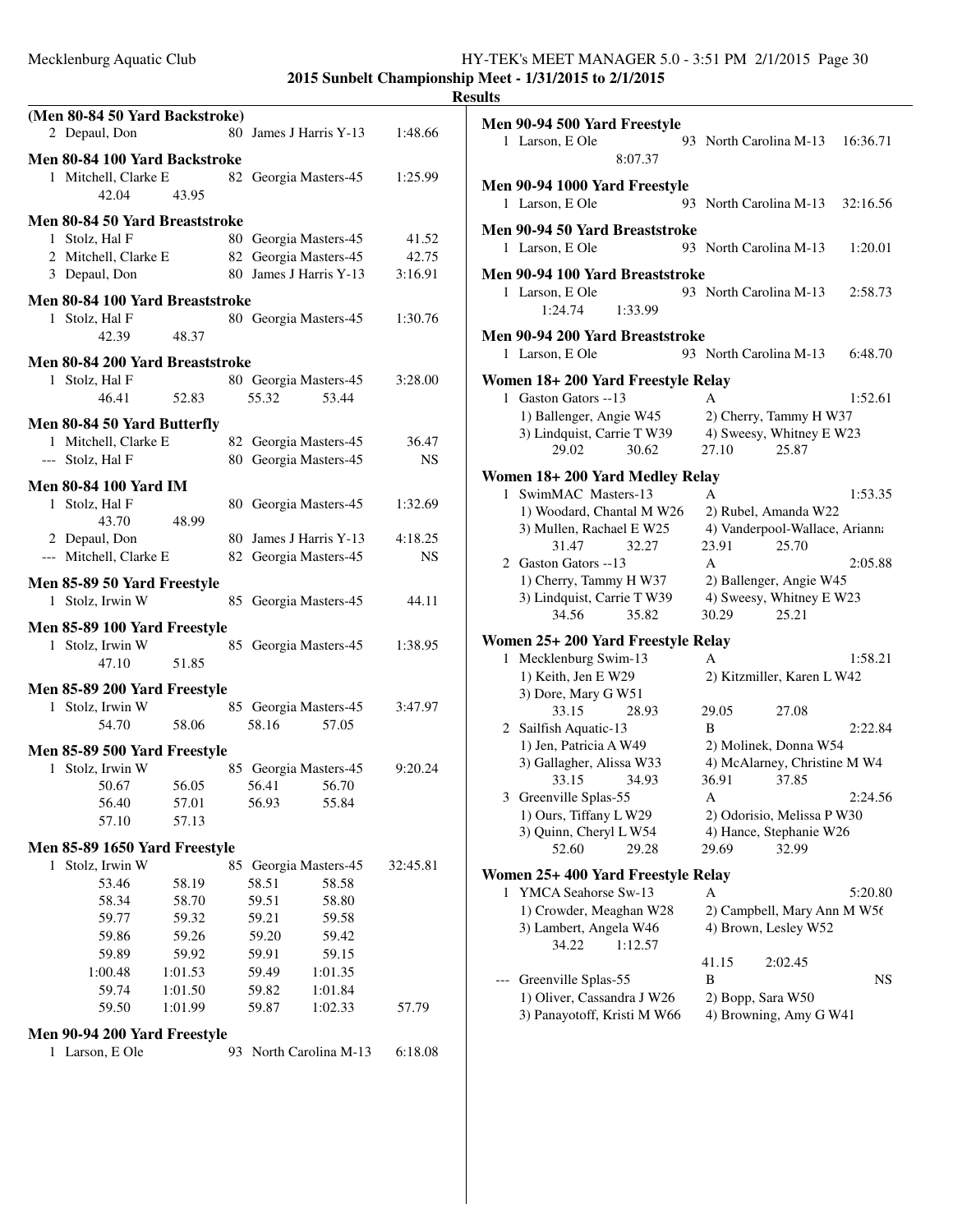# Mecklenburg Aquatic Club HY-TEK's MEET MANAGER 5.0 - 3:51 PM 2/1/2015 Page 31 **2015 Sunbelt Championship Meet - 1/31/2015 to 2/1/2015**

|              | Women 25+ 800 Yard Freestyle Relay                  |                                                      |         |
|--------------|-----------------------------------------------------|------------------------------------------------------|---------|
| 1            | SwimMAC Masters-13                                  | A                                                    | 9:57.59 |
|              | 1) Dempsey, Michelle W45                            | 2) Mullen, Rachael E W25                             |         |
|              | 3) Mervich, Hollie J W40                            | 4) Carter, Eddie C W44                               |         |
|              | 35.15<br>1:14.08                                    | 1:54.24<br>2:34.63                                   |         |
|              | 35.05<br>1:14.15                                    | 1:53.16<br>2:32.28                                   |         |
|              | 1:16.22<br>36.24                                    | 1:57.35<br>2:38.75                                   |         |
|              | 1:02.19<br>28.95                                    | 1:36.94<br>2:11.93                                   |         |
|              | Women 25+ 200 Yard Medley Relay                     |                                                      |         |
| 1            | Greenville Splas-55                                 | C                                                    | 2:13.53 |
|              | 1) Hance, Stephanie W26                             | 2) Browning, Amy G W41                               |         |
|              | 3) Odorisio, Melissa P W30                          | 4) Oliver, Cassandra J W26                           |         |
|              | 31.77<br>39.40                                      | 31.39<br>30.97                                       |         |
| 2            | SwimMAC Masters-13                                  | B                                                    | 2:14.00 |
|              | 1) Dempsey, Michelle W45                            | 2) Jones, Rebecca L W47                              |         |
|              | 3) Wall, Janet E W46                                | 4) Coventry, Kirsty W31                              |         |
| 3            | 38.12<br>40.27                                      | 25.03<br>30.58<br>A                                  | 2:22.45 |
|              | Mecklenburg Swim-13<br>1) Fricano, Laura W43        | 2) Brinkley, Emily M W35                             |         |
|              | 3) Keith, Jen E W29                                 |                                                      |         |
|              | 32.14<br>48.94                                      | 34.21<br>27.16                                       |         |
|              | 4 Sailfish Aquatic-13                               | $\mathsf{C}$                                         | 3:14.10 |
|              | 1) Reynolds, Kim M W47                              | 2) Trapp, Angie W42                                  |         |
|              | 3) Gallagher, Alissa W33                            | 4) Kjoelen, Janelle L W43                            |         |
|              | 1:03.98<br>49.10                                    | 37.85<br>43.17                                       |         |
|              | YMCA Seahorse Sw-13                                 | A                                                    | DQ      |
|              | Early take-off swimmer #3                           |                                                      |         |
|              | 1) Campbell, Mary Ann M W5t 2) Brown, Lesley W52    |                                                      |         |
|              | 3) Crowder, Meaghan W28                             | 4) Lambert, Angela W46                               |         |
|              | 45.46<br>47.01                                      | 38.09<br>34.85                                       |         |
|              | Women 25+400 Yard Medley Relay                      |                                                      |         |
| 1            | Greenville Splas-55                                 | А                                                    | 5:02.20 |
|              | 1) Odorisio, Melissa P W30                          | 2) Scott, Leslie W50                                 |         |
|              | 3) Moore, Carolyn B W53                             | 4) King, Tracy B W49                                 |         |
|              | 35.80<br>1:15.42                                    | 41.91<br>1:40.09                                     |         |
|              | 22.17<br>1:00.59                                    | 29.74<br>1:06.10                                     |         |
|              | Women 35+ 200 Yard Freestyle Relay                  |                                                      |         |
| 1            | North Carolina M-13                                 | Α                                                    | 1:36.42 |
|              | 1) Lindauer, Kerry W40                              | 2) Uhl, Alicia K W38                                 |         |
|              | 3) Stringer, Jennifer W38                           | 4) Braun, Erika L W43                                |         |
|              | 24.50<br>24.73                                      | 24.06<br>23.13                                       |         |
| $\mathbf{2}$ | Sailfish Aquatic-13                                 | C                                                    | 1:53.68 |
|              | 1) Holland, Amy S W43<br>3) Nelson, Stephanie A W43 | 2) Bernard, Heidi W45<br>4) Lindsey, Elizabeth H W37 |         |
|              | 25.70<br>30.95                                      | 29.91<br>27.12                                       |         |
| 3            | SwimMAC Masters-13                                  | A                                                    | 2:02.12 |
|              | 1) Abbott, Amy W39                                  | 2) Holden, Maureen H W45                             |         |
|              | 3) Meredith, Sara L W46                             | 4) Dorsel, Margot S W44                              |         |
|              | 35.74<br>25.77                                      | 30.88<br>29.73                                       |         |
| 4            | Mecklenburg Swim-13                                 | B                                                    | 2:10.27 |
|              | 1) Giesber, Jennifer C W44                          | 2) Collins, Esther M W37                             |         |
|              | 3) Wholley, Kathy W45                               | 4) Hannon, Martina V W44                             |         |
|              | 33.88<br>1:04.79                                    | 31.60                                                |         |
| 5            | Mecklenburg Swim-13                                 | $\mathsf{C}$                                         | 2:25.89 |
|              | 1) Asby, Sarah E W44                                | 2) Fricano, Laura W43                                |         |
|              | 3) Meckler, Deborah R W50                           | 4) Kury, Lori S W47                                  |         |
|              | 37.02<br>35.15                                      | 37.06<br>36.66                                       |         |

|    | 6 Mecklenburg Swim-13              | D                           | 2:28.28 |
|----|------------------------------------|-----------------------------|---------|
|    | 1) Fisher, Reita N W40             | 2) Hood, Carol Ann W45      |         |
|    | 3) Wilkinson, Alicia K W39         | 4) Abernathy, Carmen M W38  |         |
|    | 41.65<br>38.11                     | 33.34<br>35.18              |         |
| 7  | Sailfish Aquatic-13                | A                           | 3:30.57 |
|    | 1) Howe, Judi J W72                | 2) Volz, Kristen W37        |         |
|    | 3) Mangan, Lynn J W46              | 4) Federico, Alyssa A W41   |         |
|    | 2:55.86<br>34.71                   |                             |         |
|    |                                    |                             |         |
|    | Women 35+ 400 Yard Freestyle Relay |                             |         |
| 1  | SwimMAC Masters-13                 | А                           | 4:48.07 |
|    | 1) Carter, Eddie C W44             |                             |         |
|    | 3) Mervich, Hollie J W40           | 4) Diaz, Jennifer C W41     |         |
|    | 35.27<br>1:13.80                   | 29.63<br>1:06.22            |         |
|    | 36.67<br>1:17.23                   | 32.66<br>1:10.82            |         |
|    |                                    |                             |         |
|    | Women 35+ 800 Yard Freestyle Relay |                             |         |
| 1. | North Carolina M-13                | A                           | 7:58.40 |
|    | 1) Braun, Erika L W43              | 2) Stringer, Jennifer W38   |         |
|    | 3) Uhl, Alicia K W38               | 4) Lindauer, Kerry W40      |         |
|    | 25.74<br>54.31                     | 1:24.95<br>1:56.87          |         |
|    | 27.08<br>57.78                     | 1:29.69<br>2:01.37          |         |
|    | 28.52<br>59.82                     | 1:30.81<br>2:01.66          |         |
|    | 25.82<br>55.69                     | 1:26.92<br>1:58.50          |         |
|    | Women 35+ 200 Yard Medley Relay    |                             |         |
| 1. | North Carolina M-13                | A                           | 1:51.31 |
|    | 1) Stringer, Jennifer W38          | 2) Lindauer, Kerry W40      |         |
|    |                                    |                             |         |
|    | 3) Uhl, Alicia K W38               | 4) Braun, Erika L W43       |         |
|    | 29.65<br>31.23                     | 27.06<br>23.37              |         |
|    | 2 Sailfish Aquatic-13              | B                           | 2:08.53 |
|    | 1) Nelson, Stephanie A W43         | 2) Bernard, Heidi W45       |         |
|    | 3) Holland, Amy S W43              | 4) Lindsey, Elizabeth H W37 |         |
|    | 34.68<br>39.58                     | 26.90<br>27.37              |         |
|    | 3 SwimMAC Masters-13               | C                           | 2:20.02 |
|    | 1) Townes, Maureen M W40           | 2) Carter, Eddie C W44      |         |
|    | 3) Diaz, Jennifer C W41            | 4) Mervich, Hollie J W40    |         |
|    | 31.93<br>41.62                     | 33.18<br>33.29              |         |
|    | 4 Mecklenburg Swim-13              | $\mathcal{C}$               | 2:21.66 |
|    | 1) Kitzmiller, Karen L W42         | 2) Collins, Esther M W37    |         |
|    | 3) Dore, Mary G W51                | 4) Wilkinson, Alicia K W39  |         |
|    | 34.57<br>41.16                     | 33.84<br>32.09              |         |
| 5. | Sailfish Aquatic-13                | D                           | 3:18.37 |
|    | 1) Federico, Alyssa A W41          | 2) Eggers, Stacey S W43     |         |
|    | 3) Volz, Kristen W37               | 4) Mangan, Lynn J W46       |         |
|    | 51.20<br>52.56                     | 57.15<br>37.46              |         |
|    | 6 Mecklenburg Swim-13              | E                           | 3:24.20 |
|    | 1) Fisher, Reita N W40             | 2) Walton, Laura M W54      |         |
|    | 3) Andersen, Kathy S W59           | 4) Bell, Kimberly G W53     |         |
|    | 52.94<br>52.22                     | 49.22<br>49.82              |         |
|    | Mecklenburg Swim-13                | B                           | DQ      |
|    | Stroke Infraction swimmer #3       |                             |         |
|    | 1) Everett, Megan E W37            | 2) Giesber, Jennifer C W44  |         |
|    | 3) Abernathy, Carmen M W38         | 4) Asby, Sarah E W44        |         |
|    | 40.18<br>49.18                     | 46.35<br>36.73              |         |
|    |                                    |                             |         |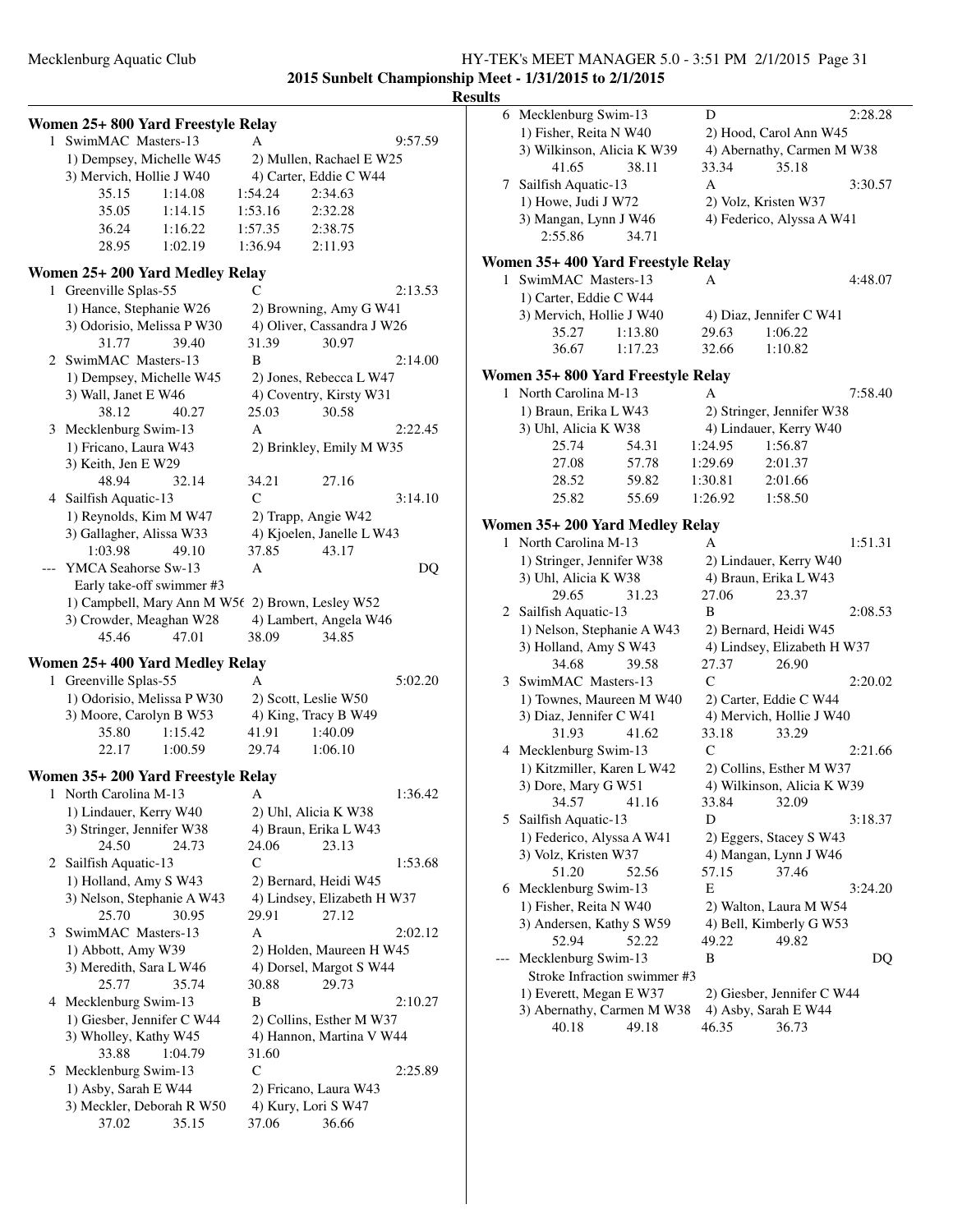**2015 Sunbelt Championship Meet - 1/31/2015 to 2/1/2015**

|                                     | Women 35+400 Yard Medley Relay                                              |         |         |                                                  |           | Women 45+ 400 Yard Medley Relay  |                                      |                                          |                                          |         |
|-------------------------------------|-----------------------------------------------------------------------------|---------|---------|--------------------------------------------------|-----------|----------------------------------|--------------------------------------|------------------------------------------|------------------------------------------|---------|
|                                     | 1 North Carolina M-13                                                       |         | A       |                                                  | 4:04.48   | 1 Greenville Splas-55            |                                      | B                                        |                                          | 5:54.15 |
|                                     | 1) Stringer, Jennifer W38                                                   |         |         | 2) Lindauer, Kerry W40                           |           | 1) Bopp, Sara W50                |                                      |                                          | 2) Hebel, Janice A W55                   |         |
|                                     | 3) Uhl, Alicia K W38                                                        |         |         | 4) Braun, Erika L W43                            |           |                                  | 3) Panayotoff, Kristi M W66          |                                          | 4) Quinn, Cheryl L W54                   |         |
|                                     | 30.94                                                                       | 1:03.18 | 31.73   | 1:09.12                                          |           | 43.73                            | 1:29.02                              | 47.09                                    | 1:38.09                                  |         |
|                                     | 28.28                                                                       | 1:00.75 | 24.45   | 51.43                                            |           | 38.53                            | 1:25.61                              | 38.66                                    | 1:21.43                                  |         |
|                                     | Women 45+ 200 Yard Freestyle Relay                                          |         |         |                                                  |           | Women 55+ 200 Yard Medley Relay  |                                      |                                          |                                          |         |
|                                     | 1 Greenville Splas-55                                                       |         | B       |                                                  | 1:59.63   | 1 Greenville Splas-55            |                                      | A                                        |                                          | 2:28.13 |
|                                     | 1) King, Tracy B W49                                                        |         |         | 2) Scott, Leslie W50                             |           |                                  | 1) Panayotoff, Kristi M W66          |                                          | 2) Hebel, Janice A W55                   |         |
|                                     | 3) Gillig, Kelly R W56                                                      |         |         | 4) Moore, Carolyn B W53                          |           | 3) Gillig, Kelly R W56           |                                      |                                          | 4) Gibbs, Chris R W61                    |         |
|                                     | 28.36                                                                       | 31.97   | 59.30   |                                                  |           | 36.59                            | 43.15                                | 37.76                                    | 30.63                                    |         |
|                                     | 2 YMCA Seahorse Sw-13                                                       |         | A       |                                                  | 2:10.98   |                                  |                                      |                                          |                                          |         |
|                                     |                                                                             |         |         |                                                  |           | Men 18+400 Yard Freestyle Relay  |                                      |                                          |                                          |         |
|                                     | 1) Harrill, Kiran C W48                                                     |         |         | 2) McGee, Carmon W53                             |           | 1 SwimMAC Masters-13             |                                      | A                                        |                                          | 3:19.36 |
|                                     | 3) Clark, Lisa D W52                                                        |         |         | 4) Lambert, Angela W46                           |           | 1) Weber, Mark M24               |                                      |                                          | 2) Andersen, Morten M44                  |         |
|                                     | 29.99                                                                       | 32.81   | 33.87   | 34.31                                            |           | 3) Blezveski, Marko M22          |                                      |                                          | 4) Burk, Bradley T M40                   |         |
|                                     | --- Mecklenburg Swim-13                                                     |         | Е       |                                                  | DQ        | 22.62                            | 46.55                                | 26.35                                    | 55.83                                    |         |
|                                     | Early take-off swimmer #3                                                   |         |         |                                                  |           | 24.36                            | 52.26                                | 20.95                                    | 44.72                                    |         |
|                                     | 1) Wakeman, Trudy L W54                                                     |         |         | 2) Bell, Kimberly G W53                          |           |                                  |                                      |                                          |                                          |         |
|                                     | 3) Andersen, Kathy S W59                                                    |         |         | 4) Walton, Laura M W54                           |           | Men 18+200 Yard Medley Relay     |                                      |                                          |                                          |         |
|                                     | 42.86                                                                       | 48.50   | 39.34   | 41.34                                            |           | 1 SwimMAC Masters-13             |                                      | A                                        |                                          | 1:48.53 |
|                                     | Women 45+ 400 Yard Freestyle Relay                                          |         |         |                                                  |           | 1) Davis, William A M47          |                                      |                                          | 2) Lee, Lawrence B M46                   |         |
|                                     | 1 SwimMAC Masters-13                                                        |         | B       |                                                  | 5:10.22   | 3) Cornell, Eric C M45           |                                      |                                          | 4) Weber, Mark M24                       |         |
|                                     | 1) Gass, Melissa W46                                                        |         |         | 2) Strickler, Margot W51                         |           | 24.12                            | 31.23                                | 27.28                                    | 25.90                                    |         |
|                                     | 3) Jones, Rebecca L W47                                                     |         |         | 4) Parsons, Donna W64                            |           |                                  |                                      |                                          |                                          |         |
|                                     | 29.81                                                                       | 1:04.41 | 36.07   | 1:17.74                                          |           | Men 25+200 Yard Freestyle Relay  |                                      |                                          |                                          | 1:40.93 |
|                                     | 44.37                                                                       | 1:33.76 | 35.41   | 1:14.31                                          |           | 1 SwimMAC Masters-13             |                                      | A                                        |                                          |         |
|                                     |                                                                             |         | A       |                                                  | <b>NS</b> | 1) Andersen, Morten M44          |                                      |                                          | 2) Robling, Steve W M44                  |         |
|                                     | --- Greenville Splas-55                                                     |         |         |                                                  |           | 3) Gilchrist, James M33          |                                      |                                          | 4) Smith, Stratton M50                   |         |
|                                     | 1) Quinn, Cheryl L W54                                                      |         |         | 2) Scott, Leslie W50                             |           | 24.41                            | 24.82                                | 25.37                                    | 26.33                                    |         |
|                                     | 3) Hebel, Janice A W55                                                      |         |         | 4) Gillig, Kelly R W56                           |           | 2 Mecklenburg Swim-13            |                                      | B                                        |                                          | 1:49.10 |
|                                     | Women 45+800 Yard Freestyle Relay                                           |         |         |                                                  |           | 1) Hall, Steve M45               |                                      |                                          | 2) Casey, Kevin M M45                    |         |
|                                     | 1 Greenville Splas-55                                                       |         | A       |                                                  | 9:36.70   | 3) Williams, Mike M47            |                                      |                                          | 4) Walton, Jeremy C M28                  |         |
|                                     | 1) King, Tracy B W49                                                        |         |         | 2) Scott, Leslie W50                             |           | 28.18                            | 27.70                                | 28.37                                    | 24.85                                    |         |
|                                     | 3) Gillig, Kelly R W56                                                      |         |         | 4) Moore, Carolyn B W53                          |           | 3 Sailfish Aquatic-13            |                                      | A                                        |                                          | 2:02.32 |
|                                     | 31.25                                                                       | 1:06.03 | 1:42.52 | 2:19.17                                          |           |                                  | 1) McCartan, Christopher M39         |                                          | 2) Stahl, Jim S M50                      |         |
|                                     | 34.34                                                                       | 1:14.88 | 1:56.42 | 2:37.21                                          |           | 3) Nguyen, Sonny M35             |                                      |                                          | 4) McAnelly, Ryan M31                    |         |
|                                     | 34.98                                                                       | 1:11.77 | 1:50.41 | 2:28.95                                          |           | 30.32                            | 31.66                                | 31.25                                    | 29.09                                    |         |
|                                     | 28.22                                                                       | 1:00.84 | 1:35.41 | 2:11.37                                          |           | 4 Mecklenburg Swim-13            |                                      | D                                        |                                          | 2:05.25 |
|                                     |                                                                             |         |         |                                                  |           | 1) Neuman, Chris M48             |                                      |                                          | 2) Parrella, Kevin M M50                 |         |
|                                     | Women 45+ 200 Yard Medley Relay                                             |         |         |                                                  |           | 3) Holden, Dan M42               |                                      |                                          | 4) Shue, Billy S M31                     |         |
|                                     | 1 Greenville Splas-55                                                       |         | B       |                                                  | 2:16.30   | 29.47                            | 29.63                                | 36.55                                    | 29.60                                    |         |
|                                     | 1) Scott, Leslie W50                                                        |         |         | 2) King, Tracy B W49                             |           | Men 25+400 Yard Freestyle Relay  |                                      |                                          |                                          |         |
|                                     | 3) Moore, Carolyn B W53                                                     |         |         | 4) Quinn, Cheryl L W54                           |           | 1 SwimMAC Masters-13             |                                      | B                                        |                                          | 3:28.79 |
|                                     | 47.67                                                                       | 26.98   | 30.52   | 31.13                                            |           |                                  |                                      |                                          |                                          |         |
|                                     | 2 SwimMAC Masters-13                                                        |         | D       |                                                  | 2:37.23   | 1) Gilchrist, James M33          |                                      |                                          | 2) Happ, Kevin R M26                     |         |
|                                     | 1) Hefron, Karen W55                                                        |         |         | 2) Strickler, Margot W51                         |           | 3) Robling, Steve W M44          |                                      |                                          | 4) Burch, Roy M29                        |         |
|                                     | 3) Gass, Melissa W46                                                        |         |         | 4) Parsons, Donna W64                            |           | 26.70                            | 55.81                                | 25.53                                    | 53.08                                    |         |
|                                     | 38.94                                                                       | 36.52   | 39.49   | 42.28                                            |           | 27.09                            | 55.51                                | 20.84                                    | 44.39                                    |         |
|                                     | 3 Sailfish Aquatic-13                                                       |         | A       |                                                  | 2:44.45   | Men 25+800 Yard Freestyle Relay  |                                      |                                          |                                          |         |
|                                     | 1) Evans, Lauren W51                                                        |         |         | 2) Molinek, Donna W54                            |           | 1 SwimMAC Masters-13             |                                      | A                                        |                                          | 8:20.71 |
|                                     | 3) Jen, Patricia A W49                                                      |         |         | 4) McAlarney, Christine M W4                     |           | 1) Smith, Stratton M50           |                                      |                                          | 2) Pistorio, Tyge M49                    |         |
|                                     | 43.32                                                                       | 45.75   | 36.25   | 39.13                                            |           | 3) Gilchrist, James M33          |                                      |                                          | 4) Davis, William A M47                  |         |
| $\hspace{0.05cm}---\hspace{0.05cm}$ |                                                                             |         |         |                                                  |           |                                  |                                      |                                          |                                          |         |
|                                     |                                                                             |         |         |                                                  |           |                                  |                                      |                                          |                                          |         |
|                                     |                                                                             |         |         |                                                  |           |                                  |                                      |                                          |                                          |         |
|                                     |                                                                             |         |         |                                                  |           |                                  |                                      |                                          |                                          |         |
|                                     |                                                                             |         |         |                                                  |           |                                  |                                      |                                          |                                          |         |
|                                     | Mecklenburg Swim-13<br>1) Gambrell, Carla W55<br>3) Waldron, Patricia H W52 |         | D       | 2) Meckler, Deborah R W50<br>4) Kury, Lori S W47 | <b>NS</b> | 29.67<br>29.48<br>27.41<br>27.49 | 1:00.98<br>1:01.93<br>58.99<br>58.25 | 1:33.23<br>1:35.28<br>1:33.06<br>1:29.95 | 2:05.68<br>2:08.02<br>2:05.49<br>2:01.52 |         |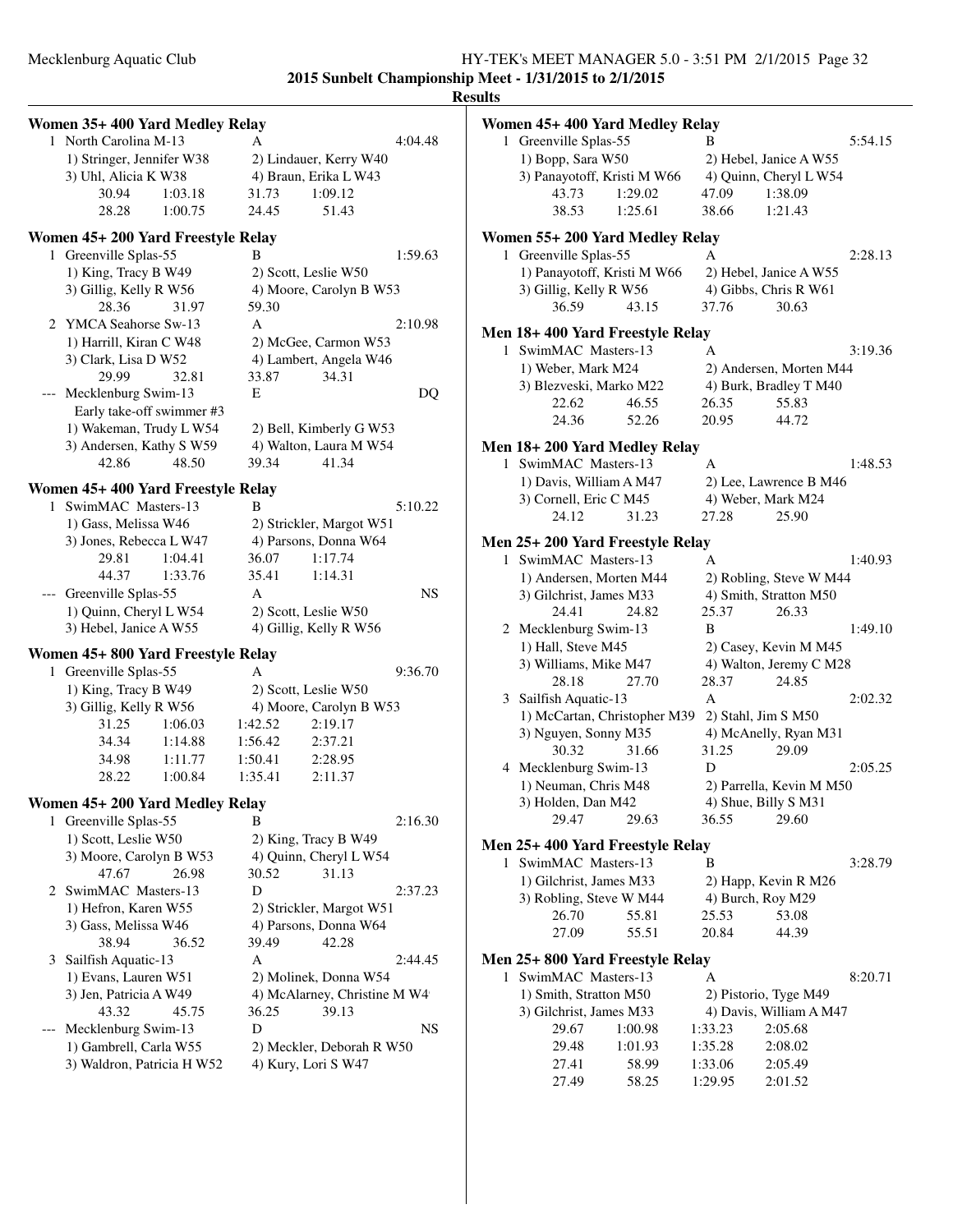### Mecklenburg Aquatic Club HY-TEK's MEET MANAGER 5.0 - 3:51 PM 2/1/2015 Page 33 **2015 Sunbelt Championship Meet - 1/31/2015 to 2/1/2015**

|   |                                                       |                                                  | ĸŧ |
|---|-------------------------------------------------------|--------------------------------------------------|----|
|   | Men 25+200 Yard Medley Relay                          |                                                  |    |
|   | 1 North Carolina M-13                                 | 1:44.23<br>А                                     |    |
|   | 1) Murray, Jeff L M45                                 | 2) Miller, Doug M45                              |    |
|   | 3) Burch, Roy M29                                     | 4) Harrison, Steve W M42                         |    |
|   | 29.37<br>27.37                                        | 22.89<br>24.60                                   |    |
|   | 2 SwimMAC Masters-13                                  | 1:50.03<br>C                                     |    |
|   |                                                       | 2) Smith, Stratton M50                           |    |
|   | 1) Pistorio, Tyge M49                                 |                                                  |    |
|   | 3) Happ, Kevin R M26<br>25.93                         | 4) Gilchrist, James M33<br>26.25                 |    |
|   | 30.83                                                 | 27.02                                            |    |
|   | 3 SwimMAC Masters-13                                  | B<br>1:52.88                                     |    |
|   | 1) Burk, Bradley T M40                                | 2) Lyons, Jeff M44                               |    |
|   | 3) Robling, Steve W M44                               | 4) Mallet, Greg M30                              |    |
|   | 32.55<br>31.45                                        | 24.60<br>24.28                                   |    |
|   | 4 Sailfish Aquatic-13                                 | A<br>2:00.55                                     |    |
|   | 1) McAnelly, Ryan M31                                 | 2) Nguyen, Sonny M35                             |    |
|   | 3) McCartan, Christopher M39                          | 4) Biondi, Gino F M53                            |    |
|   | 36.84<br>28.07                                        | 28.37<br>27.27                                   |    |
|   | Mecklenburg Swim-13                                   | B                                                | DQ |
|   | Early take-off swimmer #3                             |                                                  |    |
|   | 1) Matasic, Mark C M39                                | 2) Ensey, James K M45                            |    |
|   | 3) Walton, Jeremy C M28                               | 4) Shue, Billy S M31                             |    |
|   | 40.99<br>37.16                                        | 28.02<br>34.91                                   |    |
|   | Men 35+200 Yard Freestyle Relay                       |                                                  |    |
|   | 1 Mecklenburg Swim-13                                 | 1:44.36<br>A                                     |    |
|   | 1) Ayers, Terence M37                                 | 2) Challis, John M41                             |    |
|   | 3) McCormick, Bill T M42                              | 4) Xistris, Christopher M37                      |    |
|   | 26.61<br>26.23                                        | 26.30<br>25.22                                   |    |
|   | 2 Mecklenburg Swim-13                                 | C<br>2:05.45                                     |    |
|   | 1) Matasic, Mark C M39                                | 2) Ensey, James K M45                            |    |
|   | 3) Anastasi, Joe S M51                                | 4) Ellis, Brad M42                               |    |
|   | 31.84<br>28.24                                        | 33.94<br>31.43                                   |    |
|   |                                                       |                                                  |    |
| 1 | Men 35+400 Yard Freestyle Relay<br>SwimMAC Masters-13 | 3:59.29<br>D                                     |    |
|   |                                                       |                                                  |    |
|   | 1) Davis, William A M47<br>3) Smith, Stratton M50     | 2) Stern, Michael J M38<br>4) Sturgis, Jason M42 |    |
|   | 29.00<br>1:00.03                                      | 27.90<br>59.00                                   |    |
|   | 28.73<br>1:00.10                                      | 28.43<br>1:00.16                                 |    |
|   |                                                       |                                                  |    |
|   | 2 Sailfish Aquatic-13                                 | Α<br>4:10.26                                     |    |
|   | 1) Nguyen, Sonny M35                                  | 2) McCartan, Christopher M39                     |    |
|   | 3) O'Neale, Trey M47                                  | 4) Shotts, Steven J M44                          |    |
|   | 28.11<br>59.22<br>33.14                               | 30.18<br>1:03.25                                 |    |
|   | 1:08.85                                               | 28.16<br>58.94                                   |    |
|   | 3 Mecklenburg Swim-13                                 | А<br>4:12.07                                     |    |
|   | 1) Matasic, Mark C M39                                | 2) Ensey, James K M45                            |    |
|   | 3) Anastasi, Joe S M51<br>33.33                       | 4) Ellis, Brad M42<br>30.07                      |    |
|   | 1:13.12                                               | 1:04.40                                          |    |
|   | 36.03<br>1:18.71                                      | 19.36<br>35.84                                   |    |
|   | Men 35+200 Yard Medley Relay                          |                                                  |    |
| ı | Mecklenburg Swim-13                                   | 1:53.80<br>А                                     |    |
|   | 1) Ayers, Terence M37                                 | 2) McCormick, Bill T M42                         |    |
|   | 3) Xistris, Christopher M37                           | 4) Challis, John M41                             |    |
|   | 30.03<br>29.48                                        | 27.73<br>26.56                                   |    |
| 2 | Sailfish Aquatic-13                                   | B<br>2:11.03                                     |    |
|   | 1) Shotts, Steven J M44                               | 2) O'Neale, Trey M47                             |    |
|   | 3) Rogers, Todd R M53                                 | 4) Stahl, Jim S M50                              |    |
|   | 36.46<br>34.39                                        | 29.53<br>30.65                                   |    |
|   |                                                       |                                                  |    |

| 3  | YMCA Seahorse Sw-13              | 2:24.29<br>А                |
|----|----------------------------------|-----------------------------|
|    | 1) Covington, Mark M37           | 2) Fisher, Randy M55        |
|    | 3) Scott, Robert M M68           | 4) Bynon, Mark J M43        |
|    | 40.71<br>40.74                   | 32.02<br>30.82              |
|    | Men 35+ 400 Yard Medley Relay    |                             |
|    | 1 Mecklenburg Swim-13            | A<br>4:27.33                |
|    | 1) Challis, John M41             | 2) McCormick, Bill T M42    |
|    | 3) Ayers, Terence M37            | 4) Xistris, Christopher M37 |
|    |                                  | 1:11.38<br>1:45.63          |
|    | 36.82<br>1:08.65                 | 1:44.53<br>2:11.85          |
|    | 29.85                            |                             |
|    |                                  |                             |
|    | Men 45+ 200 Yard Freestyle Relay |                             |
| 1  | Greenville Splas-55              | 1:44.89<br>A                |
|    | 1) Anguiano, Jerry M M49         | 2) McAlister, Troy F M51    |
|    | 3) White, Warren A M60           | 4) Kothe, Mark M48          |
|    | 26.86<br>27.70                   | 26.67<br>23.66              |
|    | Men 45+ 400 Yard Freestyle Relay |                             |
| 1. | SwimMAC Masters-13               | 3:38.10<br>C                |
|    | 1) Pistorio, Tyge M49            | 2) Cornell, Eric C M45      |
|    | 3) Lee, Lawrence B M46           | 4) Pegram, Steve M45        |
|    | 26.43<br>55.24                   | 54.10<br>25.75              |
|    | 26.05<br>53.65                   | 26.01<br>55.11              |
|    | 2 Mecklenburg Swim-13            | B<br>4:22.90                |
|    | 1) Parrella, Kevin M M50         | 2) Law, David F M55         |
|    | 3) Williams, Mike M47            | 4) Hall, Steve M45          |
|    | 32.26<br>1:07.28                 | 32.97<br>1:09.70            |
|    | 31.49<br>1:04.86                 | 29.32<br>1:01.06            |
|    | 3 Mecklenburg Swim-13            | $\mathsf{C}$<br>4:56.18     |
|    | 1) Mann, Bruce E M56             | 2) Heil, Jack A M59         |
|    | 3) Haines, Grant M53             |                             |
|    | 31.17<br>1:05.25                 | 37.76<br>1:26.66            |
|    | 31.51<br>1:06.42                 | 35.32<br>1:17.85            |
|    | Greenville Splas-55              | A<br>DQ                     |
|    | Early take-off swimmer #2        |                             |
|    | 1) Anguiano, Jerry M M49         | 2) McWhorter, Will W M58    |
|    | 3) Scott, Tyler A M52            | 4) White, Warren A M60      |
|    | 1:18.94<br>37.90                 | 31.92<br>1:06.91            |
|    | 58.46<br>27.64                   | 35.44<br>1:16.63            |
|    | Men 45+ 200 Yard Medley Relay    |                             |
| 1  | Greenville Splas-55              | A<br>2:02.67                |
|    | 1) White, Warren A M60           | 2) Anguiano, Jerry M M49    |
|    | 3) McAlister, Troy F M51         | 4) Kothe, Mark M48          |
|    | 34.54<br>33.33                   | 29.80<br>25.00              |
|    | 2 SwimMAC Masters-13             | D<br>2:45.84                |
|    | 1) Souther, James R M51          | 2) Purdie, John A M65       |
|    | 3) Jones, Milt M50               | 4) Mignardi, Stefano M50    |
|    | 42.76<br>45.98                   | 39.31<br>37.79              |
|    |                                  |                             |
|    | Men 45+ 400 Yard Medley Relay    |                             |
|    | 1 SwimMAC Masters-13             | А<br>4:14.83                |
|    | 1) Smith, Stratton M50           | 2) Lee, Lawrence B M46      |
|    | 3) Schultz, Norman E M49         | 4) Cornell, Eric C M45      |
|    | 33.08<br>1:05.97                 | 32.58<br>1:09.51            |
|    | 28.16<br>1:00.46                 | 28.79<br>58.89              |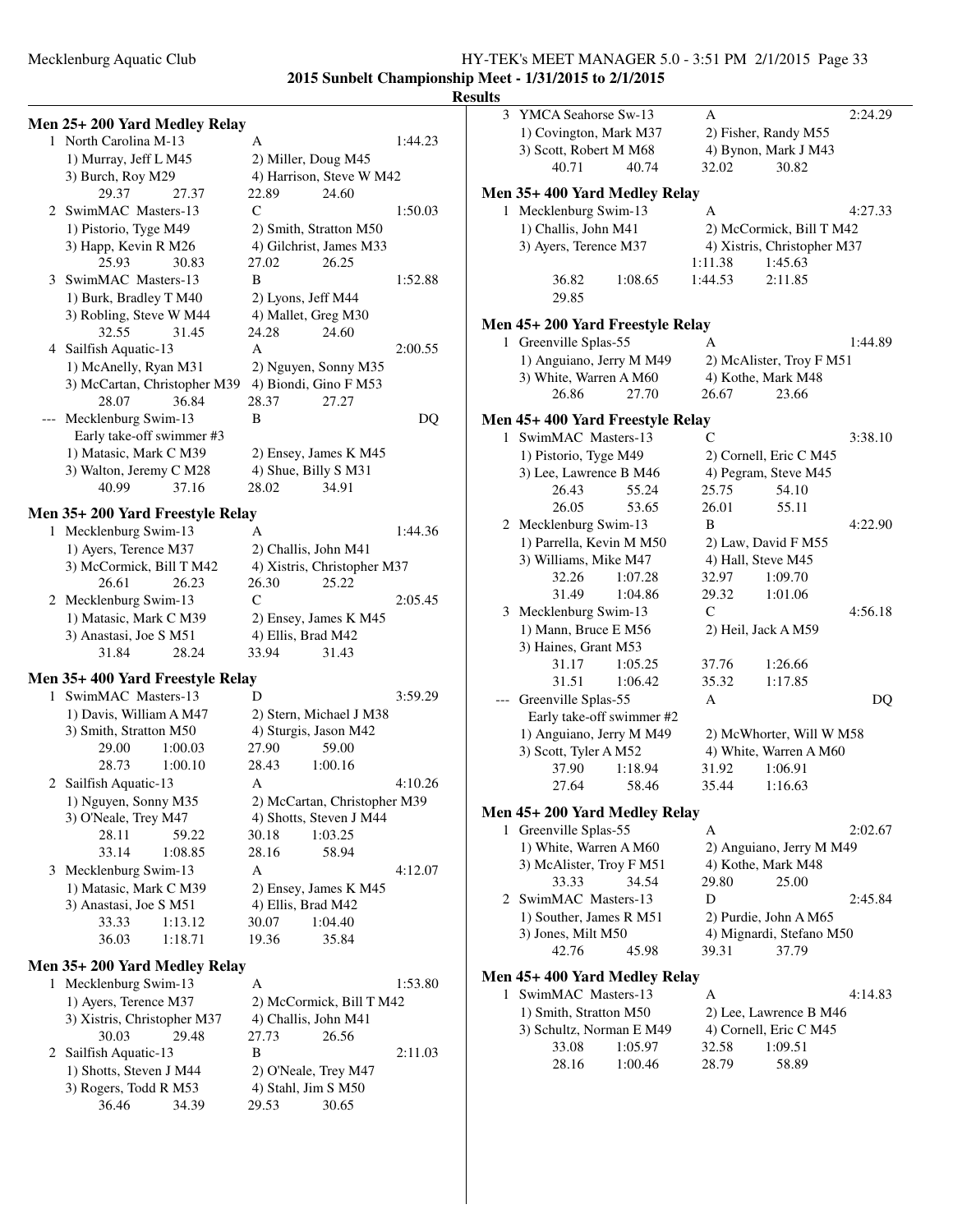**2015 Sunbelt Championship Meet - 1/31/2015 to 2/1/2015**

### **Men 55+ 200 Yard Freestyle Relay** --- Charlotte SwimMa-13 A DQ Early take-off swimmer #4 1) Lee, Doug M58 2) Seifart, Curt M63 3) White, Bernard T M71 4) Glass, Ernie M65 29.97 29.17 30.90 32.15 **Men 55+ 200 Yard Medley Relay** 1 Charlotte SwimMa-13 A 2:18.55 1) Glass, Ernie M65 2) Lee, Doug M58 3) White, Bernard T M71 4) DeLuca, Robert J M56 34.87 39.29 34.06 30.33 2 Greenville Splas-55 B 3:06.49 1) McWhorter, Will W M58 2) Byer, Allan F M61 3) Preuninger, David M68 4) Culp, William G M70 49.92 1:01.90 43.06 31.61 **Mixed 18+ 200 Yard Freestyle Relay** 1 Greenville Splas-55 A 1:55.20 1) Oliver, Cassandra J W26 2) McAlister, Taylor E M19 3) Hance, Stephanie W26 4) Anguiano, Jerry M M49 31.68 26.97 29.86 26.69 2 Mecklenburg Swim-13 F 2:10.83 1) Hood, Carol Ann W45 2) Meckler, Deborah R W50 3) Casey, Kevin M M45 4) Ensey, James K M45 37.13 **Mixed 18+ 400 Yard Freestyle Relay** 1 Greenville Splas-55 A 4:19.62 1) Hance, Stephanie W26 2) McAlister, Taylor E M19 3) Odorisio, Melissa P W30 4) Flavin, Daniel J M25 31.51 1:07.11 31.87 1:07.30 30.27 1:07.70 17.15 57.51 **Mixed 18+ 200 Yard Medley Relay** 1 SwimMAC Masters-13 C 1:54.48 1) Rubel, Amanda W22 2) Burk, Bradley T M40 3) Happ, Kevin R M26 26.26 34.04 29.49 24.69 2 Greenville Splas-55 A 2:11.18 1) Browning, Amy G W41 2) McAlister, Taylor E M19 3) Oliver, Cassandra J W26 4) Flavin, Daniel J M25 36.18 39.56 29.64 25.80 3 Sailfish Aquatic-13 D 2:30.75 1) McAlarney, Christine M W4 2) Stahl, Jim S M50 3) Jen, Patricia A W49  $\qquad$  4) Biondi, Gino F M53 49.37 36.84 36.89 27.65 4 Mecklenburg Swim-13 E 2:51.99 1) Gambrell, Carla W55 2) Andersen, Kathy S W59 3) Hughes, Bill W M68 4) Mann, Bruce E M56 39.94 43.93 1:04.01 24.11

### **Mixed 18+ 400 Yard Medley Relay**

| 1 SwimMAC Masters-13      |         | A     |                         | 4:15.35 |
|---------------------------|---------|-------|-------------------------|---------|
| 1) Woodard, Chantal M W26 |         |       | 2) Rubel, Amanda W22    |         |
| 3) Happ, Kevin R M26      |         |       | 4) Gilchrist, James M33 |         |
| 32.97                     | 1:08.21 | 33.62 | 1:12.65                 |         |
| 26.79                     | 58.16   | 27.08 | 56.33                   |         |

| <b>Results</b> |                                                     |                                               |         |
|----------------|-----------------------------------------------------|-----------------------------------------------|---------|
|                | 2 Greenville Splas-55                               | B                                             | 4:50.77 |
|                | 1) Oliver, Cassandra J W26                          | 2) McAlister, Taylor E M19                    |         |
|                | 3) Odorisio, Melissa P W30                          | 4) Kothe, Mark M48                            |         |
|                | 37.90<br>1:19.59                                    | 39.45<br>1:25.92                              |         |
|                | 27.36<br>59.90                                      | 31.05<br>1:05.36                              |         |
|                | Mixed 25+ 200 Yard Freestyle Relay                  |                                               |         |
|                | 1 Mecklenburg Swim-13                               | A                                             | 1:45.94 |
|                | 1) Walton, Jeremy C M28                             | 2) Keith, Jen E W29                           |         |
|                | 3) Dore, Mary G W51                                 | 4) Challis, John M41                          |         |
|                | 24.56<br>26.96                                      | 29.15<br>25.27                                |         |
|                | 2 Sailfish Aquatic-13                               | A                                             | 1:46.00 |
|                | 1) Holland, Amy S W43                               | 2) Lindsey, Elizabeth H W37                   |         |
|                | 3) Nguyen, Sonny M35                                | 4) McAnelly, Ryan M31                         |         |
|                | 26.48<br>27.35                                      | 28.24<br>23.93                                |         |
|                | 3 Fort Bragg Maste-13                               | A                                             | 2:04.14 |
|                | 1) Wolff, Celia W48                                 | 2) Neal, Laura W44                            |         |
|                | 3) Cello, Gregory J M25                             |                                               |         |
|                | 24.92<br>27.36                                      | 33.66<br>38.20                                |         |
|                | --- YMCA Seahorse Sw-13                             | A                                             | DQ      |
|                | Early take-off swimmer #3                           |                                               |         |
|                | 1) Huffman, Richard L M26                           | 2) Scott, Robert M M68                        |         |
|                | 3) Crowder, Meaghan W28                             |                                               |         |
|                | 28.44<br>46.63                                      | 31.82<br>32.70                                |         |
|                | Mixed 25+400 Yard Freestyle Relay                   |                                               |         |
| 1              | Sailfish Aquatic-13                                 | A                                             | 3:53.27 |
|                | 1) Holland, Amy S W43                               | 2) Biondi, Gino F M53                         |         |
|                | 3) McAnelly, Ryan M31                               | 4) Lindsey, Elizabeth H W37                   |         |
|                | 27.98<br>58.75                                      | 29.27<br>1:00.75                              |         |
|                | 28.77<br>59.67                                      | 25.16<br>54.10                                |         |
|                | 2 James J Harris Y-13                               | A                                             | 4:03.33 |
|                | 1) Howard, Ashley B W27                             | 2) Ayers, Koren T W38                         |         |
|                | 3) Clark, Andy M46                                  | 4) Reading, Robert T M53                      |         |
|                | 29.47<br>1:00.98                                    | 30.00<br>1:02.84                              |         |
|                | 29.59<br>1:01.86                                    | 16.10<br>57.65                                |         |
|                | 3 SwimMAC Masters-13                                | A                                             | 4:48.44 |
|                | 1) Davis, William A M47<br>3) Mignardi, Stefano M50 | 2) Woodard, Chantal M W26                     |         |
|                | 30.22<br>1:01.74                                    | 4) Mervich, Hollie J W40<br>36.13<br>1:16.88  |         |
|                | 42.24<br>1:27.18                                    | 29.88<br>1:02.64                              |         |
|                | 4 YMCA Seahorse Sw-13                               | В                                             | 4:50.13 |
|                | 1) Huffman, Richard L M26                           | 2) Bynon, Jane M W47                          |         |
|                | 3) Bynon, Mark J M43                                | 4) McGee, Carmon W53                          |         |
|                | 29.07<br>1:01.39                                    | 1:14.28<br>34.97                              |         |
|                | 38.23<br>1:21.10                                    | 35.40<br>1:13.36                              |         |
|                |                                                     |                                               |         |
|                | Mixed 25+ 200 Yard Medley Relay                     |                                               |         |
| 1              | Sailfish Aquatic-13                                 | В                                             | 1:53.99 |
|                | 1) Holland, Amy S W43<br>3) McAnelly, Ryan M31      | 2) Nguyen, Sonny M35                          |         |
|                | 27.87<br>32.02                                      | 4) Lindsey, Elizabeth H W37<br>26.63<br>27.47 |         |
|                |                                                     |                                               |         |

1) Howard, Ashley B W27 2) Ayers, Koren T W38 30.84 33.56 31.26 26.30

2 James J Harris Y-13 A 2:01.96 3) Clark, Andy M46 4) Reading, Robert T M53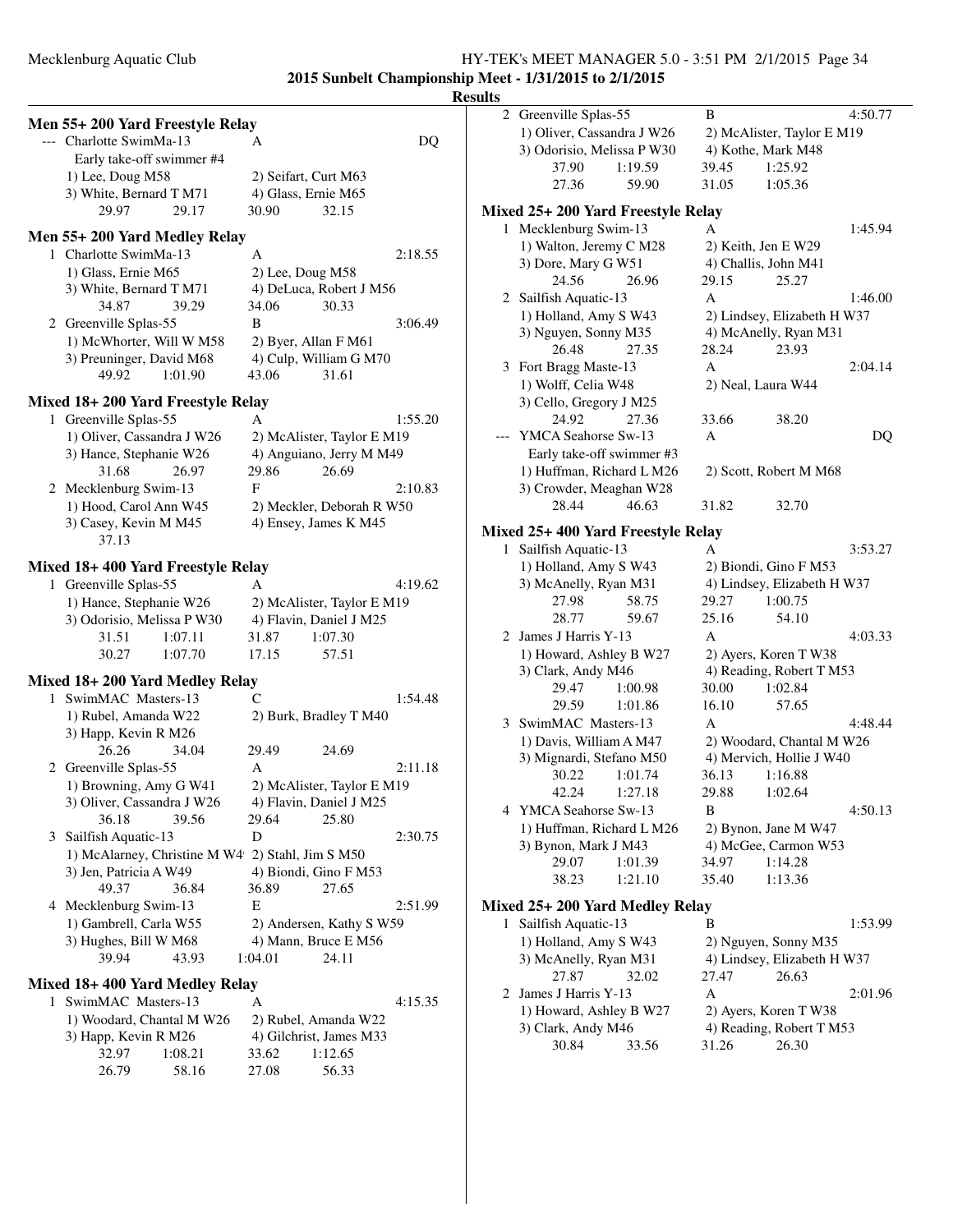**2015 Sunbelt Championship Meet - 1/31/2015 to 2/1/2015**

|              | (Mixed 25+200 Yard Medley Relay)                         |                              |  |
|--------------|----------------------------------------------------------|------------------------------|--|
|              | 3 Greenville Splas-55                                    | 2:09.39<br>С                 |  |
|              | 1) Odorisio, Melissa P W30                               | 2) McAlister, Troy F M51     |  |
|              | 3) Hance, Stephanie W26<br>29.24                         | 4) Kothe, Mark M48           |  |
|              | 4 SwimMAC Masters-13                                     | 2:09.51<br>D                 |  |
|              | 1) Woodard, Chantal M W26                                | 2) Mullen, Rachael E W25     |  |
|              | 3) Gilchrist, James M33                                  | 4) Davis, William A M47      |  |
|              | 33.32<br>40.46                                           | 25.57<br>30.16               |  |
|              | 5 Mecklenburg Swim-13                                    | A<br>2:26.12                 |  |
|              | 1) Shue, Billy S M31                                     | 2) Keith, Jen E W29          |  |
|              | 3) Walton, Jeremy C M28                                  |                              |  |
|              | 49.67<br>35.15                                           | 28.14<br>33.16               |  |
|              | Mixed 25+400 Yard Medley Relay                           |                              |  |
| $\mathbf{1}$ | Sailfish Aquatic-13                                      | 4:15.53<br>A                 |  |
|              | 1) Holland, Amy S W43                                    | 2) Nguyen, Sonny M35         |  |
|              | 3) McAnelly, Ryan M31                                    | 4) Lindsey, Elizabeth H W37  |  |
|              | 32.15<br>1:05.96                                         | 1:12.79<br>33.21             |  |
|              | 26.45<br>58.42                                           | 28.26<br>58.36               |  |
|              | 2 Greenville Splas-55                                    | A<br>5:03.26                 |  |
|              | 1) Hance, Stephanie W26                                  | 2) Scott, Leslie W50         |  |
|              | 3) McAlister, Troy F M51                                 | 4) Anguiano, Jerry M M49     |  |
|              | 37.35<br>1:17.45                                         | 42.61<br>1:29.91             |  |
|              | 33.69<br>1:15.09                                         | 29.08<br>1:00.81             |  |
|              |                                                          |                              |  |
| 1            | Mixed 35+ 200 Yard Freestyle Relay<br>SwimMAC Masters-13 | 1:47.33<br>A                 |  |
|              | 1) Carter, Eddie C W44                                   | 2) Robling, Steve W M44      |  |
|              | 3) Pegram, Steve M45                                     | 4) Townes, Maureen M W40     |  |
|              | 31.38<br>24.95                                           | 25.31<br>25.69               |  |
|              | 2 Gaston Gators --13                                     | 1:48.74<br>A                 |  |
|              | 1) Ballenger, Angie W45                                  | 2) Newcombe, Artie M51       |  |
|              | 3) Lindquist, Carrie T W39                               | 4) Major, David A M44        |  |
|              | 29.58<br>28.11                                           | 26.93<br>24.12               |  |
|              | 3 Mecklenburg Swim-13                                    | 1:52.98<br>B                 |  |
|              | 1) Hannon, Martina V W44                                 | 2) Kitzmiller, Karen L W42   |  |
|              | 3) Xistris, Christopher M37                              | 4) Ayers, Terence M37        |  |
|              | 32.09<br>28.73                                           | 25.49<br>26.67               |  |
|              | 4 Sailfish Aquatic-13                                    | 1:57.92<br>B                 |  |
|              | 1) Bernard, Heidi W45                                    | 2) Nelson, Stephanie A W43   |  |
|              | 3) O'Neale, Trey M47                                     | 4) McCartan, Christopher M39 |  |
|              | 29.97<br>31.27                                           | 28.83<br>27.85               |  |
| 5.           | Mecklenburg Swim-13                                      | C<br>1:59.64                 |  |
|              | 1) Wholley, Kathy W45                                    | 2) Fricano, Laura W43        |  |
|              | 3) McCormick, Bill T M42                                 | 4) Hall, Steve M45           |  |
|              | 35.79<br>33.01                                           | 23.00<br>27.84               |  |
| 6            | Mecklenburg Swim-13                                      | D<br>2:13.78                 |  |
|              | 1) Fisher, Reita N W40                                   | 2) Giesber, Jennifer C W44   |  |
|              | 3) Holden, Dan M42                                       | 4) Law, David F M55          |  |
|              | 40.89<br>32.88                                           | 32.20<br>27.81               |  |
| 7            | Mecklenburg Swim-13                                      | E<br>2:28.61                 |  |
|              | 1) Everett, Megan E W37                                  | 2) Asby, Sarah E W44         |  |
|              | 3) Mann, Bruce E M56                                     | 4) Haines, Grant M53         |  |
|              | 38.05<br>37.65                                           | 40.16<br>32.75               |  |
|              |                                                          |                              |  |

|   | Mixed 35+ 400 Yard Freestyle Relay      |                                                       |
|---|-----------------------------------------|-------------------------------------------------------|
|   | 1 YMCA Seahorse Sw-13                   | 4:56.82<br>A                                          |
|   | 1) Brown, Lesley W52                    | 2) Lambert, Angela W46                                |
|   | 3) Fisher, Randy M55                    | 4) Covington, Mark M37                                |
|   | 37.50<br>1:22.31                        | 37.33<br>1:18.90                                      |
|   | 36.00<br>1:14.88                        | 28.28<br>1:00.73                                      |
|   | Mixed 35+ 200 Yard Medley Relay         |                                                       |
| 1 | Gaston Gators --13                      | A<br>2:01.69                                          |
|   | 1) Ballenger, Angie W45                 | 2) McGrath, Jim G M46                                 |
|   | 3) Major, David A M44                   | 4) Lindquist, Carrie T W39                            |
|   | 34.76<br>32.34                          | 28.62<br>25.97                                        |
|   | 2 SwimMAC Masters-13                    | B<br>2:03.13                                          |
|   | 1) Stern, Michael J M38                 | 2) Gass, Melissa W46                                  |
|   | 3) Pegram, Steve M45                    | 4) Townes, Maureen M W40                              |
|   | 33.36<br>37.66                          | 26.67<br>25.44                                        |
|   | 3 Mecklenburg Swim-13                   | 2:05.32<br>B                                          |
|   | 1) Kitzmiller, Karen L W42              | 2) McCormick, Bill T M42                              |
|   | 3) Dore, Mary G W51                     | 4) Challis, John M41                                  |
|   | 34.87<br>29.64                          | 35.22<br>25.59                                        |
|   | 4 Sailfish Aquatic-13                   | A<br>2:11.16                                          |
|   | 1) Nelson, Stephanie A W43              | 2) O'Neale, Trey M47                                  |
|   | 3) Shotts, Steven J M44                 | 4) Bernard, Heidi W45                                 |
|   | 35.62<br>34.69<br>5 SwimMAC Masters-13  | 30.31<br>30.54<br>2:14.83<br>E                        |
|   | 1) Robling, Steve W M44                 |                                                       |
|   | 3) Andersen, Morten M44                 | 2) Keisler, Theresa W43<br>4) Mervich, Hollie J W40   |
|   | 41.98<br>40.88                          | 24.81<br>27.16                                        |
|   | 6 SwimMAC Masters-13                    | H<br>2:25.34                                          |
|   | 1) Carter, Eddie C W44                  | 2) Diaz, Jennifer C W41                               |
|   | 3) Sturgis, Jason M42                   |                                                       |
|   | 41.77<br>42.86                          | 33.23<br>27.48                                        |
| 7 | YMCA Seahorse Sw-13                     | A<br>2:28.14                                          |
|   | 1) Bynon, Jane M W47                    | 2) Bynon, Mark J M43                                  |
|   | 3) Covington, Mark M37                  | 4) McGee, Carmon W53                                  |
|   | 40.27<br>42.02                          | 30.40<br>35.45                                        |
| 8 | Mecklenburg Swim-13                     | 2:29.26<br>C                                          |
|   | 1) Everett, Megan E W37                 | 2) Casey, Kevin M M45                                 |
|   | 3) Hannon, Martina V W44                | 4) Ellis, Brad M42                                    |
|   | 40.72<br>41.64                          | 34.58<br>32.32                                        |
|   | 9 Sailfish Aquatic-13                   | C<br>2:29.72                                          |
|   | 1) Evans, Lauren W51                    | 2) McCartan, Christopher M39<br>4) Molinek, Donna W54 |
|   | 3) Rogers, Todd R M53<br>46.02<br>38.67 | 30.18<br>34.85                                        |
|   |                                         |                                                       |
|   | Mixed 45+ 200 Yard Freestyle Relay      |                                                       |
| 1 | Greenville Splas-55                     | 1:47.88<br>В                                          |
|   | 1) Moore, Carolyn B W53                 | 2) McAlister, Troy F M51                              |
|   | 3) King, Tracy B W49<br>28.47           | 4) Kothe, Mark M48<br>27.16                           |
| 2 | 28.33<br>YMCA Seahorse Sw-13            | 23.92<br>B<br>2:02.81                                 |
|   | 1) Fisher, Randy M55                    | 2) Inglefield, Joseph T M60                           |
|   | 3) Harrill, Kiran C W48                 | 4) McGee, Carmon W53                                  |
|   | 31.53<br>28.19                          | 30.00<br>33.09                                        |
| 3 | Sailfish Aquatic-13                     | $\mathsf{C}$<br>2:05.49                               |
|   | 1) Jen, Patricia A W49                  | 2) Molinek, Donna W54                                 |
|   | 3) Stahl, Jim S M50                     | 4) Rogers, Todd R M53                                 |
|   | 32.33<br>34.17                          | 27.86<br>31.13                                        |